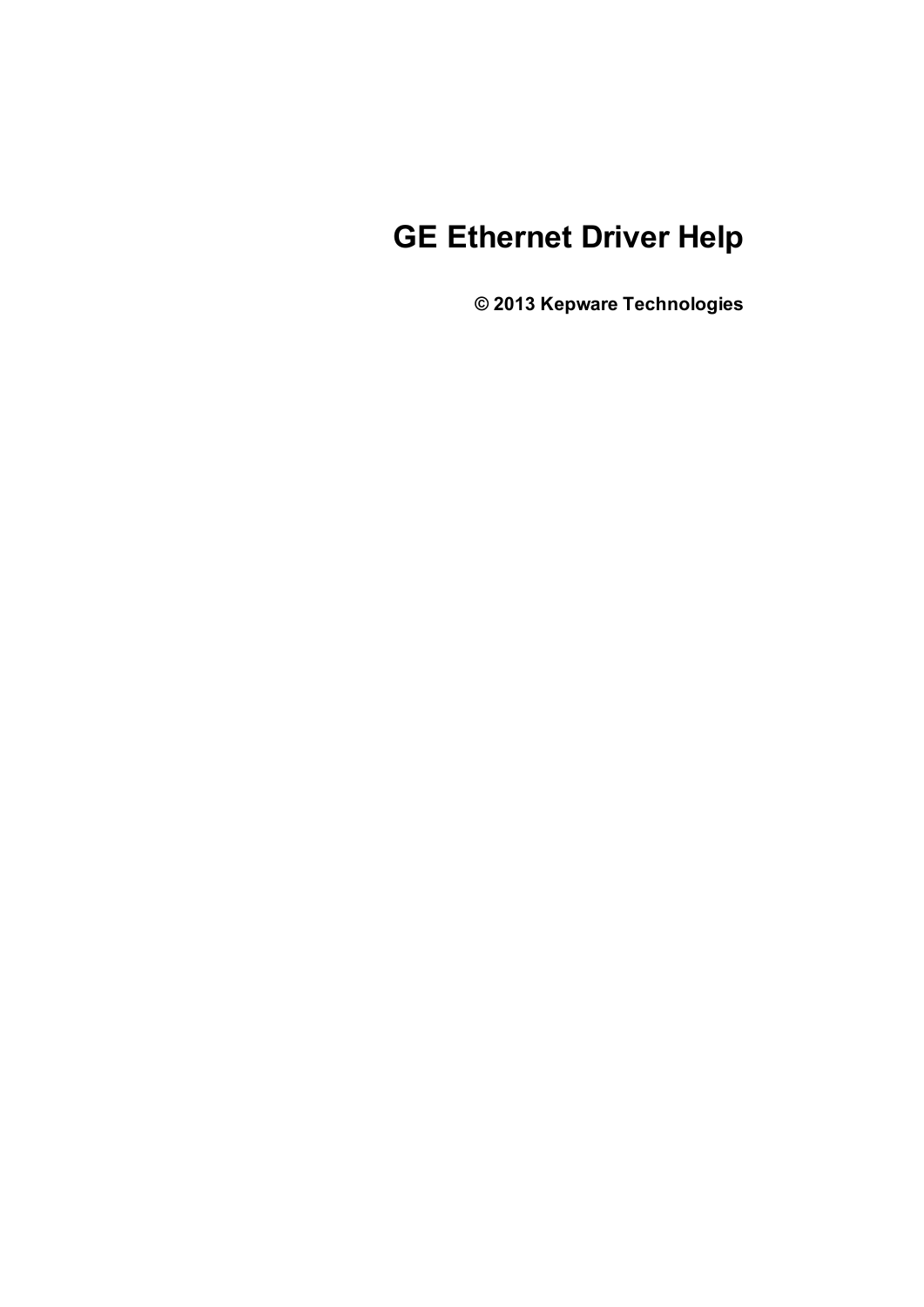# <span id="page-1-0"></span>**Table of Contents**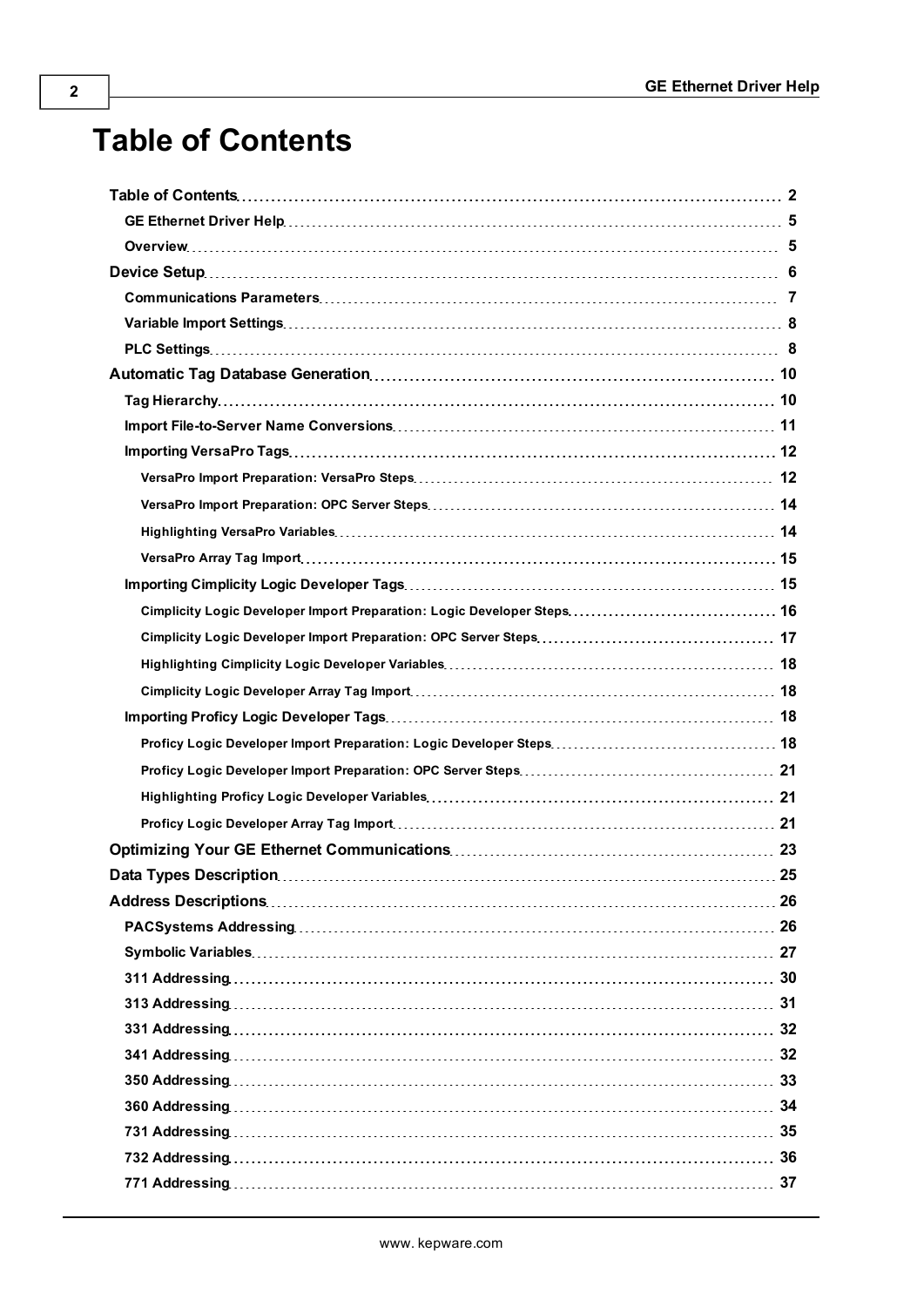| Attempting to reacquire symbolic variable mapping information for device ' <device name="">'. Cannot read.</device>                                         |  |
|-------------------------------------------------------------------------------------------------------------------------------------------------------------|--|
|                                                                                                                                                             |  |
|                                                                                                                                                             |  |
|                                                                                                                                                             |  |
| Bit access is invalid for the device data type ' <native data="" type="">' at address '<address>' in device </address></native>                             |  |
| Bit index '<br>' is not valid for the device data type ' <native data="" type="">' at address '<address>' in</address></native>                             |  |
| Device ' <device name="">' returned error code <error num=""> reading n byte(s) starting at <address> 52</address></error></device>                         |  |
| The address length of the symbolic variable addressed by ' <tag name="">' on device '<device>' is bigger</device></tag>                                     |  |
| The array size of address ' <address>' on device '<device name="">' must be the same as symbolic variable's.</device></address>                             |  |
| The data type of the symbolic variable addressed by ' <address>' on device '<device name="">' is not com-</device></address>                                |  |
| The symbolic discrete array size of ' <size bytes="" in="">' bytes at address '<address>' on device '<device>'</device></address></size>                    |  |
| The symbolic variable name in tag address ' <address>' does not exist in current configuration of device</address>                                          |  |
|                                                                                                                                                             |  |
| Winsock V1.1 or higher must be installed to use the GE Ethernet device driver 54                                                                            |  |
|                                                                                                                                                             |  |
| Database Error: Array tags ' <orig. name="" tag=""><dimensions>' exceed 31 characters. Tags renamed to '<new.< td=""><td></td></new.<></dimensions></orig.> |  |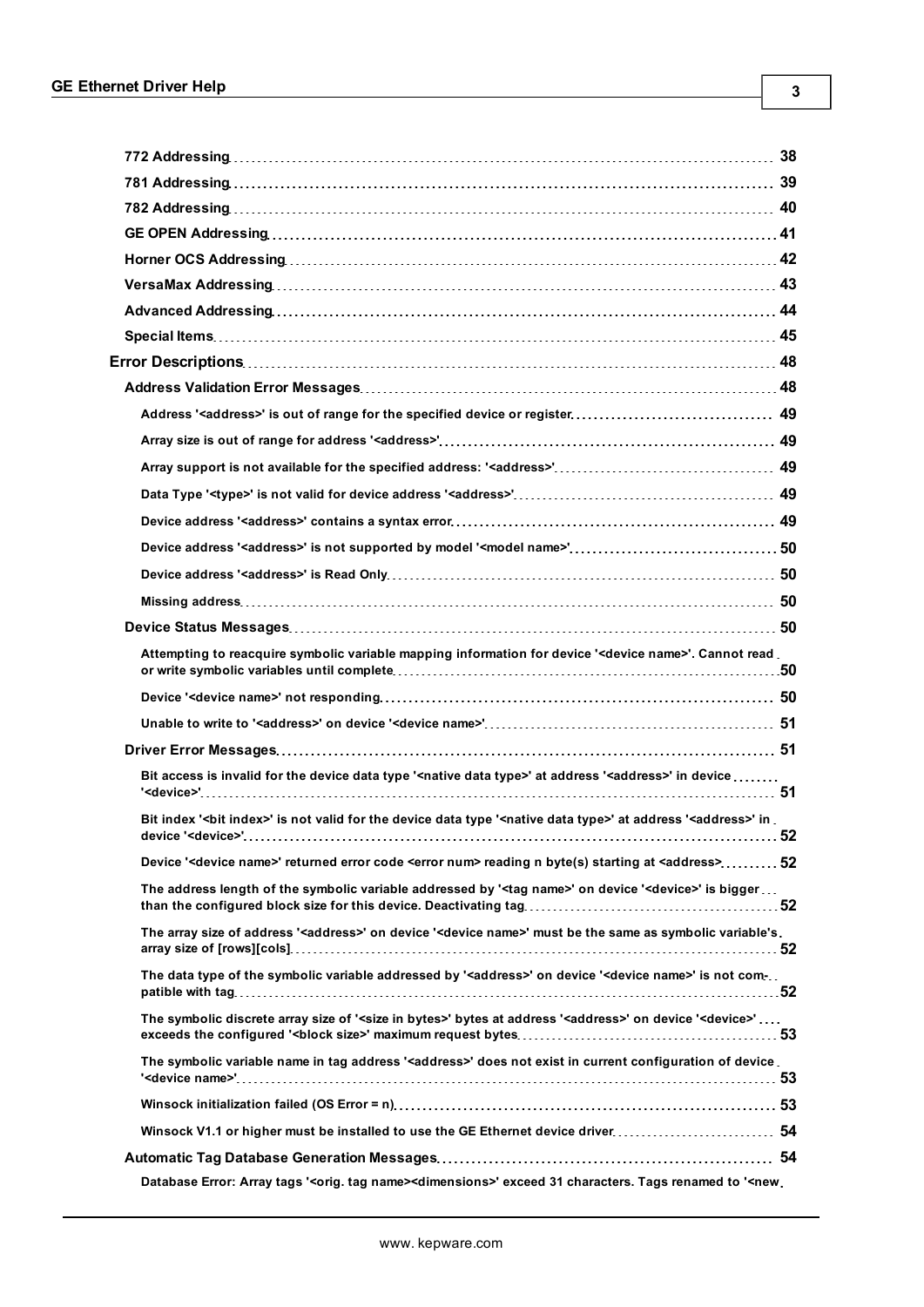| Database Error: Data type ' <type>' arrays are currently not supported. Tag '<array name="" tag="">' not </array></type>                     |  |
|----------------------------------------------------------------------------------------------------------------------------------------------|--|
| Database Error: Data type ' <type>' for tag '<tag name="">' is currently not supported. Tag not created 55</tag></type>                      |  |
| Database Error: Data type ' <type>' for tag '<tag name="">' not found in import file. Setting to default  55</tag></type>                    |  |
| Database Error: Logic Developer Variable Arrays are currently not supported. Array Tag(s) ' <array tag<="" td=""><td></td></array>           |  |
| Database Error: No Reference Address found for tag ' <tag name="">' in import file. Tag not created 55</tag>                                 |  |
| Database Error: Only variables with Data Source ' <data name="" source="">' are imported. Data Source '<data< td=""><td></td></data<></data> |  |
| Database Error: Tag ' <orig. name="" tag="">' exceeds 31 characters. Tag renamed to '<new name="" tag="">' 56</new></orig.>                  |  |
| Unable to generate a tag database for device <device name="">. Reason: Import file is invalid or corrupt 56</device>                         |  |
| Unable to generate a tag database for device <device name="">. Reason: Low memory resources 56</device>                                      |  |
|                                                                                                                                              |  |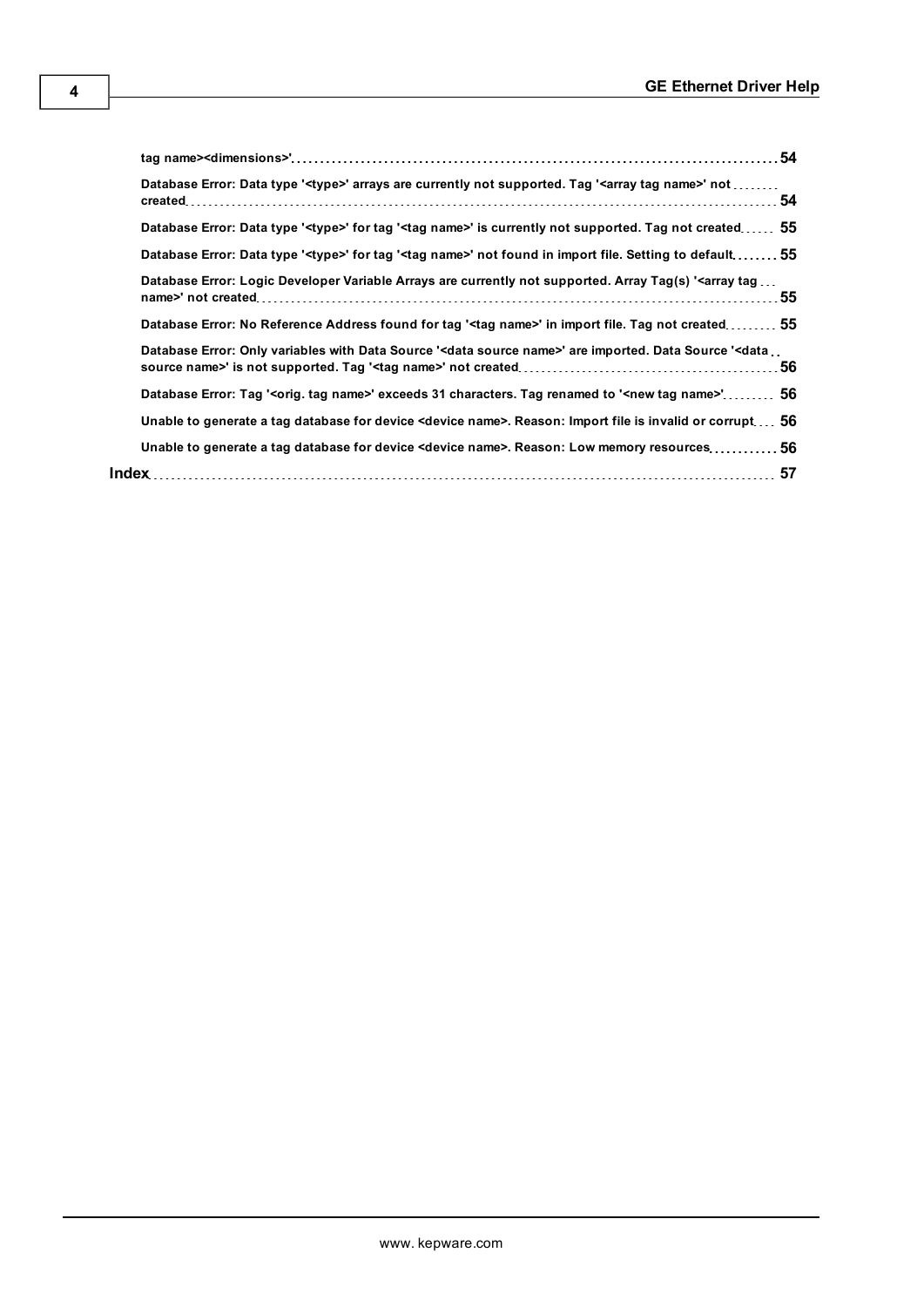## <span id="page-4-0"></span>**GE Ethernet Driver Help**

Help version 1.061

#### **CONTENTS**

**[Overview](#page-4-1)** What is the GE Ethernet Driver?

**[Device](#page-5-0) [Setup](#page-5-0)** How do I configure a device for use with this driver?

**[Automatic](#page-9-0) [Tag](#page-9-0) [Database](#page-9-0) [Generation](#page-9-0)** How can I easily configure tags for the GE Ethernet Driver?

**[Optimizing](#page-22-0) [Your](#page-22-0) [GE](#page-22-0) [Ethernet](#page-22-0) [Communications](#page-22-0)** How do I get the best performance from the GE Ethernet Driver?

**[Data](#page-24-0) [Types](#page-24-0) [Description](#page-24-0)**

What data types does this driver support?

## **[Address](#page-25-0) [Descriptions](#page-25-0)**

How do I address a data location on a GE device?

#### **[Error](#page-47-0) [Descriptions](#page-47-0)**

<span id="page-4-1"></span>What error messages does the GE Ethernet Driver produce?

## **Overview**

The GE Ethernet Driver provides an easy and reliable way to connect GE Ethernet controllers to OPC Client applications, including HMI, SCADA, Historian, MES, ERP and countless custom applications. It is intended for use with GE Programmable Logic Controllers that may be accessed via an Ethernet module.

**5**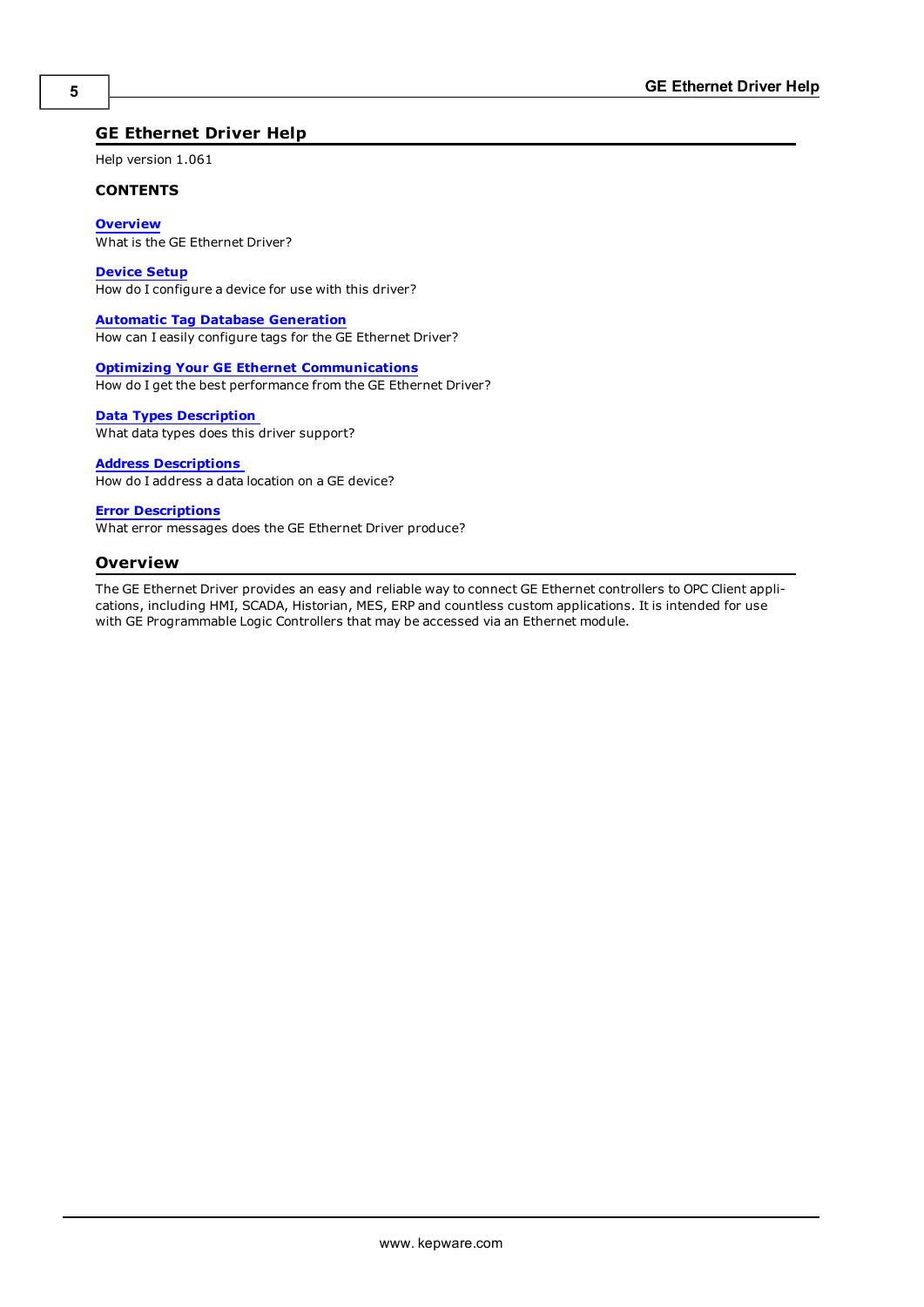## <span id="page-5-0"></span>**Device Setup**

#### **Supported Devices**

Series 90-30 311/313, 331/341, 350, 360 Series 90-70 731/732, 771/772, 781/782 GE OPEN (Wide Range Model Support) Horner OCS (Horner's Operator Control Stations) PACSystems RX3i and RX7i VersaMax Family

#### <span id="page-5-3"></span>**Communication Protocol**

Ethernet, using Winsock V1.1 or higher.

#### <span id="page-5-2"></span>**Connection Timeout**

This parameter specifies the time that the driver will wait for a connection to be made with a device. Depending on network load, the connection time may vary with each attempt. The valid range is 1 to 60 seconds. The default setting is 3 seconds.

#### **Request Timeout**

This parameter specifies the time that the driver will wait on a response from the device before giving up and going on to the next request. Longer timeouts will only affect performance if a device is not responding. The valid range is 50 to 30000 milliseconds. The default setting is 1000 milliseconds.

#### **Retry Attempts**

This parameter specifies the number of times that the driver will retry a message before giving up and going on to the next message. The valid range is 1 to 10. The default setting is 3 retries.

#### <span id="page-5-1"></span>**Device IDs**

Up to 1024 devices may be defined on a given channel. Each device on the channel must be uniquely identified by its own IP address. The LogicMaster 90 TCP software supplied by GE can be used to configure the IP address of an Ethernet module. In general, the Device ID has the following format: *YYY.YYY.YYY.YYY*, where *YYY* designates the device IP address. Each *YYY* byte should be in the range of 0 to 255.

#### **Automatic Tag Database Generation**

For more information, refer to **[Variable](#page-7-0) [Import](#page-7-0) [Settings](#page-7-0)**.

**Cable Diagrams**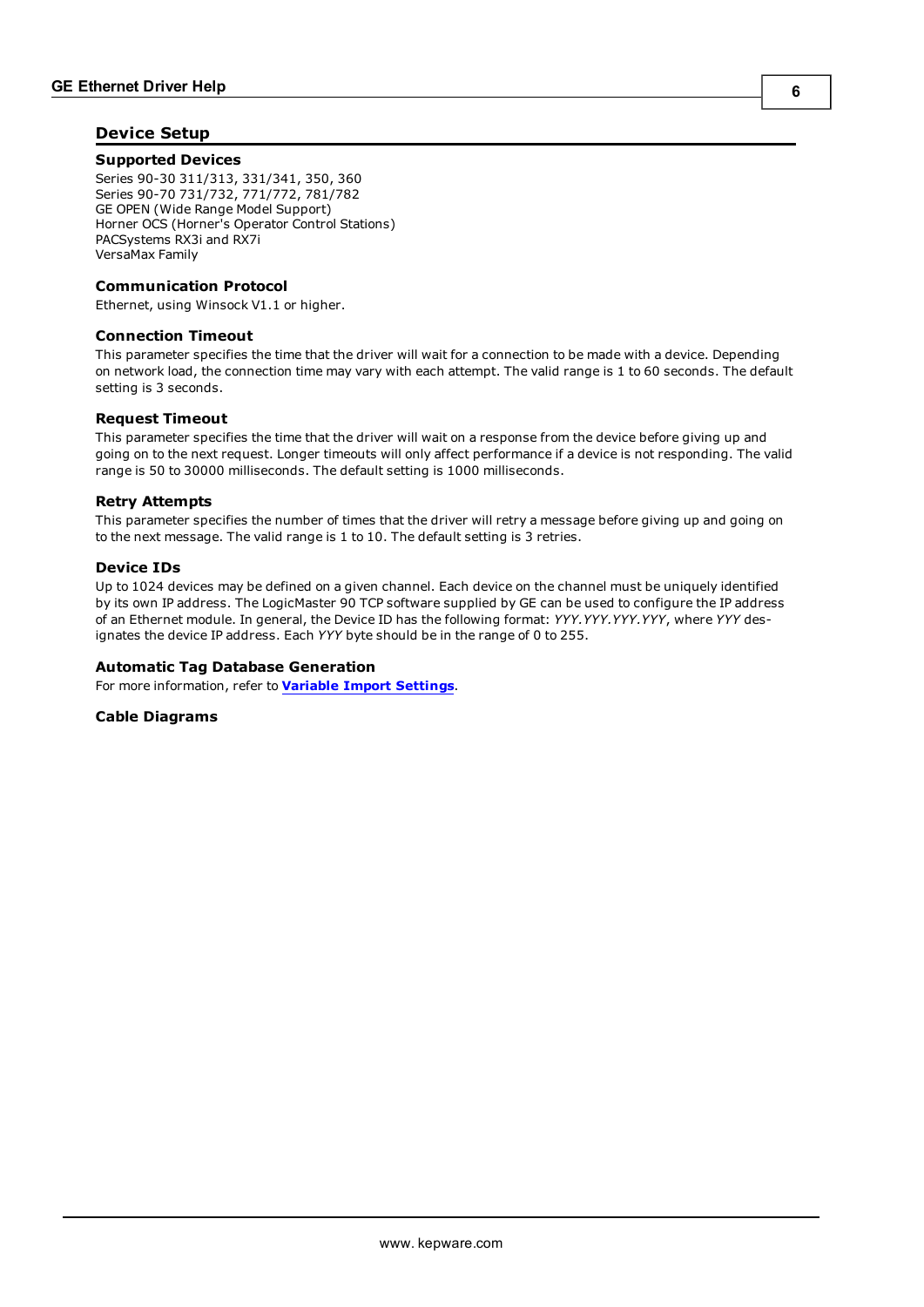

## Patch Cable (Straight Through)

## <span id="page-6-0"></span>**Communications Parameters**

This dialog is used to define the device's port number and the maximum number of bytes of data that can be received in a single request.

| New Device - Communications Parameters |                                                                                                                                                                                                                                                                      |
|----------------------------------------|----------------------------------------------------------------------------------------------------------------------------------------------------------------------------------------------------------------------------------------------------------------------|
|                                        | Set TCP/IP Port number of the device. The<br>default is 18245.<br>Max request size refers to the number of bytes of<br>data that may be received in a single request.<br>You can improve performance on some ethemet<br>modules by selecting a smaller request size. |
|                                        | 18245<br><b>TCP/IP</b> port<br>Max. bytes per request:<br>2048                                                                                                                                                                                                       |
|                                        | Cancel<br>$<$ Back<br>Next<br>Help                                                                                                                                                                                                                                   |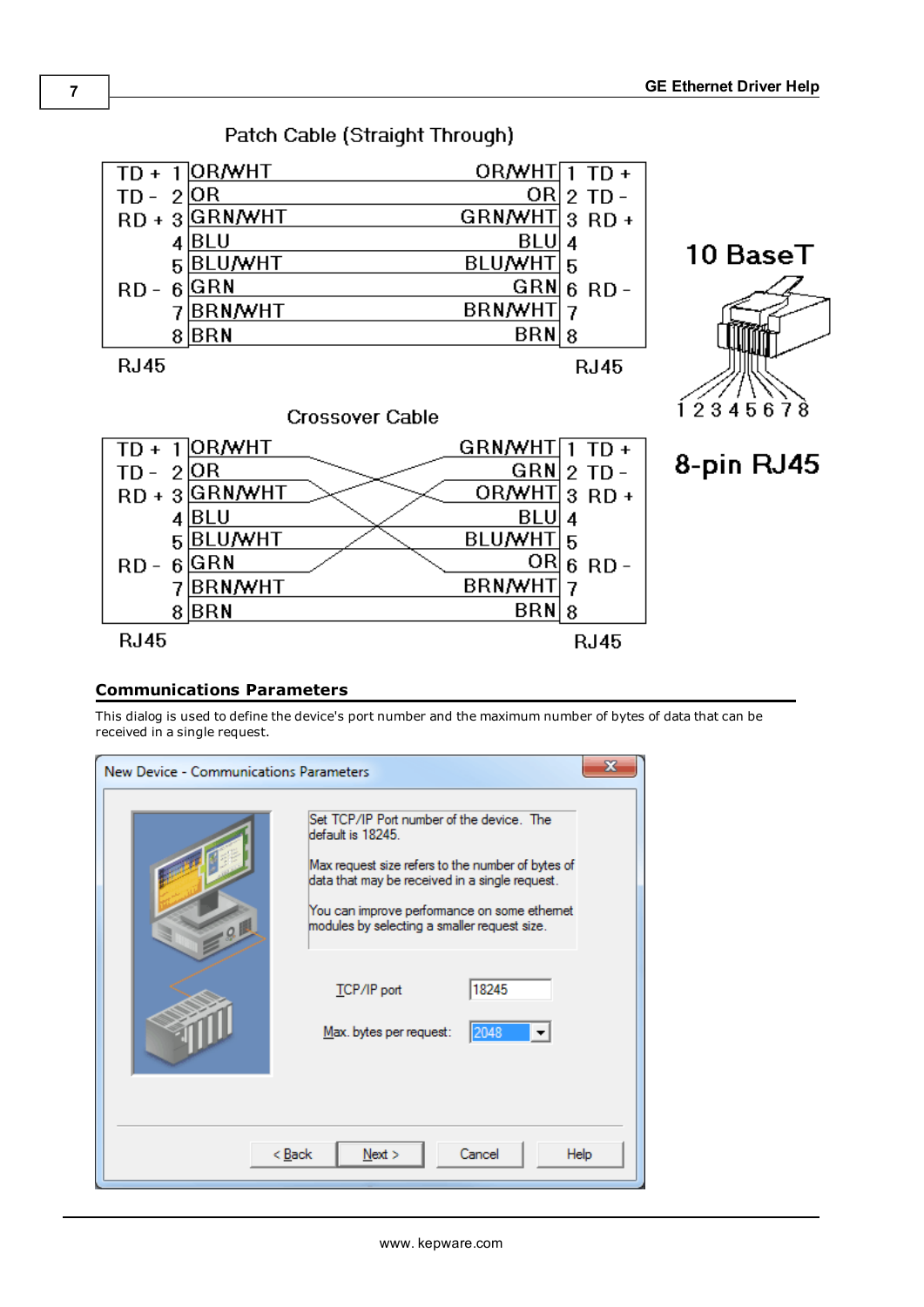**8**

Descriptions of the parameters are as follows:

- **TCP/IP port:** This parameter specifies the TCP/IP port number that the remote device is configured to use. The default setting is 18245.
- **Max. bytes per request:** This parameter specifies the number of bytes that may be requested from a device at one time. To refine this driver's performance, configure the request size to one of the following settings: 32, 64, 128, 256, 512, 1024, or 2048 bytes. The default value is 2048 bytes.

## <span id="page-7-0"></span>**Variable Import Settings**

This dialog is used to locate the Variable Import File, specify the tag description import setting, and define how to use an alias data type.

| New Device - Variable Import Settings | x                                                                                                                                                                                                                                                                                     |
|---------------------------------------|---------------------------------------------------------------------------------------------------------------------------------------------------------------------------------------------------------------------------------------------------------------------------------------|
| Q                                     | Set the location of the variable import file to be<br>used in tag database creation. Select whether<br>descriptions should be displayed if provided.<br>Select whether alias tags should use the alias<br>datatype if possible, or the parent tag data type.<br>Variable Import File: |
|                                       | '.srif<br>$\sim$<br><b>▽</b> Display Descriptions<br>Use Alias Data Type If Possible                                                                                                                                                                                                  |
|                                       | Next<br>Cancel<br>< <u>B</u> ack<br>Help                                                                                                                                                                                                                                              |

Descriptions of the parameters are as follows:

- l **Variable Import File:** This parameter specifies the exact location of the variable import file (.snf or .csv file extension) or Logic Developer variable import file (.txt or other file extension) from which variables will be imported. It is this file that will be used when Automatic Tag Database Generation is instructed to create the tag database. All tags will be imported and expanded according to their respective data types.
- **Display Descriptions:** When checked, this option will import tag descriptions. If necessary, a description will be given to tags with long names that state the original tag name.
- **Use Alias Data Type If Possible:** When checked, this option will use the data type assigned to an alias tag in the import file. If the alias data type is incompatible with the source tag data type, the source tag data type will be used instead.

#### <span id="page-7-1"></span>**See Also: [Automatic](#page-9-0) [Tag](#page-9-0) [Database](#page-9-0) [Generation](#page-9-0)**

## **PLC Settings**

This dialog is used to define the Program Name and the CPU Slot Location.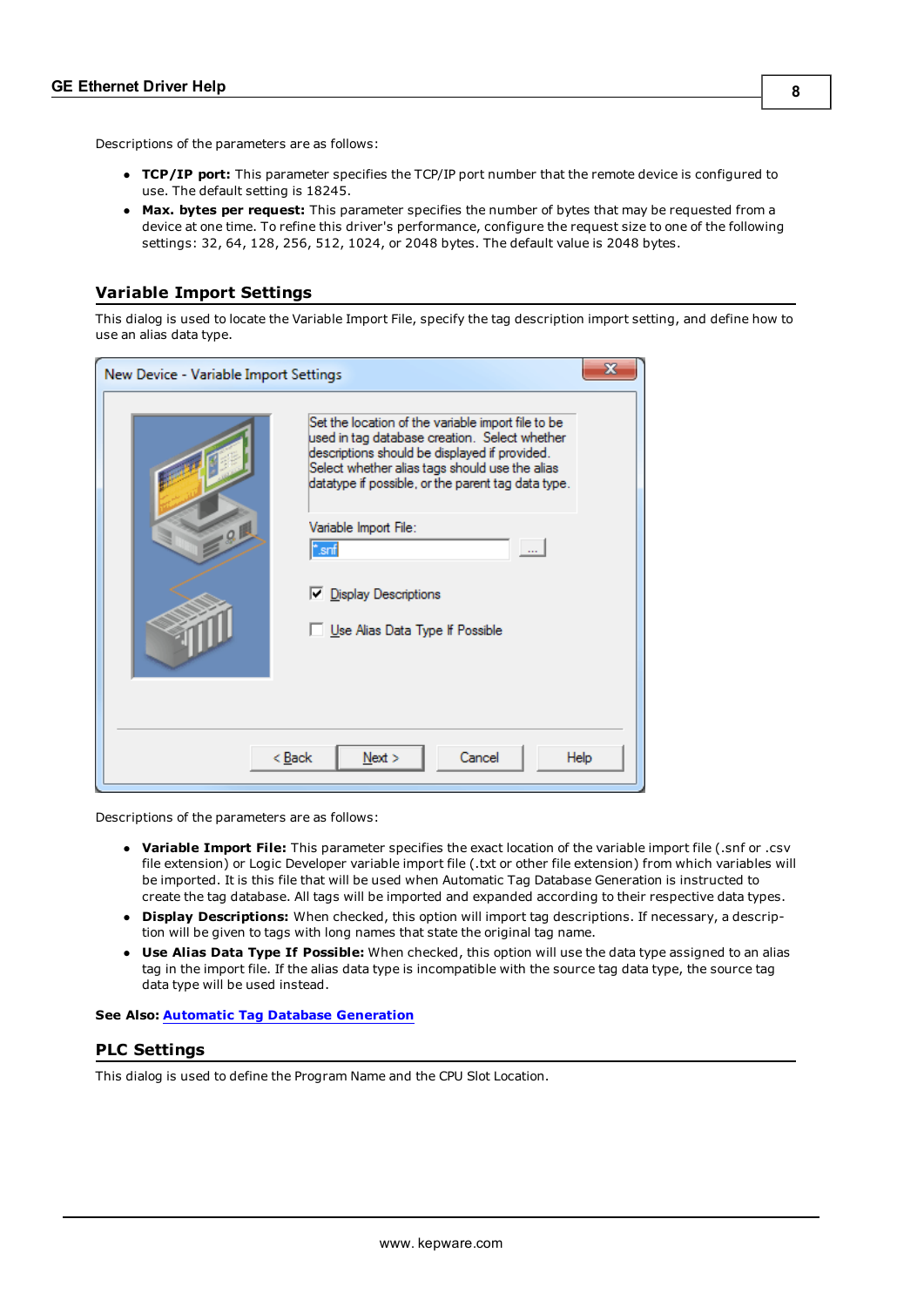| New Device - PLC Settings |                                                                                                                                                                                                                                                                 |
|---------------------------|-----------------------------------------------------------------------------------------------------------------------------------------------------------------------------------------------------------------------------------------------------------------|
| Q                         | Enter Program (Folder Nickname or PLC Target)<br>Name to access Task (%P) and Program Block<br>(%L) Memory.<br>For PACSystems you can set the CPU Slot<br>Location.<br>Program Name: (Series 90-70/PACSystems Only)<br>PROGRAM<br>츾<br>CPU Slot Location:<br>11 |
|                           | Cancel<br>Next<br>< <u>B</u> ack<br>Help                                                                                                                                                                                                                        |

Descriptions of the parameters are as follows:

<span id="page-8-0"></span>**Program Name:** This parameter is required in order to access program block registers (P) or subprogram block registers (L). It is also referred to as the Control Program Task Name, and must be seven characters or less in length. The name will default to uppercase. It may be obtained by accessing \_PROG-NAME or from the following programming packages:

#### **Proficy Machine Edition - Logic Developer Cimplicity Machine Edition - Logic Developer**

**For 90-70 PLCs:** The program name is referred to as the PLC Target Name. It is located under Target Properties (Inspector).

**For PACSystems:** The program name is located under Properties for "Program Block \_MAIN".

**Note:** In VersaPro, the program name is referred to as the Folder Nickname. It is located under **PLC** | **Status Info**.

**CPU Slot Location:** This parameter specifies the physical location of the device on the rack. For CPUs that take up two slots, the leftmost slot covered is the CPU slot. The valid range is 0 to 15. The default setting is slot 1.

**See Also: [Special](#page-44-0) [Items](#page-44-0)**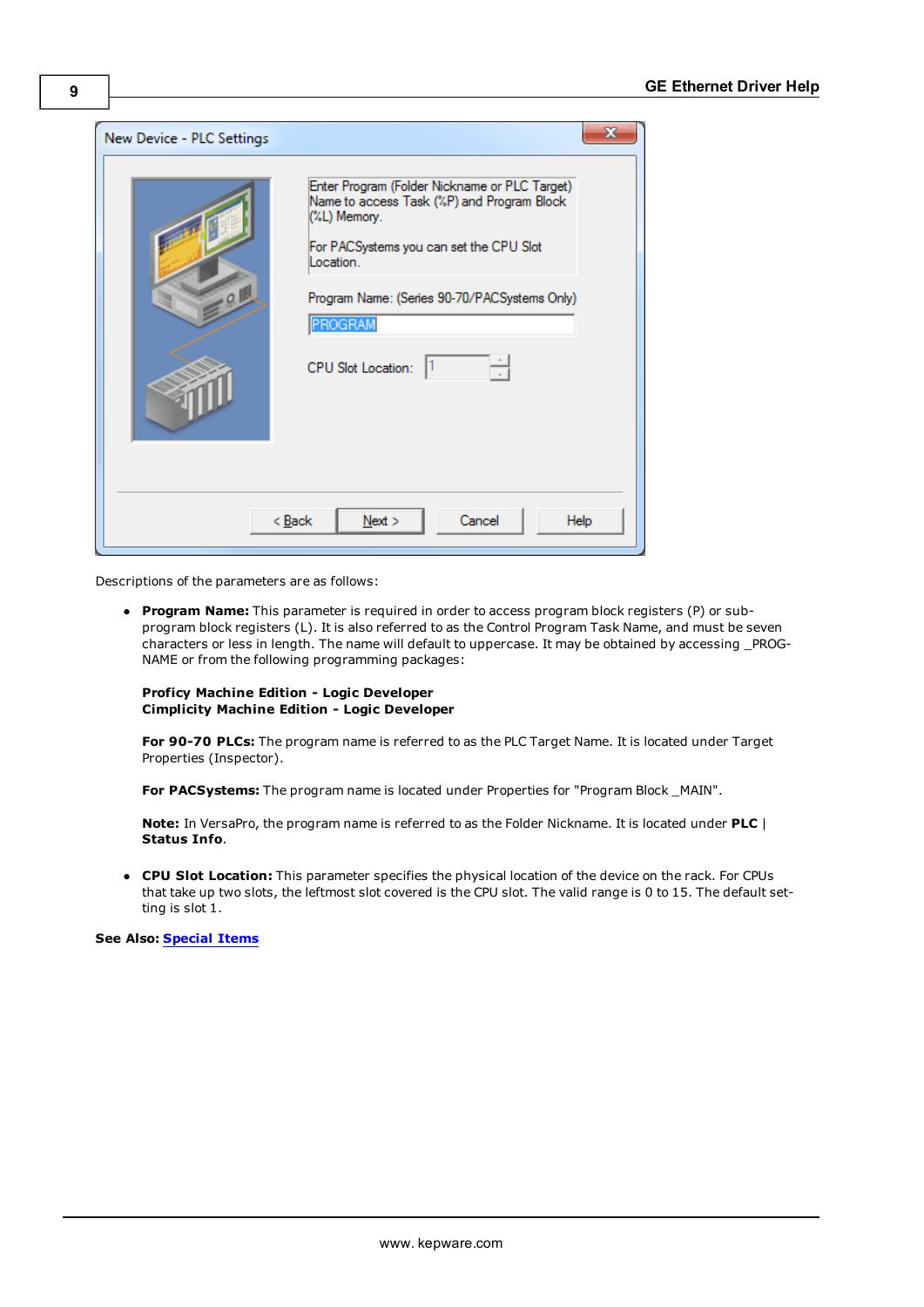## <span id="page-9-0"></span>**Automatic Tag Database Generation**

The GE Ethernet Device Driver generates its tags offline based on variables imported from a text file. It is offline in that a connection to the device is not required to generate tags. The text file (variables to import) can originate from one of the following applications:

- 1. Proficy Machine Edition Logic Developer
- 2. Cimplicity Machine Edition Logic Developer
- 3. VersaPro

There are two parts to Automatic Tag Database Generation: creating a variable import file from the application in use and generating tags based on the variable import file from the OPC server. It is recommended that users become familiar with the second part before starting the first part.

**Note:** For information on creating variable import files, refer to **[Importing](#page-11-0) [VersaPro](#page-11-0) [Tags](#page-11-0)**, **[Importing](#page-17-2) [Proficy](#page-17-2) [Logic](#page-17-2) [Developer](#page-17-2) [Tags](#page-17-2)** or **[Importing](#page-14-1) [Cimplicity](#page-14-1) [Logic](#page-14-1) [Developer](#page-14-1) [Tags](#page-14-1)**.

#### **Overview**

If the target device supports its own local tag database, the driver will read the device's tag information and use this data to generate OPC tags within the OPC server. If the device does not natively support its own named tags, the driver will create a list of tags based on driver-specific information. An example of these two conditions is as follows:

- 1. If a data acquisition system supports its own local tag database, the driver will use the tag names found in the device to build the server's OPC tags.
- 2. If an Ethernet I/O system supports detection of its own available I/O module types, the driver will automatically generate OPC tags in the server. These tags will be based on the types of I/O modules plugged into the Ethernet I/O rack.

The generated tags are assigned names in the OPC server that are based on the variables imported. These tags are also placed in meaningful tag groups to provide a structured and manageable interface. The end result is a well-organized OPC server project that directly reflects the variable import file.

#### **See Also: [Tag](#page-9-1) [Hierarchy](#page-9-1)** and **[Import](#page-10-0) [File-To-Server](#page-10-0) [Name](#page-10-0) [Conversions](#page-10-0)**.

#### **Generating Tag Database While Preserving Previously Generated Tag Databases**

Under certain circumstances, multiple imports into the server are required to import all tags of interest. This is the case with importing VersaPro System variables and non-System variables into the same OPC server project. In the Database Creation dialog under Device Properties, click on the selection **Perform the following action**. The options available are "Delete on create," "Overwrite as necessary," "Do not overwrite," and "Do not overwrite, log error". After the first OPC server import/database creation completes, users should check that the action is set to "Do not overwrite" or "Do not overwrite, log error" for future imports. This will allow tags to be imported without deleting or overwriting tags that were previously imported.

## <span id="page-9-1"></span>**Tag Hierarchy**

The tags created through Automatic Tag Generation follow a specific hierarchy. The root level groups (or subgroup levels of the group specified in the "Add generated tags to the following group" parameter) are determined by the variable addresses referenced (such as R, G, M, and so forth). For example, every variable that is of address type "R" will be placed in a root level group called "R". Each array tag is provided in its own subgroup of the parent group. The name of the array subgroup provides a description of the array. For example, an array "R10[6]" defined in the import file would have a subgroup name "R10\_x". X signifies that dimension 1 exists.

| <b>Tag Name</b>    | <b>Tag Address</b> | <b>Comment</b>  |
|--------------------|--------------------|-----------------|
| R10 x              | R10[6]             | Full array      |
| R10 10             | R <sub>10</sub>    | Array element 1 |
| R10 11             | R11                | Array element 2 |
| R10 12             | R <sub>12</sub>    | Array element 3 |
| R10 13             | R <sub>13</sub>    | Array element 4 |
| R10 14             | R14                | Array element 5 |
| R <sub>10</sub> 15 | R <sub>15</sub>    | Array element 6 |

#### **Tags in "R10\_x" Group**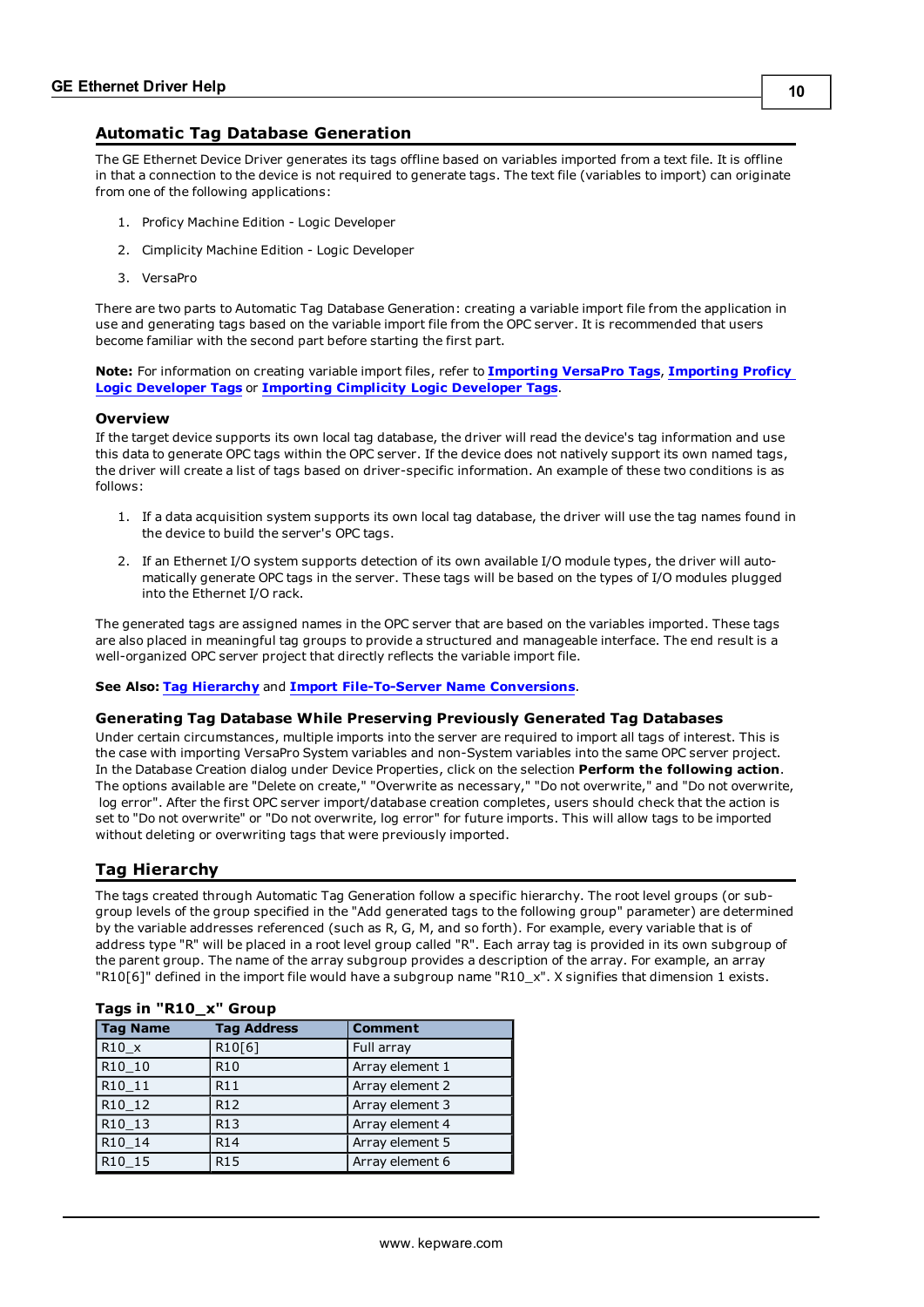## **Symbolic Variable Arrays**

Symbolic variable tags (in PACSystems only) are placed in a group called Symbolic. Symbolic variable arrays are not automatically broken out into individual element tags, and will not be placed in a separate group. A single array tag will be generated for each symbolic variable array in the Symbolic group. For example, if a 2x3 array of symbolic variables named "MySymbolicArray" is defined in the import file, then a single tag with name "MySymbolicArray" and address "!MySymbolicArray"[2][3] would be generated in the Symbolic group.

Although symbolic variable arrays are not automatically broken out into individual array element tags, an array element tag will be placed in the Symbolic group if an individual array element symbolic variable is listed in the import file. For example, an import file that contains an entry for array element (0,1) of the "MySymbolicArray" would appear as "MySymbolicArray[0,1]". A tag with address "!MySymbolicArray{0}{1}" would be generated in the Symbolic group.

## <span id="page-10-0"></span>**See Also: [Symbolic](#page-26-0) [Variables](#page-26-0)**

## **Import File-to-Server Name Conversions**

#### **Leading Characters**

- **I** The server does not accept group and tag names beginning with an underscore. Leading underscores  $\Box$ in tag names will be replaced with **U\_**.
- **•** The server does not accept group and tag names beginning with a percent sign. Leading percents (%) in tag names will be replaced with **P\_**.
- The server does not accept group and tag names beginning with a pound sign. Leading pound signs (#) in tag names will be replaced with **PD\_**.
- l The server does not accept group and tag names beginning with a dollar sign. Leading dollar signs (**\$**) in tag names will be replaced with **D\_**.

#### **Invalid Characters in Name**

The only characters allowed in the server tag name are A-Z, a-z, 0-9, and underscore (\_). As mentioned above, a tag name cannot begin with an underscore. All other invalid characters encountered will be converted to a sequence of characters that are valid. The table below displays the invalid character and sequence of characters that it is replaced with when encountered in the import file variable name.

| <b>Invalid Character</b> | <b>Replace With</b> |
|--------------------------|---------------------|
| $\pmb{\mathfrak{\$}}$    | г                   |
| $\frac{0}{0}$            | P                   |
| $\ddot{}$                | P                   |
|                          | N                   |
| #                        | <b>PD</b>           |
| @                        |                     |
|                          |                     |
| $\rightarrow$            | G                   |
|                          | E                   |

#### **Group and Tag Name Length Limitations**

The GE Ethernet Driver limits group and tag names to 31 characters. Names that exceed 31 characters will be truncated as follows:

#### **Non-Array**

- 1. Determine a 5-digit Unique ID for this tag.
- 2. Given a tag name: ThisIsALongTagNameAndProbablyExceeds31
- 3. Truncate tag at 31: ThisIsALongTagNameAndProbablyEx
- 4. Room is made for the Unique ID: ThisIsALongTagNameAndProba#####
- 5. Insert this ID: ThisIsALongTagNameAndProba00000

## **Array**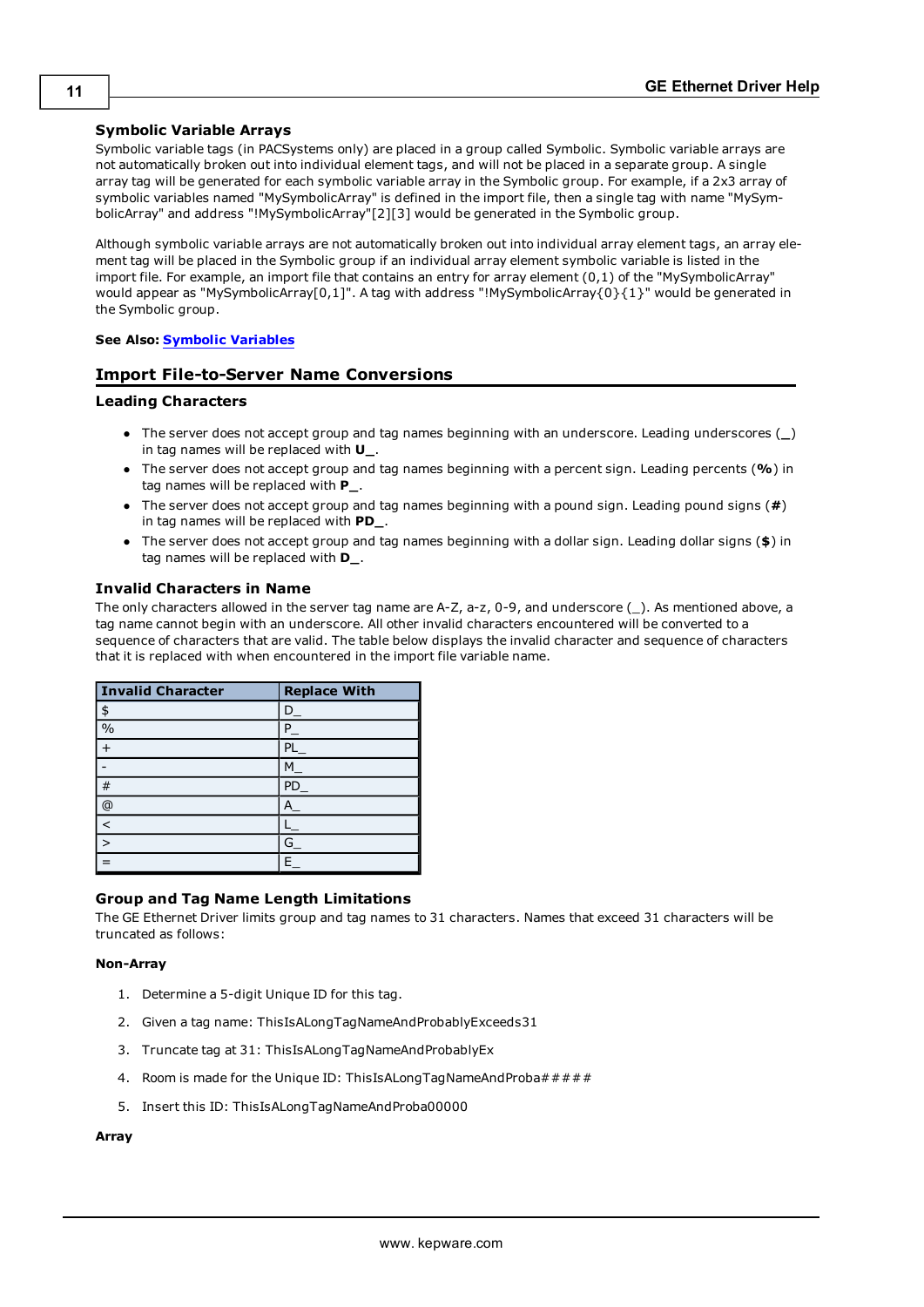- 1. Determine a 5-digit Unique ID for this array.
- 2. Given an array tag name: ThisIsALongTagNameAndProbablyExceeds31\_23
- 3. Truncate tag at 31 while holding on to the element values: ThisIsALongTagNameAndPr\_23
- 4. Room is made for the Unique ID: ThisIsALongTagName##### 23
- 5. Insert this ID: ThisIsALongTagName00001\_23

#### <span id="page-11-0"></span>**Importing VersaPro Tags**

This driver uses Shared Name Files (SNF) that are generated from VersaPro in order to generate the tag database. Certain aspects of the Automatic Tag Database Generation process depend on the application from which variables are imported. For more information on a specific aspect of VersaPro tag import, select a link from the list below.

**[VersaPro](#page-11-1) [Import](#page-11-1) [Preparation:](#page-11-1) [VersaPro](#page-11-1) [Steps](#page-11-1) [VersaPro](#page-13-0) [Import](#page-13-0) [Preparation:](#page-13-0) [OPC](#page-13-0) [Server](#page-13-0) [Steps](#page-13-0) [Highlighting](#page-13-1) [VersaPro](#page-13-1) [Variables](#page-13-1) [VersaPro](#page-14-0) [Array](#page-14-0) [Tag](#page-14-0) [Import](#page-14-0)**

**Note:** To import tags using a different application, refer to **[Automatic](#page-9-0) [Tag](#page-9-0) [Database](#page-9-0) [Generation](#page-9-0)** to verify that the application is supported.

#### <span id="page-11-1"></span>**VersaPro Import Preparation: VersaPro Steps**

- 1. To start, open the VersaPro project containing the tags (variables) that will be ported to the OPC server.
- 2. If the **Variable Declaration Table** is not already open, click **View** | **Variable Declaration Table**.
- 3. Next, specify the group to which the tags of interest belong. The default groups are **Global**, **Local**, **All**, **System**, and **Temporary**.

**Note:** The All group does not include the variables from the System group. Multiple imports (or multiple SNF files) are required to import System, Global, Local, and All variables.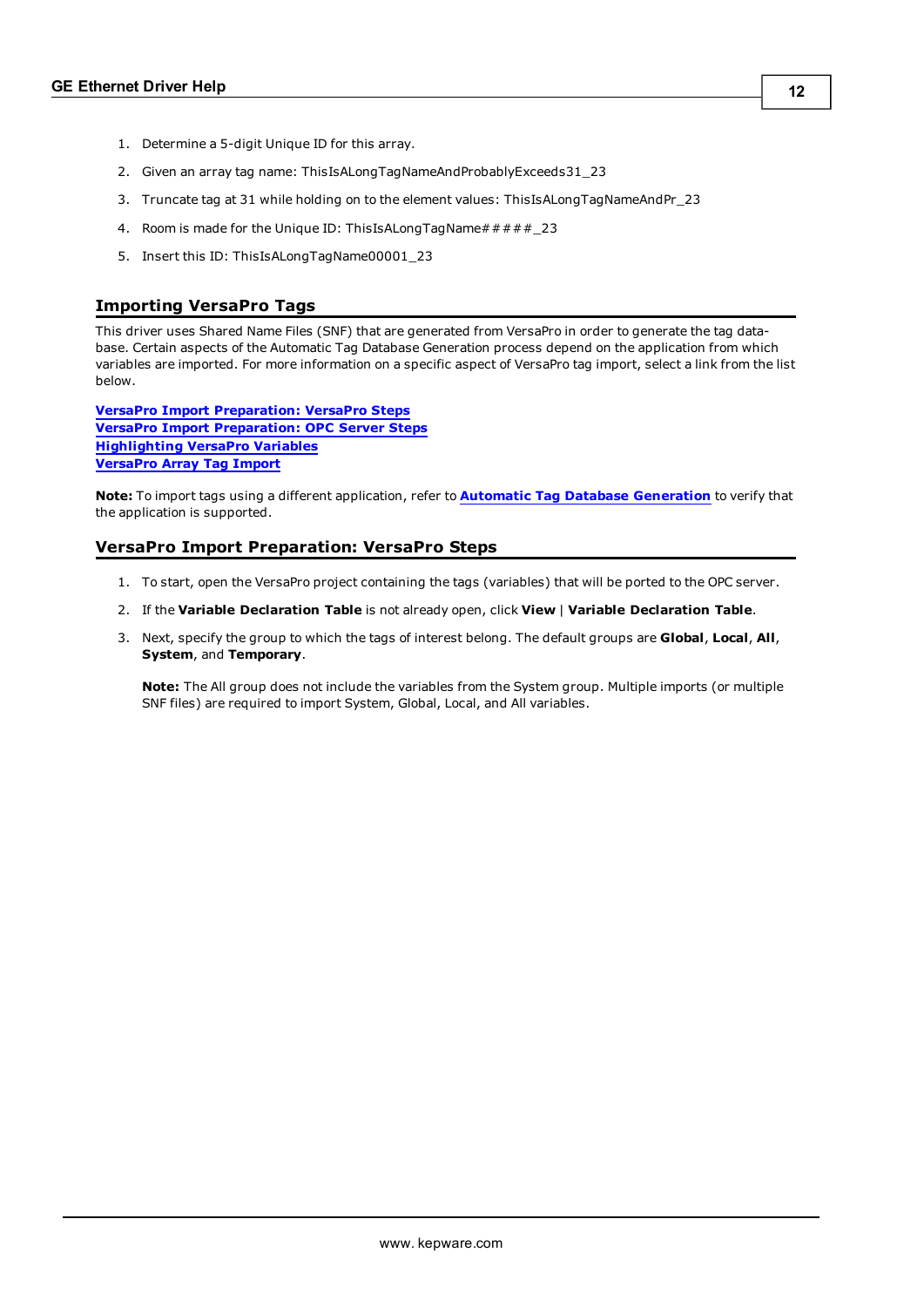| VersaPro - GE9030                            |            |        |                     |             |       |
|----------------------------------------------|------------|--------|---------------------|-------------|-------|
| Folder<br>File<br>Edit<br>View<br>Insert     | PLC:       | Tools  | Window<br>Help      |             |       |
| y,<br>₫<br>n.                                | 昀<br>亀     |        |                     |             |       |
| $1$<br>$\left(\downarrow\right)$<br>$\omega$ | (S)<br>(R) |        | $\overline{a}$<br>瑜 | 恒<br>迴<br>Ð |       |
| Name                                         | Type       | Len    | <b>Address</b>      | Description | SI    |
| XR00001Array                                 | Word       | 30     | ×R00001             |             | 14135 |
| ×R00002                                      | Word       |        | $\times$ R00002     |             | 14135 |
| XR00003                                      | Word       | 1      | $\times$ R00003     |             | 14135 |
| $\times$ R00004                              | Word       |        | $\times$ R00004     |             | 14135 |
| ×R00005                                      | Word       |        | $\times$ R00005     |             | 12849 |
| ×R00006                                      | Word       |        | ×R00006             |             | 13363 |
| $\times$ R00007                              | Word       | 1      | $\times$ R00007     |             | 13877 |
| $\times$ R00008                              | Word       |        | ×R00008             |             | 14391 |
| ×R00009                                      | Word       | 1      | $\times$ R00009     |             | 12345 |
| ×R00010                                      | Word       | 1      | XR00010             |             | 12849 |
| $\times$ R00011                              | Word       | 1      | $\times$ R00011     |             | 13363 |
| ×R00012                                      | Word       | 1      | ×R00012             |             | 13877 |
| ×R00013                                      | Word       | 1      | ×R00013             |             | 14391 |
| ×R00014                                      | Word       | 1      | ×R00014             |             | 14080 |
| ×R00015                                      | Word       | 1      | ×R00015             |             | 13364 |
| ×R00016                                      | Word       | 1      | ×R00016             |             | 14135 |
| ×R00017                                      | Word       | 1      | $\times$ R00017     |             | 14135 |
| ×R00018                                      | Word       | 1      | $\times$ R00018     |             | 14135 |
| 200010<br>Global                             | ÄΙ         |        | متمممته             |             | 10500 |
| Local                                        |            | System | Temporary           |             |       |
|                                              |            |        |                     |             |       |

4. Next, click on the group's tab to bring its variables to the front. Then, highlight the tags of interest and click **Tools** | **Export Variables**.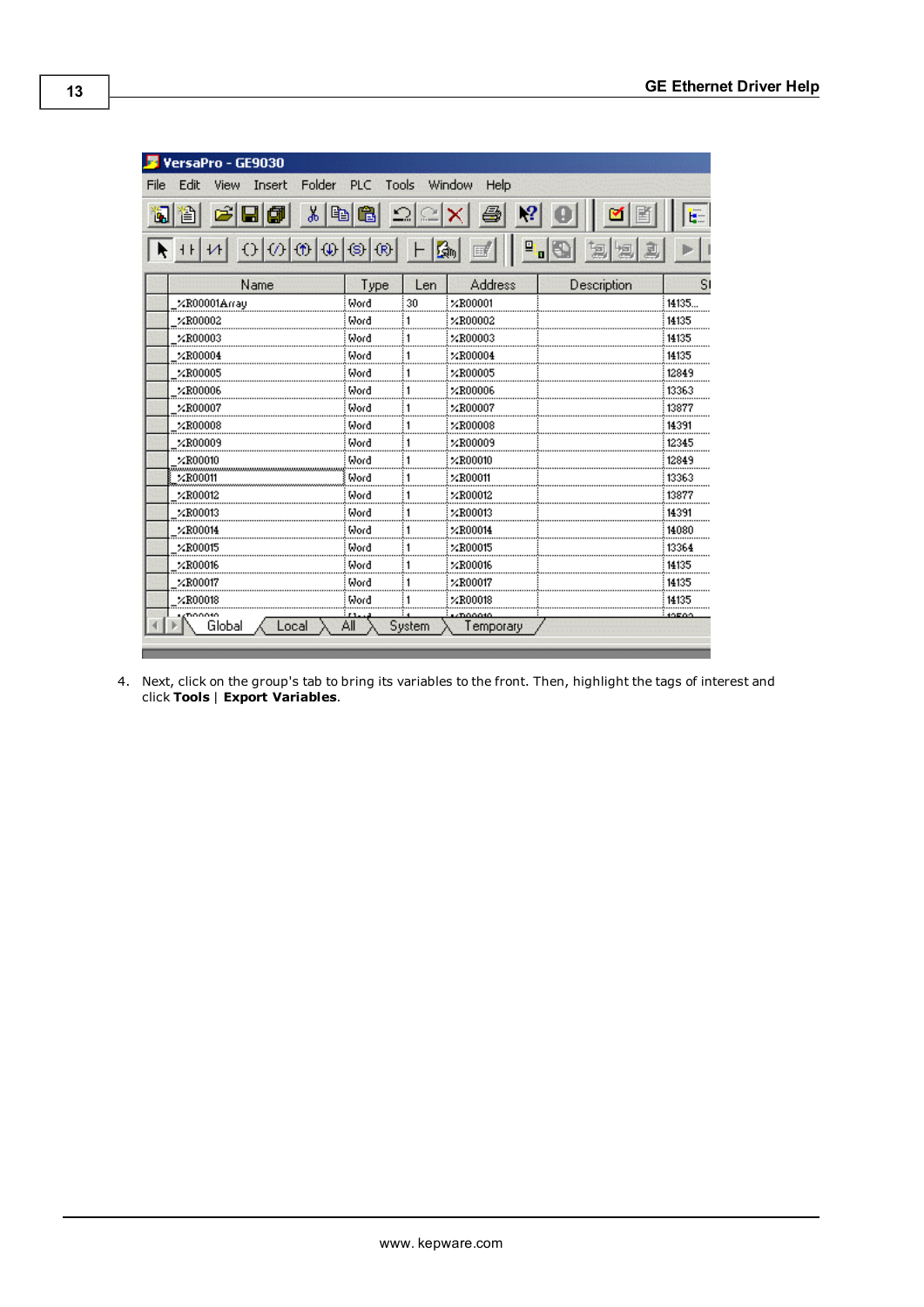| VersaPro - GE9030                        |                       |                        |                                 |        |        |
|------------------------------------------|-----------------------|------------------------|---------------------------------|--------|--------|
| Folder<br>Edit<br>File<br>Insert<br>View | <b>PLC</b>            | Tools                  | <b>Window</b><br>Help           |        |        |
| y,<br>₫<br>H                             | 嚕                     |                        | Fault Table                     |        |        |
|                                          |                       |                        | Communications Setup            |        |        |
| $\omega$ $\omega$ $\vert$<br>$\omega$    | $\bigcirc$ $\bigcirc$ |                        |                                 |        |        |
|                                          |                       |                        | Cam Editor                      |        |        |
| Name                                     | Typ                   |                        |                                 |        | Sto    |
| %R00001Array                             | Word                  |                        | Import Variables                |        | 14135. |
| ×R00002                                  | Word                  |                        | Export Variables                |        | 14135  |
| ×R00003                                  | Word                  |                        |                                 |        | 14135  |
| $\times$ R00004                          | Word                  |                        | View Online Cross Reference     |        | 14135  |
| $\times$ R00005                          | Word                  | View Online Use Tables | 12849                           |        |        |
| $\times$ R00006                          | Word                  |                        |                                 |        |        |
| ×R00007                                  | Word                  |                        | Convert Block                   |        | 13877  |
| $\times$ R00008                          | Word                  |                        | Non-Nested to Nested Conversion |        | 14391  |
| $\times$ R00009                          | Word                  |                        |                                 |        | 12345  |
| $\times$ R00010                          | Word                  |                        | Options                         | Ctrl+E | 12849  |
| $\times$ R00011                          | Word                  |                        | ZKUUUH                          |        | 13363  |
| $\times$ R00012                          | Word                  | 1                      | ×R00012                         |        | 13877  |
| ×R00013                                  | Word                  | 1                      | ×R00013                         |        | 14391  |
| $\times$ R00014                          | Word                  | 1                      | $\times$ R00014                 |        | 14080  |
| ×R00015                                  | Word                  | 1                      | $\times$ R00015                 |        | 13364  |
| $\times$ R00016                          | Word                  |                        | ×R00016                         |        | 14135  |
| ×R00017                                  | Word                  | 1                      | $\times$ R00017                 |        | 14135  |
| $\times$ R00018                          | Word                  |                        | $\times$ R00018                 |        | 14135  |
| noooso<br>Global<br>Local                | Αll                   | System                 | <b>MD00010</b><br>Temporary     |        | 10500  |
|                                          |                       |                        |                                 |        |        |

5. When prompted, select **Shared Name File (\*.snf)** and specify a name.

**Note:** VersaPro will export the project's contents into this SNF file.

#### <span id="page-13-0"></span>**See Also: [Highlighting](#page-13-1) [VersaPro](#page-13-1) [Variables](#page-13-1)**

## **VersaPro Import Preparation: OPC Server Steps**

- 1. To start, right-click on the device for which tags will be generated and select **Device Properties**. Then, open the **Variable Import Settings** tab.
- 2. In **Variable Import File**, enter or browse for the location of the VersaPro \*.snf file newly created. Then, click **Apply**.
- 3. Next, select the **Database Creation** tab. Then, click **Auto-Create**.
- 4. The OPC server will state in the Event Log that it is attempting to perform a tag import. When finished, it will state that the tag import has completed. All variables exported out of VersaPro will appear in the OPC server in the layout discussed in **[Tag](#page-9-1) [Hierarchy](#page-9-1)**.
- 5. Once finished, click **OK**.

## <span id="page-13-1"></span>**See Also: [Variable](#page-7-0) [Import](#page-7-0) [Settings](#page-7-0)**

## **Highlighting VersaPro Variables**

Variables can be highlighted in VersaPro in the following ways:

- **Single Variable Selecting:** To do so, left-click on a variable of interest while pressing CTRL.
- l **Selecting a Range of Variables:** To do so, left-click on the first variable in the range of interest. Then, press SHIFT while left-clicking on the last variable in the range. All variables in the range will be highlighted.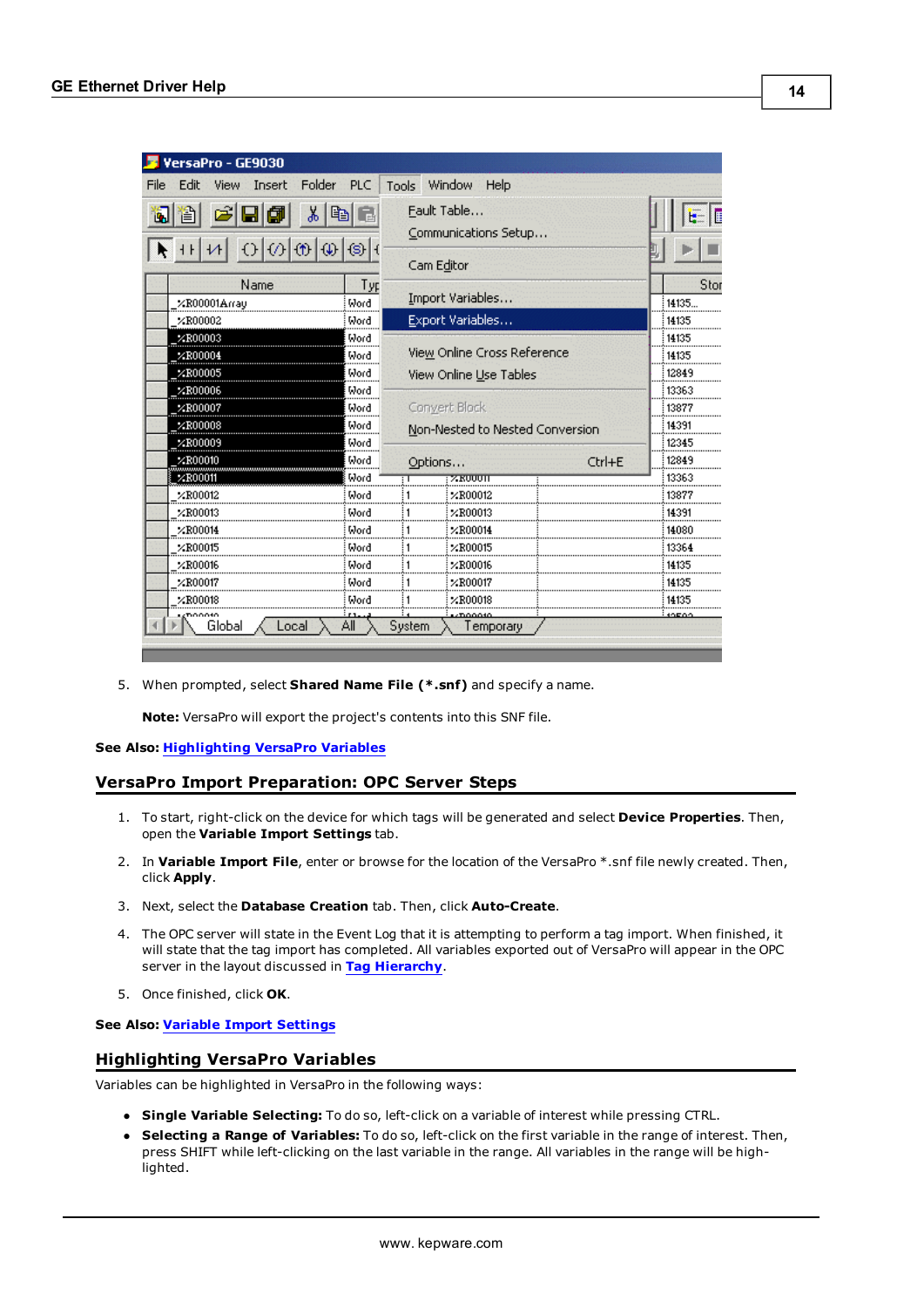l **Selecting All Variables:** To do so, left-click on a variable within the group of interest in the Variable Declaration Table. The variable chosen is irrelevant. Then, click **Edit** | **Select All**. All variables will be highlighted with that group.

## <span id="page-14-0"></span>**VersaPro Array Tag Import**

Variables in VersaPro have a Length specification. Length is the number of elements for the given array variable. In the driver, this element count can be used to create tags in the following two ways. The first is to create an array tag with data in a row *x* column format. The second is an expanded group of tags, Length in number. The following applies for variables with a Length  $> 1$ .

#### **Array Tag**

Since VersaPro arrays are 1-dimensional, the number of columns is always 1. As such, an array tag would have the following syntax:

```
<array variable>[#rows = Length]
```
**Note:** This single array tag would retrieve Length elements starting at the base address defined in <array variable>. The data will come back formatted in array form in order to be used in HMIs that support arrays.

#### **Individual Elements**

Element tags are simply the base address + element number. This has the following form, where  $n =$  Length - 1.

```
<array variable><base address + 0>
<array variable><base address + 1>
<array variable><base address + 2>
...
<array variable><base address + n>
```
These tags are not array tags; they are just the reference tags for the array variable. It may be thought of as a listing of all the addresses that are referenced in the array variable.

#### **Example**

Variable Imported: MyArrayTag, Length =  $10$ , Address = R1

Result as Array Tag: MyArrayTag [10]

Result as Individual Elements:

```
R1
R<sub>2</sub>
R3
R4
R5
R6
R7
R8
R9
R10
```
<span id="page-14-1"></span>**Note:** Variables of type BIT array can only be accessed as an expanded group of tags (not as an array tag).

## **Importing Cimplicity Logic Developer Tags**

This driver uses user-generated ASCII text files from Logic Developer to generate the tag database. Certain aspects of the Automatic Tag Database Generation process depend on the application from which variables are imported. For more information on a specific aspect of Logic Developer tag import, select a link from the list below.

**[Cimplicity](#page-15-0) [Logic](#page-15-0) [Developer](#page-15-0) [Import](#page-15-0) [Preparation:](#page-15-0) [Logic](#page-15-0) [Developer](#page-15-0) [Steps](#page-15-0) [Cimplicity](#page-16-0) [Logic](#page-16-0) [Developer](#page-16-0) [Import](#page-16-0) [Preparation:](#page-16-0) [OPC](#page-16-0) [Server](#page-16-0) [Steps](#page-16-0) [Highlighting](#page-17-0) [Cimplicity](#page-17-0) [Logic](#page-17-0) [Developer](#page-17-0) [Variables](#page-17-0) [Cimplicity](#page-17-1) [Logic](#page-17-1) [Developer](#page-17-1) [Array](#page-17-1) [Tag](#page-17-1) [Import](#page-17-1)**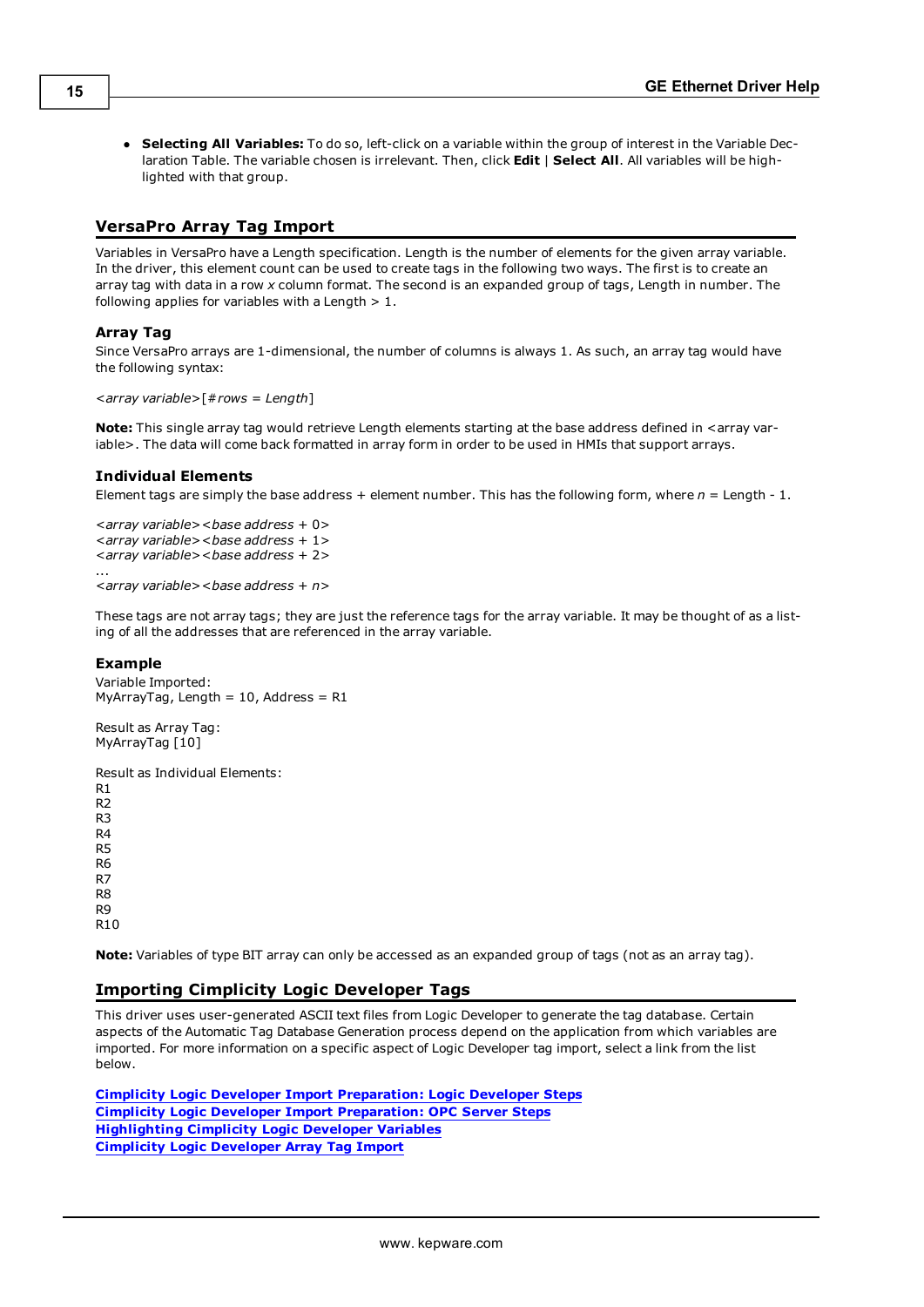**Note:** To import tags using a different application, refer to **[Automatic](#page-9-0) [Tag](#page-9-0) [Database](#page-9-0) [Generation](#page-9-0)** to verify that the application is supported.

## <span id="page-15-0"></span>**Cimplicity Logic Developer Import Preparation: Logic Developer Steps**

1. To start, open the FrameworX project containing the tags (variables) that will be ported to the OPC server. Then, open the **Navigator** window by pressing **Shift+F4**.





**Note:** Each FrameworX project contains one or more targets, which is essentially the device on which the application will run. Because variables are created on the target level, a target of interest must be specified before the variables that will be exported may be. In order for the target variables to be imported, the variables must have **GE PLC** as the **Data Source**. To verify this, left-click on the variable and then look at the **Data Source** properties in the **Inspector** window. Internal variables will not be imported.

- 3. Next, sort the variables by target by right-clicking on the **Variable List** and selecting **Sort** | **Target**.
- 4. Then, highlight the tags of interest in the target of interest and click **Edit** | **Copy**.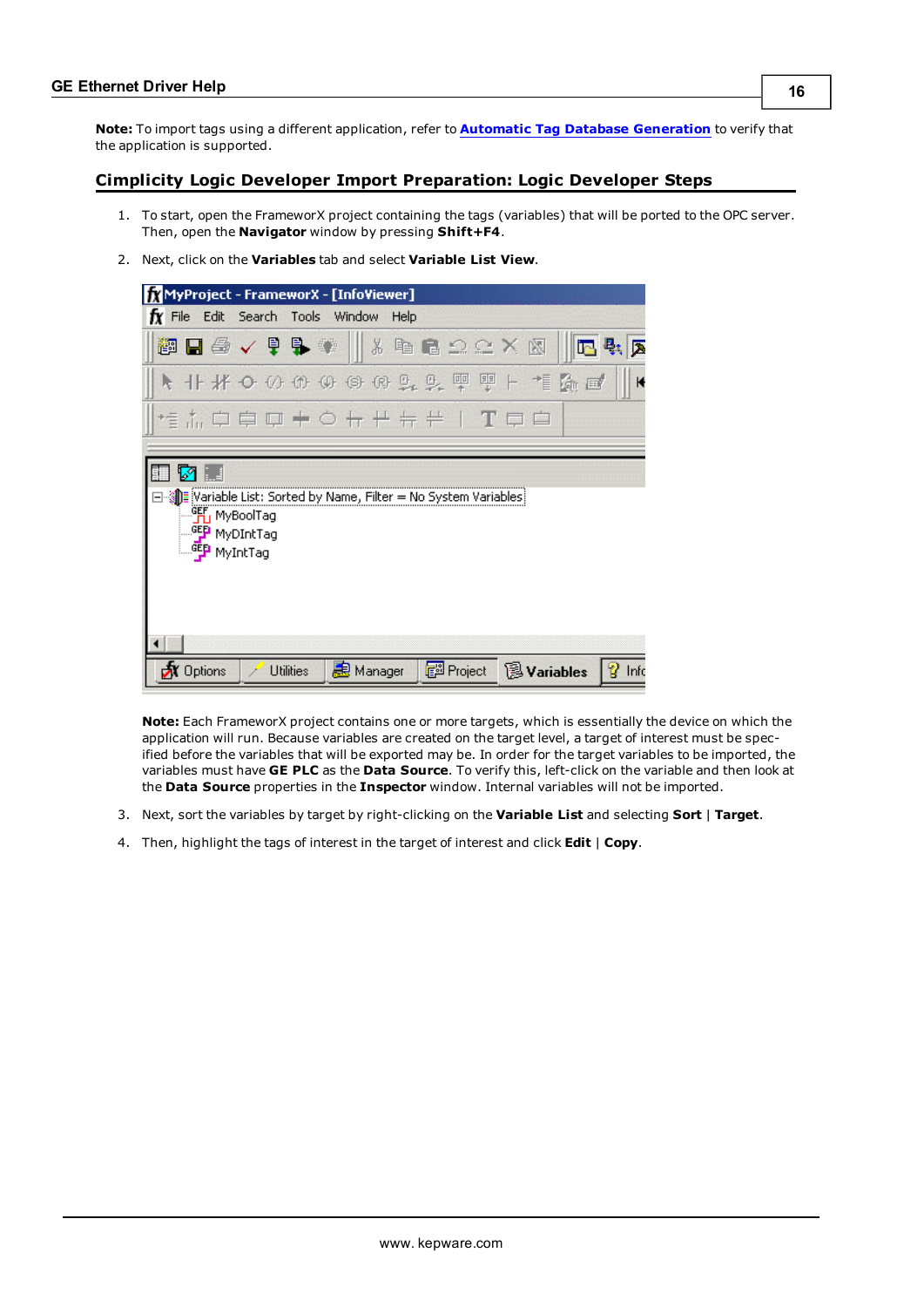| [MMyProject - FrameworX - [InfoViewer]]                                              |                      |     |        |        |      |  |  |  |  |
|--------------------------------------------------------------------------------------|----------------------|-----|--------|--------|------|--|--|--|--|
| fy File Edit Search Tools Window                                                     |                      |     |        |        | Help |  |  |  |  |
|                                                                                      |                      |     |        |        |      |  |  |  |  |
| ◆ 十米 ◆ ◇ ※ ※ ※ ※ \$ ↓ 架 吧 中 ← 情 @ 画                                                  |                      |     |        |        |      |  |  |  |  |
| *** 而中国中心开开开井   T 中国                                                                 |                      |     |        |        |      |  |  |  |  |
|                                                                                      |                      |     |        |        |      |  |  |  |  |
| 瀏≣ Variable List: Sorted by Target Name, Filter = No System Variables<br>⊟…⊙ Target1 | <b>For MyBoolTag</b> |     |        |        |      |  |  |  |  |
|                                                                                      | <b>GEP</b> MyDIN     | Cut |        | Ctrl+X |      |  |  |  |  |
|                                                                                      | <b>GED</b> MyInt     |     | Copy   | Ctrl+C |      |  |  |  |  |
|                                                                                      |                      |     | Delete | Del    |      |  |  |  |  |

**Note:** The highlighted variables should now be copied to the Clipboard.

5. Next, open a word processing program like Notepad or Wordpad. Then, click **Edit** | **Paste**.

**Note:** The variables on the Clipboard will now be pasted to the document, TAB delimited. Do not modify the contents: modifications may cause the import to fail.

B Project

**B**Variables

Ÿ Info<sup>1</sup>

| <b>Untitled - Notepad</b> |                     |    |              |  |                                            |  |                          |  |  |
|---------------------------|---------------------|----|--------------|--|--------------------------------------------|--|--------------------------|--|--|
| Fdit<br>'File<br>Format   | Help                |    |              |  |                                            |  |                          |  |  |
| MyBoolTag<br>MyDIntTag    | <b>BOOL</b><br>DINT | 32 | True<br>True |  | <b>GE FANUC PLC</b><br><b>GE FANUC PLC</b> |  | 90001<br><b>ZAQ00051</b> |  |  |

- 6. Save the text document with the text extension (.txt) in ANSI form.
- 7. The variables are now contained within the text document and can be imported into the OPC server.

## <span id="page-16-0"></span>**Cimplicity Logic Developer Import Preparation: OPC Server Steps**

- 1. To start, right-click on the device for which tags will be generated and select **Device Properties**. Then, open the **Variable Import Settings** tab.
- 2. In **Variable Import File**, enter or browse for the location of the Logic Developer \*.txt file newly created. Then, click **Apply**.
- 3. Next, select the **Database Creation** tab. Then, click **Auto-Create**.
- 4. The OPC server will state in the Event Log that it is attempting to perform a tag import. When finished, it will state that the tag import has completed. All variables exported out of Logic Developer will appear in the OPC server in the layout discussed in **[Tag](#page-9-1) [Hierarchy](#page-9-1)**.
- 5. Once finished, click **OK**.

**X** Options

**See Also: [Variable](#page-7-0) [Import](#page-7-0) [Settings](#page-7-0)**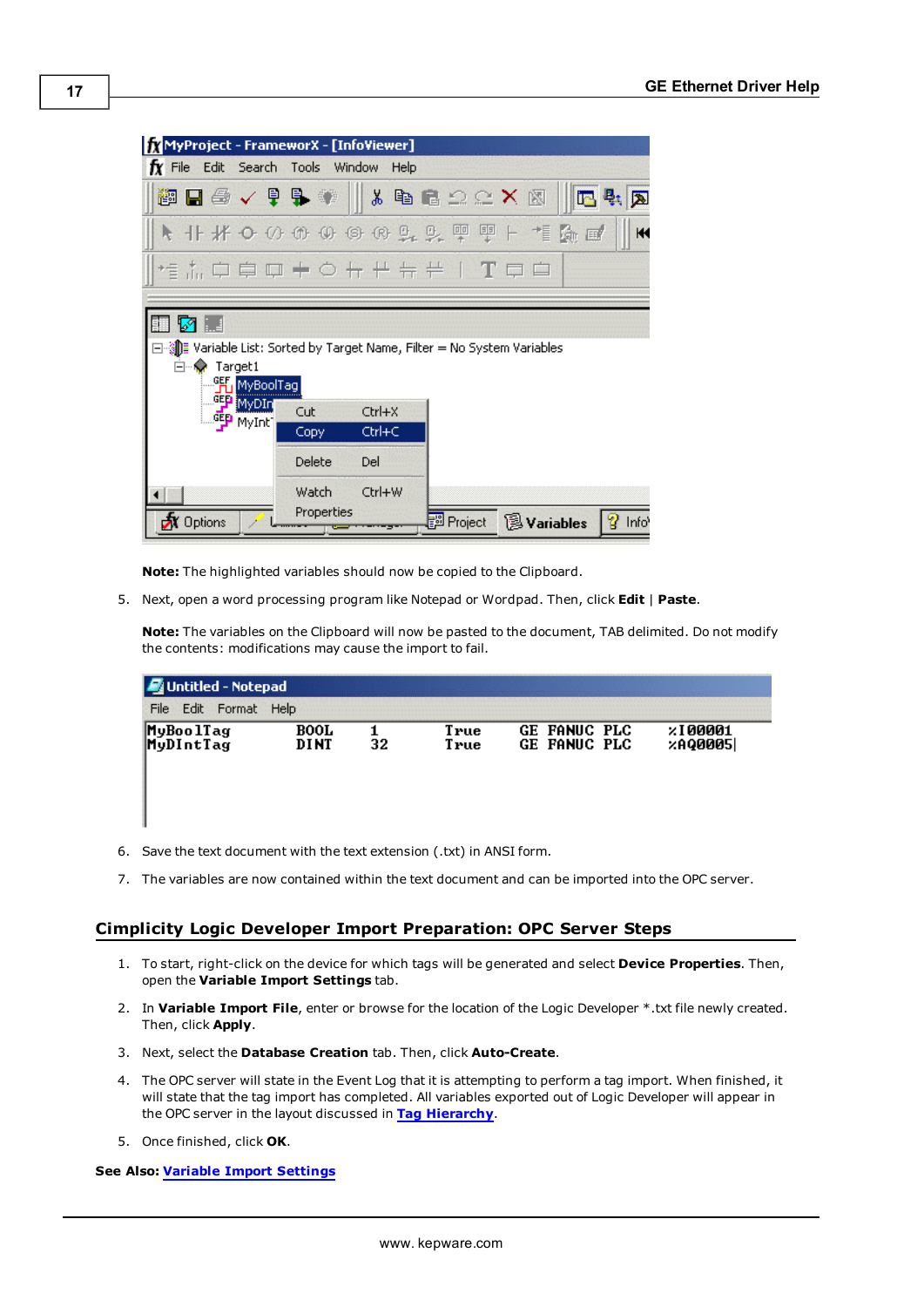## <span id="page-17-0"></span>**Highlighting Cimplicity Logic Developer Variables**

Variables can be highlighted in Logic Developer in the following ways:

- **Single Variable Selecting:** To do so, left-click on a variable of interest.
- **Pick-n-Choose:** To do so, left-click on the first variable of interest. Then, press CTRL while left-clicking on each successive variable of interest. Repeat until all variables of interest are highlighted.
- l **Selecting a Range of Variables:** To do so, left-click on the first variable in the range of interest. Then, press SHIFT while left-clicking on the last variable in the range. All variables in the range will be highlighted.
- l **Selecting All Variables:** To do so, left-click on a variable within the target of interest in the Variable List View. The variable chosen is irrelevant. Then, click **Edit** | **Select All**. All variables will be highlighted within that target.

## <span id="page-17-1"></span>**Cimplicity Logic Developer Array Tag Import**

Array tags, or individual element breakdowns of array variables, are not supported when importing from Cimplicity Logic Developer.

## <span id="page-17-2"></span>**Importing Proficy Logic Developer Tags**

This driver uses user-generated ASCII text files from Proficy Logic Developer to generate the tag database. Certain aspects of the Automatic Tag Database Generation process depend on the application from which variables are imported. For more information on a specific aspect of Proficy Logic Developer tag import, select a link from the list below.

**[Proficy](#page-17-3) [Logic](#page-17-3) [Developer](#page-17-3) [Import](#page-17-3) [Preparation:](#page-17-3) [Logic](#page-17-3) [Developer](#page-17-3) [Steps](#page-17-3) [Proficy](#page-20-0) [Logic](#page-20-0) [Developer](#page-20-0) [Import](#page-20-0) [Preparation:](#page-20-0) [OPC](#page-20-0) [Server](#page-20-0) [Steps](#page-20-0) [Highlighting](#page-20-1) [Proficy](#page-20-1) [Logic](#page-20-1) [Developer](#page-20-1) [Variables](#page-20-1) [Proficy](#page-20-2) [Logic](#page-20-2) [Developer](#page-20-2) [Array](#page-20-2) [Tag](#page-20-2) [Import](#page-20-2)**

**Note:** To import tags using a different application, refer to **[Automatic](#page-9-0) [Tag](#page-9-0) [Database](#page-9-0) [Generation](#page-9-0)** to verify that the application is supported.

## <span id="page-17-3"></span>**Proficy Logic Developer Import Preparation: Logic Developer Steps**

- 1. To start, open the Proficy Logic Developer project containing the tags (variables) that will be ported to the OPC server. Then, open the **Navigator** window by pressing **Shift-F4**.
- 2. Next, click on the **Variables** tab to bring the project's variables to the front. Then, click **Variable List View**.

**Note:** Each Logic Developer project contains one or more targets, which is essentially the device on which the application will run. Because variables are created on the target level, the target of interest must be specified before the variables that will be exported may be. In order for the target variables to be imported, the variables must have **GE PLC** chosen as the **Data Source**. To verify this, left-click on the variable and then look at the **Data Source** properties in the **Inspector** window. Internal variables will not be imported.

3. Next, sort the variables by target by right-clicking on the **Variable List** header and selecting **Sort** | **Target**.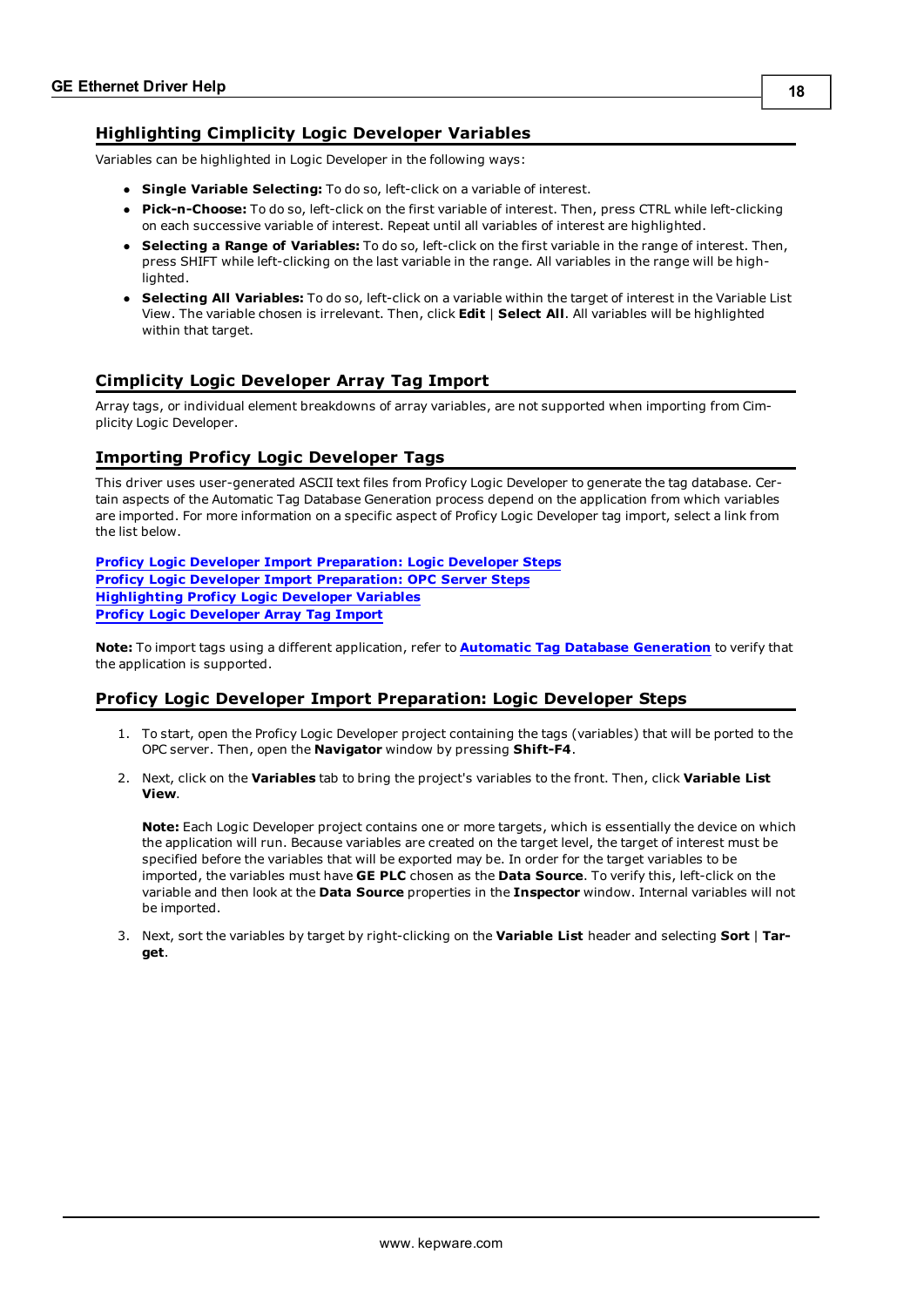4. To export all of the variables, right-click on the **Variable List** and click **Export**.



5. To export selected variables, highlight the tags of interest in the target of interest. Then, right-click on one of the selected variables and click **Export**.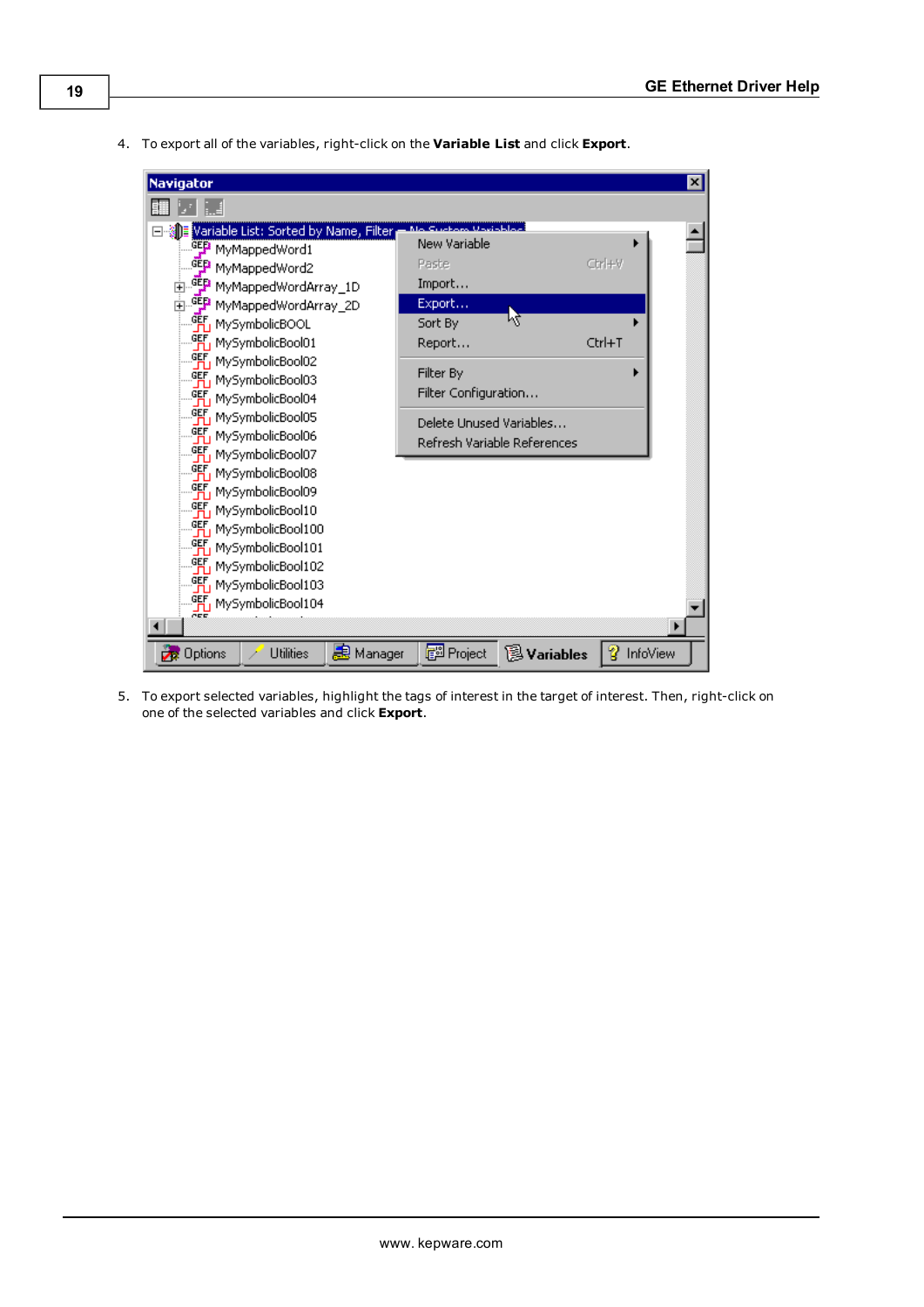| <b>Navigator</b>                            |            |        |                |                    | $\mathbf{x}$  |
|---------------------------------------------|------------|--------|----------------|--------------------|---------------|
| EL.<br>E.                                   |            |        |                |                    |               |
| Fig. MySymbolicBool82                       |            |        |                |                    |               |
| 甄<br>MySymbolicBool83                       |            |        |                |                    |               |
| <b>FF</b> MySymbolicBool84                  |            |        |                |                    |               |
| <b>FF</b> MySymbolicBool85                  |            |        |                |                    |               |
| 甄<br>MySymbolicBool86                       |            |        |                |                    |               |
| 甄<br>MySymbolicBool87                       |            |        |                |                    |               |
| 甄<br>MySymbolicBool88                       |            |        |                |                    |               |
| <b>ERENE</b><br>MySymbolicBool89            |            |        |                |                    |               |
| MySymbolicBool90                            |            |        |                |                    |               |
| MySymbolicBool91                            |            |        |                |                    |               |
| 甄<br>MySymbolicBod                          | Cut        | Ctrl+X |                |                    |               |
| 氈<br>MySymbolicBoc                          | Copy       | Ctrl+C |                |                    |               |
| 罚<br>MySymbolicBod                          | Delete     | Del    |                |                    |               |
| Fi MySymbolicBod                            |            |        |                |                    |               |
| Fig. MySymbolicBod                          | Export     |        |                |                    |               |
| <b>FL</b> MySymbolicBod                     | Watch      | Ctrl+W |                |                    |               |
| <b>FL</b> MySymbolicBod                     | Properties |        |                |                    |               |
| <mark>"片</mark> MySymbolicBoo <del>r)</del> |            |        |                |                    |               |
| <b>FR</b> MySymbolicBYTE                    |            |        |                |                    |               |
| . <b>ŒB</b> MySymbolicDINT                  |            |        |                |                    |               |
| ፺<br>MySymbolicDWORD                        |            |        |                |                    |               |
|                                             |            |        |                |                    |               |
| Options<br>Utilities                        | 息 Manager  |        | <b>Project</b> | <b>B</b> Variables | InfoView<br>Ÿ |

6. In the **Save as Type** drop-down list, select **Standard Name Form (\*.snf)** or **Comma Separated Variable (\*.csv)** as the export file type. The dialogs should appear as shown below.

| <b>Export</b>       |                            |          |        |
|---------------------|----------------------------|----------|--------|
| Save in: ExportData |                            | 「や白び風・   |        |
|                     |                            |          |        |
|                     |                            |          |        |
|                     |                            |          |        |
|                     |                            |          |        |
|                     |                            |          |        |
| File name:          | MyExportedVariables        |          | Save   |
| Save as type:       |                            |          | Cancel |
|                     | Standard Name Form (".snf) | Y.<br>٣ļ |        |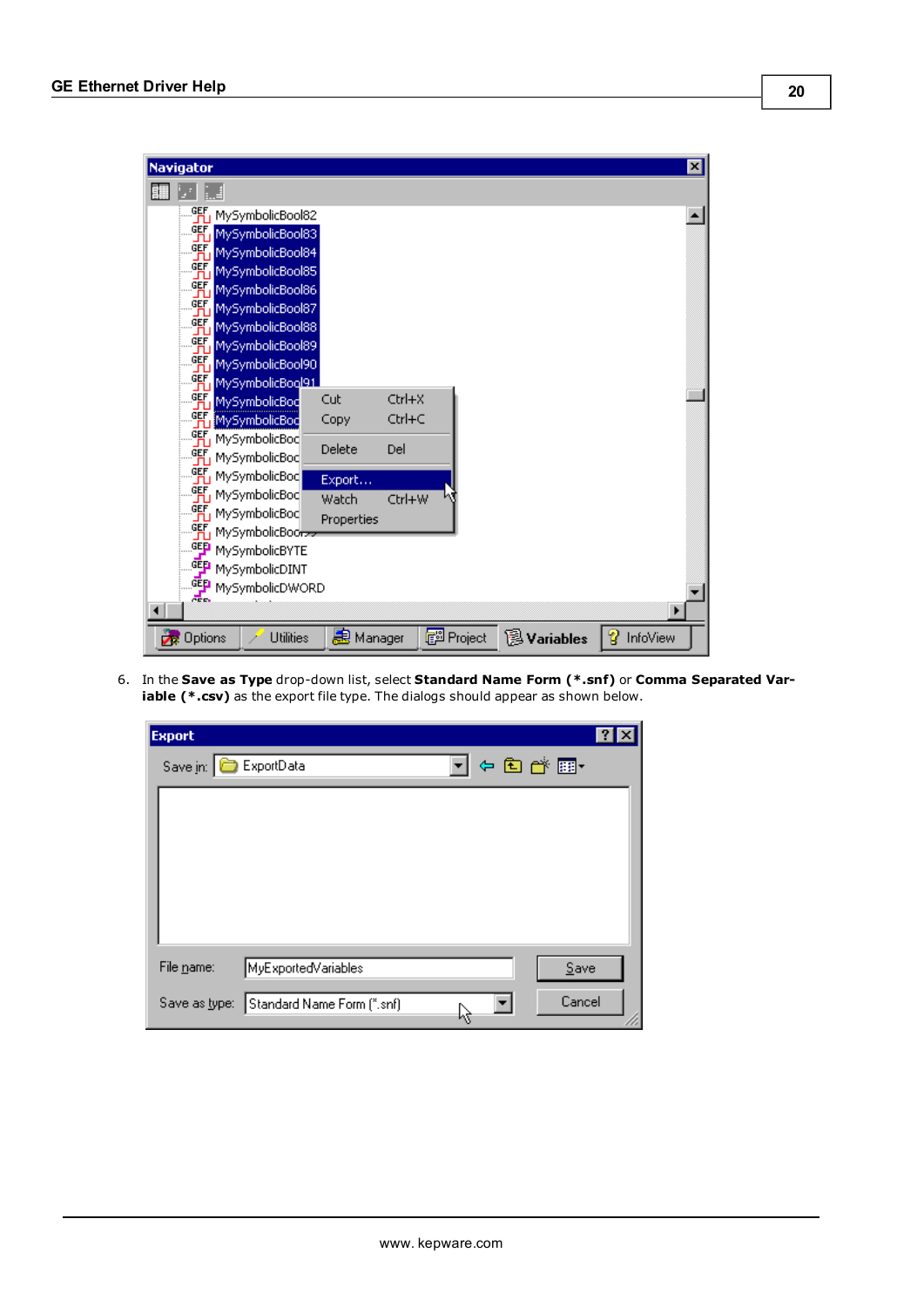

7. Once finished, click **Save**.

## <span id="page-20-0"></span>**Proficy Logic Developer Import Preparation: OPC Server Steps**

- 1. To start, right-click on the device for which tags will be generated and select **Device Properties**. Then, open the **Variable Import Settings** tab.
- 2. In **Variable Import File**, enter or browse for the location of the export file newly created \*.snf or \*.csv file. Then, click **Apply**.
- 3. Next, select the **Database Creation** tab and then click **Auto Create** to import variables. Alternatively, use the other settings in that dialog to automatically create the database later.
- 4. The OPC server will state in the Event Log that it is attempting to perform a tag import. When finished, it will state that the tag import has completed. All variables exported out of Logic Developer will appear in the OPC server in the layout discussed in **[Tag](#page-9-1) [Hierarchy](#page-9-1)**.
- 5. Once finished, click **OK**.

## <span id="page-20-1"></span>**See Also: [Variable](#page-7-0) [Import](#page-7-0) [Settings](#page-7-0)**

## **Highlighting Proficy Logic Developer Variables**

Variables can be highlighted in Logic Developer in the following ways:

- **Single Variable Selecting:** To do so, left-click on a variable of interest.
- **Pick-n-Choose:** To do so, left-click on the first variable of interest. Then, press CTRL while left-clicking on each successive variable of interest. Repeat until all variables of interest are highlighted.
- l **Selecting a Range of Variables:** To do so, left-click on the first variable in the range of interest. Then, press SHIFT while left-clicking on the last variable in the range. All variables in the range will be highlighted.
- l **Selecting All Variables:** To do so, left-click on a variable within the target of interest in the Variable List View. The variable chosen is irrelevant. Then, click **Edit** | **Select All**. All variables will be highlighted within that target.

## <span id="page-20-2"></span>**Proficy Logic Developer Array Tag Import**

Arrays of referenced variables and arrays of symbolic variables will be imported differently.

#### **Referenced Variable Arrays**

Arrays of referenced variables will be imported as described in **[VersaPro](#page-14-0) [Array](#page-14-0) [Tag](#page-14-0) [Import](#page-14-0)**. A group will be created for each array. Each group will contain a single array tag, plus a number of tags addressing the individual array elements.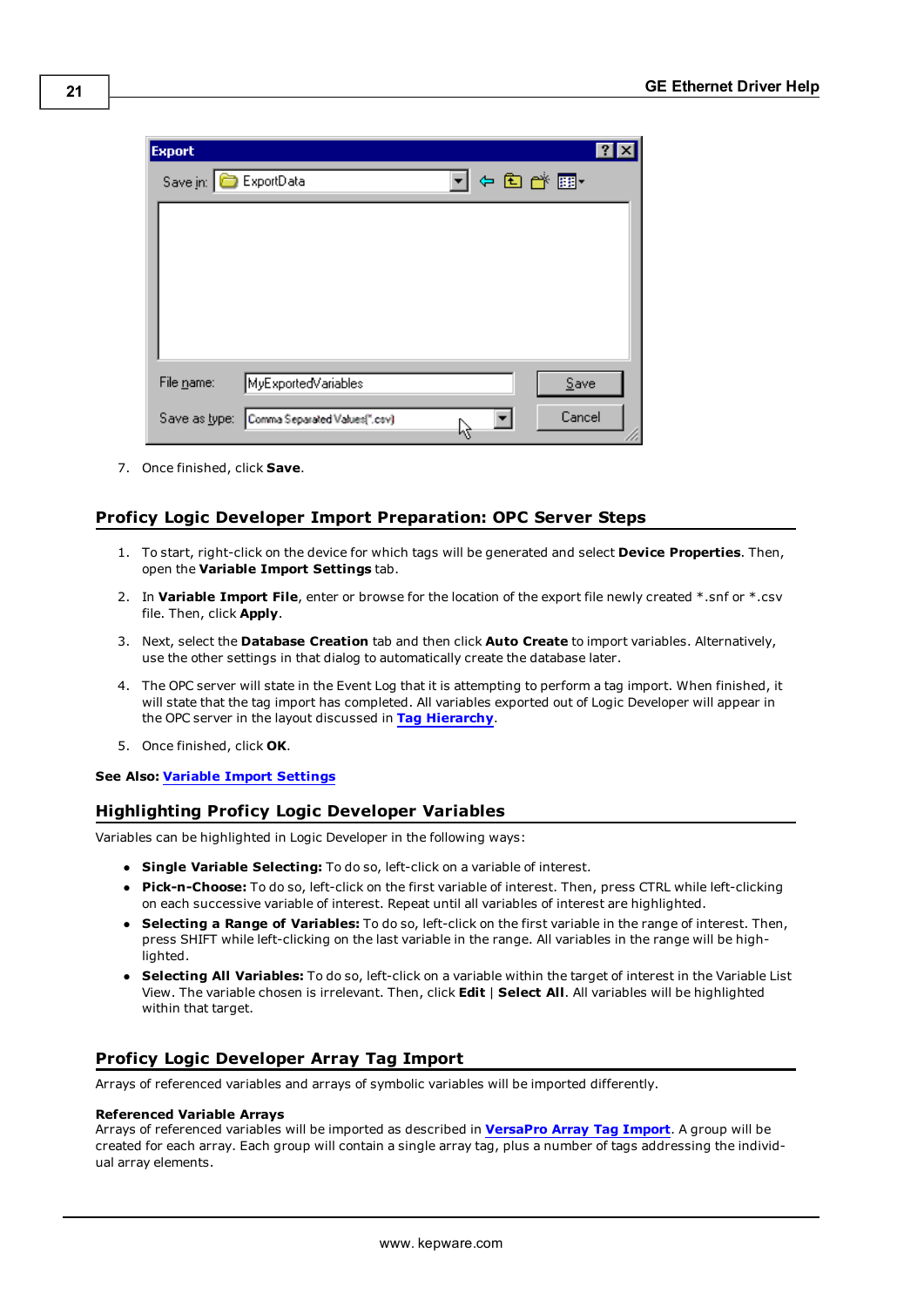#### **Symbolic Variable Arrays**

A single array tag will be generated for each symbolic variable array in the import file. All symbolic variable array tags will be placed in the Symbolic group along with all other symbolic variable tags. The driver will not generate tags for BOOL and STRING symbolic variable arrays.

#### **Importing Array Elements (Index)**

When importing array elements (such as "MyArrayTag[1,2]") into the driver, the '[' and ']' characters will be replaced with '{' and '}' respectively for internal reasons. The '[' and ']' characters are reserved by this driver for array notation. While communicating with the PLC at Runtime, however, the replacement will be reversed by the driver to comply with the standard GE syntax.

**See Also: [Symbolic](#page-26-0) [Variables](#page-26-0)**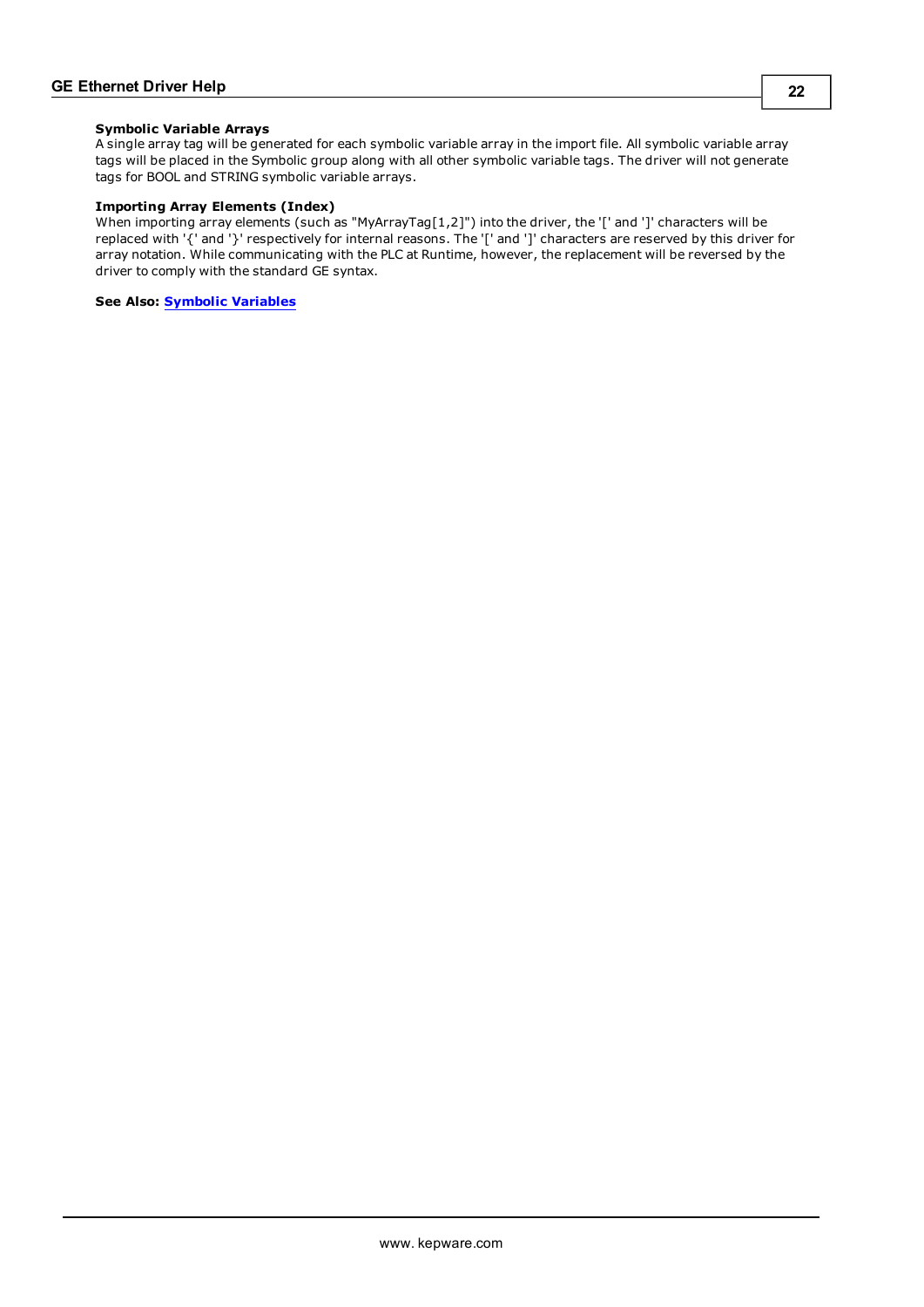## <span id="page-22-0"></span>**Optimizing Your GE Ethernet Communications**

The GE Ethernet Driver has been designed to provide the best performance with the least amount of impact on the system's overall performance. While the GE Ethernet Driver is fast, there are a couple of guidelines that can be used in order to control and optimize the application and gain maximum performance.

Our server refers to communications protocols like GE Ethernet as a channel. Each channel defined in the application represents a separate path of execution in the server. Once a channel has been defined, a series of devices must then be defined under that channel. Each of these devices represents a single GE controller from which data will be collected. While this approach to defining the application will provide a high level of performance, it won't take full advantage of the GE Ethernet Driver or the network. An example of how the application may appear when configured using a single channel is shown below.



Each device appears under a single GE Ethernet channel. In this configuration, the driver must move from one device to the next as quickly as possible in order to gather information at an effective rate. As more devices are added or more information is requested from a single device, the overall update rate begins to suffer.

If the GE Ethernet Driver could only define one single channel, then the example shown above would be the only option available; however, the GE Ethernet DSriver can define up to 256 channels. Using multiple channels distributes the data collection workload by simultaneously issuing multiple requests to the network. An example of how the same application may appear when configured using multiple channels to improve performance is shown below.



Each device has now been defined under its own channel. In this new configuration, a single path of execution is dedicated to the task of gathering data from each device. If the application has 256 or fewer devices, it can be optimized exactly how it is shown here.

The performance will improve even if the application has more than 256 devices. While 256 or fewer devices may be ideal, the application will still benefit from additional channels. Although by spreading the device load across all channels will cause the server to move from device to device again, it can now do so with far less devices to process on a single channel.

The GE Ethernet Driver's performance can also be affected by Block Size, which refers to the number of bytes that may be requested from a device at one time. It is available on each device. To refine the performance of this driver when reading symbolic variables, configure Block Size to one of the following settings: 32, 64, 128, 256, 512, 1024, or 2048 bytes. Depending on the specific GE device, the block size setting can have a dramatic effect on the application.

l **GE Ethernet Driver for server versions 5.10 and earlier:** The default setting of 256 bytes is recommended; however, users whose applications contain large requests for consecutively ordered data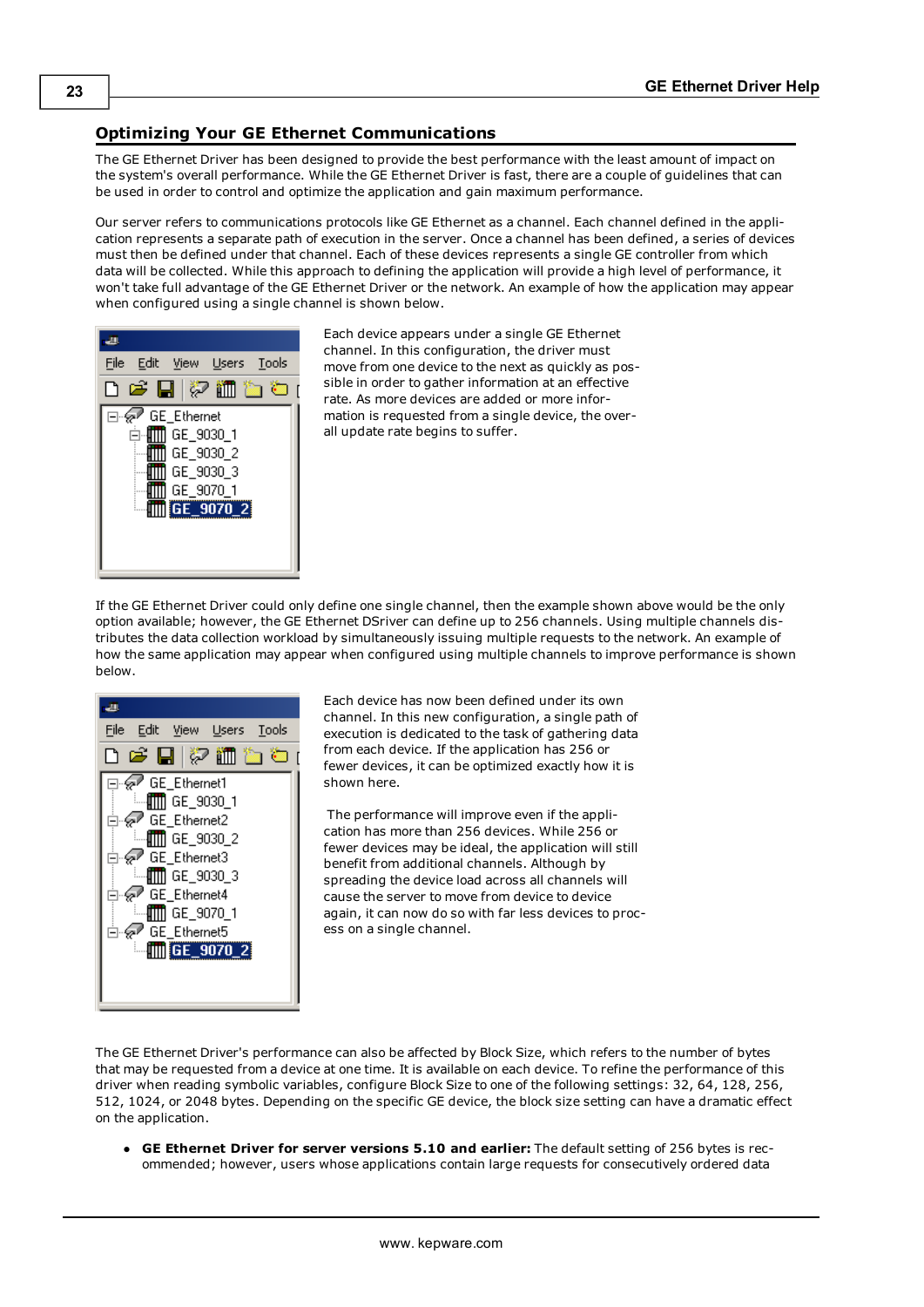should increase the block size.

l **GE Ethernet Driver for server versions 5.11 and later:** The default setting of 2048 bytes is recommended. These versions have been enhanced to utilize multiple block reads in a single request. By requesting multiple smaller blocks of data, users can potentially reduce the number of unnecessary bytes in the response (especially when the requested data is not contiguous in memory). The Block Size parameter limits the number of bytes returned for all the blocks.

#### **See Also: [Communications](#page-6-0) [Parameters](#page-6-0)**

**Note for PACSystem Models:** It is recommended that referenced (mapped) variables and symbolic variables be placed on separate devices. For more information, refer to **[Symbolic](#page-26-0) [Variables](#page-26-0)**.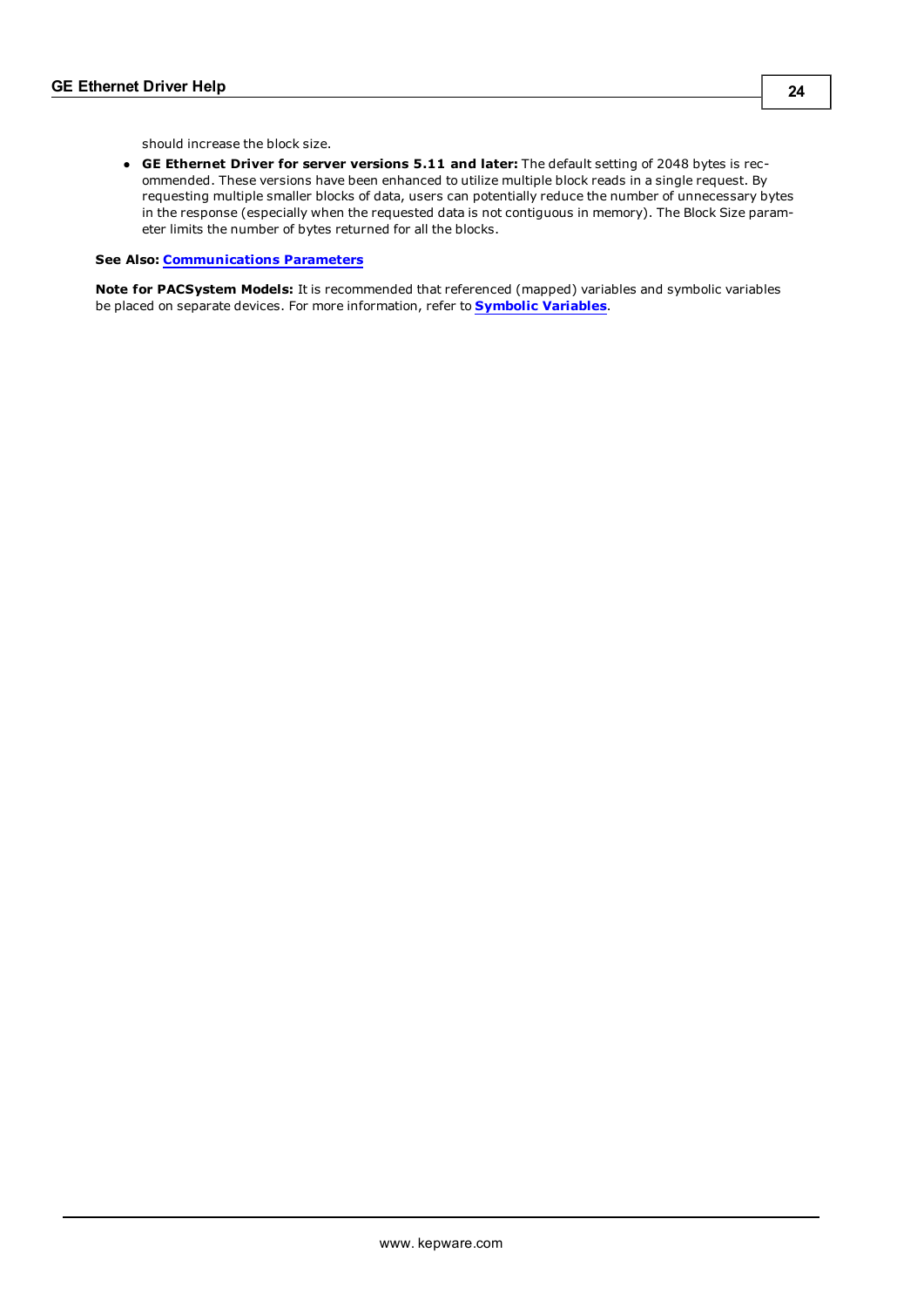## <span id="page-24-0"></span>**Data Types Description**

<span id="page-24-9"></span><span id="page-24-8"></span><span id="page-24-7"></span><span id="page-24-6"></span><span id="page-24-5"></span><span id="page-24-4"></span><span id="page-24-3"></span><span id="page-24-2"></span><span id="page-24-1"></span>

| Data Type     | <b>Description</b>                                                                          |
|---------------|---------------------------------------------------------------------------------------------|
| Boolean       | Single bit.                                                                                 |
| <b>Byte</b>   | Unsigned 8 bit value.                                                                       |
|               |                                                                                             |
|               | bit 0 is the low bit.<br>bit 7 is the high bit.                                             |
| Word          | Unsigned 16 bit value.                                                                      |
|               |                                                                                             |
|               | bit 0 is the low bit.                                                                       |
|               | bit 15 is the high bit.                                                                     |
| Short         | Signed 16 bit value.                                                                        |
|               |                                                                                             |
|               | bit 0 is the low bit.                                                                       |
|               | bit 14 is the high bit.<br>bit 15 is the sign bit.                                          |
| <b>DWord</b>  | Unsigned 32 bit value.                                                                      |
|               |                                                                                             |
|               | bit 0 is the low bit.                                                                       |
|               | bit 31 is the high bit.                                                                     |
| Long          | Signed 32 bit value.                                                                        |
|               | bit 0 is the low bit.                                                                       |
|               | bit 30 is the high bit.                                                                     |
|               | bit 31 is the sign bit.                                                                     |
| <b>BCD</b>    | Two byte packed BCD.                                                                        |
|               |                                                                                             |
|               | Value range is 0-9999. Behavior is undefined for values beyond this                         |
|               | range.                                                                                      |
| <b>LBCD</b>   | Four byte packed BCD.                                                                       |
|               | Value range is 0-99999999. Behavior is undefined for values beyond                          |
|               | this range.                                                                                 |
| Float         | 32 bit floating point value.                                                                |
|               |                                                                                             |
|               | The driver interprets two consecutive registers as a floating point                         |
|               | value by making the second register the high word and the first reg-<br>ister the low word. |
| Double        | 64 bit floating point value.                                                                |
|               |                                                                                             |
|               | The driver interprets four consecutive registers as a floating point                        |
|               | value.                                                                                      |
| <b>String</b> | Null terminated ASCII string.                                                               |
|               | Support includes HiLo LoHi byte order selection.                                            |
|               |                                                                                             |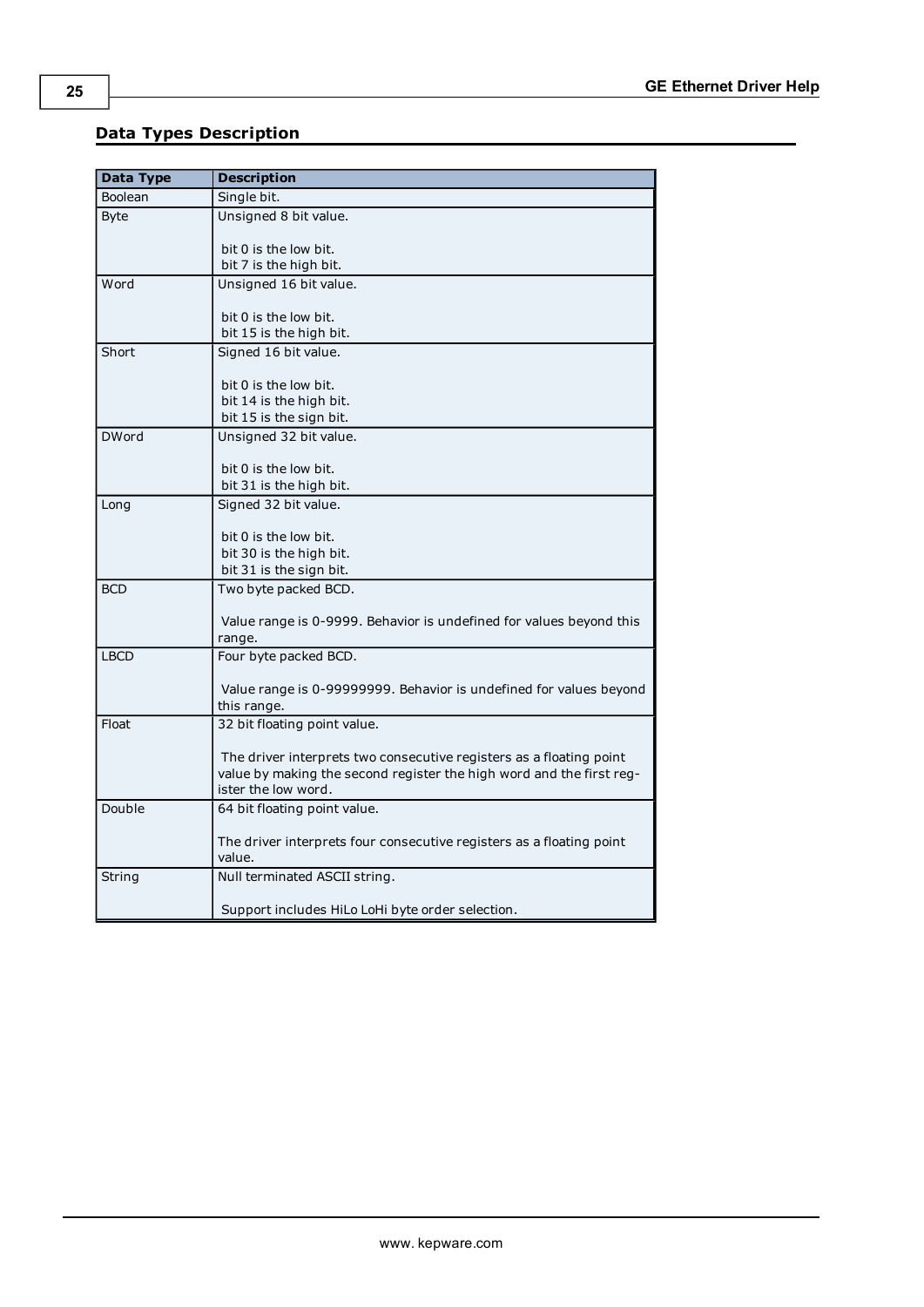## <span id="page-25-0"></span>**Address Descriptions**

Address specifications vary depending on the model in use. Select a link from the following list to obtain specific address information for the model of interest.

#### **[PACSystems](#page-25-1) [Addressing](#page-25-1)**

**[Symbolic](#page-26-0) [Variables](#page-26-0) [311](#page-29-0) [313](#page-30-0) [331](#page-31-0) [341](#page-31-1) [350](#page-32-0) [360](#page-33-0) [731](#page-34-0) [732](#page-35-0) [771](#page-36-0) [772](#page-37-0) [781](#page-38-0) [782](#page-39-0) [GE](#page-40-0) [OPEN](#page-40-0) [Horner](#page-41-0) [OCS](#page-41-0) [VersaMax](#page-42-0) [Addressing](#page-42-0) [Advanced](#page-43-0) [Addressing](#page-43-0) [Special](#page-44-0) [Items](#page-44-0)**

## <span id="page-25-1"></span>**PACSystems Addressing**

The default data types for dynamic tags are shown in **bold**.

| <b>Device Address</b>    | Range                            | Data Type          | <b>Access</b> |
|--------------------------|----------------------------------|--------------------|---------------|
| Discrete Inputs          | I00001 to I32768                 | <b>Boolean</b>     | Read/Write    |
|                          | I00001 to I32761 (every 8th bit) | <b>B</b> vte       |               |
|                          | I00001 to I32753 (every 8th bit) | Word, Short, BCD   |               |
| Discrete Outputs         | Q00001 to Q32768                 | <b>Boolean</b>     | Read/Write    |
|                          | 000001 to 032761 (every 8th bit) | <b>Byte</b>        |               |
|                          | 000001 to 032753 (every 8th bit) | Word, Short, BCD   |               |
| Discrete Globals         | G00001 to G7680                  | <b>Boolean</b>     | Read/Write    |
|                          | G00001 to G7673 (every 8th bit)  | <b>Byte</b>        |               |
|                          | G00001 to G7665 (every 8th bit)  | Word, Short, BCD   |               |
| <b>Internal Coils</b>    | M00001 to M32768                 | <b>Boolean</b>     | Read/Write    |
|                          | M00001 to M32761 (every 8th bit) | <b>B</b> vte       |               |
|                          | M00001 to M32753 (every 8th bit) | Word, Short, BCD   |               |
| <b>Temporary Coils</b>   | T0001 to T1024                   | <b>Boolean</b>     | Read/Write    |
|                          | T0001 to T1017 (every 8th bit)   | <b>Byte</b>        |               |
|                          | T0001 to T1009 (every 8th bit)   | Word, Short, BCD   |               |
| <b>Status References</b> | S001 to S128                     | <b>Boolean</b>     | Read Only     |
|                          | S001 to S121 (every 8th bit)     | <b>Byte</b>        |               |
| (Same for SA, SB, SC)    | S001 to S113 (every 8th bit)     | Word, Short, BCD   |               |
| Register References      | R1.0 to R32640.15                | <b>Boolean</b>     | Read/Write    |
|                          | R00001 to R32640                 | Word, Short, BCD   |               |
|                          | R00001 to R32639                 | DWord, Long, LBCD, |               |
|                          | R00001 to R32637                 | <b>Float</b>       |               |
|                          |                                  | Double             |               |
| Analog Inputs            | AI1.0 to AI32640.15              | <b>Boolean</b>     | Read/Write    |
|                          | AI00001 to AI32640               | Word, Short, BCD   |               |
|                          | AI00001 to AI32639               | DWord, Long, LBCD, |               |
|                          | AI00001 to AI32637               | <b>Float</b>       |               |
|                          |                                  | Double             |               |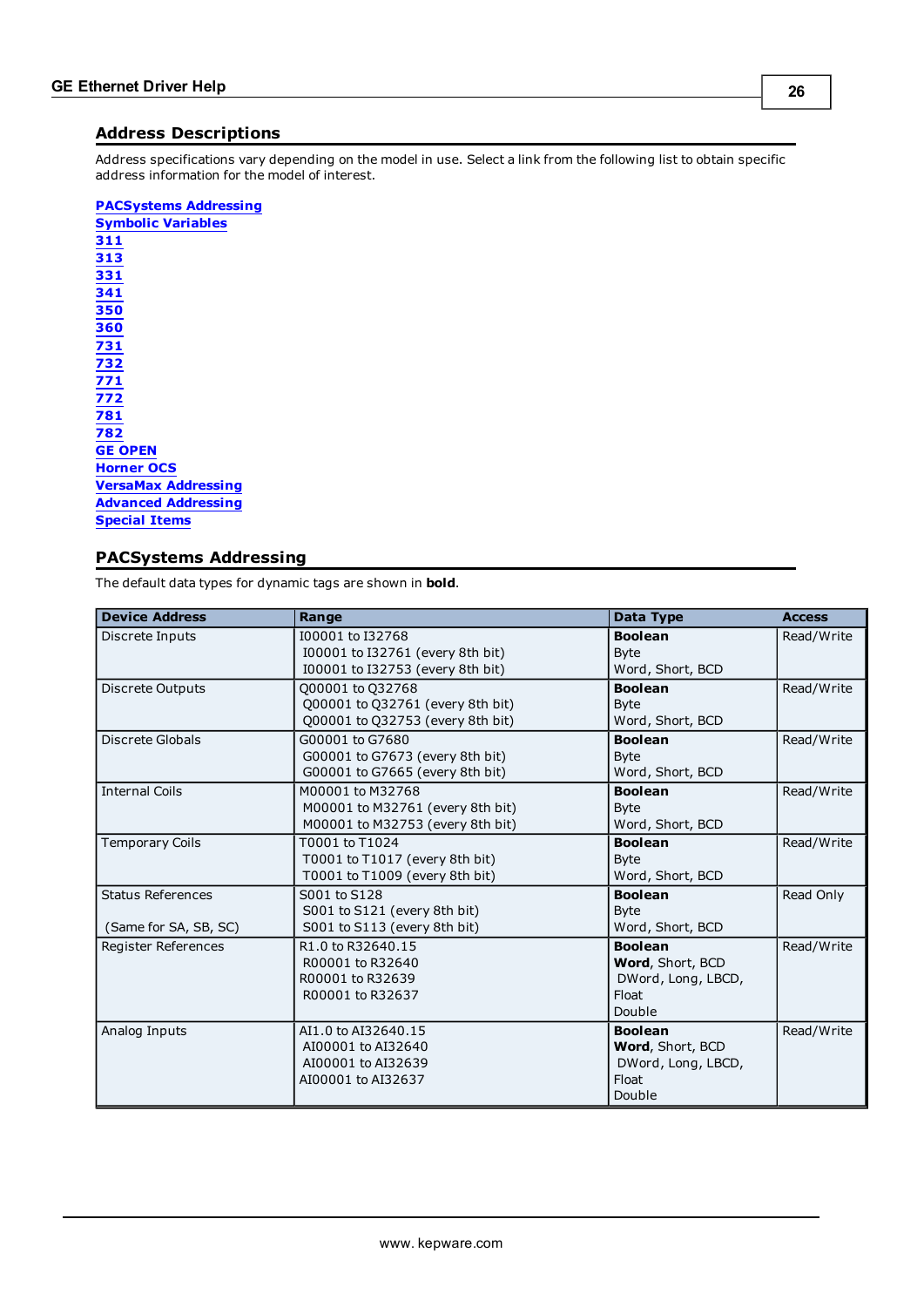| Analog Outputs                    | AQ1.0 to AQ32640.15<br>AQ00001 to AQ32640<br>AQ00001 to AQ32639<br>AQ00001 to AQ32637                                                                                                                                                     | <b>Boolean</b><br>Word, Short, BCD<br>DWord, Long, LBCD,<br>Float<br>Double | Read/Write |
|-----------------------------------|-------------------------------------------------------------------------------------------------------------------------------------------------------------------------------------------------------------------------------------------|-----------------------------------------------------------------------------|------------|
| Program Block Registers*          | P1.0 to P8192.15<br>P00001 to P8192<br>P00001 to P8191<br>P00001 to P8189                                                                                                                                                                 | <b>Boolean</b><br>Word, Short, BCD<br>DWord, Long, LBCD,<br>Float<br>Double | Read/Write |
| SubProgram Block Reg-<br>isters** | L00001 <subprgm>.0 to L8192<subprgm>.15<br/>L00001<subprgm> to L8192<subprgm><br/>L00001<subprgm> to L8191<subprgm><br/>L00001<subprgm> to L8189<subprgm></subprgm></subprgm></subprgm></subprgm></subprgm></subprgm></subprgm></subprgm> | <b>Boolean</b><br>Word, Short, BCD<br>DWord, Long, LBCD,<br>Float<br>Double | Read/Write |
| <b>Bulk Memory</b>                | W1.0 to W33554432.15<br>W00001 to W33554432<br>W00001 to W33554431<br>W00001 to W33554429                                                                                                                                                 | <b>Boolean</b><br>Word, Short, BCD<br>DWord, Long, LBCD,<br>Float<br>Double | Read/Write |

\*Program specified in **[PLC](#page-7-1) [Settings](#page-7-1)**.

\*\*The SubProgram name/Block name <SUBPRGM> must match the name assigned in the PLC. This name can be found in VersaPro under "Block Properties."

**Note:** For more information, refer to "Importing Array Elements (Index)" in **[Proficy](#page-20-2) [Logic](#page-20-2) [Developer](#page-20-2) [Array](#page-20-2) [Tag](#page-20-2) [Import](#page-20-2)**.

**See Also: [Symbolic](#page-26-0) [Variables](#page-26-0)**

#### **Advanced Addressing**

**[Bit](#page-43-1) [Access](#page-43-1) [to](#page-43-1) [Registers](#page-43-1) [Default](#page-43-2) [Data](#page-43-2) [Type](#page-43-2) [Override](#page-43-2) [String](#page-43-3) [Access](#page-43-3) [to](#page-43-3) [Registers](#page-43-3) [Array](#page-44-1) [Support](#page-44-1)**

## <span id="page-26-0"></span>**Symbolic Variables**

A variable is a named storage space for data in the PLC. There are two types of variables: Reference and Symbolic. Descriptions of the variables are as follows:

- **Reference Variable:** This variable is mapped to a specific I/O or internal register location in the PLC (such as I00001, R00100, and so forth).
- **Symbolic Variable:** This variable is not mapped to a specific register. The PLC will allocate memory for symbolic variables as needed from its managed memory area. This driver has the ability to read and write to symbolic variables defined in the PLC. Symbolic variables are only available in PAC Systems PLCs.

#### **Creating a Symbolic Variable**

- 1. To start, load the PLC's current configuration project into the Proficy Logic Developer. Then, open the **Navigator View** by pressing **Shift-F4**.
- 2. Next, click on the **Variables** tab.
- 3. To create a new variable, right-click on the **Variables View** and select **New Variable**. To edit an existing variable, right-click on it and then select **Properties**.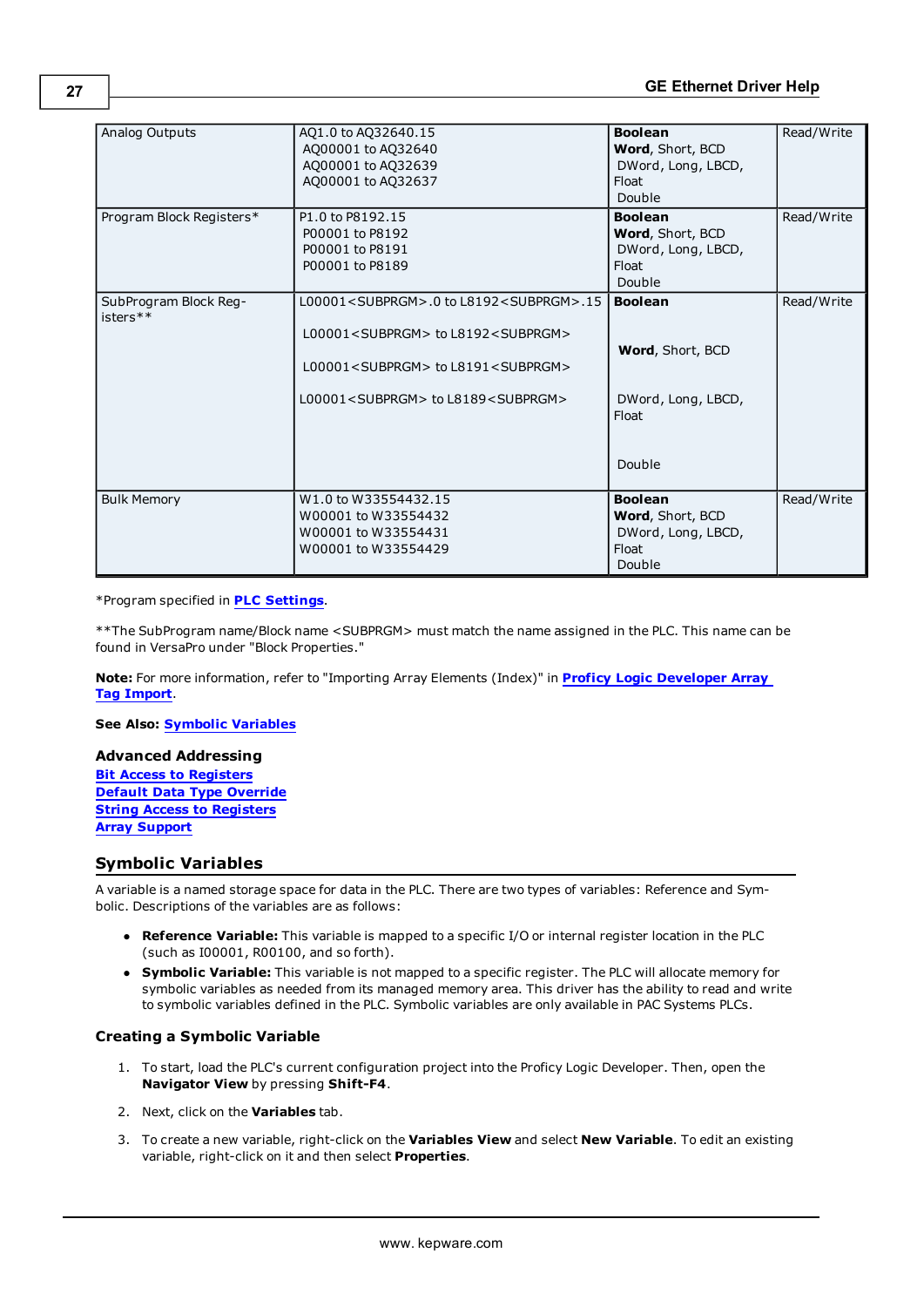

4. In both cases, the variable's **Properties Inspector** dialog will appear as shown below.

| <b>Inspector</b>       |                |
|------------------------|----------------|
| Variable [Target1]     |                |
| Name                   | MySymbolicWORD |
| Description            |                |
| Publish                | External       |
| Array Dimension 1      | n              |
| Data Source            | GE FANUC PLC   |
| <b>Ref Address</b>     |                |
| Data Type              | WORD           |
| Current Value          | П              |
| Initial Value          | n              |
| Default Display Format | Decimal        |
| Retentive              | True           |
| General                |                |

**Note:** The variable displayed above is symbolic because the **Ref Address** parameter is left blank. The variable is named "MySymbolicWORD" and has a data type of Word. An array of variables can be created by setting the **Array Dimension 1** parameter to a value greater than zero. The **Array Dimension 2** parameter will appear in the variable inspector if Array Dimension 1 is set. A single dimension array is defined when Array Dimension 2 is left at zero. The total number of array elements is limited by the **Maximum Bytes Per Request** setting in Device Properties. For more information, refer to **[Device](#page-5-0) [Setup](#page-5-0)**.

**Important:** In order for a symbolic variable to be visible to this driver, **Publish** must be set to **External**.

- 5. Next, download the modified project to the PLC.
- 6. To access a symbolic variable with the OPC server, create a tag whose address references the variable by name. It must be preceded by the "!" character.

#### **Examples**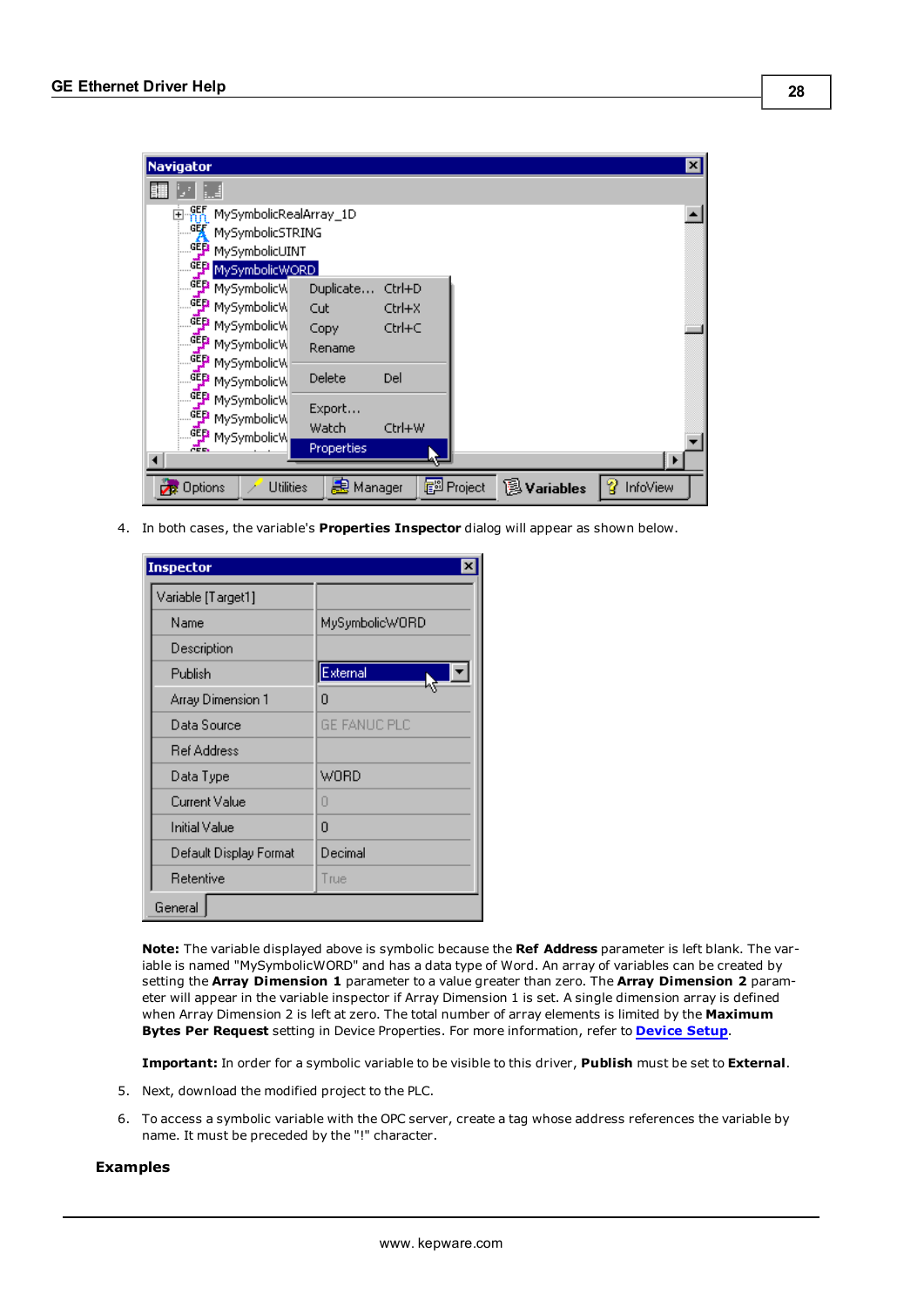The syntax for addressing array elements uses curly brackets. These characters are specific to this server: other servers or products may access array elements using square brackets instead. The appropriate conversion will be done internally by the driver at Runtime while communicating with the PLC. For addressing purposes, users must utilize curly brackets: square brackets are reserved by this driver for array notation.

**Important:** The tag must be assigned a data type that is compatible with the data type of the symbolic variable; however, if the tag address references a bit of the symbolic variable, then the tag data type must be Boolean. Furthermore, the dimensions of the array tag must be the same as the variable. The tag properties can only be validated during Runtime.

- 1. !MySymbolicArray1D [4] addresses the symbolic variable named "MySymbolicArray1D," which is assumed to have its Array Dimension 1 property set to 4.
- 2. !MySymbolicArray1D {3} addresses the index (3) of the above 1D symbolic array variable "MySymbolicArray1D."
- 3. !MySymbolicArray2D [3][4] addresses the symbolic variable named "MySymbolicArray2D," which is assumed to have its Array Dimension 1 property set to 3, and its "Array Dimension 2" property set to 4.
- 4. !MySymbolicArray2D {2,3} addresses the index (2,3) of the above 2D symbolic array variable "MySymbolicArray2D."
- 5. !MySymbolicVariable.5 addresses the bit index 5 of the symbolic variable named "MySymbolicVariable."
- 6. !MySymbolicVariable.30 addresses the bit index 30 of the symbolic variable named "MySymbolicVariable," which is assumed to have a native data type of Dint or DWord.
- 7. !MySymbolicArray{3}.8 addresses the bit index 8 of the element at index 3 of the symbolic array named "MySymbolicArray," which is assumed to have a native data type of Int, Uint, Word, Dint, or DWord.
- 8. !MySymbolicArray{3,2}.8 addresses the bit index 8 of the element at index 2 of the fourth array of the symbolic array named "MySymbolicArray," which is assumed to have a native data type of Int, Uint, Word, Dint, or DWord.
- 9. !MySymbolicUDTArray{5}.MyUDTMember.7 addresses the bit index 7 of the User Defined Type (UDT) member variable named "MyUDTMember" of the element at index 5 of the symbolic array variable named "MySymbolicUDTArray."
- 10. !MyUDT.MyUDTMember.16 addresses the bit index 16 of the symbolic variable named "MyUDTMember" that is part of a UDT named "MyUDT." The MyUDTMember variable is assumed to have a native data type of Dint or DWord.

## **Compatible Data Types**

The driver assigns a default type of Word to tags that use Symbolic Addressing; however, Boolean is the default data type assigned to the tags that have a bit index appended to the symbolic address.

| <b>Native Type (Device)</b> | <b>Compatible Types (Server)</b> |
|-----------------------------|----------------------------------|
| <b>Bool</b>                 | Bool (no arrays)                 |
| <b>Byte</b>                 | Byte, Char                       |
| Int                         | Word, Short                      |
| Uint                        | Word, Short                      |
| Word                        | Word, Short                      |
| Dint                        | DWord, Long                      |
| <b>DWord</b>                | DWord, Long                      |
| Real                        | Float, Double                    |
| <b>LReal</b>                | Double                           |
| String                      | String (no arrays)               |

**Note:** Users should be sure to specify an appropriate data type override for each dynamic tag. Dynamic Tags are only defined in the client application and are created in the server on demand by the client. Their data type can be specified by appending one of the following strings to the item name: @Boolean, @Byte, @Char, @Short, @Word, @Long, @DWord, @Float or @String. For more information, refer to the OPC server help file.

#### **Example**

ItemName = "Channel1.Device1.!MySymbolicWordVariable @DWord"

#### **Performance Considerations**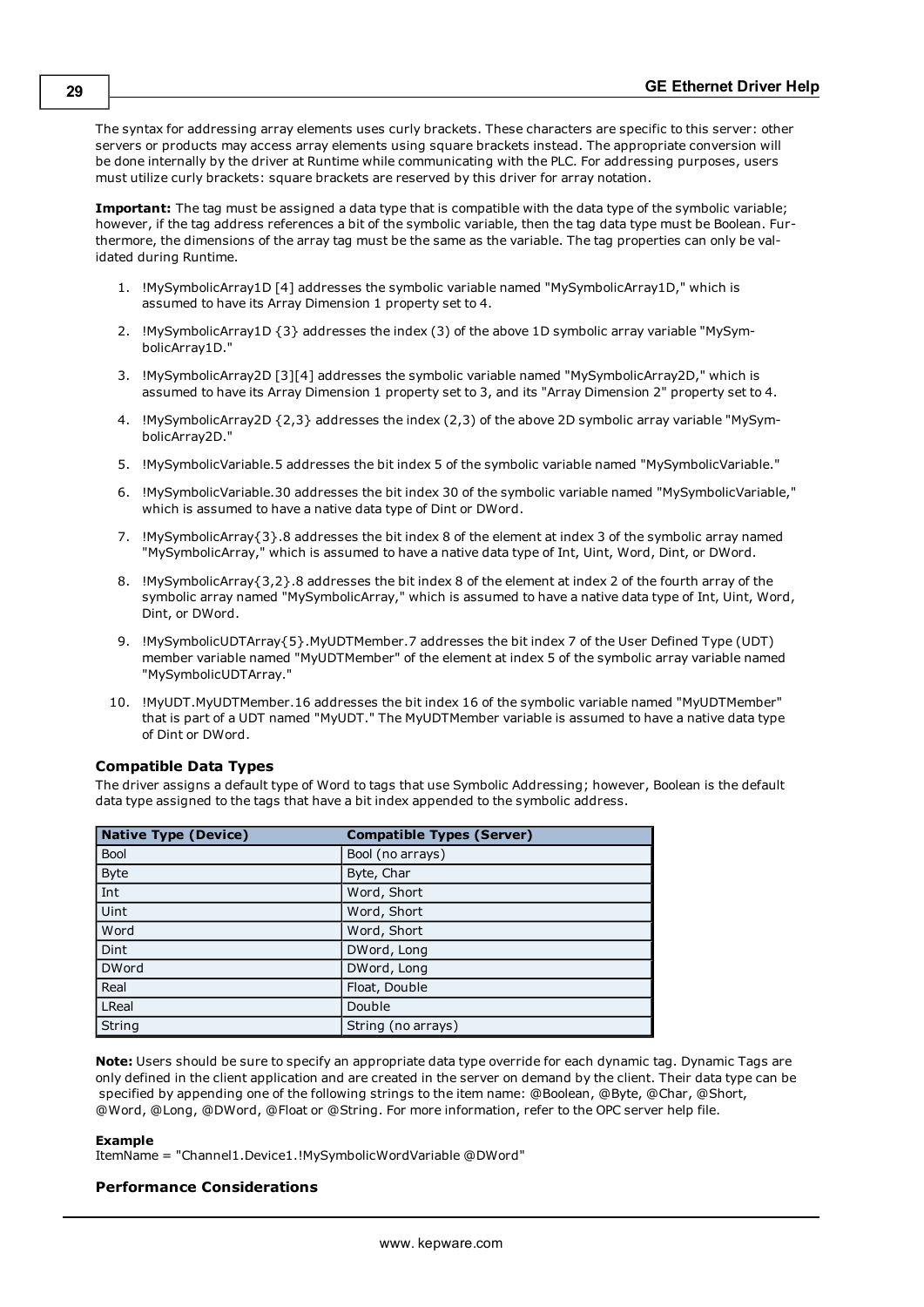## **GE Ethernet Driver Help**

#### **Block Size**

This driver attempts to optimize performance by reading blocks of symbolic variable memory. For the GE Ethernet Driver released in server versions 5.10 and earlier, it was generally faster to read a single large block of data (such as where only the first and last few bytes were needed to update two tags) than it was to perform two separate reads for the few bytes needed for each tag. The amount of symbolic variable memory read per request was limited by the **Maximum Bytes Per Request** parameter located in Device Properties. As such, it was typically advantageous to maximize this setting.

In some cases, however, performance would increase by reducing that setting. An example of this is when the variables being read most frequently were widely scattered in the controller's managed memory area. Users cannot control the mapping of symbolic variable data in the controller's memory: mapping largely depends on when the variables were added to the configuration project. As such, if performance was a primary concern for the GE Ethernet Driver in those server versions, it was recommended that users experiment with the Maximum Bytes Per Request parameter.

The GE Ethernet Driver released in server version 5.11 has been enhanced to improve performance by allowing multiple small blocks in a single request. Only the desired bytes will be requested when the data is not contiguous, and a single request may include multiple small block requests. The Maximum Bytes Per Request parameter will limit the total number of bytes in the response, but not the number of bytes in the individual blocks. As such, using this value's maximum setting will likely improve performance.

#### **Multi-Item Writes**

This driver will also attempt to optimize performance by performing multi-item writes. The number of tags included in a request is limited by the Maximum Bytes Per Request parameter. Unlike block reads, the variables' location in the controller's memory is of little consequence. Writes can further be optimized with the **Write Optimizations** setting located in Channel Properties.

**Note:** If the driver finds that the variable named in a tag's address does not exist in the controller (or if it does not match the data type or array dimension), its OPC quality will be set to Bad. The driver will continue to check the controller for the named variable should a new configuration be downloaded. It is recommended that users do not utilize those tags in the client applications because they will remain invalid.

## <span id="page-29-0"></span>**311 Addressing**

The default data types for dynamic tags are shown in **bold**.

| <b>Device Address</b>                             | Range                                                                              | Data Type*                                                               | <b>Access</b> |
|---------------------------------------------------|------------------------------------------------------------------------------------|--------------------------------------------------------------------------|---------------|
| Discrete Inputs                                   | I001 to I512<br>1001 to 1505 (every 8th bit)<br>I001 to I497 (every 8th bit)       | <b>Boolean</b><br><b>Byte</b><br>Word, Short, BCD                        | Read/Write    |
| <b>Discrete Outputs</b>                           | 0001 to 0512<br>Q001 to Q505 (every 8th bit)<br>Q001 to Q497 (every 8th bit)       | <b>Boolean</b><br><b>Byte</b><br>Word, Short, BCD                        | Read/Write    |
| Discrete Globals                                  | G0001 to G1280<br>G0001 to G1273 (every 8th bit)<br>G0001 to G1265 (every 8th bit) | <b>Boolean</b><br><b>Byte</b><br>Word, Short, BCD                        | Read/Write    |
| <b>Internal Coils</b>                             | M0001 to M1024<br>M0001 to M1017 (every 8th bit)<br>M0001 to M1009 (every 8th bit) | <b>Boolean</b><br><b>Byte</b><br>Word, Short, BCD                        | Read/Write    |
| <b>Temporary Coils</b>                            | T001 to T256<br>T001 to T249 (every 8th bit)<br>T001 to T241 (every 8th bit)       | <b>Boolean</b><br><b>Byte</b><br>Word, Short, BCD                        | Read/Write    |
| <b>Status References</b><br>(Same for SA, SB, SC) | S01 to S32<br>S01 to S25 (every 8th bit)<br>S01 to S17 (every 8th bit)             | <b>Boolean</b><br><b>Byte</b><br>Word, Short, BCD                        | Read Only     |
| Register References                               | R1.0 to R512.15<br>R001 to R512<br>R001 to R511<br>R001 to R509                    | <b>Boolean</b><br>Word, Short, BCD<br>DWord, Long, LBCD, Float<br>Double | Read/Write    |
| Analog Inputs                                     | AI1.0 to AI64.15<br>AI01 to AI64<br>AI01 to AI63<br>AI01 to AI61                   | <b>Boolean</b><br>Word, Short, BCD<br>DWord, Long, LBCD, Float<br>Double | Read/Write    |
| Analog Outputs                                    | AQ1.0 to AQ032.15<br>A0001 to A0032                                                | <b>Boolean</b><br>Word, Short, BCD                                       | Read/Write    |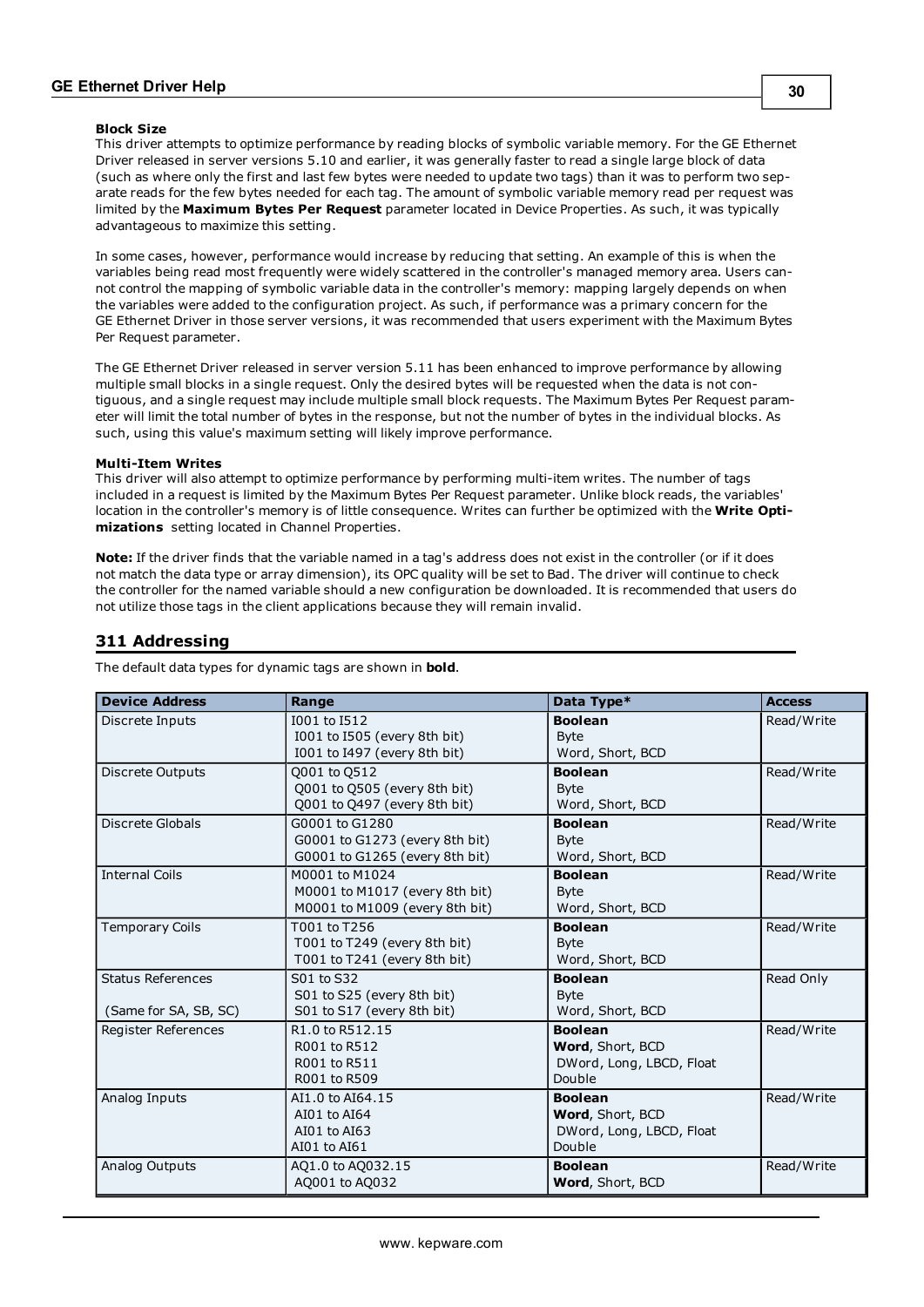|                                            | AQ001 to AQ031<br>AQ001 to AQ029 | DWord, Long, LBCD, Float<br>Double |  |
|--------------------------------------------|----------------------------------|------------------------------------|--|
| Special Items**<br>(PLC Status, Time, etc) |                                  |                                    |  |

\*Default data type of Boolean becomes Byte when an array specification is given. \*\***See Also: [Special](#page-44-0) [Items](#page-44-0)**.

### **Advanced Addressing**

**[Bit](#page-43-1) [Access](#page-43-1) [to](#page-43-1) [Registers](#page-43-1) [Default](#page-43-2) [Data](#page-43-2) [Type](#page-43-2) [Override](#page-43-2) [String](#page-43-3) [Access](#page-43-3) [to](#page-43-3) [Registers](#page-43-3) [Array](#page-44-1) [Support](#page-44-1)**

## <span id="page-30-0"></span>**313 Addressing**

The default data types for dynamic tags are shown in **bold**.

| <b>Device Address</b>                             | Range                                                                              | Data Type*                                                               | <b>Access</b> |
|---------------------------------------------------|------------------------------------------------------------------------------------|--------------------------------------------------------------------------|---------------|
| Discrete Inputs                                   | I001 to I512<br>I001 to I505 (every 8th bit)<br>I001 to I497 (every 8th bit)       | <b>Boolean</b><br><b>Byte</b><br>Word, Short, BCD                        | Read/Write    |
| Discrete Outputs                                  | 0001 to 0512<br>Q001 to Q505 (every 8th bit)<br>Q001 to Q497 (every 8th bit)       | <b>Boolean</b><br><b>Byte</b><br>Word, Short, BCD                        | Read/Write    |
| <b>Discrete Globals</b>                           | G0001 to G1280<br>G0001 to G1273 (every 8th bit)<br>G0001 to G1265 (every 8th bit) | <b>Boolean</b><br><b>Byte</b><br>Word, Short, BCD                        | Read/Write    |
| <b>Internal Coils</b>                             | M0001 to M1024<br>M0001 to M1017 (every 8th bit)<br>M0001 to M1009 (every 8th bit) | <b>Boolean</b><br><b>Byte</b><br>Word, Short, BCD                        | Read/Write    |
| <b>Temporary Coils</b>                            | T001 to T256<br>T001 to T249 (every 8th bit)<br>T001 to T241 (every 8th bit)       | <b>Boolean</b><br><b>B</b> vte<br>Word, Short, BCD                       | Read/Write    |
| <b>Status References</b><br>(Same for SA, SB, SC) | S01 to S32<br>S01 to S25 (every 8th bit)<br>S01 to S17 (every 8th bit)             | <b>Boolean</b><br><b>Byte</b><br>Word, Short, BCD                        | Read Only     |
| Register References                               | R1.0 to R1024.15<br>R001 to R1024<br>R001 to R1023<br>R001 to R1021                | <b>Boolean</b><br>Word, Short, BCD<br>DWord, Long, LBCD, Float<br>Double | Read/Write    |
| Analog Inputs                                     | AI1.0 to AI64.15<br>AI01 to AI64<br>AI01 to AI63<br>AI01 to AI61                   | <b>Boolean</b><br>Word, Short, BCD<br>DWord, Long, LBCD, Float<br>Double | Read/Write    |
| Analog Outputs                                    | AQ1.0 to AQ032.15<br>AQ001 to AQ032<br>AQ001 to AQ031<br>AQ001 to AQ029            | <b>Boolean</b><br>Word, Short, BCD<br>DWord, Long, LBCD, Float<br>Double | Read/Write    |
| Special Items**<br>(PLC Status, Time, etc)        |                                                                                    |                                                                          |               |

\*Default data type of Boolean becomes Byte when an array specification is given. \*\***See Also: [Special](#page-44-0) [Items](#page-44-0)**.

**Advanced Addressing [Bit](#page-43-1) [Access](#page-43-1) [to](#page-43-1) [Registers](#page-43-1) [Default](#page-43-2) [Data](#page-43-2) [Type](#page-43-2) [Override](#page-43-2) [String](#page-43-3) [Access](#page-43-3) [to](#page-43-3) [Registers](#page-43-3) [Array](#page-44-1) [Support](#page-44-1)**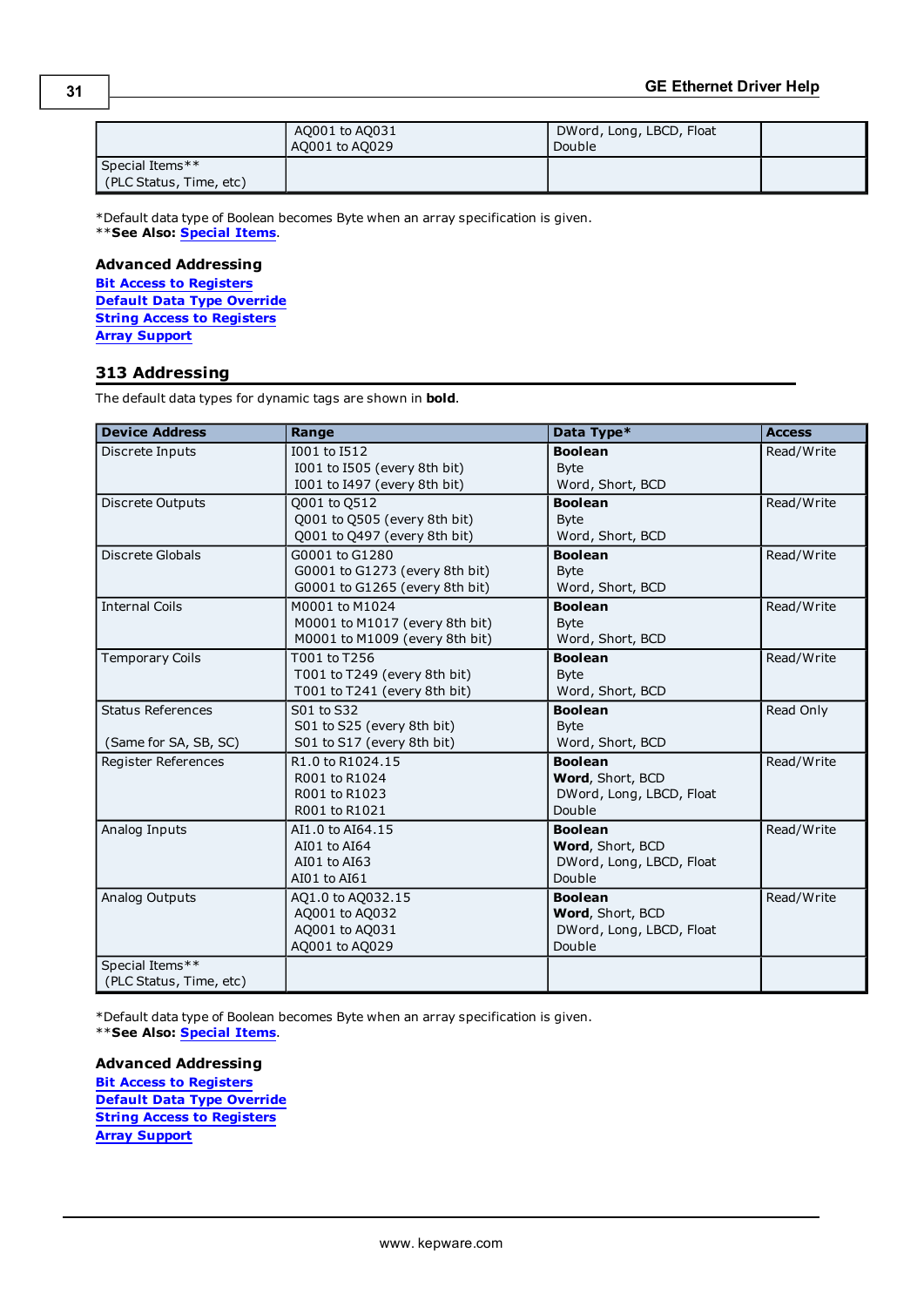## <span id="page-31-0"></span>**331 Addressing**

The default data types for dynamic tags are shown in **bold**.

| <b>Device Address</b>                             | Range                                                                              | Data Type*                                                               | <b>Access</b> |
|---------------------------------------------------|------------------------------------------------------------------------------------|--------------------------------------------------------------------------|---------------|
| Discrete Inputs                                   | I001 to I512<br>I001 to I505 (every 8th bit)<br>I001 to I497 (every 8th bit)       | <b>Boolean</b><br><b>B</b> vte<br>Word, Short, BCD                       | Read/Write    |
| Discrete Outputs                                  | Q001 to Q512<br>Q001 to Q505 (every 8th bit)<br>Q001 to Q497 (every 8th bit)       | <b>Boolean</b><br><b>Byte</b><br>Word, Short, BCD                        | Read/Write    |
| <b>Discrete Globals</b>                           | G0001 to G1280<br>G0001 to G1273 (every 8th bit)<br>G0001 to G1265 (every 8th bit) | <b>Boolean</b><br><b>Byte</b><br>Word, Short, BCD                        | Read/Write    |
| <b>Internal Coils</b>                             | M0001 to M1024<br>M0001 to M1017 (every 8th bit)<br>M0001 to M1009 (every 8th bit) | <b>Boolean</b><br><b>Byte</b><br>Word, Short, BCD                        | Read/Write    |
| <b>Temporary Coils</b>                            | T001 to T256<br>T001 to T249 (every 8th bit)<br>T001 to T241 (every 8th bit)       | <b>Boolean</b><br><b>B</b> vte<br>Word, Short, BCD                       | Read/Write    |
| <b>Status References</b><br>(Same for SA, SB, SC) | S01 to S32<br>S01 to S25 (every 8th bit)<br>S01 to S17 (every 8th bit)             | <b>Boolean</b><br><b>Byte</b><br>Word, Short, BCD                        | Read Only     |
| Register References                               | R1.0 to R2048.15<br>R0001 to R2048<br>R0001 to R2047<br>R0001 to R2045             | <b>Boolean</b><br>Word, Short, BCD<br>DWord, Long, LBCD, Float<br>Double | Read/Write    |
| Analog Inputs                                     | AI1.0 to AI128.15<br>AI001 to AI128<br>AI001 to AI127<br>AI001 to AI125            | <b>Boolean</b><br>Word, Short, BCD<br>DWord, Long, LBCD, Float<br>Double | Read/Write    |
| Analog Outputs                                    | AQ1.0 to AQ64.15<br>AQ01 to AQ64<br>AQ01 to AQ63<br>AQ01 to AQ61                   | <b>Boolean</b><br>Word, Short, BCD<br>DWord, Long, LBCD, Float<br>Double | Read/Write    |
| Special Items**<br>(PLC Status, Time, etc)        |                                                                                    |                                                                          |               |

\*Default data type of Boolean becomes Byte when an array specification is given.

\*\***See Also: [Special](#page-44-0) [Items](#page-44-0)**.

## **Advanced Addressing**

**[Bit](#page-43-1) [Access](#page-43-1) [to](#page-43-1) [Registers](#page-43-1) [Default](#page-43-2) [Data](#page-43-2) [Type](#page-43-2) [Override](#page-43-2) [String](#page-43-3) [Access](#page-43-3) [to](#page-43-3) [Registers](#page-43-3) [Array](#page-44-1) [Support](#page-44-1)**

## <span id="page-31-1"></span>**341 Addressing**

The default data types for dynamic tags are shown in **bold**.

| <b>Device Address</b> | Range                          | Data Type*       | <b>Access</b> |
|-----------------------|--------------------------------|------------------|---------------|
| Discrete Inputs       | I001 to I512                   | <b>Boolean</b>   | Read/Write    |
|                       | 1001 to 1505 (every 8th bit)   | <b>Byte</b>      |               |
|                       | I001 to I497 (every 8th bit)   | Word, Short, BCD |               |
| Discrete Outputs      | Q001 to Q512                   | <b>Boolean</b>   | Read/Write    |
|                       | Q001 to Q505 (every 8th bit)   | <b>Byte</b>      |               |
|                       | Q001 to Q497 (every 8th bit)   | Word, Short, BCD |               |
| Discrete Globals      | G0001 to G1280                 | <b>Boolean</b>   | Read/Write    |
|                       | G0001 to G1273 (every 8th bit) | <b>Byte</b>      |               |
|                       | G0001 to G1265 (every 8th bit) | Word, Short, BCD |               |
| Internal Coils        | M0001 to M1024                 | <b>Boolean</b>   | Read/Write    |
|                       | M0001 to M1017 (every 8th bit) | <b>Byte</b>      |               |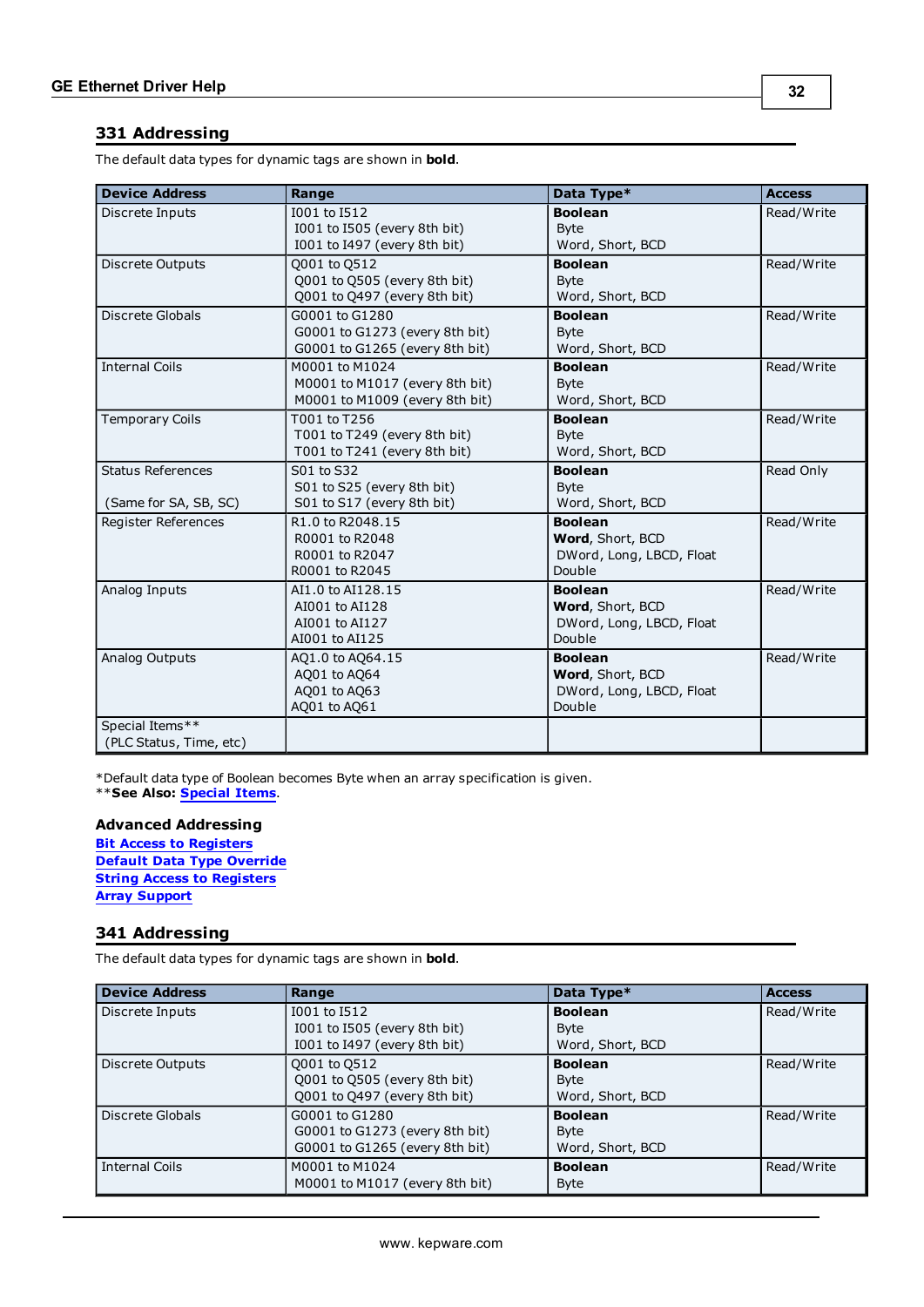|                                                   | M0001 to M1009 (every 8th bit)                                                 | Word, Short, BCD                                                                |            |
|---------------------------------------------------|--------------------------------------------------------------------------------|---------------------------------------------------------------------------------|------------|
| <b>Temporary Coils</b>                            | T001 to T256<br>T001 to T249 (every 8th bit)<br>T001 to T241 (every 8th bit)   | <b>Boolean</b><br><b>Byte</b><br>Word, Short, BCD                               | Read/Write |
| <b>Status References</b><br>(Same for SA, SB, SC) | S01 to S32<br>S01 to S25 (every 8th bit)<br>S01 to S17 (every 8th bit)         | <b>Boolean</b><br><b>Byte</b><br>Word, Short, BCD                               | Read Only  |
| Register References                               | R1.0 to R9999.15<br>R0001 to R9999<br>R0001 to R9998<br>R0001 to R9996         | <b>Boolean</b><br>Word, Short, BCD<br>DWord, Long, LBCD, Float<br>Double        | Read/Write |
| Analog Inputs                                     | AI1.0 to AI1024.15<br>AI0001 to AI1024<br>AI0001 to AI1023<br>AI0001 to AI1021 | <b>Boolean</b><br><b>Word, Short, BCD</b><br>DWord, Long, LBCD, Float<br>Double | Read/Write |
| Analog Outputs                                    | AQ1.0 to AQ256.15<br>A00001 to A0256<br>AQ0001 to AQ255<br>AQ0001 to AQ253     | <b>Boolean</b><br>Word, Short, BCD<br>DWord, Long, LBCD, Float<br>Double        | Read/Write |
| Special Items**<br>(PLC Status, Time, etc)        |                                                                                |                                                                                 |            |

\*\***See Also: [Special](#page-44-0) [Items](#page-44-0)**.

## **Advanced Addressing**

**[Bit](#page-43-1) [Access](#page-43-1) [to](#page-43-1) [Registers](#page-43-1) [Default](#page-43-2) [Data](#page-43-2) [Type](#page-43-2) [Override](#page-43-2) [String](#page-43-3) [Access](#page-43-3) [to](#page-43-3) [Registers](#page-43-3) [Array](#page-44-1) [Support](#page-44-1)**

## <span id="page-32-0"></span>**350 Addressing**

The default data types for dynamic tags are shown in **bold**.

| <b>Device Address</b>    | Range                          | Data Type*               | <b>Access</b> |
|--------------------------|--------------------------------|--------------------------|---------------|
| Discrete Inputs          | I0001 to I2048                 | <b>Boolean</b>           | Read/Write    |
|                          | I0001 to I2041 (every 8th bit) | <b>Byte</b>              |               |
|                          | I0001 to I2033 (every 8th bit) | Word, Short, BCD         |               |
| Discrete Outputs         | Q0001 to Q2048                 | <b>Boolean</b>           | Read/Write    |
|                          | Q0001 to Q2041 (every 8th bit) | <b>Byte</b>              |               |
|                          | Q0001 to Q2033 (every 8th bit) | Word, Short, BCD         |               |
| <b>Discrete Globals</b>  | G0001 to G1280                 | <b>Boolean</b>           | Read/Write    |
|                          | G0001 to G1273 (every 8th bit) | <b>Byte</b>              |               |
|                          | G0001 to G1265 (every 8th bit) | Word, Short, BCD         |               |
| <b>Internal Coils</b>    | M0001 to M4096                 | <b>Boolean</b>           | Read/Write    |
|                          | M0001 to M4089 (every 8th bit) | <b>Byte</b>              |               |
|                          | M0001 to M4081 (every 8th bit) | Word, Short, BCD         |               |
| <b>Temporary Coils</b>   | T001 to T256                   | <b>Boolean</b>           | Read/Write    |
|                          | T001 to T249 (every 8th bit)   | <b>Byte</b>              |               |
|                          | T001 to T241 (every 8th bit)   | Word, Short, BCD         |               |
| <b>Status References</b> | S01 to S32                     | <b>Boolean</b>           | Read Only     |
|                          | S01 to S25 (every 8th bit)     | <b>B</b> vte             |               |
| (Same for SA, SB, SC)    | S01 to S17 (every 8th bit)     | Word, Short, BCD         |               |
| Register References      | R1.0 to R9999.15               | <b>Boolean</b>           | Read/Write    |
|                          | R0001 to R9999                 | Word, Short, BCD         |               |
|                          | R0001 to R9998                 | DWord, Long, LBCD, Float |               |
|                          | R0001 to R9996                 | Double                   |               |
| Analog Inputs            | AI1.0 to AI2048.15             | <b>Boolean</b>           | Read/Write    |
|                          | AI0001 to AI2048               | Word, Short, BCD         |               |
|                          | AI0001 to AI2047               | DWord, Long, LBCD, Float |               |
|                          | AI0001 to AI2045               | Double                   |               |

**33**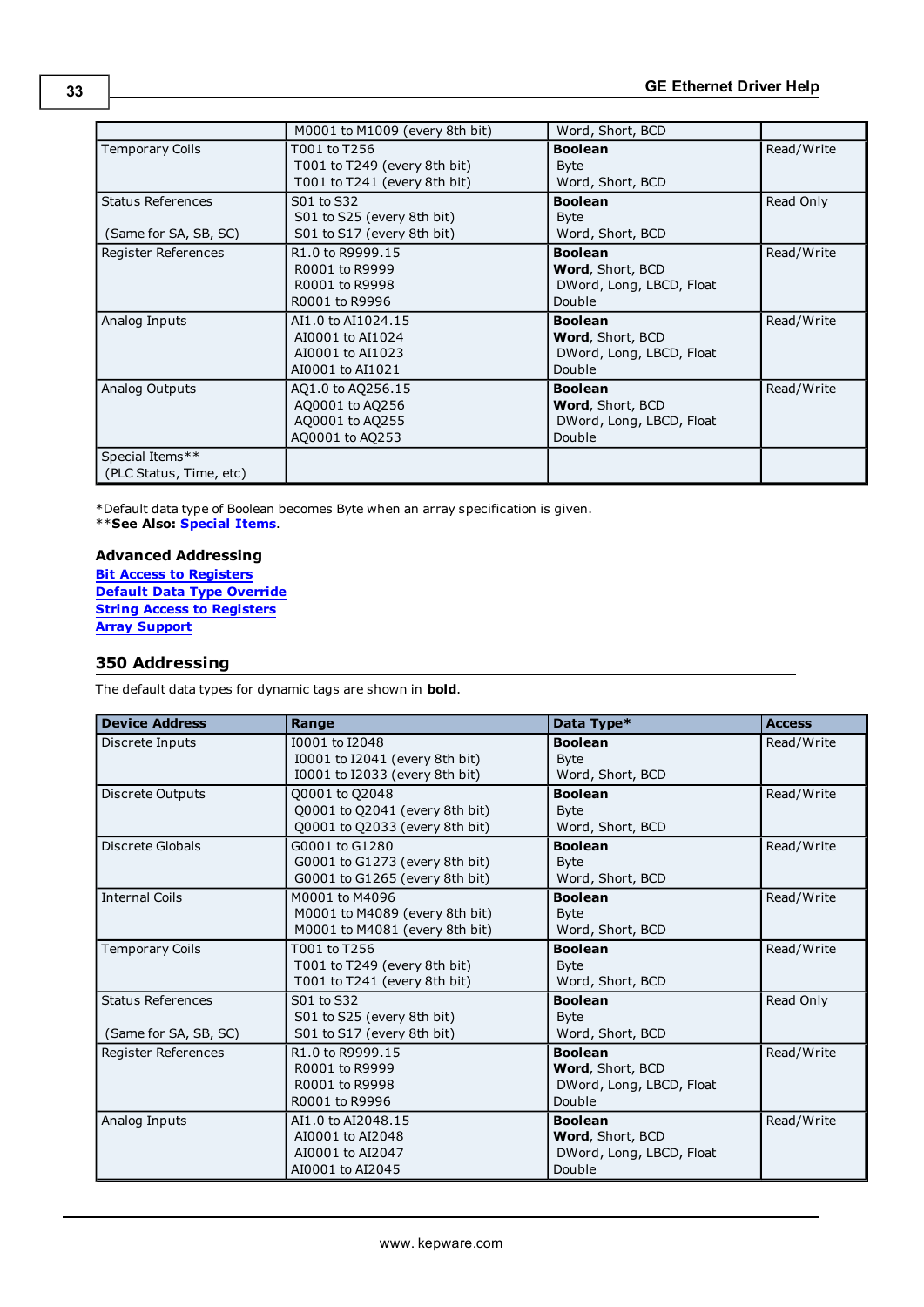## **GE Ethernet Driver Help**

Analog Outputs AQ1.0 to AQ512.15 AQ001 to AQ512 AQ001 to AQ511 AQ001 to AQ509 **Boolean Word**, Short, BCD DWord, Long, LBCD, Float Double Read/Write Special Items\*\* (PLC Status, Time, etc)

\*Default data type of Boolean becomes Byte when an array specification is given.

\*\***See Also: [Special](#page-44-0) [Items](#page-44-0)**.

## **Advanced Addressing**

**[Bit](#page-43-1) [Access](#page-43-1) [to](#page-43-1) [Registers](#page-43-1) [Default](#page-43-2) [Data](#page-43-2) [Type](#page-43-2) [Override](#page-43-2) [String](#page-43-3) [Access](#page-43-3) [to](#page-43-3) [Registers](#page-43-3) [Array](#page-44-1) [Support](#page-44-1)**

## <span id="page-33-0"></span>**360 Addressing**

The default data types for dynamic tags are shown in **bold**.

| <b>Device Address</b>                             | Range                                                                              | Data Type*                                                               | <b>Access</b> |
|---------------------------------------------------|------------------------------------------------------------------------------------|--------------------------------------------------------------------------|---------------|
| Discrete Inputs                                   | I0001 to I2048<br>10001 to I2041 (every 8th bit)<br>I0001 to I2033 (every 8th bit) | <b>Boolean</b><br><b>Byte</b><br>Word, Short, BCD                        | Read/Write    |
| Discrete Outputs                                  | 00001 to 02048<br>Q0001 to Q2041 (every 8th bit)<br>Q0001 to Q2033 (every 8th bit) | <b>Boolean</b><br><b>Byte</b><br>Word, Short, BCD                        | Read/Write    |
| <b>Discrete Globals</b>                           | G0001 to G1280<br>G0001 to G1273 (every 8th bit)<br>G0001 to G1265 (every 8th bit) | <b>Boolean</b><br><b>Byte</b><br>Word, Short, BCD                        | Read/Write    |
| <b>Internal Coils</b>                             | M0001 to M4096<br>M0001 to M4089 (every 8th bit)<br>M0001 to M4081 (every 8th bit) | <b>Boolean</b><br><b>Byte</b><br>Word, Short, BCD                        | Read/Write    |
| <b>Temporary Coils</b>                            | T001 to T256<br>T001 to T249 (every 8th bit)<br>T001 to T241 (every 8th bit)       | <b>Boolean</b><br><b>B</b> vte<br>Word, Short, BCD                       | Read/Write    |
| <b>Status References</b><br>(Same for SA, SB, SC) | S01 to S32<br>S01 to S25 (every 8th bit)<br>S01 to S17 (every 8th bit)             | <b>Boolean</b><br><b>Byte</b><br>Word, Short, BCD                        | Read Only     |
| Register References                               | R1.0 to R32768.15<br>R00001 to R32768<br>R00001 to R32767<br>R00001 to R32765      | <b>Boolean</b><br>Word, Short, BCD<br>DWord, Long, LBCD, Float<br>Double | Read/Write    |
| Analog Inputs                                     | AI1.0 to AI2048.15<br>AI0001 to AI2048<br>AI0001 to AI2047<br>AI0001 to AI2045     | <b>Boolean</b><br>Word, Short, BCD<br>DWord, Long, LBCD, Float<br>Double | Read/Write    |
| Analog Outputs                                    | AQ1.0 to AQ512.15<br>A0001 to A0512<br>A0001 to A0511<br>AQ001 to AQ509            | <b>Boolean</b><br>Word, Short, BCD<br>DWord, Long, LBCD, Float<br>Double | Read/Write    |
| Special Items**<br>(PLC Status, Time, etc)        |                                                                                    |                                                                          |               |

\*Default data type of Boolean becomes Byte when an array specification is given.

\*\***See Also: [Special](#page-44-0) [Items](#page-44-0)**.

## **Advanced Addressing**

**[Bit](#page-43-1) [Access](#page-43-1) [to](#page-43-1) [Registers](#page-43-1) [Default](#page-43-2) [Data](#page-43-2) [Type](#page-43-2) [Override](#page-43-2) [String](#page-43-3) [Access](#page-43-3) [to](#page-43-3) [Registers](#page-43-3) [Array](#page-44-1) [Support](#page-44-1)**

**34**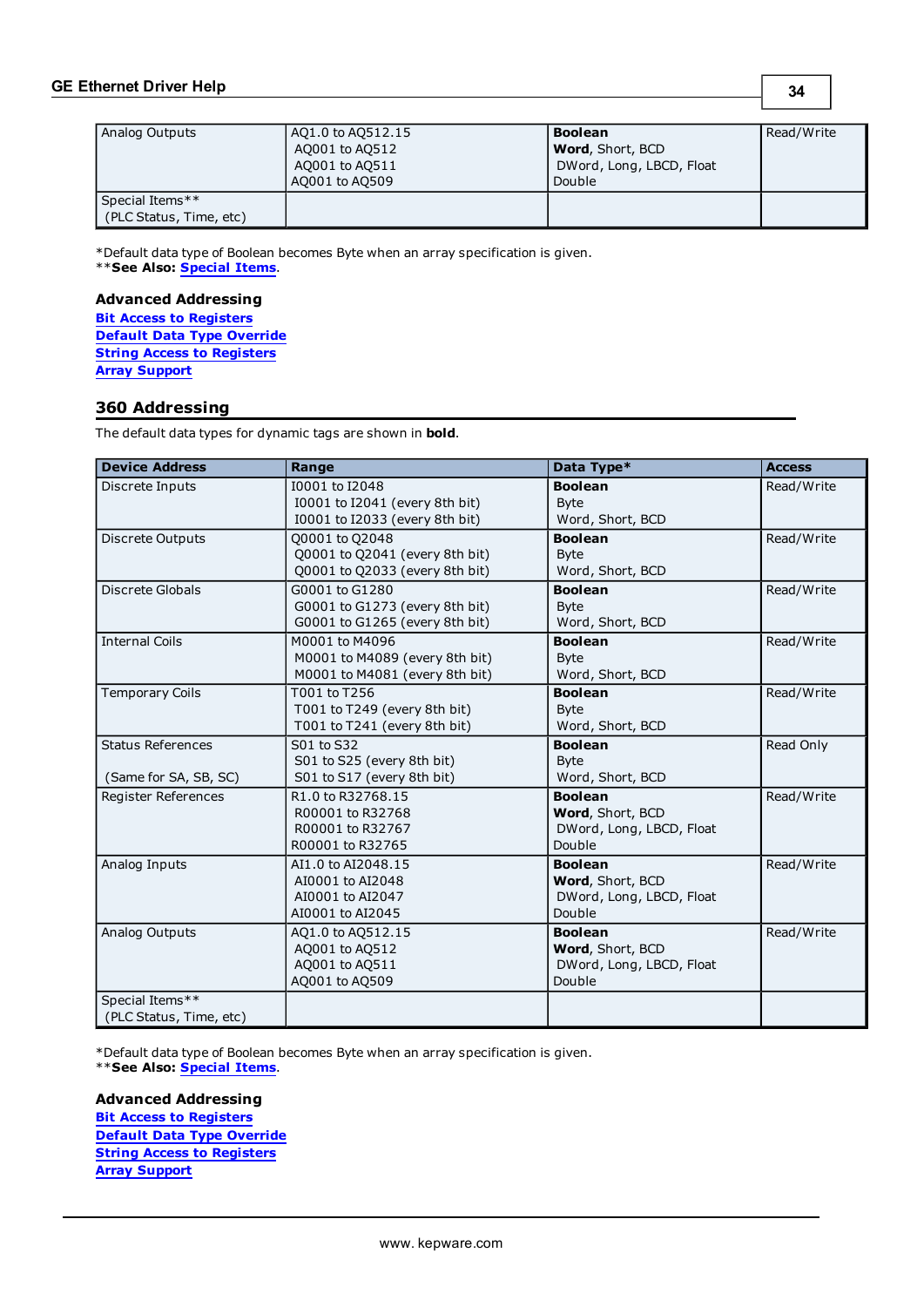## <span id="page-34-0"></span>**731 Addressing**

The default data types for dynamic tags are shown in **bold**.

| I001 to I512<br><b>Boolean</b><br>Read/Write<br>Discrete Inputs<br>I001 to I505 (every 8th bit)<br><b>Byte</b><br>I001 to I497 (every 8th bit)<br>Word, Short, BCD<br>Q001 to Q512<br><b>Boolean</b><br>Read/Write<br>Discrete Outputs<br>Q001 to Q505 (every 8th bit)<br><b>Byte</b><br>Q001 to Q497 (every 8th bit)<br>Word, Short, BCD<br>Discrete Globals<br>G0001 to G1280<br>Read/Write<br><b>Boolean</b><br>G0001 to G1273 (every 8th bit)<br><b>Byte</b><br>G0001 to G1265 (every 8th bit)<br>Word, Short, BCD<br><b>Internal Coils</b><br>Read/Write<br>M0001 to M2048<br><b>Boolean</b><br>M0001 to M2041 (every 8th bit)<br><b>Byte</b><br>M0001 to M2033 (every 8th bit)<br>Word, Short, BCD<br><b>Temporary Coils</b><br>Read/Write<br>T001 to T256<br><b>Boolean</b><br>T001 to T249 (every 8th bit)<br><b>Byte</b><br>T001 to T241 (every 8th bit)<br>Word, Short, BCD<br><b>Status References</b><br>S001 to S128<br><b>Boolean</b><br>Read Only<br>S001 to S121 (every 8th bit)<br><b>Byte</b><br>S001 to S113 (every 8th bit)<br>Word, Short, BCD<br>(Same for SA, SB, SC)<br>Register References<br>Read/Write<br>R1.0 to R16384.15<br><b>Boolean</b><br>R00001 to R16384<br>Word, Short, BCD<br>R00001 to R16383<br>DWord, Long, LBCD,<br>Float<br>R00001 to R16381<br>Double<br>Program Block Registers***<br>P1.0 to P16384.15<br>Read/Write<br><b>Boolean</b><br>Word, Short, BCD<br>P00001 to P16384<br>P00001 to P16383<br>DWord, Long, LBCD,<br>P00001 to P16381<br>Float<br>Double<br>SubProgram Block Reg-<br>Read/Write<br>L00001 <subprgm>.0 to<br/><b>Boolean</b><br/>isters**<br/>L16384<subprgm>.15<br/>L00001<subprgm> to<br/>Word, Short, BCD<br/>L16384<subprgm><br/>L00001<subprgm> to<br/>DWord, Long, LBCD,<br/>L16383<subprgm><br/>Float<br/>L00001<subprgm> to<br/>L16381<subprgm><br/>Double<br/>AI1.0 to AI8192.15<br/>Read/Write<br/>Analog Inputs<br/><b>Boolean</b><br/>Word, Short, BCD<br/>AI0001 to AI8192<br/>DWord, Long, LBCD,<br/>AI0001 to AI8191<br/>Float<br/>AI0001 to AI8189<br/>Double<br/>Read/Write<br/>Analog Outputs<br/>AQ1.0 to AQ8192.15<br/><b>Boolean</b><br/>AQ0001 to AQ8192<br/>Word, Short, BCD<br/>AQ0001 to AQ8191<br/>DWord, Long, LBCD,<br/>AQ0001 to AQ8189<br/>Float<br/>Double<br/>Special Items****<br/>(PLC Status, Time, etc)</subprgm></subprgm></subprgm></subprgm></subprgm></subprgm></subprgm></subprgm> | <b>Device Address</b> | Range | Data Type* | <b>Access</b> |
|-------------------------------------------------------------------------------------------------------------------------------------------------------------------------------------------------------------------------------------------------------------------------------------------------------------------------------------------------------------------------------------------------------------------------------------------------------------------------------------------------------------------------------------------------------------------------------------------------------------------------------------------------------------------------------------------------------------------------------------------------------------------------------------------------------------------------------------------------------------------------------------------------------------------------------------------------------------------------------------------------------------------------------------------------------------------------------------------------------------------------------------------------------------------------------------------------------------------------------------------------------------------------------------------------------------------------------------------------------------------------------------------------------------------------------------------------------------------------------------------------------------------------------------------------------------------------------------------------------------------------------------------------------------------------------------------------------------------------------------------------------------------------------------------------------------------------------------------------------------------------------------------------------------------------------------------------------------------------------------------------------------------------------------------------------------------------------------------------------------------------------------------------------------------------------------------------------------------------------------------------------------------------------------------------------------------------------------------------------------------------------------------------|-----------------------|-------|------------|---------------|
|                                                                                                                                                                                                                                                                                                                                                                                                                                                                                                                                                                                                                                                                                                                                                                                                                                                                                                                                                                                                                                                                                                                                                                                                                                                                                                                                                                                                                                                                                                                                                                                                                                                                                                                                                                                                                                                                                                                                                                                                                                                                                                                                                                                                                                                                                                                                                                                                 |                       |       |            |               |
|                                                                                                                                                                                                                                                                                                                                                                                                                                                                                                                                                                                                                                                                                                                                                                                                                                                                                                                                                                                                                                                                                                                                                                                                                                                                                                                                                                                                                                                                                                                                                                                                                                                                                                                                                                                                                                                                                                                                                                                                                                                                                                                                                                                                                                                                                                                                                                                                 |                       |       |            |               |
|                                                                                                                                                                                                                                                                                                                                                                                                                                                                                                                                                                                                                                                                                                                                                                                                                                                                                                                                                                                                                                                                                                                                                                                                                                                                                                                                                                                                                                                                                                                                                                                                                                                                                                                                                                                                                                                                                                                                                                                                                                                                                                                                                                                                                                                                                                                                                                                                 |                       |       |            |               |
|                                                                                                                                                                                                                                                                                                                                                                                                                                                                                                                                                                                                                                                                                                                                                                                                                                                                                                                                                                                                                                                                                                                                                                                                                                                                                                                                                                                                                                                                                                                                                                                                                                                                                                                                                                                                                                                                                                                                                                                                                                                                                                                                                                                                                                                                                                                                                                                                 |                       |       |            |               |
|                                                                                                                                                                                                                                                                                                                                                                                                                                                                                                                                                                                                                                                                                                                                                                                                                                                                                                                                                                                                                                                                                                                                                                                                                                                                                                                                                                                                                                                                                                                                                                                                                                                                                                                                                                                                                                                                                                                                                                                                                                                                                                                                                                                                                                                                                                                                                                                                 |                       |       |            |               |
|                                                                                                                                                                                                                                                                                                                                                                                                                                                                                                                                                                                                                                                                                                                                                                                                                                                                                                                                                                                                                                                                                                                                                                                                                                                                                                                                                                                                                                                                                                                                                                                                                                                                                                                                                                                                                                                                                                                                                                                                                                                                                                                                                                                                                                                                                                                                                                                                 |                       |       |            |               |
|                                                                                                                                                                                                                                                                                                                                                                                                                                                                                                                                                                                                                                                                                                                                                                                                                                                                                                                                                                                                                                                                                                                                                                                                                                                                                                                                                                                                                                                                                                                                                                                                                                                                                                                                                                                                                                                                                                                                                                                                                                                                                                                                                                                                                                                                                                                                                                                                 |                       |       |            |               |
|                                                                                                                                                                                                                                                                                                                                                                                                                                                                                                                                                                                                                                                                                                                                                                                                                                                                                                                                                                                                                                                                                                                                                                                                                                                                                                                                                                                                                                                                                                                                                                                                                                                                                                                                                                                                                                                                                                                                                                                                                                                                                                                                                                                                                                                                                                                                                                                                 |                       |       |            |               |
|                                                                                                                                                                                                                                                                                                                                                                                                                                                                                                                                                                                                                                                                                                                                                                                                                                                                                                                                                                                                                                                                                                                                                                                                                                                                                                                                                                                                                                                                                                                                                                                                                                                                                                                                                                                                                                                                                                                                                                                                                                                                                                                                                                                                                                                                                                                                                                                                 |                       |       |            |               |
|                                                                                                                                                                                                                                                                                                                                                                                                                                                                                                                                                                                                                                                                                                                                                                                                                                                                                                                                                                                                                                                                                                                                                                                                                                                                                                                                                                                                                                                                                                                                                                                                                                                                                                                                                                                                                                                                                                                                                                                                                                                                                                                                                                                                                                                                                                                                                                                                 |                       |       |            |               |
|                                                                                                                                                                                                                                                                                                                                                                                                                                                                                                                                                                                                                                                                                                                                                                                                                                                                                                                                                                                                                                                                                                                                                                                                                                                                                                                                                                                                                                                                                                                                                                                                                                                                                                                                                                                                                                                                                                                                                                                                                                                                                                                                                                                                                                                                                                                                                                                                 |                       |       |            |               |
|                                                                                                                                                                                                                                                                                                                                                                                                                                                                                                                                                                                                                                                                                                                                                                                                                                                                                                                                                                                                                                                                                                                                                                                                                                                                                                                                                                                                                                                                                                                                                                                                                                                                                                                                                                                                                                                                                                                                                                                                                                                                                                                                                                                                                                                                                                                                                                                                 |                       |       |            |               |
|                                                                                                                                                                                                                                                                                                                                                                                                                                                                                                                                                                                                                                                                                                                                                                                                                                                                                                                                                                                                                                                                                                                                                                                                                                                                                                                                                                                                                                                                                                                                                                                                                                                                                                                                                                                                                                                                                                                                                                                                                                                                                                                                                                                                                                                                                                                                                                                                 |                       |       |            |               |
|                                                                                                                                                                                                                                                                                                                                                                                                                                                                                                                                                                                                                                                                                                                                                                                                                                                                                                                                                                                                                                                                                                                                                                                                                                                                                                                                                                                                                                                                                                                                                                                                                                                                                                                                                                                                                                                                                                                                                                                                                                                                                                                                                                                                                                                                                                                                                                                                 |                       |       |            |               |
|                                                                                                                                                                                                                                                                                                                                                                                                                                                                                                                                                                                                                                                                                                                                                                                                                                                                                                                                                                                                                                                                                                                                                                                                                                                                                                                                                                                                                                                                                                                                                                                                                                                                                                                                                                                                                                                                                                                                                                                                                                                                                                                                                                                                                                                                                                                                                                                                 |                       |       |            |               |
|                                                                                                                                                                                                                                                                                                                                                                                                                                                                                                                                                                                                                                                                                                                                                                                                                                                                                                                                                                                                                                                                                                                                                                                                                                                                                                                                                                                                                                                                                                                                                                                                                                                                                                                                                                                                                                                                                                                                                                                                                                                                                                                                                                                                                                                                                                                                                                                                 |                       |       |            |               |
|                                                                                                                                                                                                                                                                                                                                                                                                                                                                                                                                                                                                                                                                                                                                                                                                                                                                                                                                                                                                                                                                                                                                                                                                                                                                                                                                                                                                                                                                                                                                                                                                                                                                                                                                                                                                                                                                                                                                                                                                                                                                                                                                                                                                                                                                                                                                                                                                 |                       |       |            |               |
|                                                                                                                                                                                                                                                                                                                                                                                                                                                                                                                                                                                                                                                                                                                                                                                                                                                                                                                                                                                                                                                                                                                                                                                                                                                                                                                                                                                                                                                                                                                                                                                                                                                                                                                                                                                                                                                                                                                                                                                                                                                                                                                                                                                                                                                                                                                                                                                                 |                       |       |            |               |
|                                                                                                                                                                                                                                                                                                                                                                                                                                                                                                                                                                                                                                                                                                                                                                                                                                                                                                                                                                                                                                                                                                                                                                                                                                                                                                                                                                                                                                                                                                                                                                                                                                                                                                                                                                                                                                                                                                                                                                                                                                                                                                                                                                                                                                                                                                                                                                                                 |                       |       |            |               |
|                                                                                                                                                                                                                                                                                                                                                                                                                                                                                                                                                                                                                                                                                                                                                                                                                                                                                                                                                                                                                                                                                                                                                                                                                                                                                                                                                                                                                                                                                                                                                                                                                                                                                                                                                                                                                                                                                                                                                                                                                                                                                                                                                                                                                                                                                                                                                                                                 |                       |       |            |               |
|                                                                                                                                                                                                                                                                                                                                                                                                                                                                                                                                                                                                                                                                                                                                                                                                                                                                                                                                                                                                                                                                                                                                                                                                                                                                                                                                                                                                                                                                                                                                                                                                                                                                                                                                                                                                                                                                                                                                                                                                                                                                                                                                                                                                                                                                                                                                                                                                 |                       |       |            |               |
|                                                                                                                                                                                                                                                                                                                                                                                                                                                                                                                                                                                                                                                                                                                                                                                                                                                                                                                                                                                                                                                                                                                                                                                                                                                                                                                                                                                                                                                                                                                                                                                                                                                                                                                                                                                                                                                                                                                                                                                                                                                                                                                                                                                                                                                                                                                                                                                                 |                       |       |            |               |
|                                                                                                                                                                                                                                                                                                                                                                                                                                                                                                                                                                                                                                                                                                                                                                                                                                                                                                                                                                                                                                                                                                                                                                                                                                                                                                                                                                                                                                                                                                                                                                                                                                                                                                                                                                                                                                                                                                                                                                                                                                                                                                                                                                                                                                                                                                                                                                                                 |                       |       |            |               |
|                                                                                                                                                                                                                                                                                                                                                                                                                                                                                                                                                                                                                                                                                                                                                                                                                                                                                                                                                                                                                                                                                                                                                                                                                                                                                                                                                                                                                                                                                                                                                                                                                                                                                                                                                                                                                                                                                                                                                                                                                                                                                                                                                                                                                                                                                                                                                                                                 |                       |       |            |               |
|                                                                                                                                                                                                                                                                                                                                                                                                                                                                                                                                                                                                                                                                                                                                                                                                                                                                                                                                                                                                                                                                                                                                                                                                                                                                                                                                                                                                                                                                                                                                                                                                                                                                                                                                                                                                                                                                                                                                                                                                                                                                                                                                                                                                                                                                                                                                                                                                 |                       |       |            |               |
|                                                                                                                                                                                                                                                                                                                                                                                                                                                                                                                                                                                                                                                                                                                                                                                                                                                                                                                                                                                                                                                                                                                                                                                                                                                                                                                                                                                                                                                                                                                                                                                                                                                                                                                                                                                                                                                                                                                                                                                                                                                                                                                                                                                                                                                                                                                                                                                                 |                       |       |            |               |
|                                                                                                                                                                                                                                                                                                                                                                                                                                                                                                                                                                                                                                                                                                                                                                                                                                                                                                                                                                                                                                                                                                                                                                                                                                                                                                                                                                                                                                                                                                                                                                                                                                                                                                                                                                                                                                                                                                                                                                                                                                                                                                                                                                                                                                                                                                                                                                                                 |                       |       |            |               |
|                                                                                                                                                                                                                                                                                                                                                                                                                                                                                                                                                                                                                                                                                                                                                                                                                                                                                                                                                                                                                                                                                                                                                                                                                                                                                                                                                                                                                                                                                                                                                                                                                                                                                                                                                                                                                                                                                                                                                                                                                                                                                                                                                                                                                                                                                                                                                                                                 |                       |       |            |               |
|                                                                                                                                                                                                                                                                                                                                                                                                                                                                                                                                                                                                                                                                                                                                                                                                                                                                                                                                                                                                                                                                                                                                                                                                                                                                                                                                                                                                                                                                                                                                                                                                                                                                                                                                                                                                                                                                                                                                                                                                                                                                                                                                                                                                                                                                                                                                                                                                 |                       |       |            |               |
|                                                                                                                                                                                                                                                                                                                                                                                                                                                                                                                                                                                                                                                                                                                                                                                                                                                                                                                                                                                                                                                                                                                                                                                                                                                                                                                                                                                                                                                                                                                                                                                                                                                                                                                                                                                                                                                                                                                                                                                                                                                                                                                                                                                                                                                                                                                                                                                                 |                       |       |            |               |
|                                                                                                                                                                                                                                                                                                                                                                                                                                                                                                                                                                                                                                                                                                                                                                                                                                                                                                                                                                                                                                                                                                                                                                                                                                                                                                                                                                                                                                                                                                                                                                                                                                                                                                                                                                                                                                                                                                                                                                                                                                                                                                                                                                                                                                                                                                                                                                                                 |                       |       |            |               |
|                                                                                                                                                                                                                                                                                                                                                                                                                                                                                                                                                                                                                                                                                                                                                                                                                                                                                                                                                                                                                                                                                                                                                                                                                                                                                                                                                                                                                                                                                                                                                                                                                                                                                                                                                                                                                                                                                                                                                                                                                                                                                                                                                                                                                                                                                                                                                                                                 |                       |       |            |               |
|                                                                                                                                                                                                                                                                                                                                                                                                                                                                                                                                                                                                                                                                                                                                                                                                                                                                                                                                                                                                                                                                                                                                                                                                                                                                                                                                                                                                                                                                                                                                                                                                                                                                                                                                                                                                                                                                                                                                                                                                                                                                                                                                                                                                                                                                                                                                                                                                 |                       |       |            |               |
|                                                                                                                                                                                                                                                                                                                                                                                                                                                                                                                                                                                                                                                                                                                                                                                                                                                                                                                                                                                                                                                                                                                                                                                                                                                                                                                                                                                                                                                                                                                                                                                                                                                                                                                                                                                                                                                                                                                                                                                                                                                                                                                                                                                                                                                                                                                                                                                                 |                       |       |            |               |
|                                                                                                                                                                                                                                                                                                                                                                                                                                                                                                                                                                                                                                                                                                                                                                                                                                                                                                                                                                                                                                                                                                                                                                                                                                                                                                                                                                                                                                                                                                                                                                                                                                                                                                                                                                                                                                                                                                                                                                                                                                                                                                                                                                                                                                                                                                                                                                                                 |                       |       |            |               |
|                                                                                                                                                                                                                                                                                                                                                                                                                                                                                                                                                                                                                                                                                                                                                                                                                                                                                                                                                                                                                                                                                                                                                                                                                                                                                                                                                                                                                                                                                                                                                                                                                                                                                                                                                                                                                                                                                                                                                                                                                                                                                                                                                                                                                                                                                                                                                                                                 |                       |       |            |               |
|                                                                                                                                                                                                                                                                                                                                                                                                                                                                                                                                                                                                                                                                                                                                                                                                                                                                                                                                                                                                                                                                                                                                                                                                                                                                                                                                                                                                                                                                                                                                                                                                                                                                                                                                                                                                                                                                                                                                                                                                                                                                                                                                                                                                                                                                                                                                                                                                 |                       |       |            |               |
|                                                                                                                                                                                                                                                                                                                                                                                                                                                                                                                                                                                                                                                                                                                                                                                                                                                                                                                                                                                                                                                                                                                                                                                                                                                                                                                                                                                                                                                                                                                                                                                                                                                                                                                                                                                                                                                                                                                                                                                                                                                                                                                                                                                                                                                                                                                                                                                                 |                       |       |            |               |
|                                                                                                                                                                                                                                                                                                                                                                                                                                                                                                                                                                                                                                                                                                                                                                                                                                                                                                                                                                                                                                                                                                                                                                                                                                                                                                                                                                                                                                                                                                                                                                                                                                                                                                                                                                                                                                                                                                                                                                                                                                                                                                                                                                                                                                                                                                                                                                                                 |                       |       |            |               |
|                                                                                                                                                                                                                                                                                                                                                                                                                                                                                                                                                                                                                                                                                                                                                                                                                                                                                                                                                                                                                                                                                                                                                                                                                                                                                                                                                                                                                                                                                                                                                                                                                                                                                                                                                                                                                                                                                                                                                                                                                                                                                                                                                                                                                                                                                                                                                                                                 |                       |       |            |               |
|                                                                                                                                                                                                                                                                                                                                                                                                                                                                                                                                                                                                                                                                                                                                                                                                                                                                                                                                                                                                                                                                                                                                                                                                                                                                                                                                                                                                                                                                                                                                                                                                                                                                                                                                                                                                                                                                                                                                                                                                                                                                                                                                                                                                                                                                                                                                                                                                 |                       |       |            |               |
|                                                                                                                                                                                                                                                                                                                                                                                                                                                                                                                                                                                                                                                                                                                                                                                                                                                                                                                                                                                                                                                                                                                                                                                                                                                                                                                                                                                                                                                                                                                                                                                                                                                                                                                                                                                                                                                                                                                                                                                                                                                                                                                                                                                                                                                                                                                                                                                                 |                       |       |            |               |
|                                                                                                                                                                                                                                                                                                                                                                                                                                                                                                                                                                                                                                                                                                                                                                                                                                                                                                                                                                                                                                                                                                                                                                                                                                                                                                                                                                                                                                                                                                                                                                                                                                                                                                                                                                                                                                                                                                                                                                                                                                                                                                                                                                                                                                                                                                                                                                                                 |                       |       |            |               |
|                                                                                                                                                                                                                                                                                                                                                                                                                                                                                                                                                                                                                                                                                                                                                                                                                                                                                                                                                                                                                                                                                                                                                                                                                                                                                                                                                                                                                                                                                                                                                                                                                                                                                                                                                                                                                                                                                                                                                                                                                                                                                                                                                                                                                                                                                                                                                                                                 |                       |       |            |               |
|                                                                                                                                                                                                                                                                                                                                                                                                                                                                                                                                                                                                                                                                                                                                                                                                                                                                                                                                                                                                                                                                                                                                                                                                                                                                                                                                                                                                                                                                                                                                                                                                                                                                                                                                                                                                                                                                                                                                                                                                                                                                                                                                                                                                                                                                                                                                                                                                 |                       |       |            |               |
|                                                                                                                                                                                                                                                                                                                                                                                                                                                                                                                                                                                                                                                                                                                                                                                                                                                                                                                                                                                                                                                                                                                                                                                                                                                                                                                                                                                                                                                                                                                                                                                                                                                                                                                                                                                                                                                                                                                                                                                                                                                                                                                                                                                                                                                                                                                                                                                                 |                       |       |            |               |
|                                                                                                                                                                                                                                                                                                                                                                                                                                                                                                                                                                                                                                                                                                                                                                                                                                                                                                                                                                                                                                                                                                                                                                                                                                                                                                                                                                                                                                                                                                                                                                                                                                                                                                                                                                                                                                                                                                                                                                                                                                                                                                                                                                                                                                                                                                                                                                                                 |                       |       |            |               |
|                                                                                                                                                                                                                                                                                                                                                                                                                                                                                                                                                                                                                                                                                                                                                                                                                                                                                                                                                                                                                                                                                                                                                                                                                                                                                                                                                                                                                                                                                                                                                                                                                                                                                                                                                                                                                                                                                                                                                                                                                                                                                                                                                                                                                                                                                                                                                                                                 |                       |       |            |               |
|                                                                                                                                                                                                                                                                                                                                                                                                                                                                                                                                                                                                                                                                                                                                                                                                                                                                                                                                                                                                                                                                                                                                                                                                                                                                                                                                                                                                                                                                                                                                                                                                                                                                                                                                                                                                                                                                                                                                                                                                                                                                                                                                                                                                                                                                                                                                                                                                 |                       |       |            |               |
|                                                                                                                                                                                                                                                                                                                                                                                                                                                                                                                                                                                                                                                                                                                                                                                                                                                                                                                                                                                                                                                                                                                                                                                                                                                                                                                                                                                                                                                                                                                                                                                                                                                                                                                                                                                                                                                                                                                                                                                                                                                                                                                                                                                                                                                                                                                                                                                                 |                       |       |            |               |

\*Default data type of Boolean becomes Byte when an array specification is given.

\*\*The SubProgram name/Block name <SUBPRGM> must match the name assigned in the PLC. This name can be found in VersaPro under Block Properties.

\*\*\*Program specified in **[PLC](#page-7-1) [Settings](#page-7-1)**.

\*\***\*\*See Also: [Special](#page-44-0) [Items](#page-44-0)**.

**Advanced Addressing**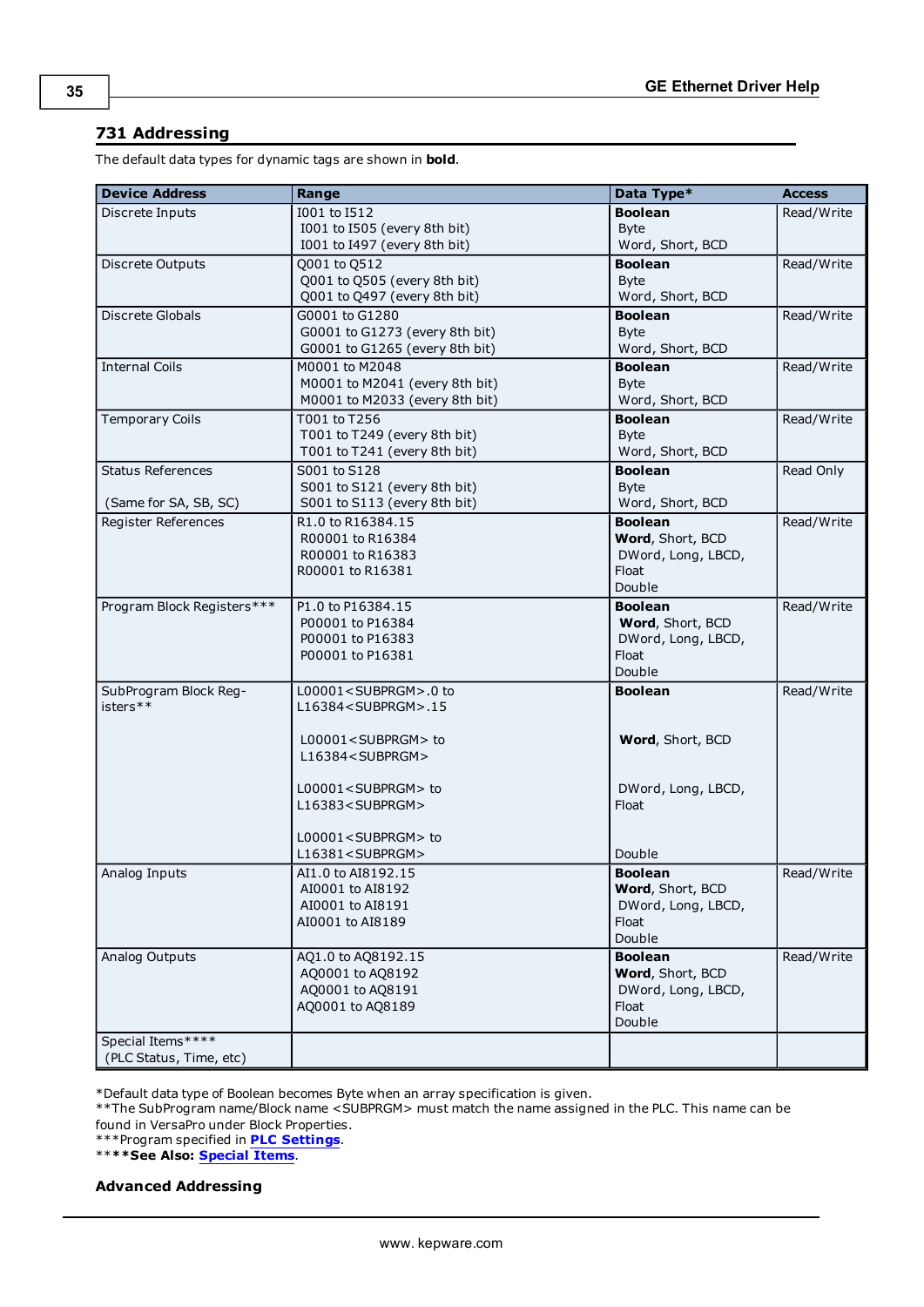#### **[Bit](#page-43-1) [Access](#page-43-1) [to](#page-43-1) [Registers](#page-43-1) [Default](#page-43-2) [Data](#page-43-2) [Type](#page-43-2) [Override](#page-43-2) [String](#page-43-3) [Access](#page-43-3) [to](#page-43-3) [Registers](#page-43-3) [Array](#page-44-1) [Support](#page-44-1)**

## <span id="page-35-0"></span>**732 Addressing**

The default data types for dynamic tags are shown in **bold**.

| <b>Device Address</b>      | Range                           | Data Type*                  | <b>Access</b> |
|----------------------------|---------------------------------|-----------------------------|---------------|
| Discrete Inputs            | I001 to I512                    | <b>Boolean</b>              | Read/Write    |
|                            | I001 to I505 (every 8th bit)    | <b>Byte</b>                 |               |
|                            | I001 to I497 (every 8th bit)    | Word, Short, BCD            |               |
| Discrete Outputs           | Q001 to Q512                    | <b>Boolean</b>              | Read/Write    |
|                            | Q001 to Q505 (every 8th bit)    | <b>Byte</b>                 |               |
|                            | Q001 to Q497 (every 8th bit)    | Word, Short, BCD            |               |
| Discrete Globals           | G0001 to G1280                  | <b>Boolean</b>              | Read/Write    |
|                            | G0001 to G1273 (every 8th bit)  | <b>Byte</b>                 |               |
|                            | G0001 to G1265 (every 8th bit)  | Word, Short, BCD            |               |
| <b>Internal Coils</b>      | M0001 to M2048                  | <b>Boolean</b>              | Read/Write    |
|                            | M0001 to M2041 (every 8th bit)  | <b>Byte</b>                 |               |
|                            | M0001 to M2033 (every 8th bit)  | Word, Short, BCD            |               |
| <b>Temporary Coils</b>     | T001 to T256                    | <b>Boolean</b>              | Read/Write    |
|                            | T001 to T249 (every 8th bit)    | <b>Byte</b>                 |               |
|                            | T001 to T241 (every 8th bit)    | Word, Short, BCD            |               |
| <b>Status References</b>   | S001 to S128                    | <b>Boolean</b>              | Read Only     |
|                            | S001 to S121 (every 8th bit)    | <b>Byte</b>                 |               |
| (Same for SA, SB, SC)      | S001 to S113 (every 8th bit)    | Word, Short, BCD            |               |
| Register References        | R1.0 to R16384.15               | <b>Boolean</b>              | Read/Write    |
|                            | R00001 to R16384                | Word, Short, BCD            |               |
|                            | R00001 to R16383                | DWord, Long, LBCD,          |               |
|                            | R00001 to R16381                | Float                       |               |
|                            |                                 | Double                      |               |
| Program Block Registers*** | P1.0 to P16384.15               | <b>Boolean</b>              | Read/Write    |
|                            | P00001 to P16384                | Word, Short, BCD            |               |
|                            | P00001 to P16383                | DWord, Long, LBCD,<br>Float |               |
|                            | P00001 to P16381                | Double                      |               |
| SubProgram Block Reg-      | L00001 <subprgm>.0 to</subprgm> | <b>Boolean</b>              | Read/Write    |
| isters**                   | L16384 <subprgm>.15</subprgm>   |                             |               |
|                            |                                 |                             |               |
|                            | L00001 <subprgm> to</subprgm>   | Word, Short, BCD            |               |
|                            | L16384 <subprgm></subprgm>      |                             |               |
|                            |                                 |                             |               |
|                            | L00001 <subprgm> to</subprgm>   | DWord, Long, LBCD,          |               |
|                            | L16383 <subprgm></subprgm>      | Float                       |               |
|                            |                                 |                             |               |
|                            | L00001 <subprgm> to</subprgm>   |                             |               |
|                            | L16381 <subprgm></subprgm>      | Double                      |               |
| Analog Inputs              | AI1.0 to AI8192.15              | <b>Boolean</b>              | Read/Write    |
|                            | AI0001 to AI8192                | Word, Short, BCD            |               |
|                            | AI0001 to AI8191                | DWord, Long, LBCD,          |               |
|                            | AI0001 to AI8189                | Float                       |               |
|                            |                                 | Double                      |               |
| Analog Outputs             | AQ1.0 to AQ8192.15              | <b>Boolean</b>              | Read/Write    |
|                            | AQ0001 to AQ8192                | Word, Short, BCD            |               |
|                            | AQ0001 to AQ8191                | DWord, Long, LBCD,          |               |
|                            | AQ0001 to AQ8189                | Float<br>Double             |               |
| Special Items****          |                                 |                             |               |
| (PLC Status, Time, etc)    |                                 |                             |               |
|                            |                                 |                             |               |

\*Default data type of Boolean becomes Byte when an array specification is given.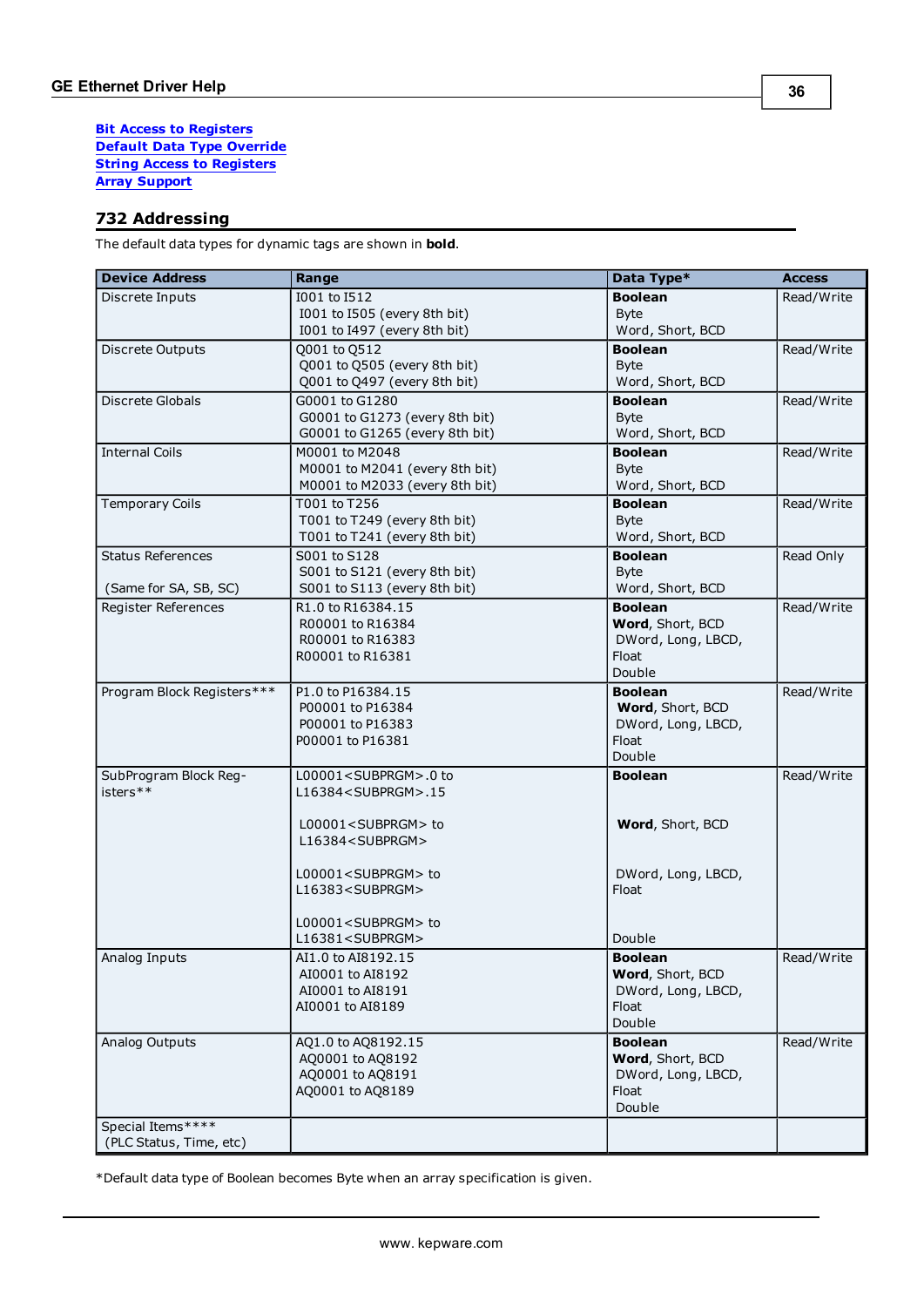\*\*The SubProgram name/Block name <SUBPRGM> must match the name assigned in the PLC. This name can be found in VersaPro under Block Properties. \*\*\*Program specified in **[PLC](#page-7-1) [Settings](#page-7-1)**.

\*\*\*\***See Also: [Special](#page-44-0) [Items](#page-44-0)**.

## **Advanced Addressing**

**[Bit](#page-43-1) [Access](#page-43-1) [to](#page-43-1) [Registers](#page-43-1) [Default](#page-43-2) [Data](#page-43-2) [Type](#page-43-2) [Override](#page-43-2) [String](#page-43-3) [Access](#page-43-3) [to](#page-43-3) [Registers](#page-43-3) [Array](#page-44-1) [Support](#page-44-1)**

## <span id="page-36-0"></span>**771 Addressing**

The default data types for dynamic tags are shown in **bold**.

| I0001 to I2048<br><b>Boolean</b><br>Discrete Inputs<br>Read/Write<br>I0001 to I2041 (every 8th bit)<br><b>Byte</b><br>10001 to I2033 (every 8th bit)<br>Word, Short, BCD<br>Q0001 to Q2048<br><b>Boolean</b><br>Read/Write<br>Discrete Outputs<br>Q0001 to Q2041 (every 8th bit)<br><b>Byte</b><br>Q0001 to Q2033 (every 8th bit)<br>Word, Short, BCD<br>G0001 to G7680<br>Read/Write<br>Discrete Globals<br><b>Boolean</b><br>G0001 to G7673 (every 8th bit)<br><b>Byte</b><br>G0001 to G7665 (every 8th bit)<br>Word, Short, BCD<br><b>Internal Coils</b><br>Read/Write<br>M0001 to M4096<br><b>Boolean</b><br>M0001 to M4089 (every 8th bit)<br><b>Byte</b><br>M0001 to M4081 (every 8th bit)<br>Word, Short, BCD<br>T001 to T256<br><b>Boolean</b><br>Read/Write<br><b>Temporary Coils</b><br>T001 to T249 (every 8th bit)<br><b>Byte</b><br>T001 to T241 (every 8th bit)<br>Word, Short, BCD<br><b>Status References</b><br>S001 to S128<br><b>Boolean</b><br>Read Only<br>S001 to S121 (every 8th bit)<br><b>Byte</b><br>S001 to S113 (every 8th bit)<br>Word, Short, BCD<br>(Same for SA, SB, SC)<br>Register References<br><b>Boolean</b><br>R1.0 to R16384.15<br>Read/Write<br>Word, Short, BCD<br>R00001 to R16384<br>R00001 to R16383<br>DWord, Long, LBCD,<br>Float<br>R00001 to R16381<br>Double<br>Program Block Registers***<br>P1.0 to P16384.15<br><b>Boolean</b><br>Read/Write<br>P00001 to P16384<br>Word, Short, BCD<br>P00001 to P16383<br>DWord, Long, LBCD,<br>Float<br>P00001 to P16381<br>Double<br>SubProgram Block Reg-<br>L00001 <subprgm>.0 to<br/><b>Boolean</b><br/>Read/Write<br/>isters**<br/>L16384<subprgm>.15<br/>L00001<subprgm> to<br/>Word, Short, BCD<br/>L16384<subprgm><br/>L00001<subprgm> to<br/>DWord, Long, LBCD,<br/>Float<br/>L16383<subprgm><br/>L00001<subprgm> to<br/>L16381<subprgm><br/>Double<br/>Read/Write<br/>Analog Inputs<br/>AI1.0 to AI8192.15<br/><b>Boolean</b><br/>Word, Short, BCD<br/>AI0001 to AI8192<br/>AI0001 to AI8191<br/>DWord, Long, LBCD,<br/>AI0001 to AI8189<br/>Float<br/>Double<br/>AQ1.0 to AQ8192.15<br/>Read/Write<br/>Analog Outputs<br/><b>Boolean</b><br/>AQ0001 to AQ8192<br/>Word, Short, BCD</subprgm></subprgm></subprgm></subprgm></subprgm></subprgm></subprgm></subprgm> | <b>Device Address</b> | Range            | Data Type*         | <b>Access</b> |
|----------------------------------------------------------------------------------------------------------------------------------------------------------------------------------------------------------------------------------------------------------------------------------------------------------------------------------------------------------------------------------------------------------------------------------------------------------------------------------------------------------------------------------------------------------------------------------------------------------------------------------------------------------------------------------------------------------------------------------------------------------------------------------------------------------------------------------------------------------------------------------------------------------------------------------------------------------------------------------------------------------------------------------------------------------------------------------------------------------------------------------------------------------------------------------------------------------------------------------------------------------------------------------------------------------------------------------------------------------------------------------------------------------------------------------------------------------------------------------------------------------------------------------------------------------------------------------------------------------------------------------------------------------------------------------------------------------------------------------------------------------------------------------------------------------------------------------------------------------------------------------------------------------------------------------------------------------------------------------------------------------------------------------------------------------------------------------------------------------------------------------------------------------------------------------------------------------------------------------------------------------------------|-----------------------|------------------|--------------------|---------------|
|                                                                                                                                                                                                                                                                                                                                                                                                                                                                                                                                                                                                                                                                                                                                                                                                                                                                                                                                                                                                                                                                                                                                                                                                                                                                                                                                                                                                                                                                                                                                                                                                                                                                                                                                                                                                                                                                                                                                                                                                                                                                                                                                                                                                                                                                      |                       |                  |                    |               |
|                                                                                                                                                                                                                                                                                                                                                                                                                                                                                                                                                                                                                                                                                                                                                                                                                                                                                                                                                                                                                                                                                                                                                                                                                                                                                                                                                                                                                                                                                                                                                                                                                                                                                                                                                                                                                                                                                                                                                                                                                                                                                                                                                                                                                                                                      |                       |                  |                    |               |
|                                                                                                                                                                                                                                                                                                                                                                                                                                                                                                                                                                                                                                                                                                                                                                                                                                                                                                                                                                                                                                                                                                                                                                                                                                                                                                                                                                                                                                                                                                                                                                                                                                                                                                                                                                                                                                                                                                                                                                                                                                                                                                                                                                                                                                                                      |                       |                  |                    |               |
|                                                                                                                                                                                                                                                                                                                                                                                                                                                                                                                                                                                                                                                                                                                                                                                                                                                                                                                                                                                                                                                                                                                                                                                                                                                                                                                                                                                                                                                                                                                                                                                                                                                                                                                                                                                                                                                                                                                                                                                                                                                                                                                                                                                                                                                                      |                       |                  |                    |               |
|                                                                                                                                                                                                                                                                                                                                                                                                                                                                                                                                                                                                                                                                                                                                                                                                                                                                                                                                                                                                                                                                                                                                                                                                                                                                                                                                                                                                                                                                                                                                                                                                                                                                                                                                                                                                                                                                                                                                                                                                                                                                                                                                                                                                                                                                      |                       |                  |                    |               |
|                                                                                                                                                                                                                                                                                                                                                                                                                                                                                                                                                                                                                                                                                                                                                                                                                                                                                                                                                                                                                                                                                                                                                                                                                                                                                                                                                                                                                                                                                                                                                                                                                                                                                                                                                                                                                                                                                                                                                                                                                                                                                                                                                                                                                                                                      |                       |                  |                    |               |
|                                                                                                                                                                                                                                                                                                                                                                                                                                                                                                                                                                                                                                                                                                                                                                                                                                                                                                                                                                                                                                                                                                                                                                                                                                                                                                                                                                                                                                                                                                                                                                                                                                                                                                                                                                                                                                                                                                                                                                                                                                                                                                                                                                                                                                                                      |                       |                  |                    |               |
|                                                                                                                                                                                                                                                                                                                                                                                                                                                                                                                                                                                                                                                                                                                                                                                                                                                                                                                                                                                                                                                                                                                                                                                                                                                                                                                                                                                                                                                                                                                                                                                                                                                                                                                                                                                                                                                                                                                                                                                                                                                                                                                                                                                                                                                                      |                       |                  |                    |               |
|                                                                                                                                                                                                                                                                                                                                                                                                                                                                                                                                                                                                                                                                                                                                                                                                                                                                                                                                                                                                                                                                                                                                                                                                                                                                                                                                                                                                                                                                                                                                                                                                                                                                                                                                                                                                                                                                                                                                                                                                                                                                                                                                                                                                                                                                      |                       |                  |                    |               |
|                                                                                                                                                                                                                                                                                                                                                                                                                                                                                                                                                                                                                                                                                                                                                                                                                                                                                                                                                                                                                                                                                                                                                                                                                                                                                                                                                                                                                                                                                                                                                                                                                                                                                                                                                                                                                                                                                                                                                                                                                                                                                                                                                                                                                                                                      |                       |                  |                    |               |
|                                                                                                                                                                                                                                                                                                                                                                                                                                                                                                                                                                                                                                                                                                                                                                                                                                                                                                                                                                                                                                                                                                                                                                                                                                                                                                                                                                                                                                                                                                                                                                                                                                                                                                                                                                                                                                                                                                                                                                                                                                                                                                                                                                                                                                                                      |                       |                  |                    |               |
|                                                                                                                                                                                                                                                                                                                                                                                                                                                                                                                                                                                                                                                                                                                                                                                                                                                                                                                                                                                                                                                                                                                                                                                                                                                                                                                                                                                                                                                                                                                                                                                                                                                                                                                                                                                                                                                                                                                                                                                                                                                                                                                                                                                                                                                                      |                       |                  |                    |               |
|                                                                                                                                                                                                                                                                                                                                                                                                                                                                                                                                                                                                                                                                                                                                                                                                                                                                                                                                                                                                                                                                                                                                                                                                                                                                                                                                                                                                                                                                                                                                                                                                                                                                                                                                                                                                                                                                                                                                                                                                                                                                                                                                                                                                                                                                      |                       |                  |                    |               |
|                                                                                                                                                                                                                                                                                                                                                                                                                                                                                                                                                                                                                                                                                                                                                                                                                                                                                                                                                                                                                                                                                                                                                                                                                                                                                                                                                                                                                                                                                                                                                                                                                                                                                                                                                                                                                                                                                                                                                                                                                                                                                                                                                                                                                                                                      |                       |                  |                    |               |
|                                                                                                                                                                                                                                                                                                                                                                                                                                                                                                                                                                                                                                                                                                                                                                                                                                                                                                                                                                                                                                                                                                                                                                                                                                                                                                                                                                                                                                                                                                                                                                                                                                                                                                                                                                                                                                                                                                                                                                                                                                                                                                                                                                                                                                                                      |                       |                  |                    |               |
|                                                                                                                                                                                                                                                                                                                                                                                                                                                                                                                                                                                                                                                                                                                                                                                                                                                                                                                                                                                                                                                                                                                                                                                                                                                                                                                                                                                                                                                                                                                                                                                                                                                                                                                                                                                                                                                                                                                                                                                                                                                                                                                                                                                                                                                                      |                       |                  |                    |               |
|                                                                                                                                                                                                                                                                                                                                                                                                                                                                                                                                                                                                                                                                                                                                                                                                                                                                                                                                                                                                                                                                                                                                                                                                                                                                                                                                                                                                                                                                                                                                                                                                                                                                                                                                                                                                                                                                                                                                                                                                                                                                                                                                                                                                                                                                      |                       |                  |                    |               |
|                                                                                                                                                                                                                                                                                                                                                                                                                                                                                                                                                                                                                                                                                                                                                                                                                                                                                                                                                                                                                                                                                                                                                                                                                                                                                                                                                                                                                                                                                                                                                                                                                                                                                                                                                                                                                                                                                                                                                                                                                                                                                                                                                                                                                                                                      |                       |                  |                    |               |
|                                                                                                                                                                                                                                                                                                                                                                                                                                                                                                                                                                                                                                                                                                                                                                                                                                                                                                                                                                                                                                                                                                                                                                                                                                                                                                                                                                                                                                                                                                                                                                                                                                                                                                                                                                                                                                                                                                                                                                                                                                                                                                                                                                                                                                                                      |                       |                  |                    |               |
|                                                                                                                                                                                                                                                                                                                                                                                                                                                                                                                                                                                                                                                                                                                                                                                                                                                                                                                                                                                                                                                                                                                                                                                                                                                                                                                                                                                                                                                                                                                                                                                                                                                                                                                                                                                                                                                                                                                                                                                                                                                                                                                                                                                                                                                                      |                       |                  |                    |               |
|                                                                                                                                                                                                                                                                                                                                                                                                                                                                                                                                                                                                                                                                                                                                                                                                                                                                                                                                                                                                                                                                                                                                                                                                                                                                                                                                                                                                                                                                                                                                                                                                                                                                                                                                                                                                                                                                                                                                                                                                                                                                                                                                                                                                                                                                      |                       |                  |                    |               |
|                                                                                                                                                                                                                                                                                                                                                                                                                                                                                                                                                                                                                                                                                                                                                                                                                                                                                                                                                                                                                                                                                                                                                                                                                                                                                                                                                                                                                                                                                                                                                                                                                                                                                                                                                                                                                                                                                                                                                                                                                                                                                                                                                                                                                                                                      |                       |                  |                    |               |
|                                                                                                                                                                                                                                                                                                                                                                                                                                                                                                                                                                                                                                                                                                                                                                                                                                                                                                                                                                                                                                                                                                                                                                                                                                                                                                                                                                                                                                                                                                                                                                                                                                                                                                                                                                                                                                                                                                                                                                                                                                                                                                                                                                                                                                                                      |                       |                  |                    |               |
|                                                                                                                                                                                                                                                                                                                                                                                                                                                                                                                                                                                                                                                                                                                                                                                                                                                                                                                                                                                                                                                                                                                                                                                                                                                                                                                                                                                                                                                                                                                                                                                                                                                                                                                                                                                                                                                                                                                                                                                                                                                                                                                                                                                                                                                                      |                       |                  |                    |               |
|                                                                                                                                                                                                                                                                                                                                                                                                                                                                                                                                                                                                                                                                                                                                                                                                                                                                                                                                                                                                                                                                                                                                                                                                                                                                                                                                                                                                                                                                                                                                                                                                                                                                                                                                                                                                                                                                                                                                                                                                                                                                                                                                                                                                                                                                      |                       |                  |                    |               |
|                                                                                                                                                                                                                                                                                                                                                                                                                                                                                                                                                                                                                                                                                                                                                                                                                                                                                                                                                                                                                                                                                                                                                                                                                                                                                                                                                                                                                                                                                                                                                                                                                                                                                                                                                                                                                                                                                                                                                                                                                                                                                                                                                                                                                                                                      |                       |                  |                    |               |
|                                                                                                                                                                                                                                                                                                                                                                                                                                                                                                                                                                                                                                                                                                                                                                                                                                                                                                                                                                                                                                                                                                                                                                                                                                                                                                                                                                                                                                                                                                                                                                                                                                                                                                                                                                                                                                                                                                                                                                                                                                                                                                                                                                                                                                                                      |                       |                  |                    |               |
|                                                                                                                                                                                                                                                                                                                                                                                                                                                                                                                                                                                                                                                                                                                                                                                                                                                                                                                                                                                                                                                                                                                                                                                                                                                                                                                                                                                                                                                                                                                                                                                                                                                                                                                                                                                                                                                                                                                                                                                                                                                                                                                                                                                                                                                                      |                       |                  |                    |               |
|                                                                                                                                                                                                                                                                                                                                                                                                                                                                                                                                                                                                                                                                                                                                                                                                                                                                                                                                                                                                                                                                                                                                                                                                                                                                                                                                                                                                                                                                                                                                                                                                                                                                                                                                                                                                                                                                                                                                                                                                                                                                                                                                                                                                                                                                      |                       |                  |                    |               |
|                                                                                                                                                                                                                                                                                                                                                                                                                                                                                                                                                                                                                                                                                                                                                                                                                                                                                                                                                                                                                                                                                                                                                                                                                                                                                                                                                                                                                                                                                                                                                                                                                                                                                                                                                                                                                                                                                                                                                                                                                                                                                                                                                                                                                                                                      |                       |                  |                    |               |
|                                                                                                                                                                                                                                                                                                                                                                                                                                                                                                                                                                                                                                                                                                                                                                                                                                                                                                                                                                                                                                                                                                                                                                                                                                                                                                                                                                                                                                                                                                                                                                                                                                                                                                                                                                                                                                                                                                                                                                                                                                                                                                                                                                                                                                                                      |                       |                  |                    |               |
|                                                                                                                                                                                                                                                                                                                                                                                                                                                                                                                                                                                                                                                                                                                                                                                                                                                                                                                                                                                                                                                                                                                                                                                                                                                                                                                                                                                                                                                                                                                                                                                                                                                                                                                                                                                                                                                                                                                                                                                                                                                                                                                                                                                                                                                                      |                       |                  |                    |               |
|                                                                                                                                                                                                                                                                                                                                                                                                                                                                                                                                                                                                                                                                                                                                                                                                                                                                                                                                                                                                                                                                                                                                                                                                                                                                                                                                                                                                                                                                                                                                                                                                                                                                                                                                                                                                                                                                                                                                                                                                                                                                                                                                                                                                                                                                      |                       |                  |                    |               |
|                                                                                                                                                                                                                                                                                                                                                                                                                                                                                                                                                                                                                                                                                                                                                                                                                                                                                                                                                                                                                                                                                                                                                                                                                                                                                                                                                                                                                                                                                                                                                                                                                                                                                                                                                                                                                                                                                                                                                                                                                                                                                                                                                                                                                                                                      |                       |                  |                    |               |
|                                                                                                                                                                                                                                                                                                                                                                                                                                                                                                                                                                                                                                                                                                                                                                                                                                                                                                                                                                                                                                                                                                                                                                                                                                                                                                                                                                                                                                                                                                                                                                                                                                                                                                                                                                                                                                                                                                                                                                                                                                                                                                                                                                                                                                                                      |                       |                  |                    |               |
|                                                                                                                                                                                                                                                                                                                                                                                                                                                                                                                                                                                                                                                                                                                                                                                                                                                                                                                                                                                                                                                                                                                                                                                                                                                                                                                                                                                                                                                                                                                                                                                                                                                                                                                                                                                                                                                                                                                                                                                                                                                                                                                                                                                                                                                                      |                       |                  |                    |               |
|                                                                                                                                                                                                                                                                                                                                                                                                                                                                                                                                                                                                                                                                                                                                                                                                                                                                                                                                                                                                                                                                                                                                                                                                                                                                                                                                                                                                                                                                                                                                                                                                                                                                                                                                                                                                                                                                                                                                                                                                                                                                                                                                                                                                                                                                      |                       |                  |                    |               |
|                                                                                                                                                                                                                                                                                                                                                                                                                                                                                                                                                                                                                                                                                                                                                                                                                                                                                                                                                                                                                                                                                                                                                                                                                                                                                                                                                                                                                                                                                                                                                                                                                                                                                                                                                                                                                                                                                                                                                                                                                                                                                                                                                                                                                                                                      |                       |                  |                    |               |
|                                                                                                                                                                                                                                                                                                                                                                                                                                                                                                                                                                                                                                                                                                                                                                                                                                                                                                                                                                                                                                                                                                                                                                                                                                                                                                                                                                                                                                                                                                                                                                                                                                                                                                                                                                                                                                                                                                                                                                                                                                                                                                                                                                                                                                                                      |                       |                  |                    |               |
|                                                                                                                                                                                                                                                                                                                                                                                                                                                                                                                                                                                                                                                                                                                                                                                                                                                                                                                                                                                                                                                                                                                                                                                                                                                                                                                                                                                                                                                                                                                                                                                                                                                                                                                                                                                                                                                                                                                                                                                                                                                                                                                                                                                                                                                                      |                       |                  |                    |               |
|                                                                                                                                                                                                                                                                                                                                                                                                                                                                                                                                                                                                                                                                                                                                                                                                                                                                                                                                                                                                                                                                                                                                                                                                                                                                                                                                                                                                                                                                                                                                                                                                                                                                                                                                                                                                                                                                                                                                                                                                                                                                                                                                                                                                                                                                      |                       |                  |                    |               |
|                                                                                                                                                                                                                                                                                                                                                                                                                                                                                                                                                                                                                                                                                                                                                                                                                                                                                                                                                                                                                                                                                                                                                                                                                                                                                                                                                                                                                                                                                                                                                                                                                                                                                                                                                                                                                                                                                                                                                                                                                                                                                                                                                                                                                                                                      |                       |                  |                    |               |
|                                                                                                                                                                                                                                                                                                                                                                                                                                                                                                                                                                                                                                                                                                                                                                                                                                                                                                                                                                                                                                                                                                                                                                                                                                                                                                                                                                                                                                                                                                                                                                                                                                                                                                                                                                                                                                                                                                                                                                                                                                                                                                                                                                                                                                                                      |                       |                  |                    |               |
|                                                                                                                                                                                                                                                                                                                                                                                                                                                                                                                                                                                                                                                                                                                                                                                                                                                                                                                                                                                                                                                                                                                                                                                                                                                                                                                                                                                                                                                                                                                                                                                                                                                                                                                                                                                                                                                                                                                                                                                                                                                                                                                                                                                                                                                                      |                       |                  |                    |               |
|                                                                                                                                                                                                                                                                                                                                                                                                                                                                                                                                                                                                                                                                                                                                                                                                                                                                                                                                                                                                                                                                                                                                                                                                                                                                                                                                                                                                                                                                                                                                                                                                                                                                                                                                                                                                                                                                                                                                                                                                                                                                                                                                                                                                                                                                      |                       |                  |                    |               |
|                                                                                                                                                                                                                                                                                                                                                                                                                                                                                                                                                                                                                                                                                                                                                                                                                                                                                                                                                                                                                                                                                                                                                                                                                                                                                                                                                                                                                                                                                                                                                                                                                                                                                                                                                                                                                                                                                                                                                                                                                                                                                                                                                                                                                                                                      |                       | AQ0001 to AQ8191 | DWord, Long, LBCD, |               |
| AQ0001 to AQ8189                                                                                                                                                                                                                                                                                                                                                                                                                                                                                                                                                                                                                                                                                                                                                                                                                                                                                                                                                                                                                                                                                                                                                                                                                                                                                                                                                                                                                                                                                                                                                                                                                                                                                                                                                                                                                                                                                                                                                                                                                                                                                                                                                                                                                                                     |                       |                  |                    |               |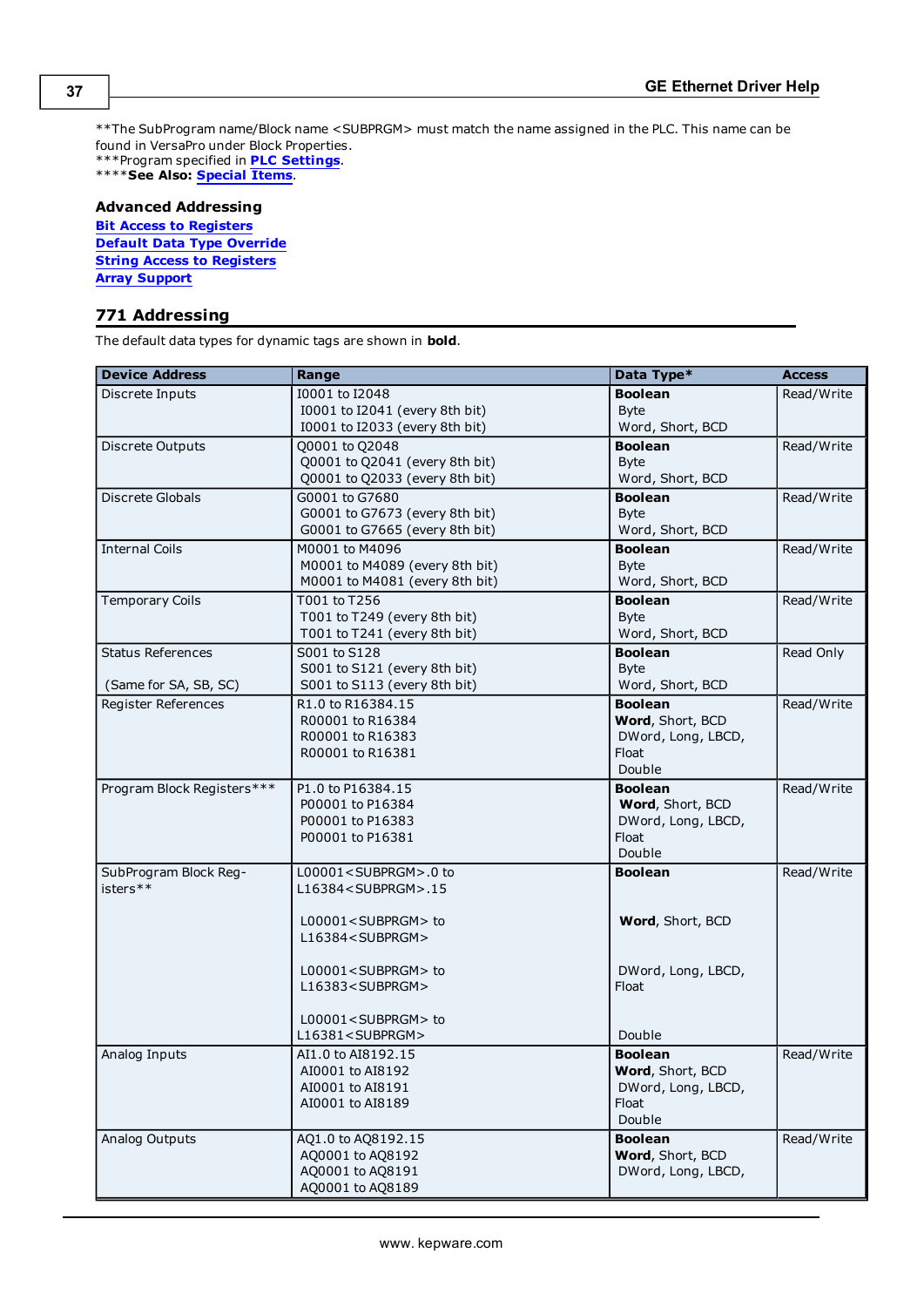**38**

|                                               | Float<br>Double |  |
|-----------------------------------------------|-----------------|--|
| Special Items ****<br>(PLC Status, Time, etc) |                 |  |

\*Default data type of Boolean becomes Byte when an array specification is given.

\*\*The SubProgram name/Block name <SUBPRGM> must match the name assigned in the PLC. This name can be found in VersaPro under Block Properties. \*\*\*Program specified in **[PLC](#page-7-1) [Settings](#page-7-1)**.

\*\*\*\***See Also: [Special](#page-44-0) [Items](#page-44-0)**.

## **Advanced Addressing**

**[Bit](#page-43-1) [Access](#page-43-1) [to](#page-43-1) [Registers](#page-43-1) [Default](#page-43-2) [Data](#page-43-2) [Type](#page-43-2) [Override](#page-43-2) [String](#page-43-3) [Access](#page-43-3) [to](#page-43-3) [Registers](#page-43-3) [Array](#page-44-1) [Support](#page-44-1)**

## <span id="page-37-0"></span>**772 Addressing**

The default data types for dynamic tags are shown in **bold**.

| <b>Device Address</b>      | Range                           | Data Type*         | <b>Access</b> |
|----------------------------|---------------------------------|--------------------|---------------|
| Discrete Inputs            | I0001 to I2048                  | <b>Boolean</b>     | Read/Write    |
|                            | 10001 to 12041 (every 8th bit)  | <b>Byte</b>        |               |
|                            | I0001 to I2033 (every 8th bit)  | Word, Short, BCD   |               |
| Discrete Outputs           | Q0001 to Q2048                  | <b>Boolean</b>     | Read/Write    |
|                            | Q0001 to Q2041 (every 8th bit)  | <b>B</b> vte       |               |
|                            | Q0001 to Q2033 (every 8th bit)  | Word, Short, BCD   |               |
| Discrete Globals           | G0001 to G7680                  | <b>Boolean</b>     | Read/Write    |
|                            | G0001 to G7673 (every 8th bit)  | <b>Byte</b>        |               |
|                            | G0001 to G7665 (every 8th bit)  | Word, Short, BCD   |               |
| <b>Internal Coils</b>      | M0001 to M4096                  | <b>Boolean</b>     | Read/Write    |
|                            | M0001 to M4089 (every 8th bit)  | <b>Byte</b>        |               |
|                            | M0001 to M4081 (every 8th bit)  | Word, Short, BCD   |               |
| Temporary Coils            | T001 to T256                    | <b>Boolean</b>     | Read/Write    |
|                            | T001 to T249 (every 8th bit)    | <b>Byte</b>        |               |
|                            | T001 to T241 (every 8th bit)    | Word, Short, BCD   |               |
| <b>Status References</b>   | S001 to S128                    | <b>Boolean</b>     | Read Only     |
|                            | S001 to S121 (every 8th bit)    | <b>Byte</b>        |               |
| (Same for SA, SB, SC)      | S001 to S113 (every 8th bit)    | Word, Short, BCD   |               |
| <b>Register References</b> | R1.0 to R16384.15               | <b>Boolean</b>     | Read/Write    |
|                            | R00001 to R16384                | Word, Short, BCD   |               |
|                            | R00001 to R16383                | DWord, Long, LBCD, |               |
|                            | R00001 to R16381                | Float              |               |
|                            |                                 | Double             |               |
| Program Block Registers*** | P1.0 to P16384.15               | <b>Boolean</b>     | Read/Write    |
|                            | P00001 to P16384                | Word, Short, BCD   |               |
|                            | P00001 to P16383                | DWord, Long, LBCD, |               |
|                            | P00001 to P16381                | Float              |               |
|                            |                                 | Double             |               |
| SubProgram Block Reg-      | L00001 <subprgm>.0 to</subprgm> | <b>Boolean</b>     | Read/Write    |
| isters**                   | L16384 <subprgm>.15</subprgm>   |                    |               |
|                            |                                 |                    |               |
|                            | L00001 <subprgm> to</subprgm>   | Word, Short, BCD   |               |
|                            | L16384 <subprgm></subprgm>      |                    |               |
|                            | L00001 <subprgm> to</subprgm>   | DWord, Long, LBCD, |               |
|                            | L16383 <subprgm></subprgm>      | Float              |               |
|                            |                                 |                    |               |
|                            | L00001 <subprgm> to</subprgm>   |                    |               |
|                            | L16381 <subprgm></subprgm>      | Double             |               |
| Analog Inputs              | AI1.0 to AI8192.15              | <b>Boolean</b>     | Read/Write    |
|                            | AI0001 to AI8192                | Word, Short, BCD   |               |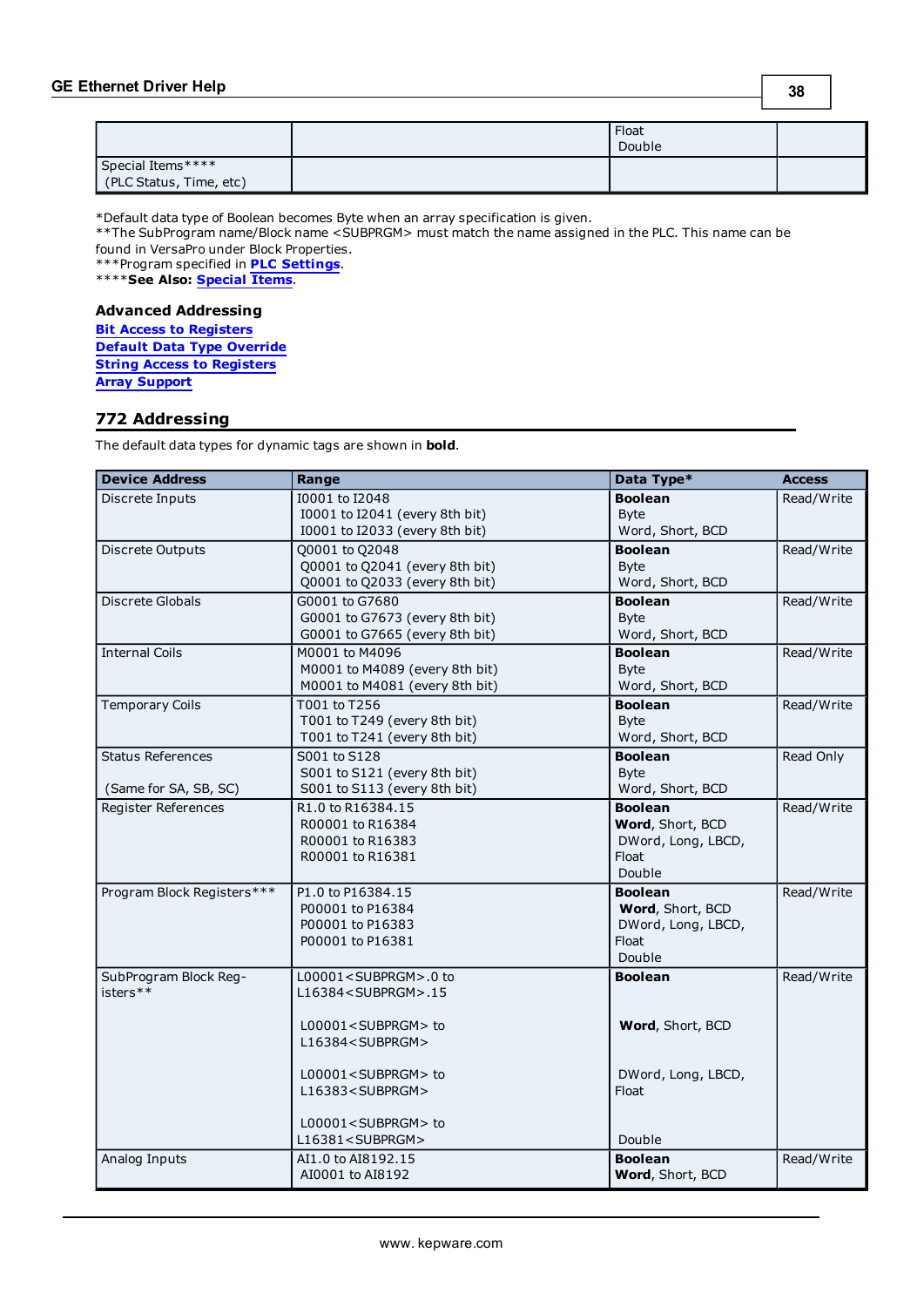|                                              | AI0001 to AI8191<br>AI0001 to AI8189                                           | DWord, Long, LBCD,<br>Float<br>Double                                       |            |
|----------------------------------------------|--------------------------------------------------------------------------------|-----------------------------------------------------------------------------|------------|
| Analog Outputs                               | AQ1.0 to AQ8192.15<br>A00001 to A08192<br>A00001 to A08191<br>A00001 to A08189 | <b>Boolean</b><br>Word, Short, BCD<br>DWord, Long, LBCD,<br>Float<br>Double | Read/Write |
| Special Items****<br>(PLC Status, Time, etc) |                                                                                |                                                                             |            |

\*\*The SubProgram name/Block name <SUBPRGM> must match the name assigned in the PLC. This name can be found in VersaPro under Block Properties.

\*\*\*Program specified in **[PLC](#page-7-1) [Settings](#page-7-1)**.

\*\*\*\***See Also: [Special](#page-44-0) [Items](#page-44-0)**.

## **Advanced Addressing**

**[Bit](#page-43-1) [Access](#page-43-1) [to](#page-43-1) [Registers](#page-43-1) [Default](#page-43-2) [Data](#page-43-2) [Type](#page-43-2) [Override](#page-43-2) [String](#page-43-3) [Access](#page-43-3) [to](#page-43-3) [Registers](#page-43-3) [Array](#page-44-1) [Support](#page-44-1)**

## <span id="page-38-0"></span>**781 Addressing**

The default data types for dynamic tags are shown in **bold**.

| <b>Device Address</b>                             | Range                                                                                             | Data Type*                                                                  | <b>Access</b> |
|---------------------------------------------------|---------------------------------------------------------------------------------------------------|-----------------------------------------------------------------------------|---------------|
| Discrete Inputs                                   | I00001 to I12288<br>I00001 to I12281 (every 8th bit)<br>100001 to 112273 (every 8th bit)          | <b>Boolean</b><br><b>Byte</b><br>Word, Short, BCD                           | Read/Write    |
| Discrete Outputs                                  | Q00001 to Q12288<br>Q00001 to Q12281 (every 8th bit)<br>Q00001 to Q12273 (every 8th bit)          | <b>Boolean</b><br><b>Byte</b><br>Word, Short, BCD                           | Read/Write    |
| Discrete Globals                                  | G0001 to G7680<br>G0001 to G7673 (every 8th bit)<br>G0001 to G7665 (every 8th bit)                | <b>Boolean</b><br><b>Byte</b><br>Word, Short, BCD                           | Read/Write    |
| <b>Internal Coils</b>                             | M00001 to M12288<br>M00001 to M12281 (every 8th bit)<br>M00001 to M12273 (every 8th bit)          | <b>Boolean</b><br><b>Byte</b><br>Word, Short, BCD                           | Read/Write    |
| <b>Temporary Coils</b>                            | T001 to T256<br>T001 to T249 (every 8th bit)<br>T001 to T241 (every 8th bit)                      | <b>Boolean</b><br><b>B</b> vte<br>Word, Short, BCD                          | Read/Write    |
| <b>Status References</b><br>(Same for SA, SB, SC) | S001 to S128<br>S001 to S121 (every 8th bit)<br>S001 to S113 (every 8th bit)                      | <b>Boolean</b><br><b>Byte</b><br>Word, Short, BCD                           | Read Only     |
| Register References                               | R1.0 to R16384.15<br>R00001 to R16384<br>R00001 to R16383<br>R00001 to R16381                     | <b>Boolean</b><br>Word, Short, BCD<br>DWord, Long, LBCD,<br>Float<br>Double | Read/Write    |
| Program Block Registers***                        | P1.0 to P16384.15<br>P00001 to P16384<br>P00001 to P16383<br>P00001 to P16381                     | <b>Boolean</b><br>Word, Short, BCD<br>DWord, Long, LBCD,<br>Float<br>Double | Read/Write    |
| SubProgram Block Reg-<br>isters**                 | L00001 <subprgm>.0 to<br/>L16384<subprgm>.15<br/>L00001<subprgm> to</subprgm></subprgm></subprgm> | <b>Boolean</b><br>Word, Short, BCD                                          | Read/Write    |
|                                                   | L16384 <subprgm><br/>L00001<subprgm> to</subprgm></subprgm>                                       | DWord, Long, LBCD,                                                          |               |

**39**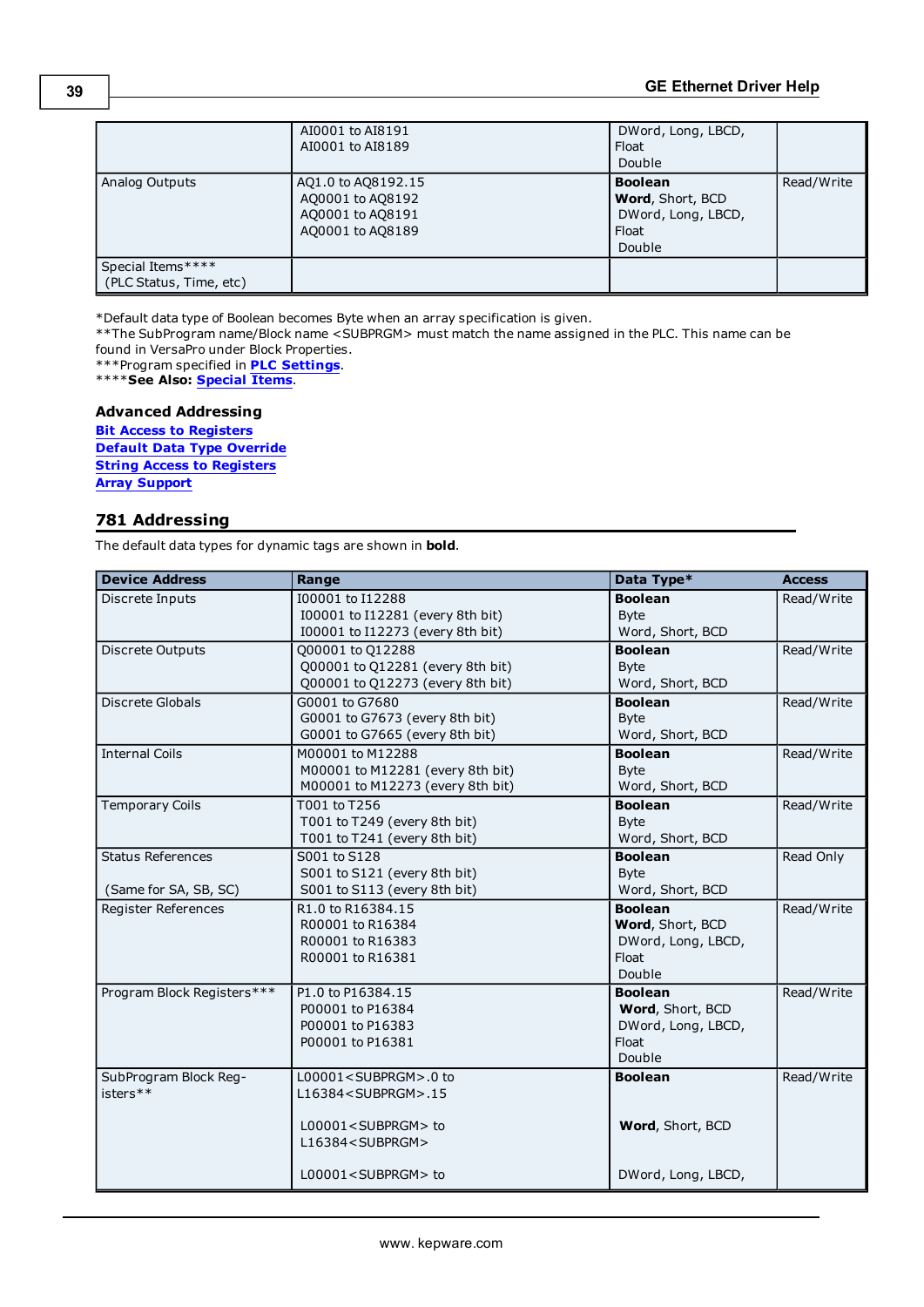|                                              | L16383 <subprgm><br/>L00001<subprgm> to<br/>L16381<subprgm></subprgm></subprgm></subprgm> | Float<br>Double                                                             |            |
|----------------------------------------------|-------------------------------------------------------------------------------------------|-----------------------------------------------------------------------------|------------|
| Analog Inputs                                | AI1.0 to AI8192.15<br>AI0001 to AI8192<br>AI0001 to AI8191<br>AI0001 to AI8189            | <b>Boolean</b><br>Word, Short, BCD<br>DWord, Long, LBCD,<br>Float<br>Double | Read/Write |
| Analog Outputs                               | AQ1.0 to AQ8192.15<br>AQ0001 to AQ8192<br>A00001 to A08191<br>AQ0001 to AQ8189            | <b>Boolean</b><br>Word, Short, BCD<br>DWord, Long, LBCD,<br>Float<br>Double | Read/Write |
| Special Items****<br>(PLC Status, Time, etc) |                                                                                           |                                                                             |            |

\*\*The SubProgram name/Block name <SUBPRGM> must match the name assigned in the PLC. This name can be found in VersaPro under Block Properties.

\*\*\*Program specified in **[PLC](#page-7-1) [Settings](#page-7-1)**. \*\*\*\***See Also: [Special](#page-44-0) [Items](#page-44-0)**.

## **Advanced Addressing**

**[Bit](#page-43-1) [Access](#page-43-1) [to](#page-43-1) [Registers](#page-43-1) [Default](#page-43-2) [Data](#page-43-2) [Type](#page-43-2) [Override](#page-43-2) [String](#page-43-3) [Access](#page-43-3) [to](#page-43-3) [Registers](#page-43-3) [Array](#page-44-1) [Support](#page-44-1)**

## <span id="page-39-0"></span>**782 Addressing**

The default data types for dynamic tags are shown in **bold**.

| <b>Device Address</b>      | Range                            | Data Type*         | <b>Access</b> |
|----------------------------|----------------------------------|--------------------|---------------|
| Discrete Inputs            | I00001 to I12288                 | <b>Boolean</b>     | Read/Write    |
|                            | I00001 to I12281 (every 8th bit) | <b>Byte</b>        |               |
|                            | I00001 to I12273 (every 8th bit) | Word, Short, BCD   |               |
| <b>Discrete Outputs</b>    | Q00001 to Q12288                 | <b>Boolean</b>     | Read/Write    |
|                            | Q00001 to Q12281 (every 8th bit) | <b>B</b> vte       |               |
|                            | Q00001 to Q12273 (every 8th bit) | Word, Short, BCD   |               |
| <b>Discrete Globals</b>    | G0001 to G7680                   | <b>Boolean</b>     | Read/Write    |
|                            | G0001 to G7673 (every 8th bit)   | <b>Byte</b>        |               |
|                            | G0001 to G7665 (every 8th bit)   | Word, Short, BCD   |               |
| <b>Internal Coils</b>      | M00001 to M12288                 | <b>Boolean</b>     | Read/Write    |
|                            | M00001 to M12281 (every 8th bit) | <b>Byte</b>        |               |
|                            | M00001 to M12273 (every 8th bit) | Word, Short, BCD   |               |
| <b>Temporary Coils</b>     | T001 to T256                     | <b>Boolean</b>     | Read/Write    |
|                            | T001 to T249 (every 8th bit)     | <b>Byte</b>        |               |
|                            | T001 to T241 (every 8th bit)     | Word, Short, BCD   |               |
| <b>Status References</b>   | S001 to S128                     | <b>Boolean</b>     | Read Only     |
|                            | S001 to S121 (every 8th bit)     | <b>Byte</b>        |               |
| (Same for SA, SB, SC)      | S001 to S113 (every 8th bit)     | Word, Short, BCD   |               |
| Register References        | R1.0 to R16384.15                | <b>Boolean</b>     | Read/Write    |
|                            | R00001 to R16384                 | Word, Short, BCD   |               |
|                            | R00001 to R16383                 | DWord, Long, LBCD, |               |
|                            | R00001 to R16381                 | Float              |               |
|                            |                                  | Double             |               |
| Program Block Registers*** | P1.0 to P16384.15                | <b>Boolean</b>     | Read/Write    |
|                            | P00001 to P16384                 | Word, Short, BCD   |               |
|                            | P00001 to P16383                 | DWord, Long, LBCD, |               |
|                            | P00001 to P16381                 | Float              |               |
|                            |                                  | Double             |               |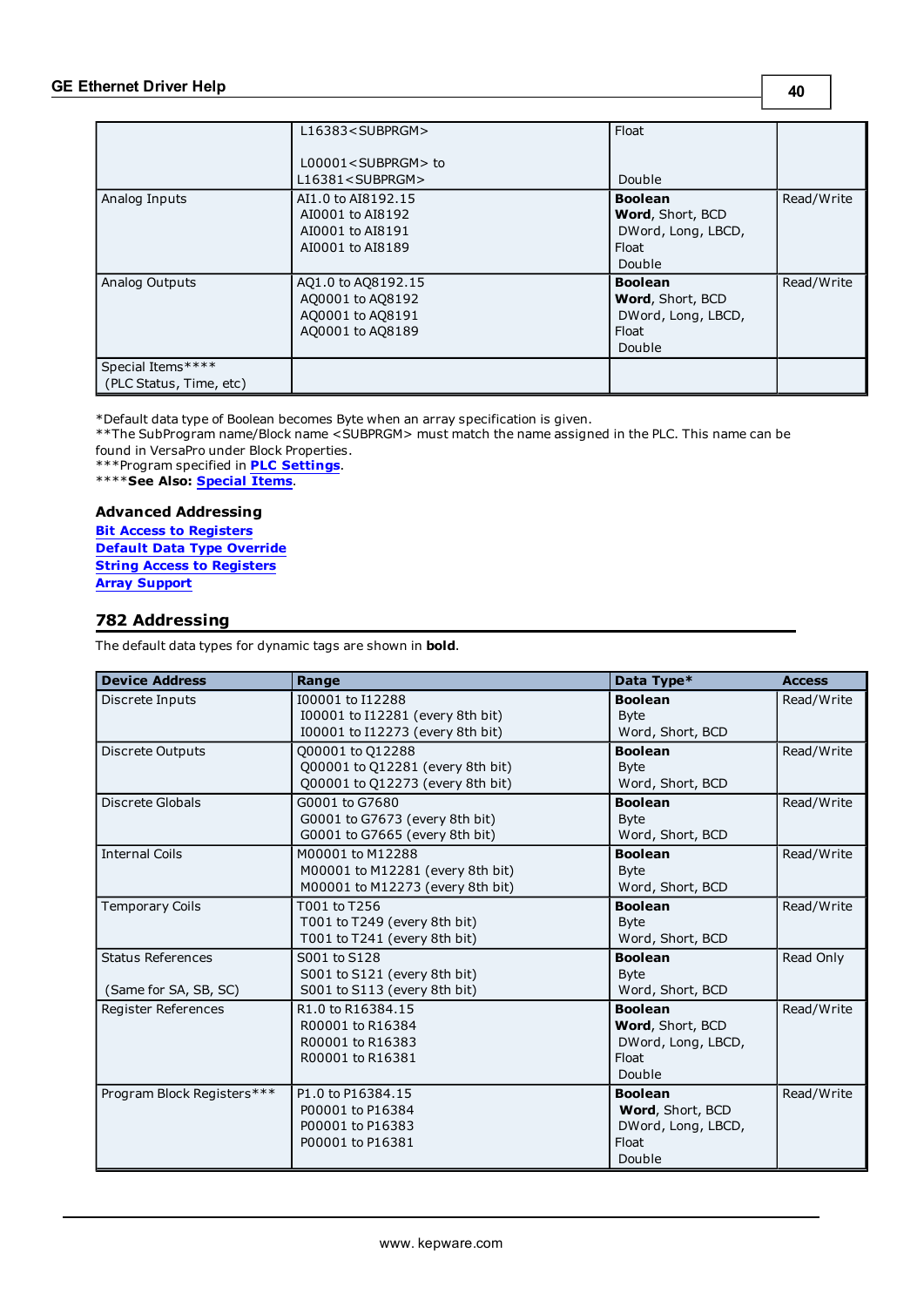| SubProgram Block Reg-<br>isters**            | L00001 <subprgm>.0 to<br/>L16384<subprgm>.15</subprgm></subprgm>               | <b>Boolean</b>                                                              | Read/Write |
|----------------------------------------------|--------------------------------------------------------------------------------|-----------------------------------------------------------------------------|------------|
|                                              | L00001 <subprgm> to<br/>L16384<subprgm></subprgm></subprgm>                    | Word, Short, BCD                                                            |            |
|                                              | L00001 <subprgm> to<br/>L16383<subprgm></subprgm></subprgm>                    | DWord, Long, LBCD,<br>Float                                                 |            |
|                                              | L00001 <subprgm> to<br/>L16381<subprgm></subprgm></subprgm>                    | Double                                                                      |            |
| Analog Inputs                                | AI1.0 to AI8192.15<br>AI0001 to AI8192<br>AI0001 to AI8191<br>AI0001 to AI8189 | <b>Boolean</b><br>Word, Short, BCD<br>DWord, Long, LBCD,<br>Float<br>Double | Read/Write |
| Analog Outputs                               | AQ1.0 to AQ8192.15<br>AQ0001 to AQ8192<br>AQ0001 to AQ8191<br>AQ0001 to AQ8189 | <b>Boolean</b><br>Word, Short, BCD<br>DWord, Long, LBCD,<br>Float<br>Double | Read/Write |
| Special Items****<br>(PLC Status, Time, etc) |                                                                                |                                                                             |            |

\*\*The SubProgram name/Block name <SUBPRGM> must match the name assigned in the PLC. This name can be found in VersaPro under Block Properties.

\*\*\*Program specified in **[PLC](#page-7-1) [Settings](#page-7-1)**.

\*\*\*\***See Also: [Special](#page-44-0) [Items](#page-44-0)**.

## **Advanced Addressing**

**[Bit](#page-43-1) [Access](#page-43-1) [to](#page-43-1) [Registers](#page-43-1) [Default](#page-43-2) [Data](#page-43-2) [Type](#page-43-2) [Override](#page-43-2) [String](#page-43-3) [Access](#page-43-3) [to](#page-43-3) [Registers](#page-43-3) [Array](#page-44-1) [Support](#page-44-1)**

## <span id="page-40-0"></span>**GE OPEN Addressing**

The GE OPEN model selection has been provided to supply support for any GE SRTP compatible device that is not currently listed in the standard model selection menu. The ranges of data for each data type have been expanded to allow a wide range of GE PLCs to be addressed. Although the address ranges shown here may exceed the specific PLC's capability, the driver will respect all messages from the PLC regarding memory range limits.

**Note:** The default data types for dynamic tags are shown in **bold**.

| <b>Device Address</b>   | Range                            | Data Type*       | <b>Access</b> |
|-------------------------|----------------------------------|------------------|---------------|
| Discrete Inputs         | I0001 to I32768                  | <b>Boolean</b>   | Read/Write    |
|                         | 10001 to 132761 (every 8th bit)  | <b>Byte</b>      |               |
|                         | I0001 to I32753 (every 8th bit)  | Word, Short, BCD |               |
| <b>Discrete Outputs</b> | Q00001 to Q32768                 | <b>Boolean</b>   | Read/Write    |
|                         | Q00001 to Q32761 (every 8th bit) | <b>Byte</b>      |               |
|                         | Q00001 to Q32753 (every 8th bit) | Word, Short, BCD |               |
| Discrete Globals        | G00001 to G32768                 | <b>Boolean</b>   | Read/Write    |
|                         | G00001 to G32761 (every 8th bit) | <b>Byte</b>      |               |
|                         | G00001 to G32753 (every 8th bit) | Word, Short, BCD |               |
| <b>Internal Coils</b>   | M00001 to M32768                 | <b>Boolean</b>   | Read/Write    |
|                         | M00001 to M32761 (every 8th bit) | <b>Byte</b>      |               |
|                         | M00001 to M32753 (every 8th bit) | Word, Short, BCD |               |
| <b>Temporary Coils</b>  | T00001 to T32768                 | <b>Boolean</b>   | Read/Write    |
|                         | T00001 to T32761 (every 8th bit) | <b>Byte</b>      |               |
|                         | T00001 to T32753 (every 8th bit) | Word, Short, BCD |               |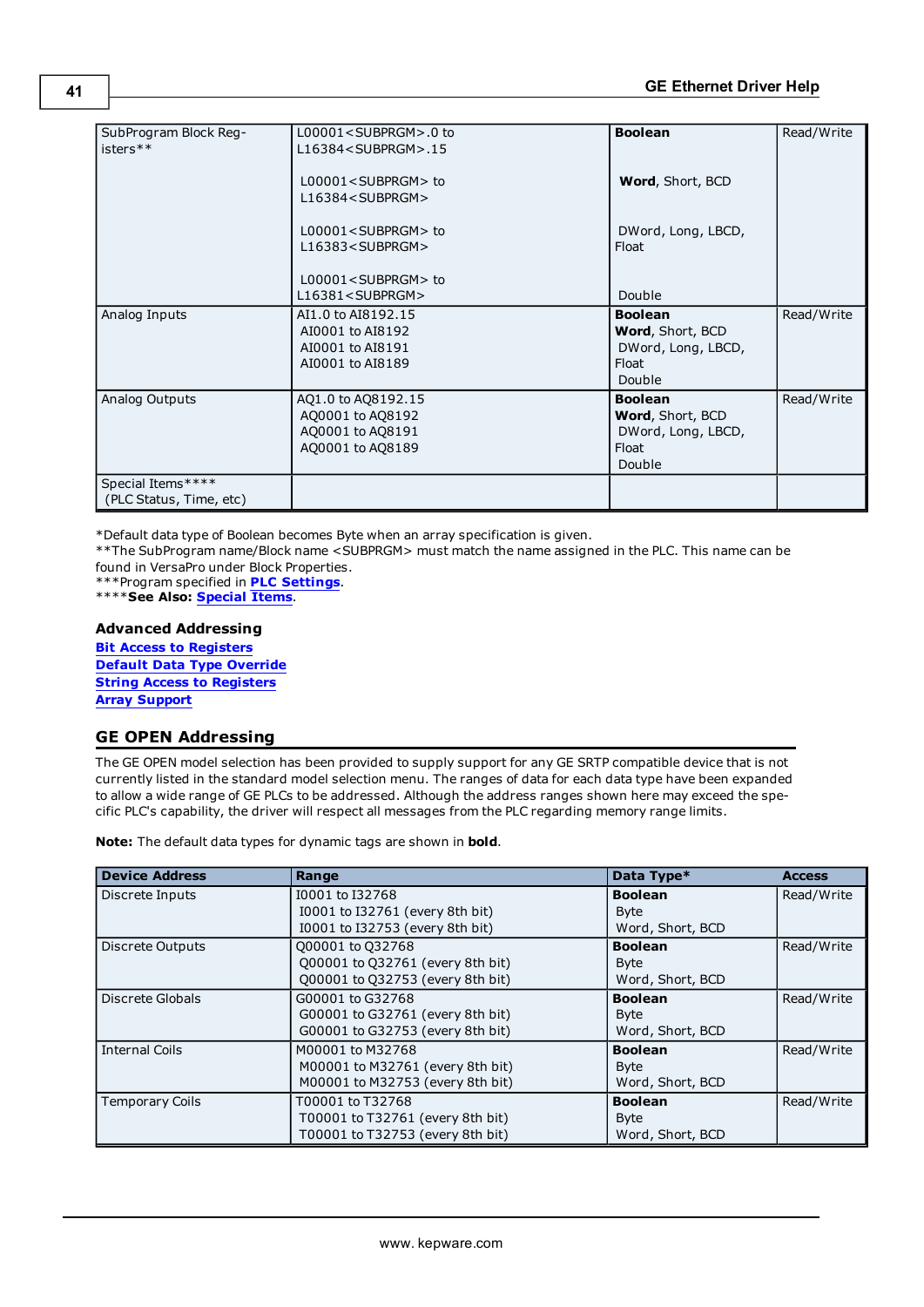| <b>Status References</b>   | S00001 to S32768                                            | <b>Boolean</b>              | Read Only  |
|----------------------------|-------------------------------------------------------------|-----------------------------|------------|
|                            | S00001 to S32761 (every 8th bit)                            | <b>Byte</b>                 |            |
| (Same for SA, SB, SC)      | S00001 to S32753 (every 8th bit)                            | Word, Short, BCD            |            |
| Register References        | R1.0 to R32768.15                                           | <b>Boolean</b>              | Read/Write |
|                            | R00001 to R32768                                            | Word, Short, BCD            |            |
|                            | R00001 to R32767                                            | DWord, Long, LBCD,          |            |
|                            | R00001 to R32765                                            | Float                       |            |
|                            |                                                             | Double                      |            |
| Program Block Registers*** | P00001 to P32768                                            | Word, Short, BCD            | Read/Write |
|                            | P00001 to P32767                                            | DWord, Long, LBCD,          |            |
|                            | P00001 to P32765                                            | Float                       |            |
|                            |                                                             | Double                      |            |
| SubProgram Block Reg-      | L00001 <subprgm>.0 to</subprgm>                             | <b>Boolean</b>              | Read/Write |
| isters**                   | L32768 <subprgm>.15</subprgm>                               |                             |            |
|                            |                                                             |                             |            |
|                            | L00001 <subprgm> to</subprgm>                               | Word, Short, BCD            |            |
|                            | L32768 <subprgm></subprgm>                                  |                             |            |
|                            |                                                             |                             |            |
|                            | L00001 <subprgm> to</subprgm>                               | DWord, Long, LBCD,          |            |
|                            | L32767 <subprgm></subprgm>                                  | Float                       |            |
|                            |                                                             |                             |            |
|                            | L00001 <subprgm> to<br/>L32765<subprgm></subprgm></subprgm> | Double                      |            |
|                            |                                                             |                             |            |
| Analog Inputs              | AI1.0 to AI32768.15                                         | <b>Boolean</b>              | Read/Write |
|                            | AI00001 to AI32768                                          | Word, Short, BCD            |            |
|                            | AI00001 to AI32767                                          | DWord, Long, LBCD,          |            |
|                            | AI00001 to AI32765                                          | Float<br>Double             |            |
|                            |                                                             | <b>Boolean</b>              |            |
| Analog Outputs             | AQ1.0 to AQ32768.15                                         |                             | Read/Write |
|                            | AQ00001 to AQ32768                                          | Word, Short, BCD            |            |
|                            | AQ00001 to AQ32767                                          | DWord, Long, LBCD,<br>Float |            |
|                            | AQ00001 to AQ32765                                          | Double                      |            |
|                            |                                                             |                             |            |
| Special Items****          |                                                             |                             |            |
| (PLC Status, Time, etc)    |                                                             |                             |            |
| <b>Bulk Memory</b>         | W1.0 to W65536.15                                           | <b>Boolean</b>              | Read/Write |
|                            | W00001 to W65536                                            | Word, Short, BCD            |            |
|                            | W00001 to W65535                                            | DWord, Long, LBCD,          |            |
|                            | W00001 to W65533                                            | Float                       |            |
|                            |                                                             | Double                      |            |

\*\*The SubProgram name/Block name <SUBPRGM> must match the name assigned in the PLC. This name can be found in VersaPro under Block Properties.

\*\*\*Program specified in **[PLC](#page-7-1) [Settings](#page-7-1)**.

**\*\*\*\*See Also: [Special](#page-44-0) [Items](#page-44-0)**.

#### **Advanced Addressing**

**[Bit](#page-43-1) [Access](#page-43-1) [to](#page-43-1) [Registers](#page-43-1) [Default](#page-43-2) [Data](#page-43-2) [Type](#page-43-2) [Override](#page-43-2) [String](#page-43-3) [Access](#page-43-3) [to](#page-43-3) [Registers](#page-43-3) [Array](#page-44-1) [Support](#page-44-1)**

## <span id="page-41-0"></span>**Horner OCS Addressing**

The Horner OCS model selection has been provided to supply support for Horner Operator Control Stations. The ranges of data for each data type have been expanded to allow a wide range of Horner OCS devices to be addressed. Although the address ranges shown here may exceed the specific device's capability, the driver will respect all messages from the OCS regarding memory range limits.

**Note:** The default data types for dynamic tags are **bold**.

| Device Address  | Range          | Data Type*     | <b>Access</b> |
|-----------------|----------------|----------------|---------------|
| Discrete Inputs | I0001 to I2048 | <b>Boolean</b> | Read/Write    |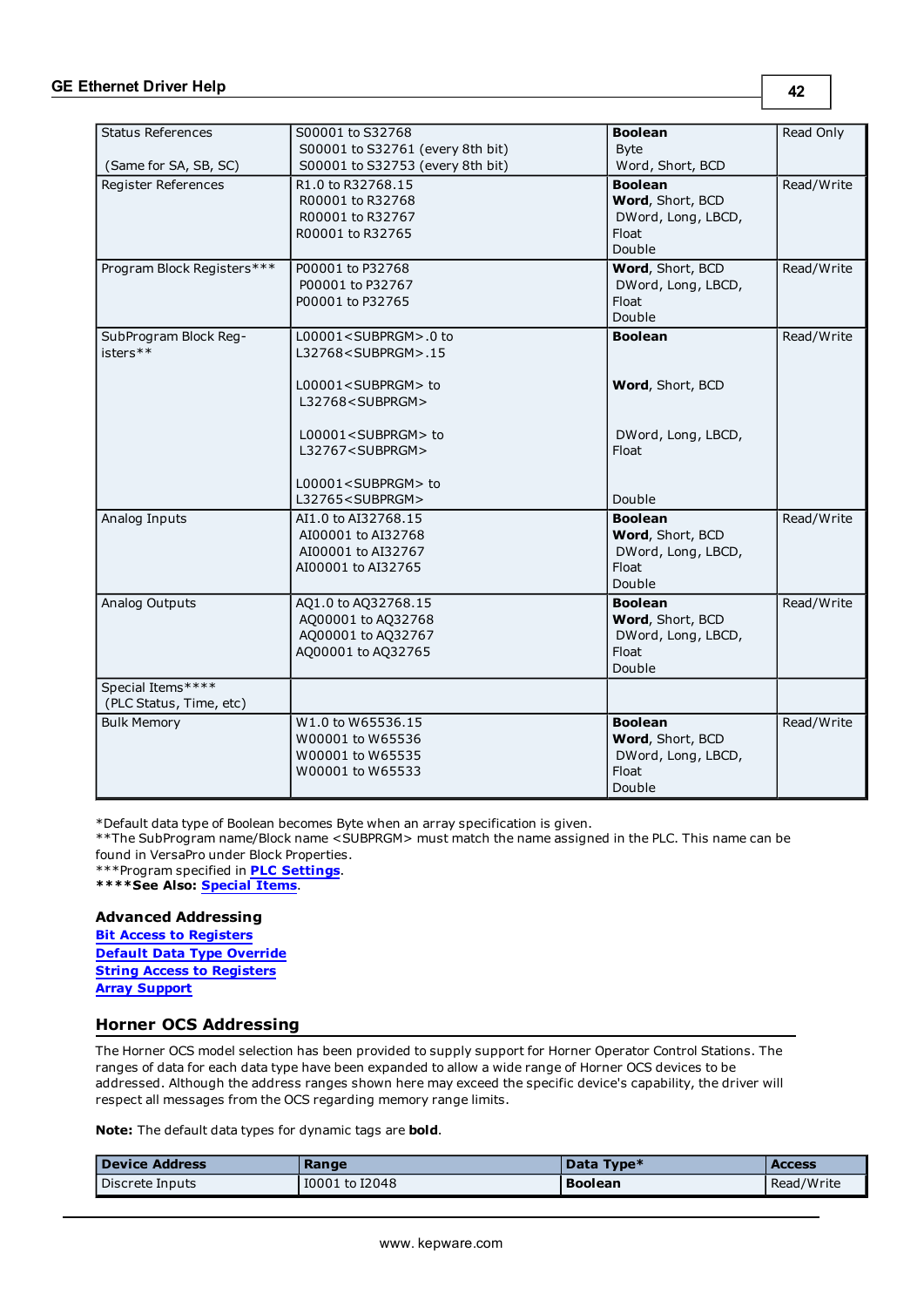|                                                       | I0001 to I2041 (every 8th bit)<br>I0001 to I2033 (every 8th bit)                       | <b>Byte</b><br>Word, Short, BCD                                          |            |
|-------------------------------------------------------|----------------------------------------------------------------------------------------|--------------------------------------------------------------------------|------------|
| Discrete Outputs                                      | Q00001 to Q20488<br>Q00001 to Q2041 (every 8th bit)<br>Q00001 to Q2033 (every 8th bit) | <b>Boolean</b><br><b>Byte</b><br>Word, Short, BCD                        | Read/Write |
| <b>Internal Coils</b>                                 | M00001 to M2048<br>M00001 to M2041 (every 8th bit)<br>M00001 to M2033 (every 8th bit)  | <b>Boolean</b><br><b>Byte</b><br>Word, Short, BCD                        | Read/Write |
| <b>Temporary Coils</b>                                | T00001 to T2048<br>T00001 to T2041 (every 8th bit)<br>T00001 to T2033 (every 8th bit)  | <b>Boolean</b><br><b>Byte</b><br>Word, Short, BCD                        | Read/Write |
| Discrete Globals                                      | G1 to G32768<br>G1 to G32761<br>G1 to G32753                                           | <b>Boolean</b><br><b>Byte</b><br>Word, Short, BCD                        | Read/Write |
| <b>Status References</b><br>(Same for SA, SB, and SC) | S1 to S32768<br>S1 to S32761<br>S1 to S32753                                           | <b>Boolean</b><br><b>Byte</b><br>Word, Short, BCD                        | Read/Write |
| Register References                                   | R1.0 to R32768.15<br>R00001 to R32768<br>R00001 to R32767<br>R00001 to R32765          | <b>Boolean</b><br>Word, Short, BCD<br>DWord, Long, LBCD, Float<br>Double | Read/Write |
| Analog Inputs                                         | AI1.0 to AI32768.15<br>AI00001 to AI32768<br>AI00001 to AI32767<br>AI00001 to AI32765  | <b>Boolean</b><br>Word, Short, BCD<br>DWord, Long, LBCD, Float<br>Double | Read/Write |
| Analog Outputs                                        | AQ1.0 to AQ32768.15<br>AQ00001 to AQ32768<br>AQ00001 to AQ32767<br>AQ00001 to AQ32765  | <b>Boolean</b><br>Word, Short, BCD<br>DWord, Long, LBCD, Float<br>Double | Read/Write |

## **Advanced Addressing**

**[Bit](#page-43-1) [Access](#page-43-1) [to](#page-43-1) [Registers](#page-43-1) [Default](#page-43-2) [Data](#page-43-2) [Type](#page-43-2) [Override](#page-43-2) [String](#page-43-3) [Access](#page-43-3) [to](#page-43-3) [Registers](#page-43-3) [Array](#page-44-1) [Support](#page-44-1)**

## <span id="page-42-0"></span>**VersaMax Addressing**

The default data types for dynamic tags are shown in **bold**.

| <b>Device Address</b>    | Range                          | Data Type*       | <b>Access</b> |
|--------------------------|--------------------------------|------------------|---------------|
| Discrete Inputs          | I001 to I2048                  | <b>Boolean</b>   | Read/Write    |
|                          | 1001 to 12041 (every 8th bit)  | <b>Byte</b>      |               |
|                          | 1001 to I2033 (every 8th bit)  | Word, Short, BCD |               |
| Discrete Outputs         | Q001 to Q2048                  | <b>Boolean</b>   | Read/Write    |
|                          | Q001 to Q2041 (every 8th bit)  | <b>Byte</b>      |               |
|                          | Q001 to Q2033 (every 8th bit)  | Word, Short, BCD |               |
| Discrete Globals         | G0001 to G1280                 | <b>Boolean</b>   | Read/Write    |
|                          | G0001 to G1273 (every 8th bit) | <b>Byte</b>      |               |
|                          | G0001 to G1265 (every 8th bit) | Word, Short, BCD |               |
| <b>Internal Coils</b>    | M0001 to M1024                 | <b>Boolean</b>   | Read/Write    |
|                          | M0001 to M1017 (every 8th bit) | <b>Byte</b>      |               |
|                          | M0001 to M1009 (every 8th bit) | Word, Short, BCD |               |
| <b>Temporary Coils</b>   | T001 to T256                   | <b>Boolean</b>   | Read/Write    |
|                          | T001 to T249 (every 8th bit)   | <b>Byte</b>      |               |
|                          | T001 to T241 (every 8th bit)   | Word, Short, BCD |               |
| <b>Status References</b> | S01 to S32                     | <b>Boolean</b>   | Read Only     |
|                          | S01 to S25 (every 8th bit)     | <b>Byte</b>      |               |
| (Same for SA, SB, SC)    | S01 to S17 (every 8th bit)     | Word, Short, BCD |               |
| Register References      | R1.0 to R2048.15               | <b>Boolean</b>   | Read/Write    |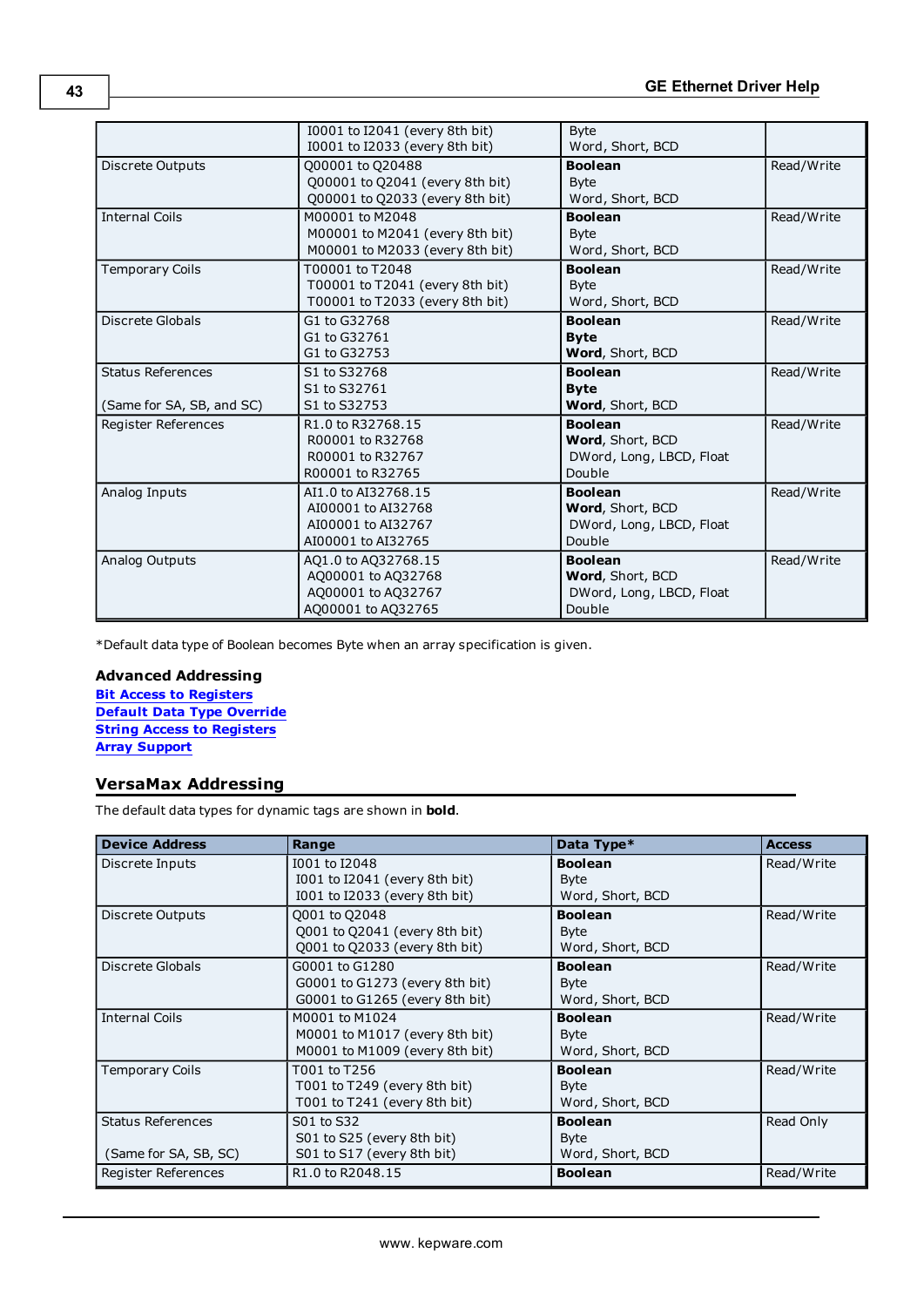## **GE Ethernet Driver Help**

|                                            | R001 to R2048<br>R001 to R2047<br>R001 to R2045                         | <b>Word, Short, BCD</b><br>DWord, Long, LBCD, Float<br>Double                   |            |
|--------------------------------------------|-------------------------------------------------------------------------|---------------------------------------------------------------------------------|------------|
| Analog Inputs                              | AI1.0 to AI128.15<br>AI01 to AI128<br>AI01 to AI127<br>AI01 to AI125    | <b>Boolean</b><br><b>Word, Short, BCD</b><br>DWord, Long, LBCD, Float<br>Double | Read/Write |
| Analog Outputs                             | AQ1.0 to AQ128.15<br>A0001 to A0128<br>AQ001 to AQ127<br>A0001 to A0125 | <b>Boolean</b><br>Word, Short, BCD<br>DWord, Long, LBCD, Float<br>Double        | Read/Write |
| Special Items**<br>(PLC Status, Time, etc) |                                                                         |                                                                                 |            |

\*The default data type, Boolean, changes to Byte when an array specification is given. \*\***See Also: [Special](#page-44-0) [Items](#page-44-0)**.

#### **Advanced Addressing**

**[Bit](#page-43-1) [Access](#page-43-1) [to](#page-43-1) [Registers](#page-43-1) [Default](#page-43-2) [Data](#page-43-2) [Type](#page-43-2) [Override](#page-43-2) [String](#page-43-3) [Access](#page-43-3) [to](#page-43-3) [Registers](#page-43-3) [Array](#page-44-1) [Support](#page-44-1)**

## <span id="page-43-1"></span><span id="page-43-0"></span>**Advanced Addressing**

#### **Bit Access to Registers**

Register based device types such as R, P, L, AI and AQ can be accessed at the bit level by appending a bit number to the register address. The valid bit number range is 0 to 15. The bit number must be preceded by either a period (".") or a colon (":").

#### **Examples**

1. R100.12 allows Read/Write access to bit 12 of Register 100.

2. L50SUB1.3 allows Read/Write access to bit 3 of local register L50 in subprogram SUB1.

<span id="page-43-2"></span>**Note:** All device addresses can be prefixed with a % sign if needed, such as %R100. This can aid in converting from other OPC servers or communications drivers.

## **Default Data Type Override**

The default data types for each device type are shown in **[PACSystems](#page-25-1) [Addressing](#page-25-1)**. The defaults can be overridden by appending data type indicators to the device address. The possible data type indicators are as follows.

| <b>Indicators</b> | Data Type  |
|-------------------|------------|
|                   | Float      |
| S                 | Short      |
|                   | Long       |
| M                 | String     |
| <b>BCD</b>        | <b>BCD</b> |

#### **Examples**

| <b>Address</b>          | <b>Description</b>                                                                                          |
|-------------------------|-------------------------------------------------------------------------------------------------------------|
| <b>R100 F</b>           | Access R100 as a floating point value                                                                       |
| <b>R300L</b>            | Access R300 as a long                                                                                       |
| R400-R410 M             | Access R400-R410 as a string with a length of 22 bytes.<br>(LoHi byte order is assumed.)                    |
| P <sub>100</sub> S      | Access P100 as a short                                                                                      |
| L200SUB1-<br>L210SUB1 M | Access L200-L210 in subprogram SUB1 as a string with a length of 22 bytes. (LoHi byte<br>order is assumed.) |

<span id="page-43-3"></span>**Note:** There must be a space between the register number and the data type indicator.

## **String Access to Registers**

**44**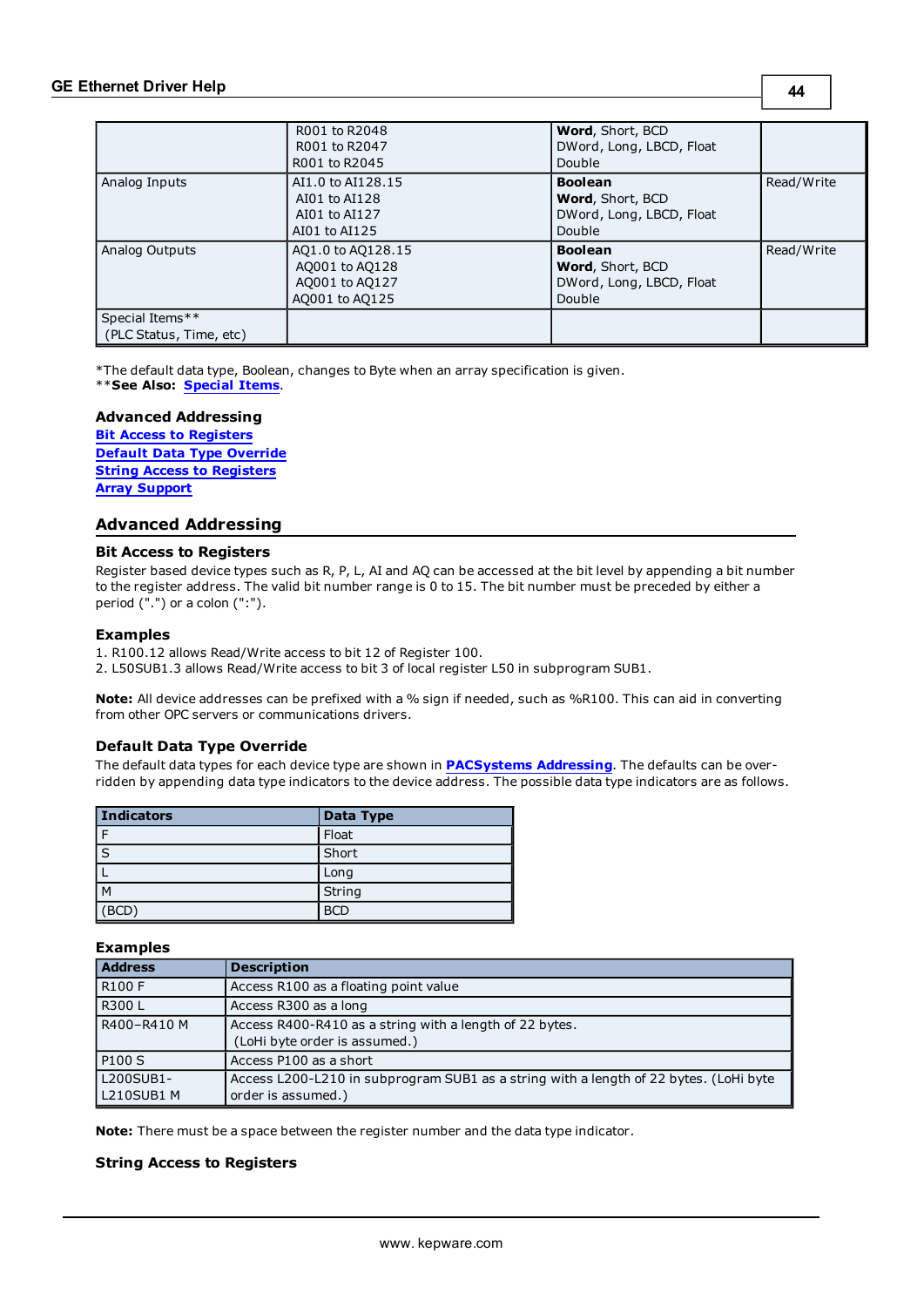Register space can be accessed as string data by appending the "M" data indicator. The length of the string is based on how the device address reference is entered. Each register addressed can contain two characters. The byte order of characters in registers can be specified by appending an optional "H" for HiLo or "L" for LoHi after the "M" data indicator. If no byte order is specified, LoHi order is assumed.

## **Examples**

| <b>Address</b> | <b>Description</b>                                                                                     |
|----------------|--------------------------------------------------------------------------------------------------------|
| R100-R200 M    | Access Register R100 as string with a length of 202 bytes. (LoHi byte order is assumed.)               |
| R400 M         | Access Register R400 as a string with a length of 4 bytes. (LoHi byte order is assumed.)               |
| R405-R405 M    | Access Register R405 as a string with a length of 2 bytes. (LoHi byte order is assumed.)               |
| L100SUB1-      | Access local register L100 in subprogram SUB1 as a string with a length of 2 bytes. (LoHi              |
| L100SUB1 M     | byte order is assumed.)                                                                                |
| R100-R200 M H  | Access Register R100 as string with a length of 202 bytes. HiLo byte order is explicitly<br>specified. |
| R100-R200 ML   | Access Register R100 as string with a length of 202 bytes. LoHi byte order is explicitly<br>specified. |

<span id="page-44-1"></span>**Notes:** The maximum string length is 255 bytes. For HiLo byte ordering, the string "AB" would be stored in a register as 0x4142. For LoHi byte ordering, the string "AB" would be stored in a register as 0x4241. There must be a space between the "M" data type indicator and the byte order indicator.

#### **Array Support**

An array is a collection of contiguous elements of a given data type. Arrays are supported by the following data types: byte, word, short, DWord, long, float and char. The maximum array size is determined by the "Maximum Bytes per Request" setting in Device Properties. If it is set at its maximum value, arrays can be specified up to 1024 elements for 16 bit data types and 512 elements for 32 bit data types. For more information, refer to **Maximum Bytes per Request**.

| Maximum Array Size for Ref-<br>l erenced<br>or Mapped Variables | 512 DWords (longs, floats), 1024 words (shorts) or 2048 bytes and chars<br>for a total of 16384 bits |
|-----------------------------------------------------------------|------------------------------------------------------------------------------------------------------|
| Maximum Array Size for Sym-                                     | 512 DWords (longs, floats), 1024 words (shorts) or 1024 bytes and chars                              |
| bolic Variables                                                 | for a total of 16384 bits                                                                            |

**Note:** The number of usable bytes is directly reflective of the block size.

#### **Examples**

| <b>Address</b>                                          | <b>Address Breakdown</b>                          |
|---------------------------------------------------------|---------------------------------------------------|
| G1 [4] includes the following byte addresses            | G1, G9, G17, G25                                  |
|                                                         | 1 row implied $=$ 4 bytes                         |
| <b>Note:</b> G25 indicates the fourth byte beginning at | $4 \times 8$ (byte) = 32 total bits               |
| bit 25.                                                 |                                                   |
| R16 [3][4] includes the following Word addresses:       | R16, R17, R18, R19, R20, R21, R22, R23, R24, R25, |
|                                                         | R26, R27                                          |
|                                                         | $3$ rows $x$ 4 columns = 12 words                 |
|                                                         | $12 \times 16$ (word) = 192 total bits            |
| P10 [5] includes the following Word addresses:          | P10, P11, P12, P13, P14                           |
|                                                         | 1 rows $x$ 5 columns = 5 words                    |
|                                                         | $5 \times 16$ (word) = 80 total bits              |

## <span id="page-44-0"></span>**Special Items**

Though not visible in the server configuration, dynamic tags with these addresses are automatically created and can be browsed by the OPC client. They will be found under the <Channel Name>.<Device Name>.\_InternalTags group. If the OPC client does not support browsing or a non-OPC client is being used, users can create their own static and dynamic tags using these addresses. The default data types for dynamic tags are shown in **bold**.

| <b>Device Address</b> | Range                                                                                                                                                        | Data Type      | <b>Access</b> |
|-----------------------|--------------------------------------------------------------------------------------------------------------------------------------------------------------|----------------|---------------|
| OVERSWEEP             | Oversweep flag. This is meaningful only when constant sweep mode is<br>active.<br>$1 =$ Constant Sweep value exceeded<br>$0 = No$ oversweep condition exists | <b>Boolean</b> | Read Only     |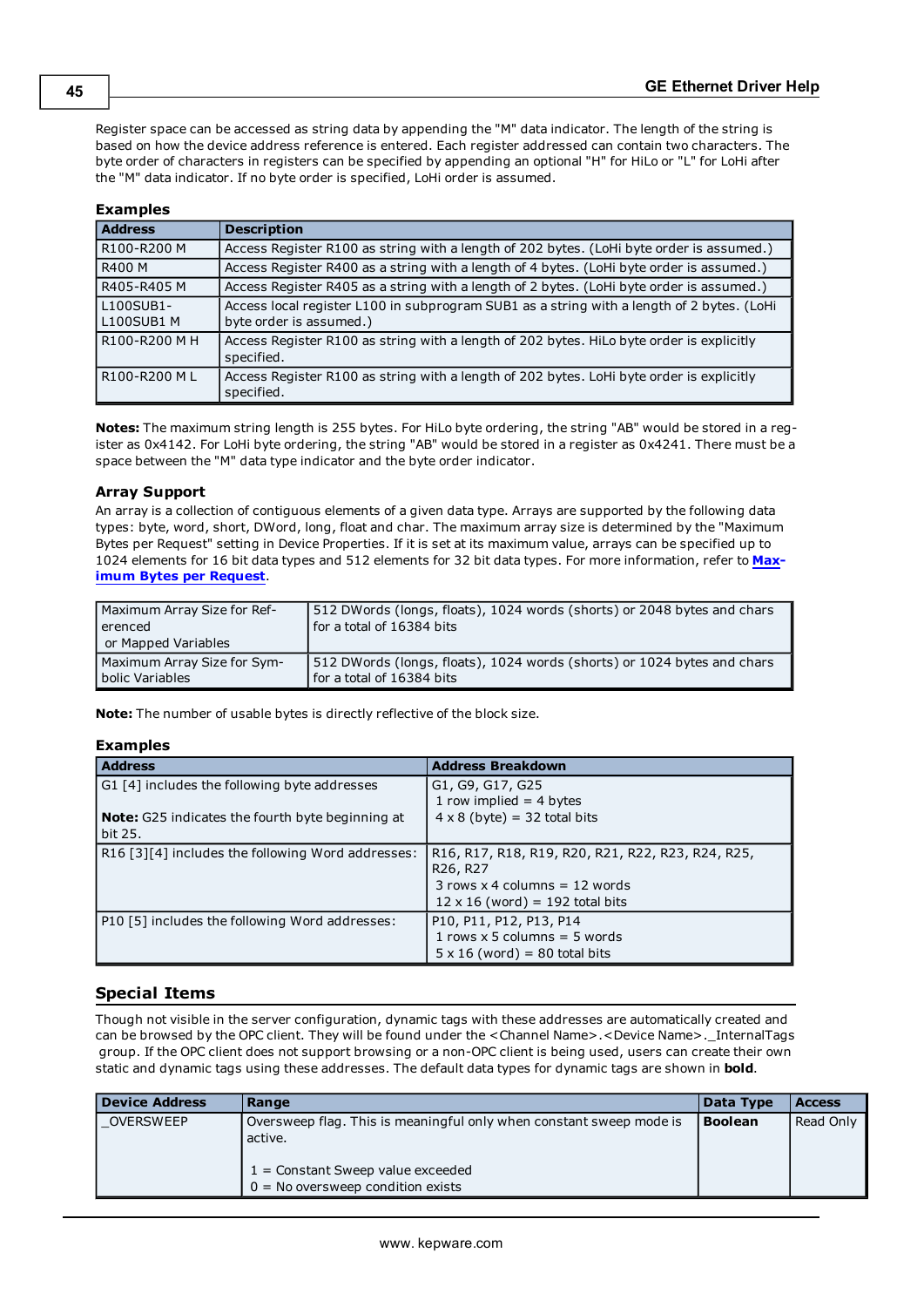| <b>CONSWEEP</b> | Constant sweep mode.                                                                                                              | <b>Boolean</b> | Read Only |
|-----------------|-----------------------------------------------------------------------------------------------------------------------------------|----------------|-----------|
|                 |                                                                                                                                   |                |           |
|                 | $1 =$ Constant Sweep Mode active<br>$0 =$ Constant Sweep Mode not active                                                          |                |           |
| <b>NEWFT</b>    | PLC Fault entry since last read.                                                                                                  | <b>Boolean</b> | Read Only |
|                 |                                                                                                                                   |                |           |
|                 | $1 =$ PLC Fault Table has changed since last read by the server                                                                   |                |           |
| <b>NEWIOFT</b>  | $0 =$ PLC Fault Table is unchanged since last read by the server<br>IO Fault entry since last read.                               | <b>Boolean</b> | Read Only |
|                 |                                                                                                                                   |                |           |
|                 | $1 =$ IO Fault Table has changed since last read by the server<br>$0 =$ IO Fault Table is unchanged since last read by the server |                |           |
| <b>FTSTATUS</b> | PLC Fault entry present                                                                                                           | <b>Boolean</b> | Read Only |
|                 |                                                                                                                                   |                |           |
|                 | $1 =$ One or more fault entries in PLC Fault Table                                                                                |                |           |
| <b>IOSTATUS</b> | $0 =$ PLC Fault table is empty<br>IO Fault entry present                                                                          | <b>Boolean</b> | Read Only |
|                 |                                                                                                                                   |                |           |
|                 | 1 = One or more fault entries in IO Fault Table                                                                                   |                |           |
|                 | $0 = IO$ Fault Table is empty                                                                                                     |                |           |
| PROGATTACH      | Programmer attachment in system flag.                                                                                             | <b>Boolean</b> | Read Only |
|                 | $1 =$ Programmer attachment found in system                                                                                       |                |           |
|                 | $0 = No programmer attachment found in system$                                                                                    |                |           |
| <b>ENSWITCH</b> | Front panel ENABLED/DISABLED switch setting.                                                                                      | <b>Boolean</b> | Read Only |
|                 | $1 =$ Outputs disabled                                                                                                            |                |           |
|                 | $0 =$ Outputs enabled                                                                                                             |                |           |
| <b>RUN</b>      | Front panel RUN/STOP switch setting.                                                                                              |                |           |
|                 | $1 = Run$                                                                                                                         |                |           |
|                 | $0 = Stop$                                                                                                                        |                |           |
| <b>OEMPROT</b>  | OEM protected bit.                                                                                                                | <b>Boolean</b> | Read Only |
|                 | $1 =$ OEM protection in effect                                                                                                    |                |           |
|                 | $0 = No$ OEM protection                                                                                                           |                |           |
| <b>SPRGCHG</b>  | Program changed flag.                                                                                                             | <b>Boolean</b> | Read Only |
|                 |                                                                                                                                   |                |           |
|                 | $1 = Program changed$<br>$0 = No program change$                                                                                  |                |           |
|                 | (90-70 release 2.x and later)                                                                                                     |                |           |
| <b>STATE</b>    | Current PLC State                                                                                                                 | Byte, Char     | Read Only |
|                 | $0 =$ Run I/O enabled                                                                                                             |                |           |
|                 | $1 =$ Run I/O disabled                                                                                                            |                |           |
|                 | $2 = Stop I/O disabeled$                                                                                                          |                |           |
|                 | $3 = CPU stop faulted$                                                                                                            |                |           |
|                 | $4 = CPU$ halted<br>$5 = CPU$ suspended                                                                                           |                |           |
|                 | $6 =$ Stop I/O enabled                                                                                                            |                |           |
| PROGNUM         | Control program number SRTP Master is currently logged into.                                                                      | Byte, Char     | Read Only |
|                 | $-1$ = SRTP Master is not logged into a task                                                                                      |                |           |
|                 | $0 =$ SRTP Master is logged into task 0                                                                                           |                |           |
| PRIVLEVEL       | Current privilege level of server for accessing memory in PLC CPU (0-4)                                                           | Byte, Char     | Read Only |
| SWEEPTIME       | Time taken by the last complete sweep for the main control program                                                                | Word, Short    | Read Only |
|                 | task.                                                                                                                             |                |           |
|                 | The value returned is a whole number representing the number of                                                                   |                |           |
|                 | tenths of a millisecond. The Sweep Time in milliseconds is 1/10 of this                                                           |                |           |
|                 | value. For example, if _SWEEPTIME is 123, the actual Sweep Time is<br>12.3 milliseconds.                                          |                |           |
|                 |                                                                                                                                   |                |           |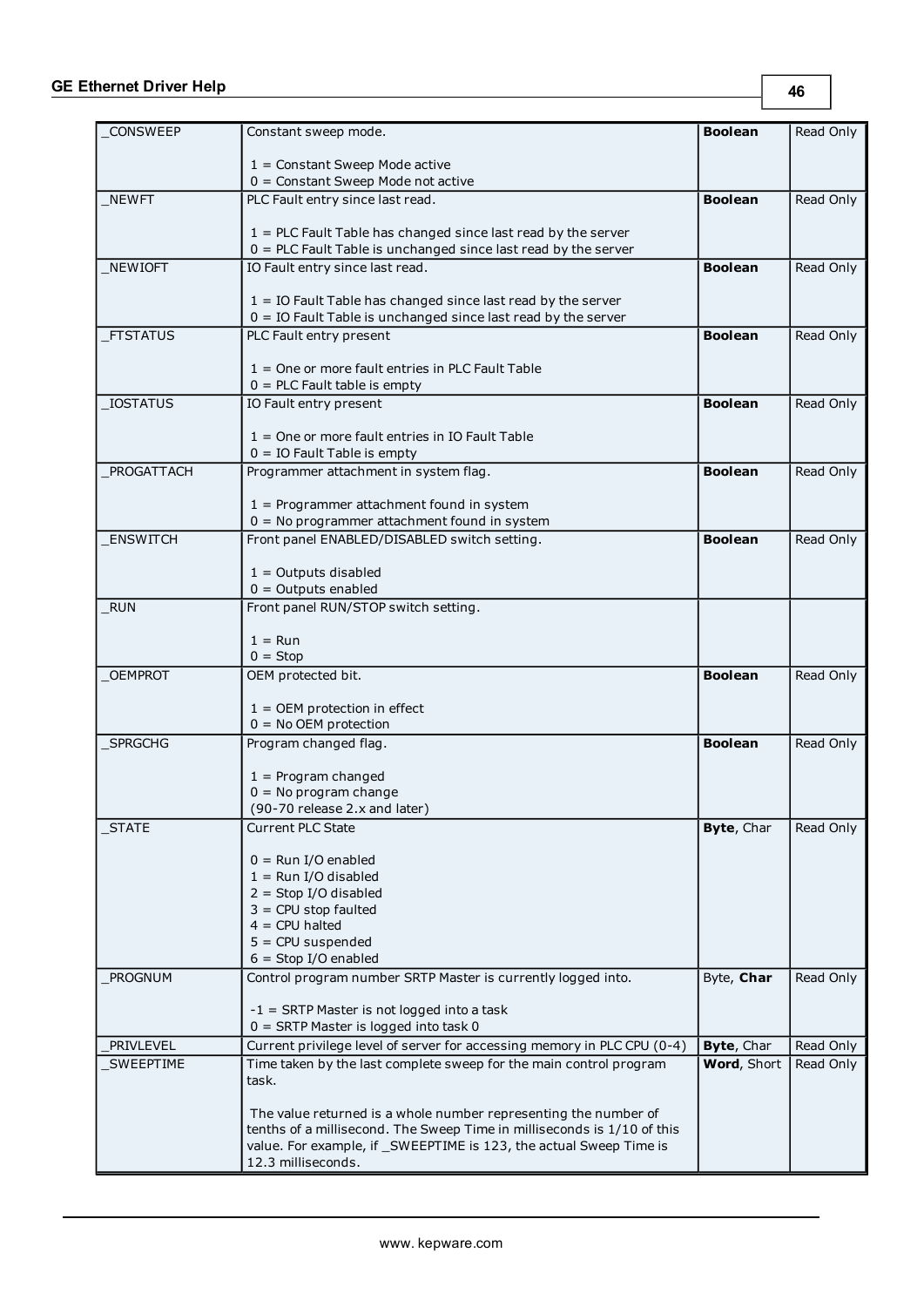## **GE Ethernet Driver Help**

| <b>SNPID</b>    | CPU Controller ID.                                                                                                                                                                                                                                                   | <b>String</b>     | Read Only |
|-----------------|----------------------------------------------------------------------------------------------------------------------------------------------------------------------------------------------------------------------------------------------------------------------|-------------------|-----------|
| <b>PROGNAME</b> | Name of control program task in the PLC CPU.                                                                                                                                                                                                                         | <b>String</b>     | Read Only |
| SNUM PROGS      | Number of control program tasks defined for the PLC CPU.                                                                                                                                                                                                             | Byte, Char        | Read Only |
| SPROG_FLAGS     | Bit flags indicating which control programs tasks have programmers<br>attached. Bit $0 =$ control program 1.                                                                                                                                                         | Byte, Char        | Read Only |
| <b>TIME</b>     | Internal time and date of the PLC CPU. Format:<br>SSMMHHDDMoYYDw where<br>$SS =$ Seconds (0-59)<br>$MM ==$ Minutes (0-59)<br>$HH =$ Hours (0-23)<br>$DD = Day (1 - 31)$<br>$Mo = Month (1-12)$<br>$YY = Year (0-99)$<br>$Wd = Day$ of week (1-Sunday, 2-Monday, etc) | <b>String</b>     | Read Only |
| <b>SECOND</b>   | PLC Time: Seconds (0-59)                                                                                                                                                                                                                                             | <b>Byte, Char</b> | Read Only |
| <b>MINUTE</b>   | PLC Time: Minutes (0-59)                                                                                                                                                                                                                                             | Byte, Char        | Read Only |
| <b>HOUR</b>     | PLC Time: Hours (0-23)                                                                                                                                                                                                                                               | Byte, Char        | Read Only |
| <b>DAY</b>      | PLC Date: Day (1-31)                                                                                                                                                                                                                                                 | <b>Byte, Char</b> | Read Only |
| <b>MONTH</b>    | PLC Date: Month (1-12)                                                                                                                                                                                                                                               | <b>Byte, Char</b> | Read Only |
| <b>YEAR</b>     | PLC Date: Year (0-99)                                                                                                                                                                                                                                                | Byte, Char        | Read Only |
| <b>DOW</b>      | PLC Date: Day of week (1-Sunday, 2-Monday, etc)                                                                                                                                                                                                                      | Byte, Char        | Read Only |

**47**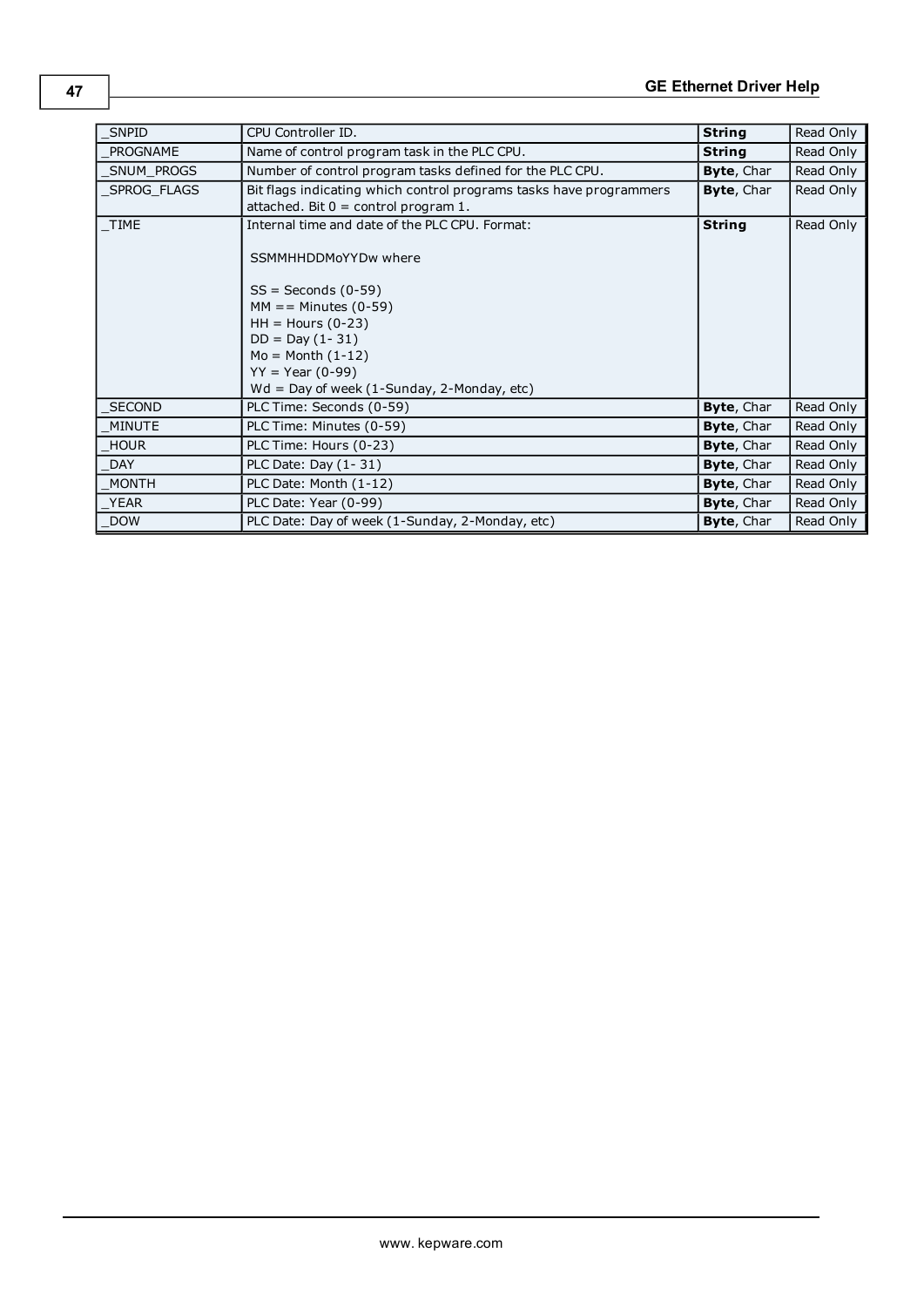## <span id="page-47-0"></span>**Error Descriptions**

The following error/warning messages may be generated. Click on the link for a description of the message.

#### **Address Validation**

<span id="page-47-2"></span>**[Address](#page-48-0) ['<address>'](#page-48-0) [is](#page-48-0) [out](#page-48-0) [of](#page-48-0) [range](#page-48-0) [for](#page-48-0) [the](#page-48-0) [specified](#page-48-0) [device](#page-48-0) [or](#page-48-0) [register](#page-48-0) [Array](#page-48-1) [size](#page-48-1) [is](#page-48-1) [out](#page-48-1) [of](#page-48-1) [range](#page-48-1) [for](#page-48-1) [address](#page-48-1) ['<address>'](#page-48-1) [Array](#page-48-2) [support](#page-48-2) [is](#page-48-2) [not](#page-48-2) [available](#page-48-2) [for](#page-48-2) [the](#page-48-2) [specified](#page-48-2) [address:](#page-48-2) ['<address>'](#page-48-2) [Data](#page-48-3) [Type](#page-48-3) ['<type>'](#page-48-3) [is](#page-48-3) [not](#page-48-3) [valid](#page-48-3) [for](#page-48-3) [device](#page-48-3) [address](#page-48-3) ['<address>'](#page-48-3) [Device](#page-48-4) [address](#page-48-4) ['<address>'](#page-48-4) [contains](#page-48-4) [a](#page-48-4) [syntax](#page-48-4) [error](#page-48-4) [Device](#page-49-0) [address](#page-49-0) ['<address>'](#page-49-0)** [is](#page-49-0) [not](#page-49-0) [supported](#page-49-0) [by](#page-49-0) [model](#page-49-0) ['<model](#page-49-0) [name>'](#page-49-0) **[Device](#page-49-1) [address](#page-49-1) ['<address>'](#page-49-1) [is](#page-49-1) [Read](#page-49-1) [Only](#page-49-1) [Missing](#page-49-2) [address](#page-49-2)**

#### **Device Status Messages**

**[Attempting](#page-49-4) [to](#page-49-4) [reacquire](#page-49-4) [symbolic](#page-49-4) [variable](#page-49-4) [mapping](#page-49-4) [information](#page-49-4) [for](#page-49-4) [device](#page-49-4) ['<device](#page-49-4) [name>'.](#page-49-4) [Cannot](#page-49-4) [read](#page-49-4) [or](#page-49-4) [write](#page-49-4) [symbolic](#page-49-4) [variables](#page-49-4) [until](#page-49-4) [complete](#page-49-4) [Device](#page-49-5) ['<device](#page-49-5) [name>'](#page-49-5) [is](#page-49-5) [not](#page-49-5) [responding](#page-49-5)**

**[Unable](#page-50-0) [to](#page-50-0) [write](#page-50-0) [to](#page-50-0) ['<address>'](#page-50-0) [on](#page-50-0) [device](#page-50-0) ['<device](#page-50-0) [name>'](#page-50-0)**

#### **Driver Error Messages**

**[Bit](#page-50-2) [access](#page-50-2) [is](#page-50-2) [invalid](#page-50-2) [for](#page-50-2) [the](#page-50-2) [device](#page-50-2) [data](#page-50-2) [type](#page-50-2) ['<native](#page-50-2) [data](#page-50-2) [type>'](#page-50-2) [at](#page-50-2) [address](#page-50-2) ['<address>'](#page-50-2) [in](#page-50-2) [device](#page-50-2) ['<device>'](#page-50-2)**

**[Bit](#page-51-0) [index](#page-51-0) ['<bit](#page-51-0) [index>'](#page-51-0) [is](#page-51-0) [not](#page-51-0) [valid](#page-51-0) [for](#page-51-0) [the](#page-51-0) [device](#page-51-0) [data](#page-51-0) [type](#page-51-0) ['<native](#page-51-0) [data](#page-51-0) [type>'](#page-51-0) [at](#page-51-0) [address](#page-51-0) ['<address>'](#page-51-0) [in](#page-51-0) [device](#page-51-0) ['<device>'](#page-51-0)**

**[Device](#page-51-1) ['<device](#page-51-1) [name>'](#page-51-1) [returned](#page-51-1) [error](#page-51-1) [code](#page-51-1) [<error](#page-51-1) [num>](#page-51-1) [reading](#page-51-1) [n](#page-51-1) [byte\(s\)](#page-51-1) [starting](#page-51-1) [at](#page-51-1) [<address>](#page-51-1) [The](#page-51-2) [address](#page-51-2) [length](#page-51-2) [of](#page-51-2) [the](#page-51-2) [symbolic](#page-51-2) [variable](#page-51-2) [addressed](#page-51-2) [by](#page-51-2) ['<tag](#page-51-2) [name>'](#page-51-2) [on](#page-51-2) [device](#page-51-2) ['<device>'](#page-51-2) [is](#page-51-2) [bigger](#page-51-2) [than](#page-51-2) [the](#page-51-2) [configured](#page-51-2) [block](#page-51-2) [size](#page-51-2) [for](#page-51-2) [this](#page-51-2) [device.](#page-51-2) [Deactivating](#page-51-2) [tag](#page-51-2)**

**[The](#page-51-3) [array](#page-51-3) [size](#page-51-3) [of](#page-51-3) [address](#page-51-3) ['<address>'](#page-51-3) [on](#page-51-3) [device](#page-51-3) ['<device](#page-51-3) [name>'](#page-51-3) [must](#page-51-3) [be](#page-51-3) [the](#page-51-3) [same](#page-51-3) [as](#page-51-3) [symbolic](#page-51-3) [var](#page-51-3)[iable's](#page-51-3) [array](#page-51-3) [size](#page-51-3) [of](#page-51-3) [\[rows\]\[cols\]](#page-51-3)**

**[The](#page-51-4) [data](#page-51-4) [type](#page-51-4) [of](#page-51-4) [the](#page-51-4) [symbolic](#page-51-4) [variable](#page-51-4) [addressed](#page-51-4) [by](#page-51-4) ['<address>'](#page-51-4) [on](#page-51-4) [device](#page-51-4) ['<device](#page-51-4) [name>'](#page-51-4) [is](#page-51-4) [not](#page-51-4) [compatible](#page-51-4) [with](#page-51-4) [tag](#page-51-4)**

**[The](#page-52-0) [symbolic](#page-52-0) [discrete](#page-52-0) [array](#page-52-0) [size](#page-52-0) [of](#page-52-0) ['<size](#page-52-0) [in](#page-52-0) [bytes>'](#page-52-0) [bytes](#page-52-0) [at](#page-52-0) [address](#page-52-0) ['<address>'](#page-52-0) [on](#page-52-0) [device](#page-52-0) ['<device>'](#page-52-0) [exceeds](#page-52-0) [the](#page-52-0) [configured](#page-52-0) ['<block](#page-52-0) [size>'](#page-52-0) [maximum](#page-52-0) [request](#page-52-0) [bytes](#page-52-0)**

**[The](#page-52-1) [symbolic](#page-52-1) [variable](#page-52-1) [name](#page-52-1) [in](#page-52-1) [tag](#page-52-1) [address](#page-52-1) ['<address>'](#page-52-1) [does](#page-52-1) [not](#page-52-1) [exist](#page-52-1) [in](#page-52-1) [current](#page-52-1) [configuration](#page-52-1) [of](#page-52-1) [device](#page-52-1) ['<device](#page-52-1) [name>'](#page-52-1)**

**[Winsock](#page-52-2) [initialization](#page-52-2) [failed](#page-52-2) [\(OS](#page-52-2) [Error](#page-52-2) [=](#page-52-2) [n\)](#page-52-2)**

**[Winsock](#page-53-0) [V1.1](#page-53-0) [or](#page-53-0) [higher](#page-53-0) [must](#page-53-0) [be](#page-53-0) [installed](#page-53-0) [to](#page-53-0) [use](#page-53-0) [the](#page-53-0) [GE](#page-53-0) [Ethernet](#page-53-0) [device](#page-53-0) [driver](#page-53-0)**

#### **Automatic Tag Database Generation Messages**

**[Database](#page-53-2) [Error:](#page-53-2) [Array](#page-53-2) [tags](#page-53-2) ['<orig.](#page-53-2) [tag](#page-53-2) [name><dimensions>'](#page-53-2) [exceed](#page-53-2) [31](#page-53-2) [characters.](#page-53-2) [Tags](#page-53-2) [renamed](#page-53-2) [to](#page-53-2) ['<new](#page-53-2) [tag](#page-53-2) [name><dimensions>'](#page-53-2)**

**[Database](#page-53-3) [Error:](#page-53-3) [Data](#page-53-3) [type](#page-53-3) ['<type>'](#page-53-3) [arrays](#page-53-3) [are](#page-53-3) [currently](#page-53-3) [not](#page-53-3) [supported.](#page-53-3) [Tag](#page-53-3) ['<array](#page-53-3) [tag](#page-53-3) [name>'](#page-53-3) [not](#page-53-3) [created](#page-53-3)**

**[Database](#page-54-0) [Error:](#page-54-0) [Data](#page-54-0) [type](#page-54-0) ['<type>'](#page-54-0) [for](#page-54-0) [tag](#page-54-0) ['<tag](#page-54-0) [name>'](#page-54-0) [is](#page-54-0) [currently](#page-54-0) [not](#page-54-0) [supported.](#page-54-0) [Tag](#page-54-0) [not](#page-54-0) [created](#page-54-0) [Database](#page-54-1) [Error:](#page-54-1) [Data](#page-54-1) [type](#page-54-1) ['<type>'](#page-54-1) [for](#page-54-1) [tag](#page-54-1) ['<tag](#page-54-1) [name>'](#page-54-1) [not](#page-54-1) [found](#page-54-1) [in](#page-54-1) [import](#page-54-1) [file.](#page-54-1) [Setting](#page-54-1) [to](#page-54-1) [default](#page-54-1) [Database](#page-54-2) [Error:](#page-54-2) [Logic](#page-54-2) [Developer](#page-54-2) [Variable](#page-54-2) [Arrays](#page-54-2) [are](#page-54-2) [currently](#page-54-2) [not](#page-54-2) [supported.](#page-54-2) [Array](#page-54-2) [Tag\(s\)](#page-54-2) ['<array](#page-54-2) [tag](#page-54-2) [name>'](#page-54-2) [not](#page-54-2) [created](#page-54-2)**

**[Database](#page-54-3) [Error:](#page-54-3) [No](#page-54-3) [Reference](#page-54-3) [Address](#page-54-3) [found](#page-54-3) [for](#page-54-3) [tag](#page-54-3) ['<tag](#page-54-3) [name>'](#page-54-3) [in](#page-54-3) [import](#page-54-3) [file.](#page-54-3) [Tag](#page-54-3) [not](#page-54-3) [created](#page-54-3) [Database](#page-55-0) [Error:](#page-55-0) [Only](#page-55-0) [variables](#page-55-0) [with](#page-55-0) [Data](#page-55-0) [Source](#page-55-0) ['<data](#page-55-0) [source](#page-55-0) [name>'](#page-55-0) [are](#page-55-0) [imported.](#page-55-0) [Data](#page-55-0) [Source](#page-55-0) ['<data](#page-55-0) [source](#page-55-0) [name>'](#page-55-0) [is](#page-55-0) [not](#page-55-0) [supported.](#page-55-0) [Tag](#page-55-0) ['<tag](#page-55-0) [name>'](#page-55-0) [not](#page-55-0) [created](#page-55-0)**

**[Database](#page-55-1) [Error:](#page-55-1) [Tag](#page-55-1) ['<orig.](#page-55-1) [tag](#page-55-1) [name>'](#page-55-1) [exceeds](#page-55-1) [31](#page-55-1) [characters.](#page-55-1) [Tag](#page-55-1) [renamed](#page-55-1) [to](#page-55-1) ['<new](#page-55-1) [tag](#page-55-1) [name>'](#page-55-1) [Unable](#page-55-2) [to](#page-55-2) [generate](#page-55-2) [a](#page-55-2) [tag](#page-55-2) [database](#page-55-2) [for](#page-55-2) [device](#page-55-2) [<device](#page-55-2) [name>.](#page-55-2) [Reason:](#page-55-2) [Import](#page-55-2) [file](#page-55-2) [is](#page-55-2) [invalid](#page-55-2) [or](#page-55-2) [cor](#page-55-2)[rupt](#page-55-2)**

<span id="page-47-1"></span>**[Unable](#page-55-3) [to](#page-55-3) [generate](#page-55-3) [a](#page-55-3) [tag](#page-55-3) [database](#page-55-3) [for](#page-55-3) [device](#page-55-3) [<device](#page-55-3) [name>.](#page-55-3) [Reason:](#page-55-3) [Low](#page-55-3) [memory](#page-55-3) [resources](#page-55-3)**

## **Address Validation Error Messages**

The following error/warning messages may be generated. Click on the link for a description of the message.

#### **Address Validation**

**[Address](#page-48-0) ['<address>'](#page-48-0) [is](#page-48-0) [out](#page-48-0) [of](#page-48-0) [range](#page-48-0) [for](#page-48-0) [the](#page-48-0) [specified](#page-48-0) [device](#page-48-0) [or](#page-48-0) [register](#page-48-0) [Array](#page-48-1) [size](#page-48-1) [is](#page-48-1) [out](#page-48-1) [of](#page-48-1) [range](#page-48-1) [for](#page-48-1) [address](#page-48-1) ['<address>'](#page-48-1)**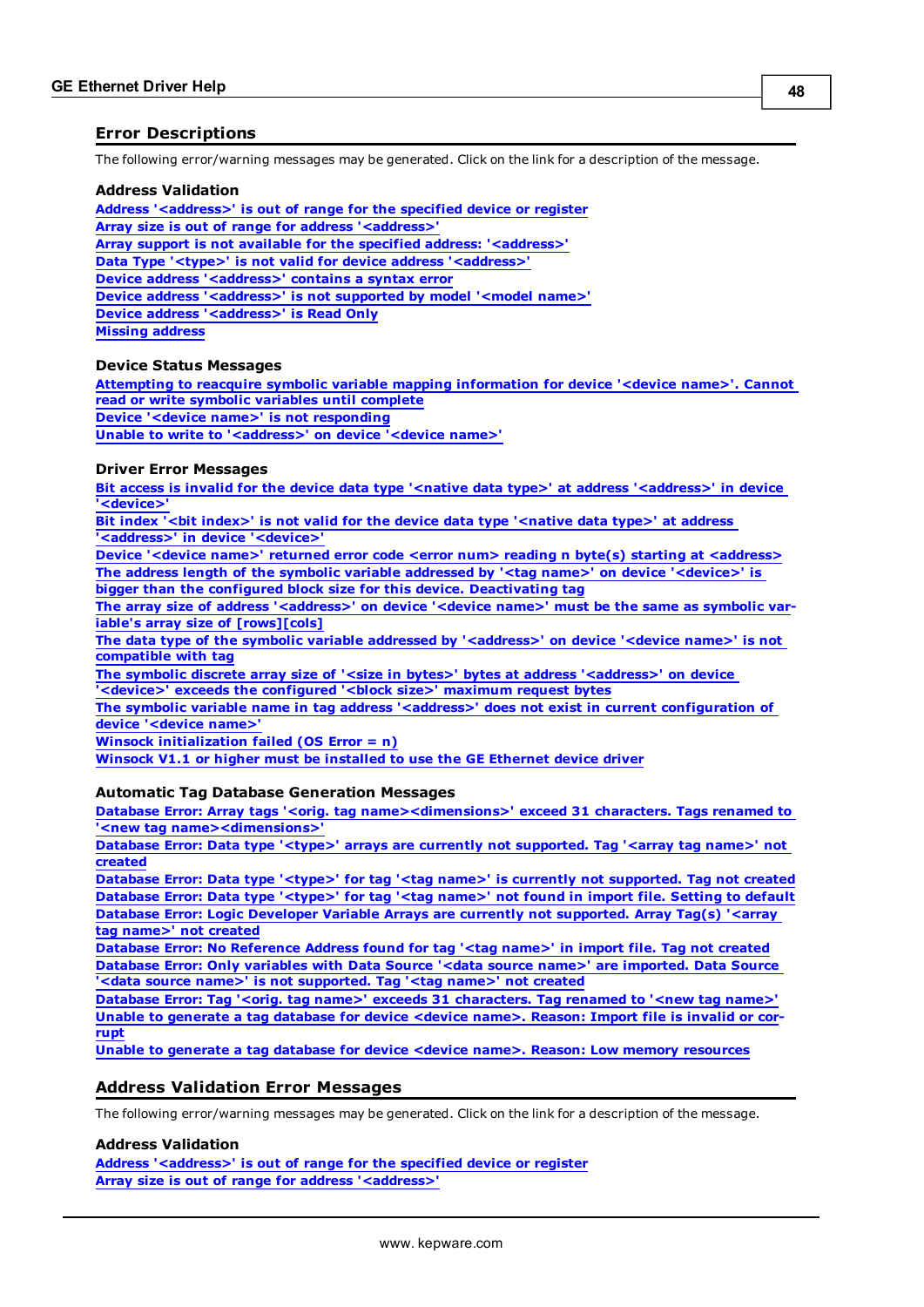**[Array](#page-48-2) [support](#page-48-2) [is](#page-48-2) [not](#page-48-2) [available](#page-48-2) [for](#page-48-2) [the](#page-48-2) [specified](#page-48-2) [address:](#page-48-2) ['<address>'](#page-48-2) [Data](#page-48-3) [Type](#page-48-3) ['<type>'](#page-48-3) [is](#page-48-3) [not](#page-48-3) [valid](#page-48-3) [for](#page-48-3) [device](#page-48-3) [address](#page-48-3) ['<address>'](#page-48-3) [Device](#page-48-4) [address](#page-48-4) ['<address>'](#page-48-4) [contains](#page-48-4) [a](#page-48-4) [syntax](#page-48-4) [error](#page-48-4) [Device](#page-49-0) [address](#page-49-0) ['<address>'](#page-49-0) [is](#page-49-0) [not](#page-49-0) [supported](#page-49-0) [by](#page-49-0) [model](#page-49-0) ['<model](#page-49-0) [name>'](#page-49-0) [Device](#page-49-1) [address](#page-49-1) ['<address>'](#page-49-1) [is](#page-49-1) [Read](#page-49-1) [Only](#page-49-1) [Missing](#page-49-2) [address](#page-49-2)**

## <span id="page-48-0"></span>**Address '<address>' is out of range for the specified device or register**

#### **Error Type:**

Warning

#### **Possible Cause:**

1. A tag address that has been specified statically via DDE references a location that is beyond the range of supported locations for the device.

2. A tag address has been assigned a bit index that is out of range (greater than or equal to 32).

## **Solution:**

1. Verify the address is correct; if it is not, re-enter it in the client application.

<span id="page-48-1"></span>2. Remove the bit index syntax from the tag address or change it to one that is in range for the data type.

## **Array size is out of range for address '<address>'**

### **Error Type:**

Warning

## **Possible Cause:**

1. The number of elements in an array definition exceeds the range of elements supported by the address type. 2. The number of elements in an array definition exceeds the maximum number of data values that may be obtained from the device in a single request.

## **Solution:**

<span id="page-48-2"></span>Reduce the number of referenced elements in the array definition.

## **Array support is not available for the specified address: '<address>'**

#### **Error Type:**

Warning

## **Possible Cause:**

A tag address that has been specified statically contains an array reference for an address type that doesn't support arrays.

## **Solution:**

<span id="page-48-3"></span>Re-enter the address in the client application to remove the array reference or correct the address type.

## **Data Type '<type>' is not valid for device address '<address>'**

#### **Error Type:** Warning

## **Possible Cause:**

A tag address that has been specified statically has been assigned an invalid data type.

## **Solution:**

<span id="page-48-4"></span>Modify the requested data type in the client application.

## **Device address '<address>' contains a syntax error**

#### **Error Type:**

Warning

#### **Possible Cause:**

A tag address that has been specified statically contains one or more invalid characters.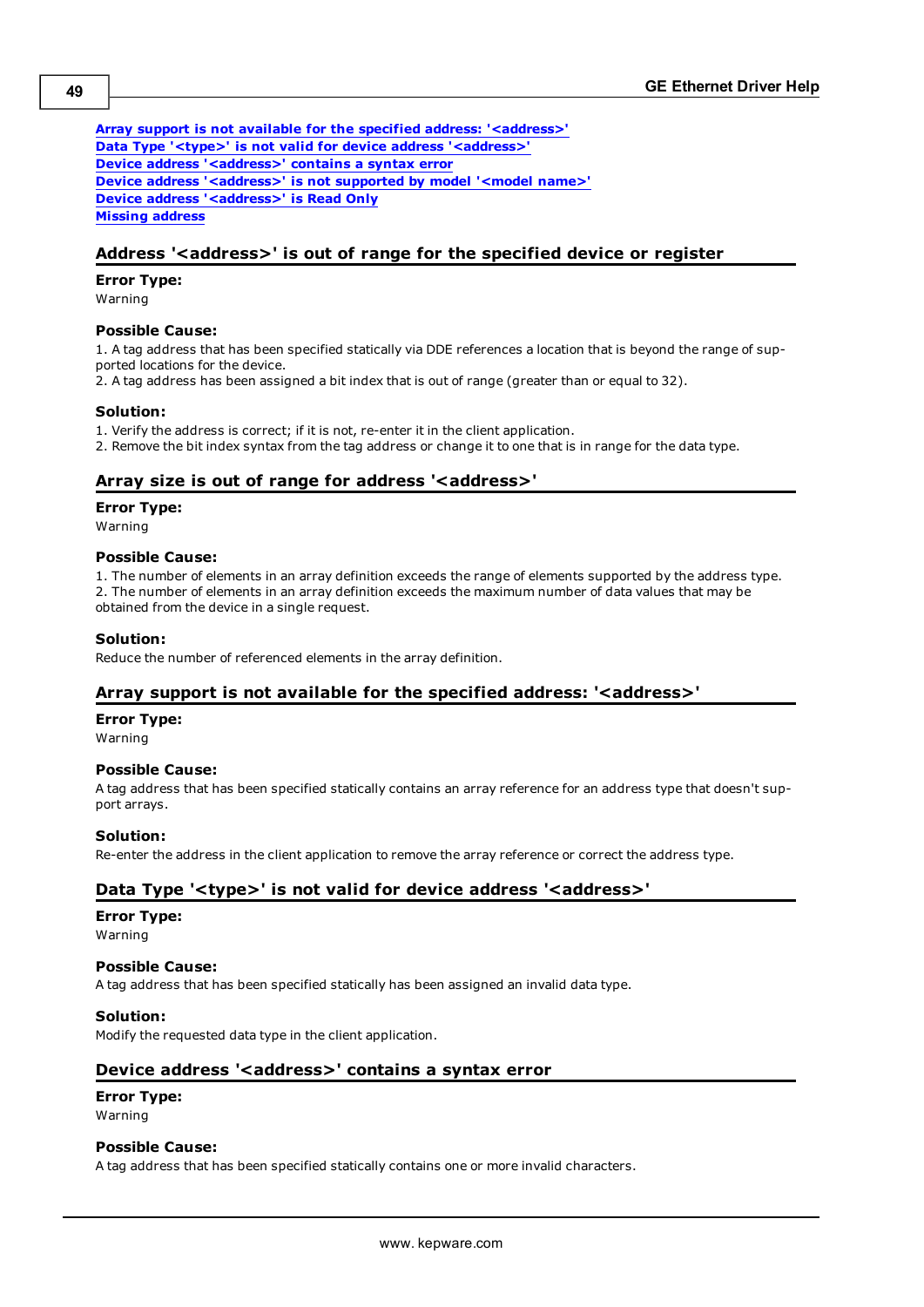#### **Solution:**

<span id="page-49-0"></span>Re-enter the address in the client application.

## **Device address '<address>' is not supported by model '<model name>'**

#### **Error Type:**

Warning

#### **Possible Cause:**

A tag address that has been specified statically references a location that is valid for the communications protocol but not supported by the target device.

#### **Solution:**

Verify that the address is correct; if it is not, re-enter it in the client application. Also verify that the selected model name for the device is correct.

## <span id="page-49-1"></span>**Device address '<address>' is Read Only**

#### **Error Type:**

Warning

#### **Possible Cause:**

A tag address that has been specified statically has a requested access mode that is not compatible with what the device supports for that address.

#### **Solution:**

<span id="page-49-2"></span>Change the access mode in the client application.

## **Missing address**

**Error Type:** Warning

#### **Possible Cause:**

A tag address that has been specified statically has no length.

#### **Solution:**

<span id="page-49-3"></span>Re-enter the address in the client application.

## **Device Status Messages**

The following error/warning messages may be generated. Click on the link for a description of the message.

#### **Device Status Messages**

**[Attempting](#page-49-4) [to](#page-49-4) [reacquire](#page-49-4) [symbolic](#page-49-4) [variable](#page-49-4) [mapping](#page-49-4) [information](#page-49-4) [for](#page-49-4) [device](#page-49-4) ['<device](#page-49-4) [name>'.](#page-49-4) [Cannot](#page-49-4) [read](#page-49-4) [or](#page-49-4) [write](#page-49-4) [symbolic](#page-49-4) [variables](#page-49-4) [until](#page-49-4) [complete](#page-49-4) [Device](#page-49-5) ['<device](#page-49-5) [name>'](#page-49-5) [is](#page-49-5) [not](#page-49-5) [responding](#page-49-5) [Unable](#page-50-0) [to](#page-50-0) [write](#page-50-0) [to](#page-50-0) ['<address>'](#page-50-0) [on](#page-50-0) [device](#page-50-0) ['<device](#page-50-0) [name>'](#page-50-0)**

## <span id="page-49-4"></span>**Attempting to reacquire symbolic variable mapping information for device '<device name>'. Cannot read or write symbolic variables until complete**

**Error Type:** Warning

#### **Possible Cause:**

A new configuration is being downloaded to the device or the configuration has been lost (possibly due to power failure).

#### **Solution:**

<span id="page-49-5"></span>The driver should automatically recover once a new device configuration has been restored.

## **Device '<device name>' not responding**

#### **Error Type:**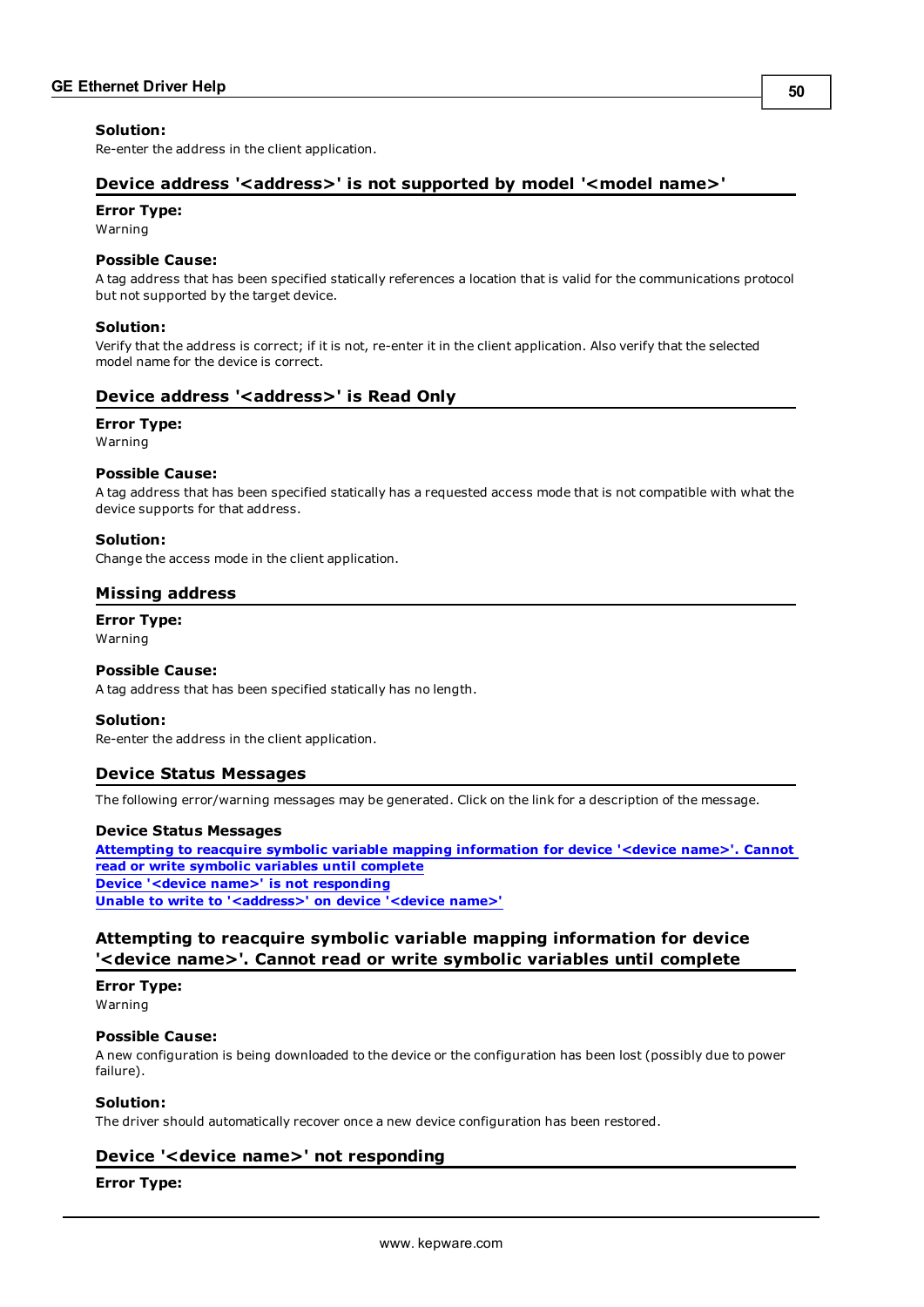Serious

#### **Possible Cause:**

- 1. The connection between the device and the Host PC is broken.
- 2. The IP address assigned to the device is incorrect.

3. The response from the device took longer to receive than the amount of time specified in the "Request Timeout" device setting.

#### **Solution:**

- 1. Verify the cabling between the PC and the PLC device.
- 2. Verify that the IP address given to the named device matches that of the actual device.
- <span id="page-50-0"></span>3. Increase the Request Timeout setting so that the entire response can be handled.

## **Unable to write to '<address>' on device '<device name>'**

#### **Error Type:**

Serious

#### **Possible Cause:**

1. The connection between the device and the Host PC is broken.

2. The named device may have been assigned an incorrect IP address.

#### **Solution:**

1. Verify the cabling between the PC and the PLC device.

<span id="page-50-1"></span>2. Verify that the IP address given to the named device matches that of the actual device.

## **Driver Error Messages**

The following error/warning messages may be generated. Click on the link for a description of the message.

#### **Driver Error Messages**

**[Bit](#page-50-2) [access](#page-50-2) [is](#page-50-2) [invalid](#page-50-2) [for](#page-50-2) [the](#page-50-2) [device](#page-50-2) [data](#page-50-2) [type](#page-50-2) ['<native](#page-50-2) [data](#page-50-2) [type>'](#page-50-2) [at](#page-50-2) [address](#page-50-2) ['<address>'](#page-50-2) [in](#page-50-2) [device](#page-50-2) ['<device>'](#page-50-2)**

**[Bit](#page-51-0) [index](#page-51-0) ['<bit](#page-51-0) [index>'](#page-51-0) [is](#page-51-0) [not](#page-51-0) [valid](#page-51-0) [for](#page-51-0) [the](#page-51-0) [device](#page-51-0) [data](#page-51-0) [type](#page-51-0) ['<native](#page-51-0) [data](#page-51-0) [type>'](#page-51-0) [at](#page-51-0) [address](#page-51-0) ['<address>'](#page-51-0) [in](#page-51-0) [device](#page-51-0) ['<device>'](#page-51-0)**

**[Device](#page-51-1) ['<device](#page-51-1) [name>'](#page-51-1) [returned](#page-51-1) [error](#page-51-1) [code](#page-51-1) [<error](#page-51-1) [num>](#page-51-1) [reading](#page-51-1) [n](#page-51-1) [byte\(s\)](#page-51-1) [starting](#page-51-1) [at](#page-51-1) [<address>](#page-51-1) [The](#page-51-2) [address](#page-51-2) [length](#page-51-2) [of](#page-51-2) [the](#page-51-2) [symbolic](#page-51-2) [variable](#page-51-2) [addressed](#page-51-2) [by](#page-51-2) ['<tag](#page-51-2) [name>'](#page-51-2) [on](#page-51-2) [device](#page-51-2) ['<device>'](#page-51-2) [is](#page-51-2) [bigger](#page-51-2) [than](#page-51-2) [the](#page-51-2) [configured](#page-51-2) [block](#page-51-2) [size](#page-51-2) [for](#page-51-2) [this](#page-51-2) [device.](#page-51-2) [Deactivating](#page-51-2) [tag](#page-51-2)**

**[The](#page-51-3) [array](#page-51-3) [size](#page-51-3) [of](#page-51-3) [address](#page-51-3) ['<address>'](#page-51-3) [on](#page-51-3) [device](#page-51-3) ['<device](#page-51-3) [name>'](#page-51-3) [must](#page-51-3) [be](#page-51-3) [the](#page-51-3) [same](#page-51-3) [as](#page-51-3) [symbolic](#page-51-3) [var](#page-51-3)[iable's](#page-51-3) [array](#page-51-3) [size](#page-51-3) [of](#page-51-3) [\[rows\]\[cols\]](#page-51-3)**

**[The](#page-51-4) [data](#page-51-4) [type](#page-51-4) [of](#page-51-4) [the](#page-51-4) [symbolic](#page-51-4) [variable](#page-51-4) [addressed](#page-51-4) [by](#page-51-4) ['<address>'](#page-51-4) [on](#page-51-4) [device](#page-51-4) ['<device](#page-51-4) [name>'](#page-51-4) [is](#page-51-4) [not](#page-51-4) [compatible](#page-51-4) [with](#page-51-4) [tag](#page-51-4)**

**[The](#page-52-0) [symbolic](#page-52-0) [discrete](#page-52-0) [array](#page-52-0) [size](#page-52-0) [of](#page-52-0) ['<size](#page-52-0) [in](#page-52-0) [bytes>'](#page-52-0) [bytes](#page-52-0) [at](#page-52-0) [address](#page-52-0) ['<address>'](#page-52-0) [on](#page-52-0) [device](#page-52-0) ['<device>'](#page-52-0) [exceeds](#page-52-0) [the](#page-52-0) [configured](#page-52-0) ['<block](#page-52-0) [size>'](#page-52-0) [maximum](#page-52-0) [request](#page-52-0) [bytes](#page-52-0)**

**[The](#page-52-1) [symbolic](#page-52-1) [variable](#page-52-1) [name](#page-52-1) [in](#page-52-1) [tag](#page-52-1) [address](#page-52-1) ['<address>'](#page-52-1) [does](#page-52-1) [not](#page-52-1) [exist](#page-52-1) [in](#page-52-1) [current](#page-52-1) [configuration](#page-52-1) [of](#page-52-1) [device](#page-52-1) ['<device](#page-52-1) [name>'](#page-52-1)**

**[Winsock](#page-52-2) [initialization](#page-52-2) [failed](#page-52-2) [\(OS](#page-52-2) [Error](#page-52-2) [=](#page-52-2) [n\)](#page-52-2)**

<span id="page-50-2"></span>**[Winsock](#page-53-0) [V1.1](#page-53-0) [or](#page-53-0) [higher](#page-53-0) [must](#page-53-0) [be](#page-53-0) [installed](#page-53-0) [to](#page-53-0) [use](#page-53-0) [the](#page-53-0) [GE](#page-53-0) [Ethernet](#page-53-0) [device](#page-53-0) [driver](#page-53-0)**

## **Bit access is invalid for the device data type '<native data type>' at address '<address>' in device '<device>'**

**Error Type:**

Warning

## **Possible Cause:**

A tag address has been assigned a bit index that is invalid for its native data type.

#### **Solution:**

Remove the bit index syntax from the tag address or modify the symbolic variable in the controller to one of the following native data types: Byte, Int, Uint, Word, Dint, or DWord.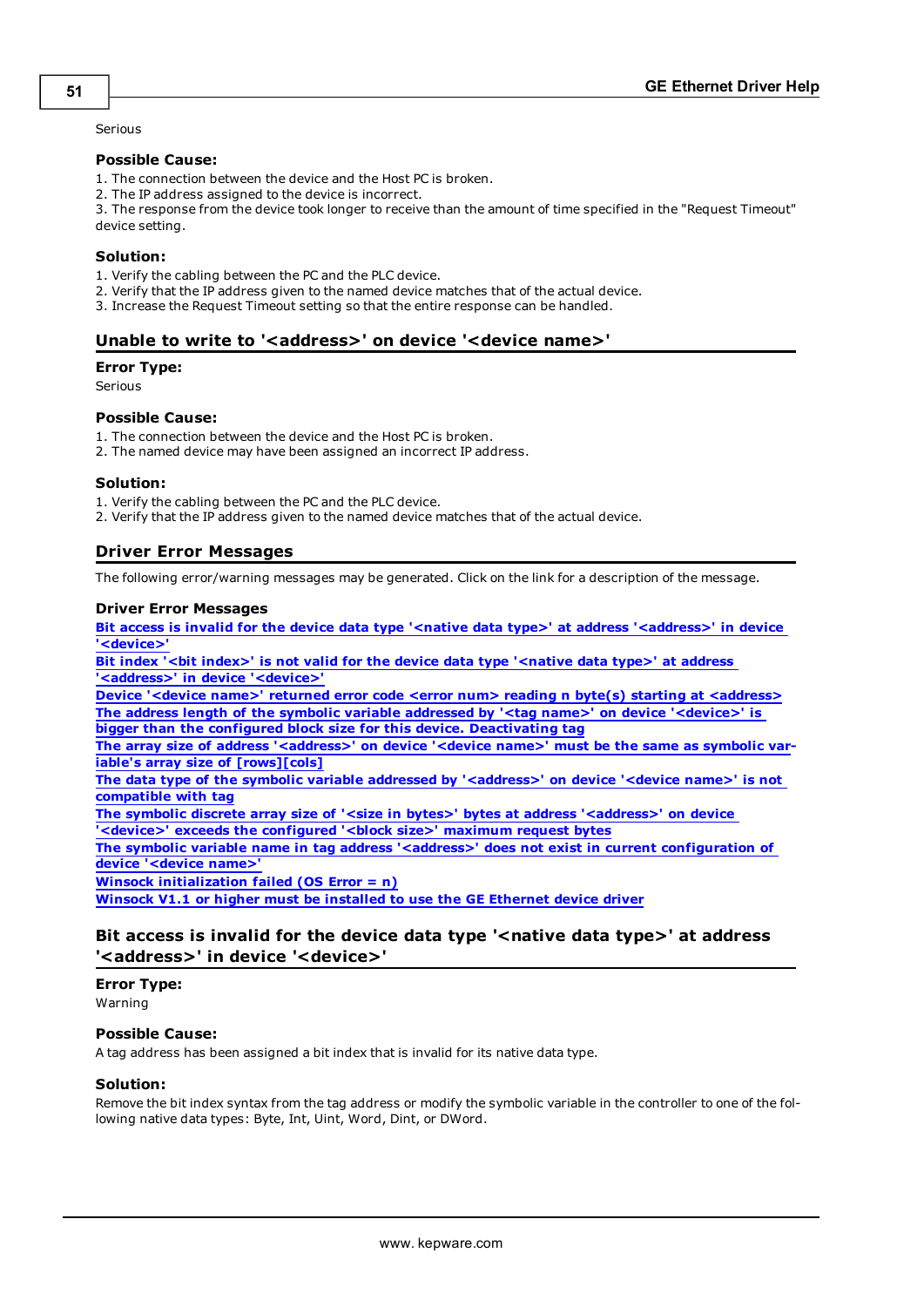## <span id="page-51-0"></span>**Bit index '<bit index>' is not valid for the device data type '<native data type>' at address '<address>' in device '<device>'**

#### **Error Type:**

Warning

## **Possible Cause:**

A tag address has been assigned a bit index that is out of range for its native data type.

#### **Solution:**

Correct the tag address's bit index to be within the native data type's range.

#### **Note:**

The native data types' ranges are as follows:

- l **Byte:** 0-7.
- l **Int, Uint, Word:** 0-15.
- l **Dint and DWord:** 0-31.

## <span id="page-51-1"></span>**Device '<device name>' returned error code <error num> reading n byte(s) starting at <address>**

**Error Type:**

Error

#### **Possible Cause:**

An attempt has been made to read a location that does not exist.

#### **Solution:**

<span id="page-51-2"></span>Review the address map for the device in question and make necessary adjustments in the client application.

## **The address length of the symbolic variable addressed by '<tag name>' on device '<device>' is bigger than the configured block size for this device. Deactivating tag**

#### **Error Type:**

Error

#### **Possible Cause:**

The requested tag is larger than the configured block size for this device. This can be caused by the name being too big or requested packet being too big.

#### **Solution:**

<span id="page-51-3"></span>Increase the block size or change name size.

## **The array size of address '<address>' on device '<device name>' must be the same as symbolic variable's array size of [rows][cols]**

#### **Error Type:**

Warning

#### **Possible Cause:**

The array dimensions given in the tag address, if any, are not the same as the array size of the referenced symbolic variable.

#### **Solution:**

Determine the array dimensions of the variable as currently defined in the device. Adjust the tag address to match.

## <span id="page-51-4"></span>**The data type of the symbolic variable addressed by '<address>' on device '<device name>' is not compatible with tag**

**Error Type:**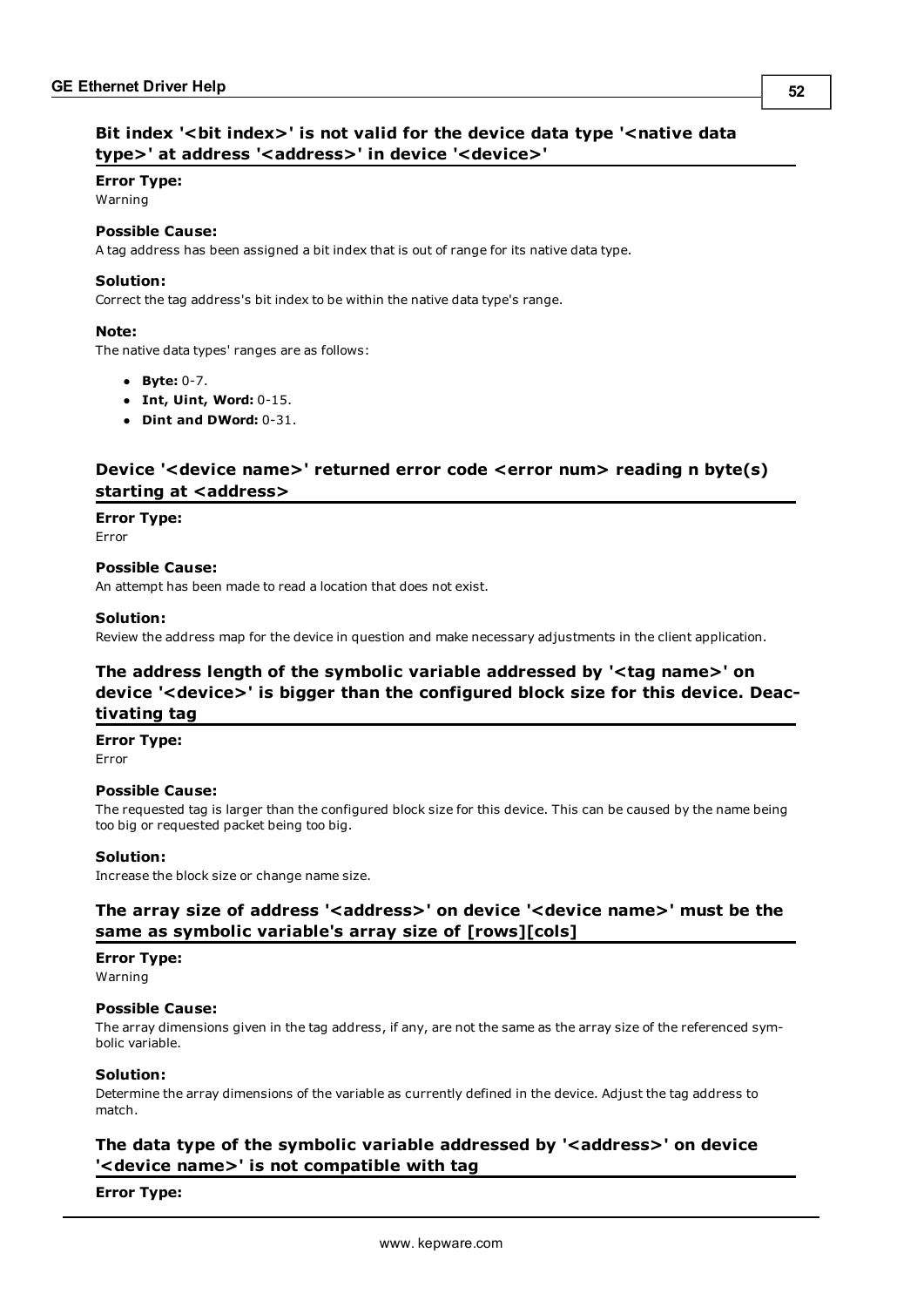#### Warning

#### **Possible Cause:**

The native data type of the symbolic variable, as currently defined in the device, is not compatible with the data type of the tag.

#### **Solution:**

Adjust the data type of the tag to match the variable's native data type.

## **See Also: [Symbolic](#page-26-0) [Variables](#page-26-0)**

## <span id="page-52-0"></span>**The symbolic discrete array size of '<size in bytes>' bytes at address '<address>' on device '<device>' exceeds the configured '<block size>' maximum request bytes**

#### **Error Type:**

Warning

#### **Possible Cause:**

The number of bytes required to obtain a symbolic discrete array in a single request exceeds the maximum configured block size.

#### **Solution:**

1. Increase the Maximum Bytes per Request parameter (located in **Device Properties** | **Communications Parameters**) to accommodate the actual size of the array.

2. If the symbolic discrete array is larger than 2048 bytes, reconfigure the controller to assign the symbolic array to non-discrete memory. For example, a response containing a symbolic non-discrete DWord array of 64 elements contains 256 bytes (64 elements \* 4 bytes per DWord).

3. Separate the array into smaller arrays in order to reduce the number of referenced elements in each array definition.

4. Read the individual array elements in separate requests (instead of reading the array itself).

#### **Note:**

1. Symbolic variables assigned to discrete memory consume one byte per bit. For example, a byte variable actually requires eight bytes to obtain the data for each bit. Therefore, a response containing a symbolic discrete DWord array of 64 elements contains 2048 bytes (64 elements \* 4 bytes per DWord \* 8 bytes per byte). 2. For more information, refer to "Importing Array Elements (Index)" in **[Proficy](#page-20-2) [Logic](#page-20-2) [Developer](#page-20-2) [Array](#page-20-2) [Tag](#page-20-2) [Import](#page-20-2)**.

## **See Also:**

<span id="page-52-1"></span>**[Communications](#page-6-0) [Parameters](#page-6-0)**

## **The symbolic variable name in tag address '<address>' does not exist in current configuration of device '<device name>'**

## **Error Type:**

Warning

#### **Possible Cause:**

The named variable does not exist in the current device configuration.

## **Solution:**

1. Verify that variable is defined in current device configuration.

2. Check the spelling of the variable name.

#### **Note:**

To optimize driver performance, it is recommended that all tags with invalid symbolic variable addresses be removed from the server configuration or not be used by a client application.

## <span id="page-52-2"></span>**Winsock initialization failed (OS Error = n)**

## **Error Type:**

Fatal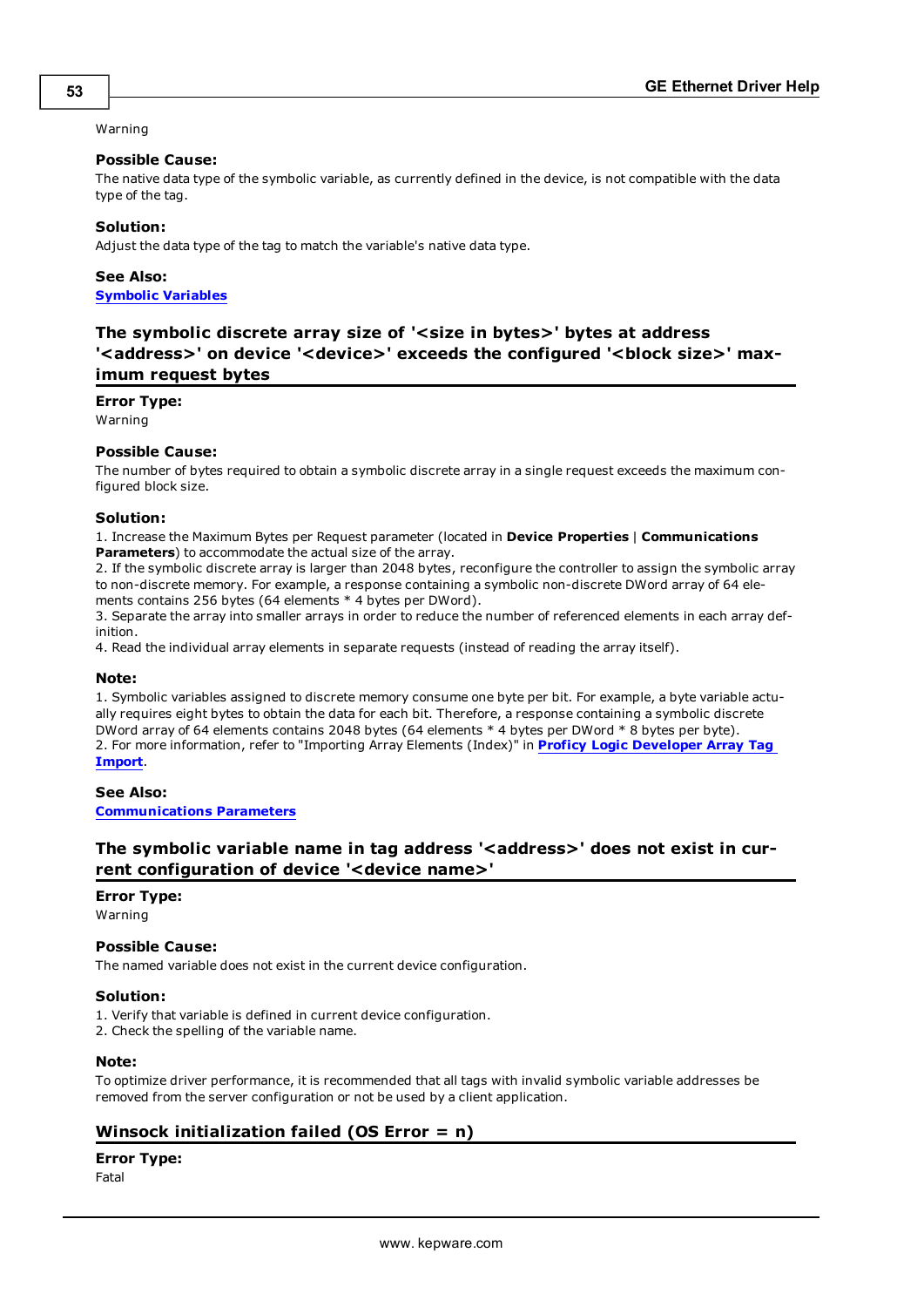| $\overline{\text{os}}$<br><b>Error:</b> | <b>Indication</b>                                                                                                                       | <b>Possible Solution</b>                                                            |
|-----------------------------------------|-----------------------------------------------------------------------------------------------------------------------------------------|-------------------------------------------------------------------------------------|
| 10091                                   | Indicates that the underlying network subsystem is not   Wait a few seconds and restart the driver.<br>ready for network communication. |                                                                                     |
| 10067                                   | Limit on the number of tasks supported by the Win-<br>dows Sockets implementation has been reached.                                     | Close one or more applications that may be<br>using Winsock and restart the driver. |

## <span id="page-53-0"></span>**Winsock V1.1 or higher must be installed to use the GE Ethernet device driver**

**Error Type:**

Fatal

#### **Possible Cause:**

The version number of the Winsock DLL found on the system is less than 1.1.

#### **Solution:**

<span id="page-53-1"></span>Upgrade Winsock to version 1.1 or higher.

## **Automatic Tag Database Generation Messages**

The following error/warning messages may be generated. Click on the link for a description of the message.

#### **Automatic Tag Database Generation Messages**

**[Database](#page-53-2) [Error:](#page-53-2) [Array](#page-53-2) [tags](#page-53-2) ['<orig.](#page-53-2) [tag](#page-53-2) [name><dimensions>'](#page-53-2) [exceed](#page-53-2) [31](#page-53-2) [characters.](#page-53-2) [Tags](#page-53-2) [renamed](#page-53-2) [to](#page-53-2) ['<new](#page-53-2) [tag](#page-53-2) [name><dimensions>'](#page-53-2)**

**[Database](#page-53-3) [Error:](#page-53-3) [Data](#page-53-3) [type](#page-53-3) ['<type>'](#page-53-3) [arrays](#page-53-3) [are](#page-53-3) [currently](#page-53-3) [not](#page-53-3) [supported.](#page-53-3) [Tag](#page-53-3) ['<array](#page-53-3) [tag](#page-53-3) [name>'](#page-53-3) [not](#page-53-3) [created](#page-53-3)**

**[Database](#page-54-0) [Error:](#page-54-0) [Data](#page-54-0) [type](#page-54-0) ['<type>'](#page-54-0) [for](#page-54-0) [tag](#page-54-0) ['<tag](#page-54-0) [name>'](#page-54-0) [is](#page-54-0) [currently](#page-54-0) [not](#page-54-0) [supported.](#page-54-0) [Tag](#page-54-0) [not](#page-54-0) [created](#page-54-0) [Database](#page-54-1) [Error:](#page-54-1) [Data](#page-54-1) [type](#page-54-1) ['<type>'](#page-54-1) [for](#page-54-1) [tag](#page-54-1) ['<tag](#page-54-1) [name>'](#page-54-1) [not](#page-54-1) [found](#page-54-1) [in](#page-54-1) [import](#page-54-1) [file.](#page-54-1) [Setting](#page-54-1) [to](#page-54-1) [default](#page-54-1) [Database](#page-54-2) [Error:](#page-54-2) [Logic](#page-54-2) [Developer](#page-54-2) [Variable](#page-54-2) [Arrays](#page-54-2) [are](#page-54-2) [currently](#page-54-2) [not](#page-54-2) [supported.](#page-54-2) [Array](#page-54-2) [Tag\(s\)](#page-54-2) ['<array](#page-54-2) [tag](#page-54-2) [name>'](#page-54-2) [not](#page-54-2) [created](#page-54-2)**

**[Database](#page-54-3) [Error:](#page-54-3) [No](#page-54-3) [Reference](#page-54-3) [Address](#page-54-3) [found](#page-54-3) [for](#page-54-3) [tag](#page-54-3) ['<tag](#page-54-3) [name>'](#page-54-3) [in](#page-54-3) [import](#page-54-3) [file.](#page-54-3) [Tag](#page-54-3) [not](#page-54-3) [created](#page-54-3) [Database](#page-55-0) [Error:](#page-55-0) [Only](#page-55-0) [variables](#page-55-0) [with](#page-55-0) [Data](#page-55-0) [Source](#page-55-0) ['<data](#page-55-0) [source](#page-55-0) [name>'](#page-55-0) [are](#page-55-0) [imported.](#page-55-0) [Data](#page-55-0) [Source](#page-55-0) ['<data](#page-55-0) [source](#page-55-0) [name>'](#page-55-0) [is](#page-55-0) [not](#page-55-0) [supported.](#page-55-0) [Tag](#page-55-0) ['<tag](#page-55-0) [name>'](#page-55-0) [not](#page-55-0) [created](#page-55-0)**

**[Database](#page-55-1) [Error:](#page-55-1) [Tag](#page-55-1) ['<orig.](#page-55-1) [tag](#page-55-1) [name>'](#page-55-1) [exceeds](#page-55-1) [31](#page-55-1) [characters.](#page-55-1) [Tag](#page-55-1) [renamed](#page-55-1) [to](#page-55-1) ['<new](#page-55-1) [tag](#page-55-1) [name>'](#page-55-1) [Unable](#page-55-2) [to](#page-55-2) [generate](#page-55-2) [a](#page-55-2) [tag](#page-55-2) [database](#page-55-2) [for](#page-55-2) [device](#page-55-2) [<device](#page-55-2) [name>.](#page-55-2) [Reason:](#page-55-2) [Import](#page-55-2) [file](#page-55-2) [is](#page-55-2) [invalid](#page-55-2) [or](#page-55-2) [cor](#page-55-2)[rupt](#page-55-2)**

<span id="page-53-2"></span>**[Unable](#page-55-3) [to](#page-55-3) [generate](#page-55-3) [a](#page-55-3) [tag](#page-55-3) [database](#page-55-3) [for](#page-55-3) [device](#page-55-3) [<device](#page-55-3) [name>.](#page-55-3) [Reason:](#page-55-3) [Low](#page-55-3) [memory](#page-55-3) [resources](#page-55-3)**

## **Database Error: Array tags '<orig. tag name><dimensions>' exceed 31 characters. Tags renamed to '<new tag name><dimensions>'**

## **Error Type:**

Warning

#### **Possible Cause:**

The name assigned to an array tag originates from the variable name in the import file. This name exceeds the 31-character limitation and will be renamed to one that is valid. <Dimensions> define the number of dimensions for the given array tag. XXX for 1 Dimension, XXX\_YYY for 2 Dimensions. The number of X's and Y's approximates the number of elements for the respective dimensions. Since such an error will occur for each element, generalizing with XXX and YYY implies all array elements will be affected.

**Solution:**

None.

**See Also: [Import](#page-10-0) [File-to-Server](#page-10-0) [Name](#page-10-0) [Conversions](#page-10-0)**

## <span id="page-53-3"></span>**Database Error: Data type '<type>' arrays are currently not supported. Tag '<array tag name>' not created**

**Error Type:**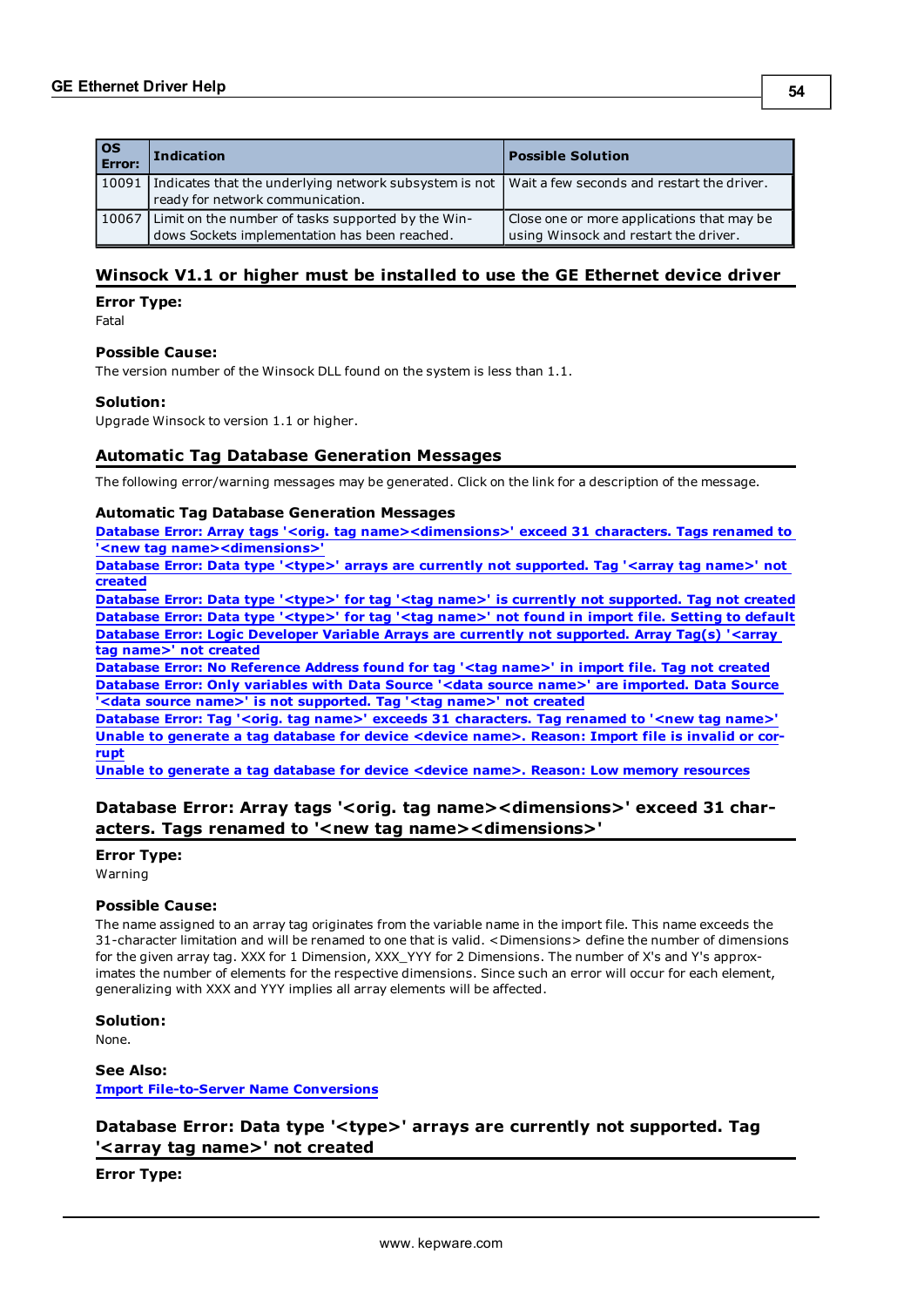#### Warning

#### **Possible Cause:**

Boolean or String array tags of 1 or 2 dimensions are not supported at this time.

#### **Solution:**

For Boolean array tags, individual array elements of the tag if specified in the import file will be generated. Furthermore, the driver will also automatically create individual elements for the array tag (except for bit within word type Boolean array tags).

#### **Note:**

For String array tags, neither the array tag or the individual elements will be generated. String data type is currently not supported by the driver. Thus, avoid using String data type if possible.

## <span id="page-54-0"></span>**Database Error: Data type '<type>' for tag '<tag name>' is currently not supported. Tag not created**

**Error Type:**

Warning

#### **Possible Cause:**

The data type <type> as specified in the import file cannot be resolved or isn't natively supported by the GE Ethernet Driver. The tag was not automatically generated.

#### **Solution:**

<span id="page-54-1"></span>For applicable tags, avoid using data type <type> in the VersaPro/Logic Developer projects.

## **Database Error: Data type '<type>' for tag '<tag name>' not found in import file. Setting to default**

## **Error Type:**

Warning

#### **Possible Cause:**

The definition of data type '<type>', for tag <tag name>, could not be found in the import file.

#### **Solution:**

<span id="page-54-2"></span>This tag will take on the default type for the given address type as assigned by the GE Ethernet Driver.

## **Database Error: Logic Developer Variable Arrays are currently not supported. Array Tag(s) '<array tag name>' not created**

#### **Error Type:**

Warning

#### **Possible Cause:**

Array tags of 1 or 2 dimensions originating from a Logic Developer import file are not supported at this time. The array tags were not automatically generated.

#### **Solution:**

<span id="page-54-3"></span>For applicable tags, avoid using arrays in the Logic Developer projects.

## **Database Error: No Reference Address found for tag '<tag name>' in import file. Tag not created**

#### **Error Type:**

Warning

## **Possible Cause:**

Variables without a reference address cannot have a tag created since the reference address determines the tag's address. The tag was not automatically generated.

#### **Solution:**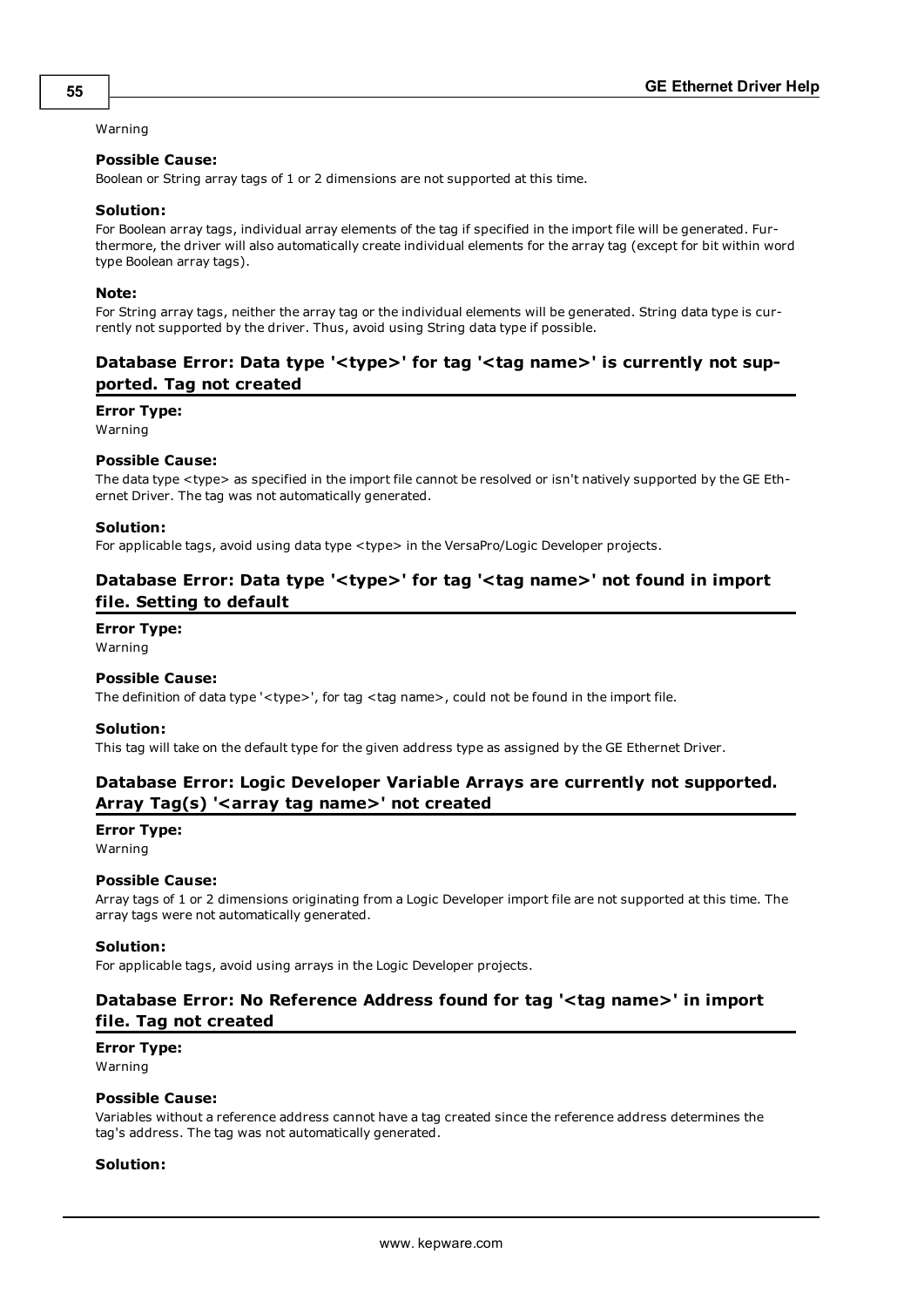Verify the <tag name> has a PLC as a data source and that reference address (PLC memory location) has been assigned to it.

## <span id="page-55-0"></span>**Database Error: Only variables with Data Source '<data source name>' are imported. Data Source '<data source name>' is not supported. Tag '<tag name>' not created**

## **Error Type:**

Warning

#### **Possible Cause:**

In Logic Developer, variables can take on a data value from a number of sources. For use in the OPC server, the source must be a GE Ethernet PLC. The tag was not automatically generated.

#### **Solution:**

<span id="page-55-1"></span>Verify the <tag name> has a PLC as a data source.

## **Database Error: Tag '<orig. tag name>' exceeds 31 characters. Tag renamed to '<new tag name>'**

#### **Error Type:**

Warning

#### **Possible Cause:**

The name assigned to a tag originates from the variable name in the import file. This name exceeds the 31 character limitation and will be renamed to one that is valid.

#### **Solution:**

None.

## **See Also: [Import](#page-10-0) [File-to-Server](#page-10-0) [Name](#page-10-0) [Conversions](#page-10-0)**

## <span id="page-55-2"></span>**Unable to generate a tag database for device <device name>. Reason: Import file is invalid or corrupt**

## **Error Type:**

Warning

## **Possible Cause:**

The file specified as the Tag Import File (in the Database Settings device properties page) is a corrupt import file (\*.snf or\*.csv) or improperly formatted Logic Developer text file.

#### **Solution:**

Select a valid, properly formatted VersaPro/Logic Developer variable import file or retry the tag export process in the respective application to produce a new import file.

#### **See Also:**

<span id="page-55-3"></span>**[Automatic](#page-9-0) [Tag](#page-9-0) [Database](#page-9-0) [Generation](#page-9-0) [Preparation](#page-9-0)**

## **Unable to generate a tag database for device <device name>. Reason: Low memory resources**

**Error Type:** Warning

## **Possible Cause:**

Memory required for database generation could not be allocated. The process is aborted.

## **Solution:**

Close any unused applications and/or increase the amount of virtual memory. Then, try again.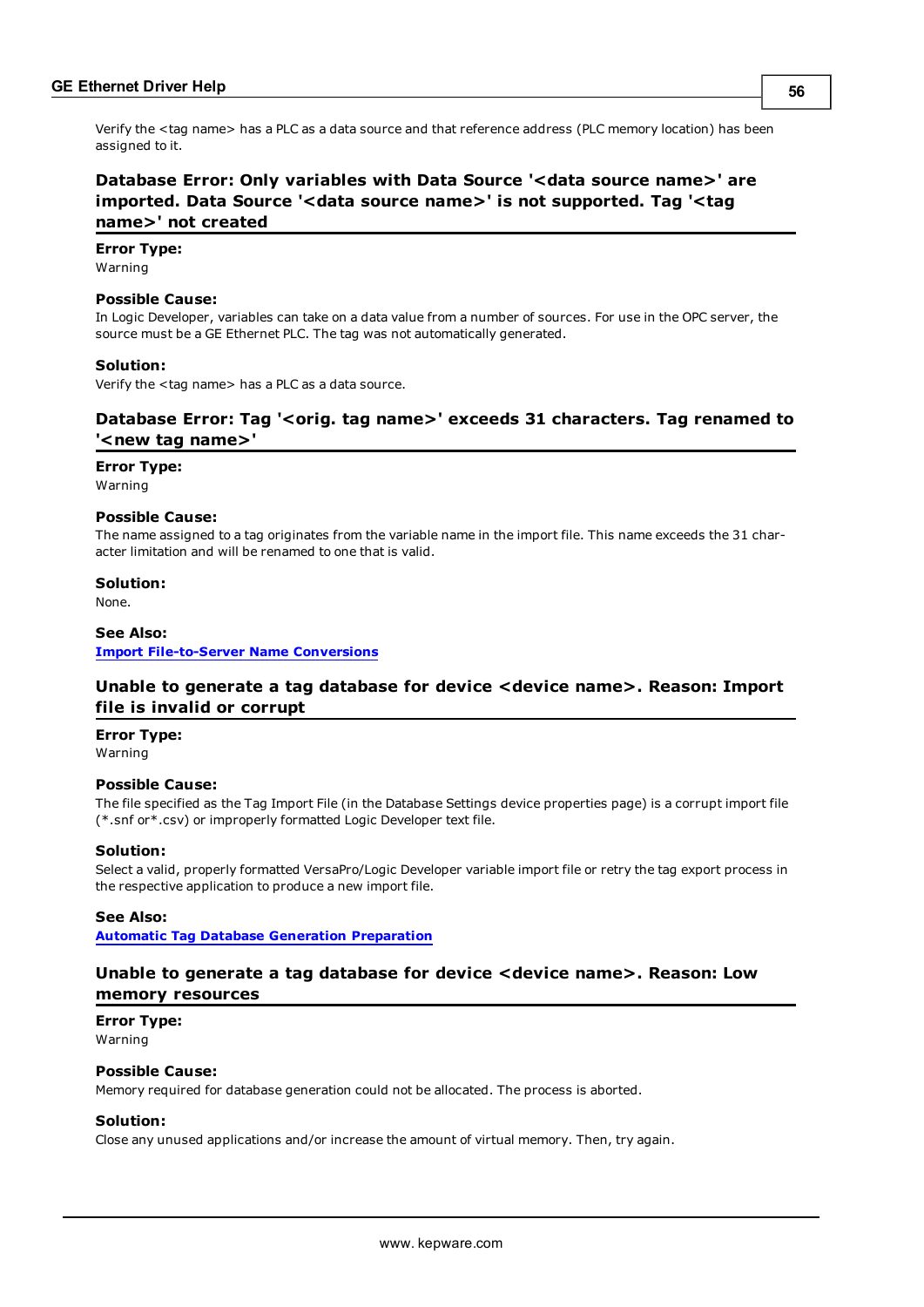# <span id="page-56-0"></span>**Index**

## **3**

## **7**

## **A**

| Attempting to reacquire symbolic variable mapping information for device ' <device name="">'. 50</device> |  |
|-----------------------------------------------------------------------------------------------------------|--|
|                                                                                                           |  |
|                                                                                                           |  |
|                                                                                                           |  |

## **B**

| Bit access is invalid for the device data type ' <native data="" type="">' at address '<address>' in  51</address></native> |  |
|-----------------------------------------------------------------------------------------------------------------------------|--|
|                                                                                                                             |  |
| Bit index '<br>bit index>' is not valid for the device data type ' <native data="" type="">' at address  52</native>        |  |
| ' <address>' in device '<device>'……………………………………………………………………</device></address>                                              |  |
|                                                                                                                             |  |
|                                                                                                                             |  |
|                                                                                                                             |  |
|                                                                                                                             |  |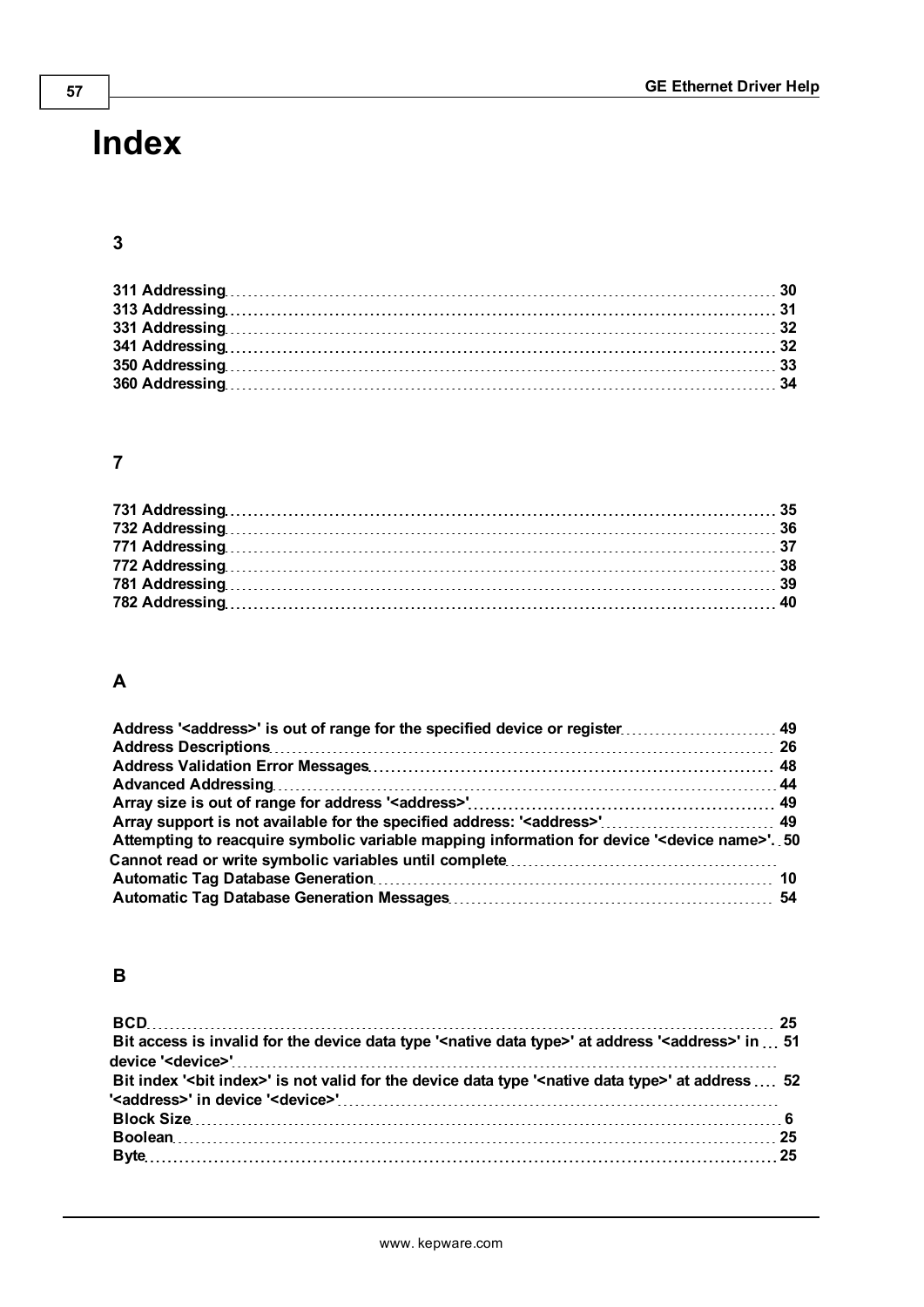## **C**

| Cimplicity Logic Developer Import Preparation: Logic Developer Steps 16 |  |
|-------------------------------------------------------------------------|--|
|                                                                         |  |
|                                                                         |  |
|                                                                         |  |

## **D**

| Data type ' <type>' arrays are currently not supported. Tag '<array name="" tag="">' not created54</array></type>                                                                 |  |
|-----------------------------------------------------------------------------------------------------------------------------------------------------------------------------------|--|
| Database Error: Array tags ' <orig. name="" tag=""><dimensions>' exceed 31 characters. Tags  54</dimensions></orig.>                                                              |  |
| Database Error: Data type ' <type>' for tag '<tag name="">' is currently not supported. Tag not  55</tag></type>                                                                  |  |
| Database Error: Data type ' <type>' for tag '<tag name="">' not found in import file. Setting to  55<br/>Default Type '<type>'…………………………………………………………………………………</type></tag></type> |  |
| Database Error: Logic Developer Variable Arrays are currently not supported. Array Tag(s)  55                                                                                     |  |
| Database Error: No Reference Address found for tag ' <tag name="">' in import file. Tag not  55</tag>                                                                             |  |
| Database Error: Only variables with Data Source ' <data name="" source="">' are imported. Data  56</data>                                                                         |  |
|                                                                                                                                                                                   |  |
| Database Error: Tag ' <orig. name="" tag="">' exceeds 31 characters. Tag renamed to '<new 56<="" tag="" td=""><td></td></new></orig.>                                             |  |
|                                                                                                                                                                                   |  |
| Device ' <device name="">' returned error code <error num=""> reading in byte(s) starting at  52</error></device>                                                                 |  |
|                                                                                                                                                                                   |  |
|                                                                                                                                                                                   |  |
| Device address ' <address>' is not supported by model '<model name="">' 50</model></address>                                                                                      |  |
|                                                                                                                                                                                   |  |
|                                                                                                                                                                                   |  |
|                                                                                                                                                                                   |  |
|                                                                                                                                                                                   |  |
|                                                                                                                                                                                   |  |
|                                                                                                                                                                                   |  |

## **E**

|--|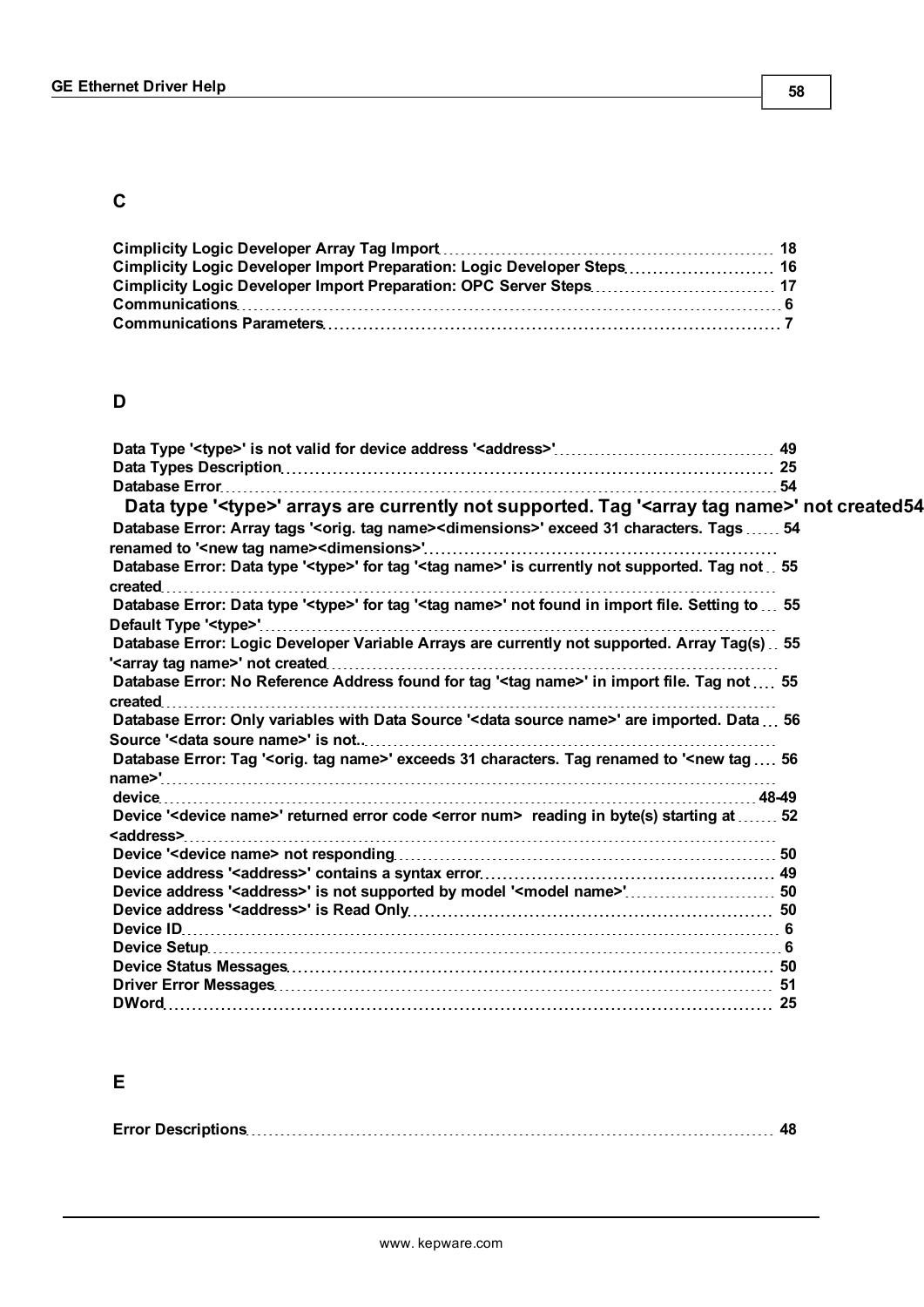## **59**

## **F**

## **G**

| GE OPEN Addressing…………………………………………………………………………………… 41 |  |
|-------------------------------------------------------|--|
|                                                       |  |

## **H**

## **I**

## **L**

| I RCI |  |
|-------|--|
|       |  |

## **M**

|--|

## **N**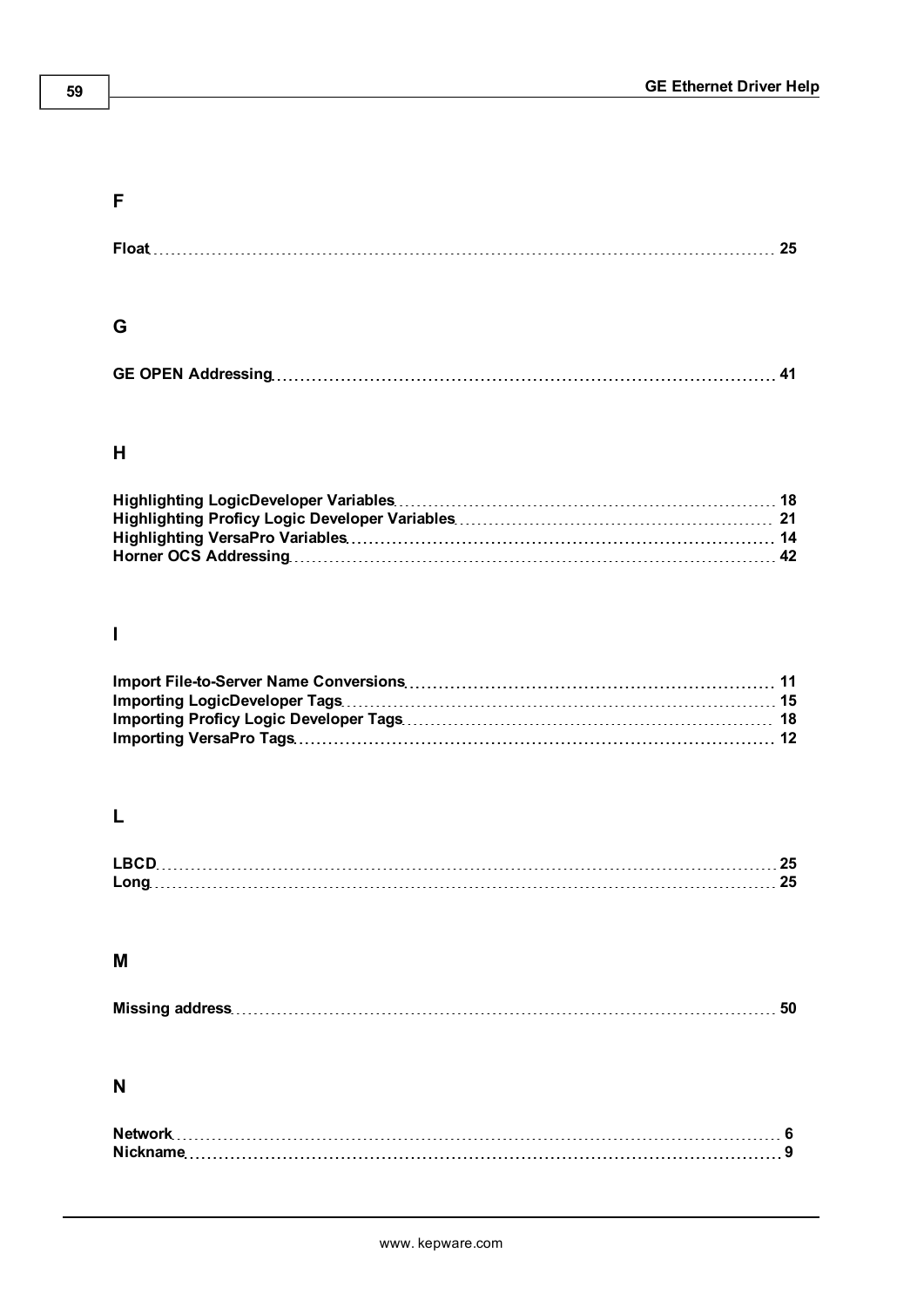## **O**

## **P**

| Proficy Logic Developer Import Preparation: Logic Developer Steps 18 |  |
|----------------------------------------------------------------------|--|
|                                                                      |  |
|                                                                      |  |

## **S**

## **T**

| The address length of the symbolic variable addressed by ' <tag name="">' on device '<device>' 52</device></tag>        |  |
|-------------------------------------------------------------------------------------------------------------------------|--|
|                                                                                                                         |  |
| The array size of address ' <address>' on device '<device name="">' must be the same as sym-52</device></address>       |  |
|                                                                                                                         |  |
| The data type of the symbolic variable addressed by ' <address>' on device '<device name="">' 52</device></address>     |  |
|                                                                                                                         |  |
| The symbolic discrete array size of ' <size bytes="" in="">' bytes at address '<address>' on device 53</address></size> |  |
| ' <device>' exceeds the configured '<block size="">' maximum request bytes</block></device>                             |  |
| The symbolic variable name in tag address ' <address>' does not exist in current con- 53</address>                      |  |
|                                                                                                                         |  |

## **U**

| Unable to generate a tag database for device <device name="">. Reason: Import file is invalid  56</device> |  |
|------------------------------------------------------------------------------------------------------------|--|
|                                                                                                            |  |
| Unable to generate a tag database for device <device name="">. Reason: Low memory  56</device>             |  |